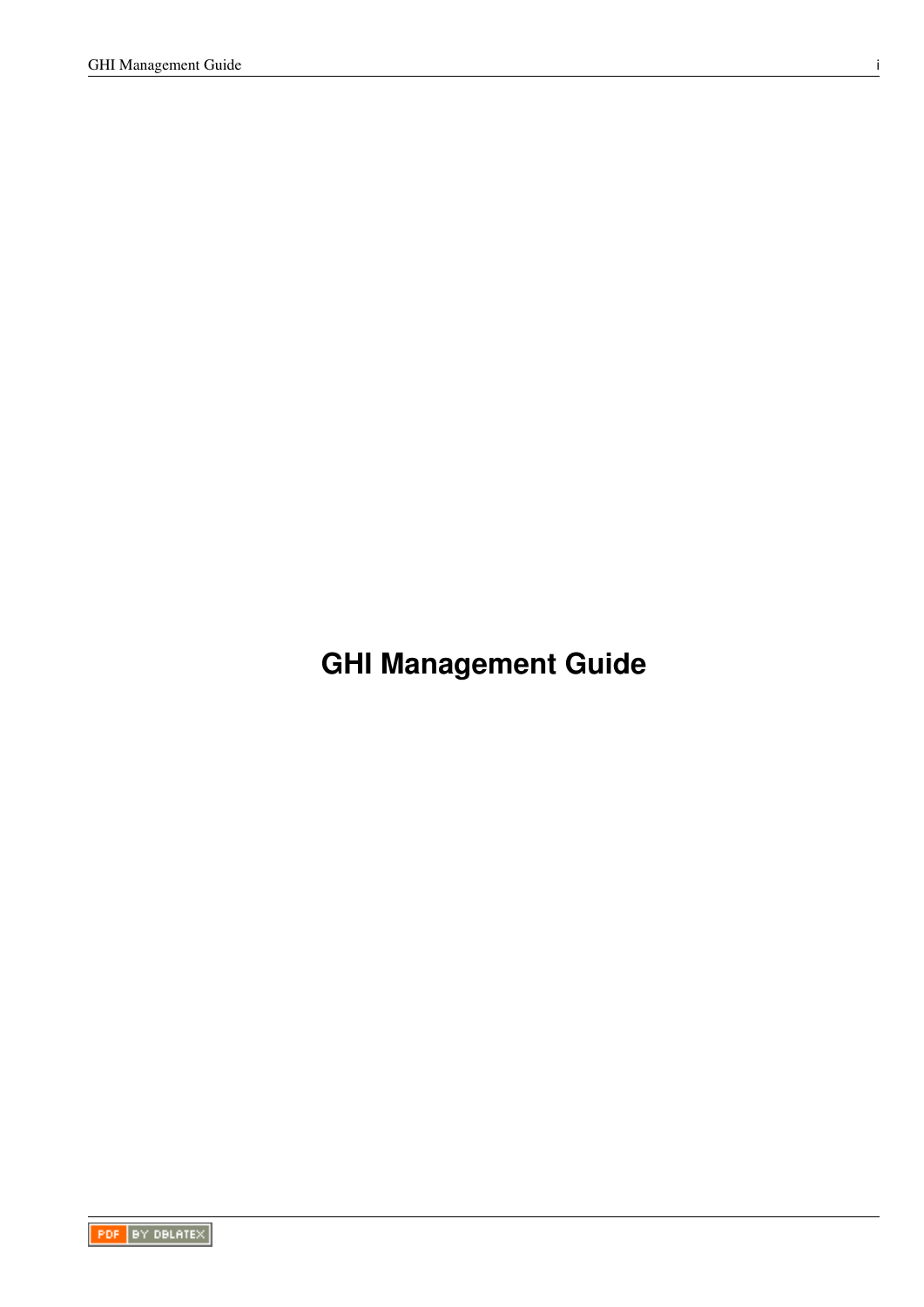### **REVISION HISTORY**

| <b>NUMBER</b> | <b>DATE</b> | <b>DESCRIPTION</b> | <b>NAME</b> |
|---------------|-------------|--------------------|-------------|
|               |             |                    |             |
|               |             |                    |             |
|               |             |                    |             |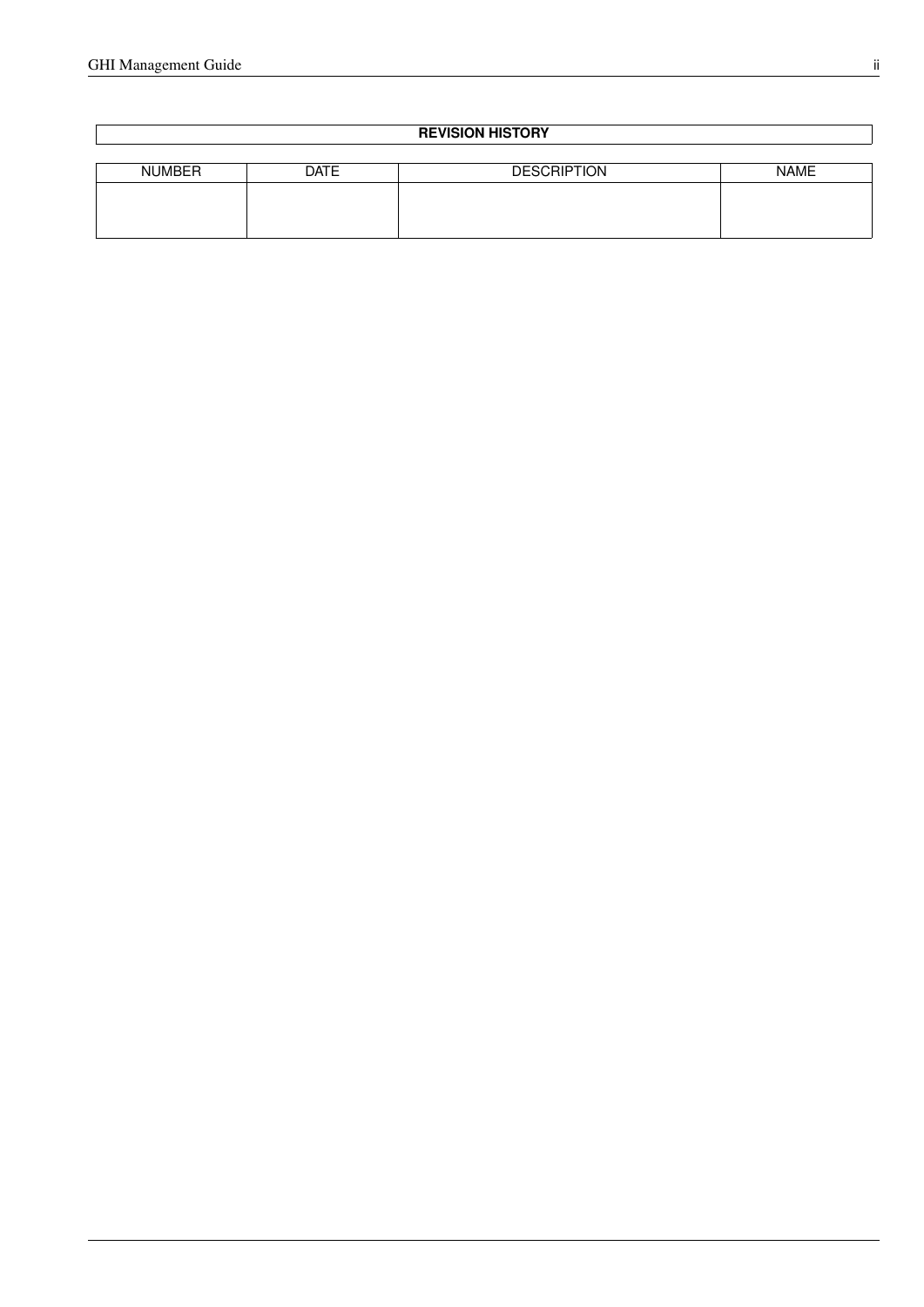# **Contents**

| 1                    |     | <b>GHI</b> basics                    | 1              |
|----------------------|-----|--------------------------------------|----------------|
|                      | 1.1 |                                      | 1              |
|                      | 1.2 |                                      | $\overline{2}$ |
|                      |     | 1.2.1                                | $\overline{2}$ |
|                      |     | 1.2.2                                | 3              |
|                      |     | 1.2.3                                | 3              |
| $\overline{2}$       |     | <b>GHI</b> concepts                  | 4              |
|                      | 2.1 |                                      | $\overline{4}$ |
|                      | 2.2 |                                      | 5              |
|                      |     | 2.2.1                                | 5              |
|                      |     | 2.2.2                                | 6              |
|                      |     | 2.2.3                                | 7              |
|                      |     | 2.2.4                                | $\overline{7}$ |
|                      | 2.3 |                                      | 8              |
|                      |     | 2.3.1                                | 8              |
|                      |     | 2.3.2                                | 9              |
|                      |     | 2.3.3                                |                |
| $\mathbf{3}$         |     | <b>GHI</b> internals                 | 13             |
|                      | 3.1 |                                      |                |
|                      | 3.2 |                                      |                |
|                      | 3.3 |                                      |                |
|                      | 3.4 |                                      |                |
| $\blacktriangleleft$ |     | <b>GHI configuration directories</b> | 24             |
|                      | 4.1 |                                      | -24            |
|                      | 4.2 |                                      |                |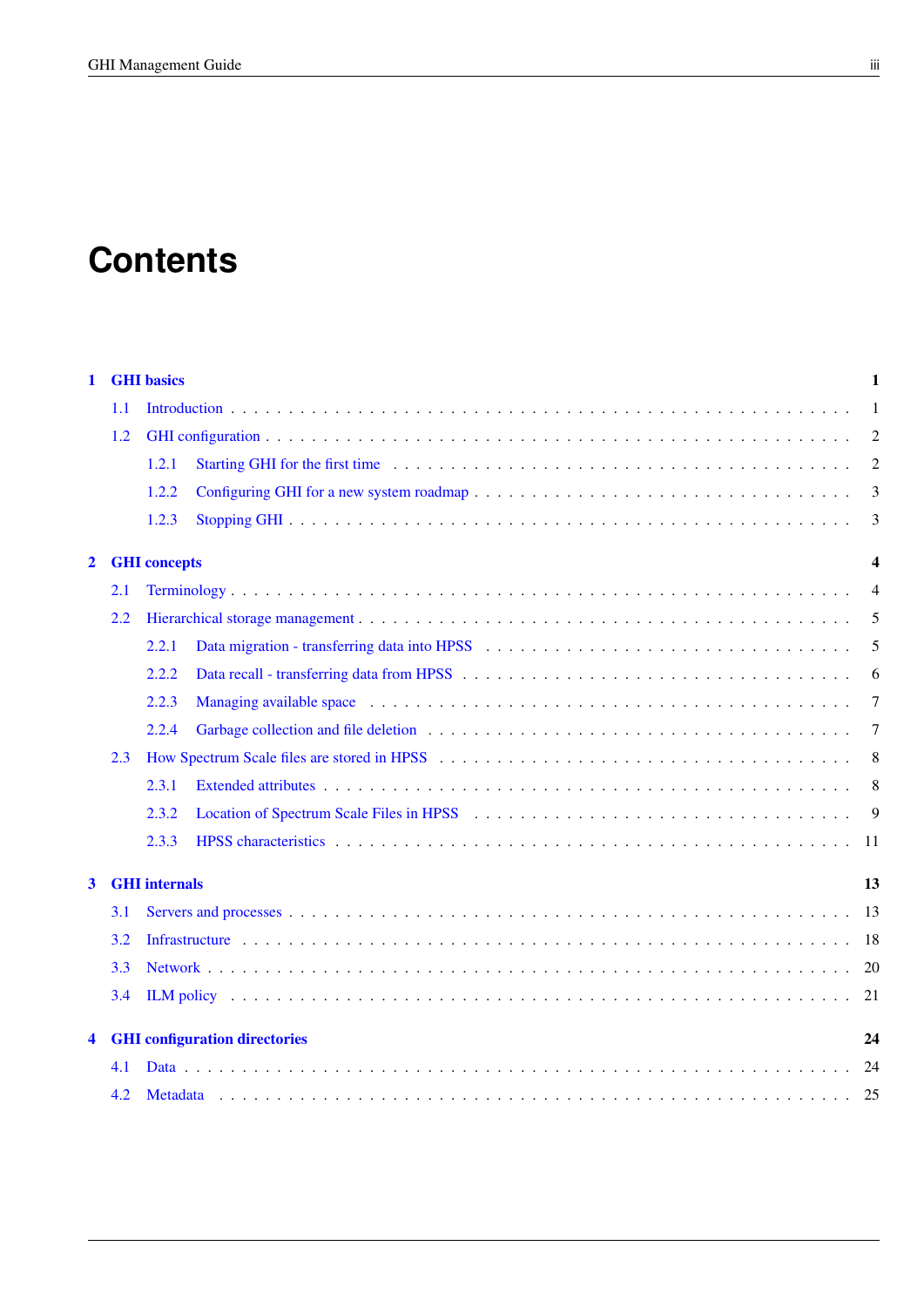| 5                       |                            | <b>GHI</b> features                                                                                                                                                                                                                     | 27 |
|-------------------------|----------------------------|-----------------------------------------------------------------------------------------------------------------------------------------------------------------------------------------------------------------------------------------|----|
|                         | 5.1                        |                                                                                                                                                                                                                                         | 27 |
|                         | 5.2                        |                                                                                                                                                                                                                                         | 27 |
|                         | 5.3                        |                                                                                                                                                                                                                                         | 28 |
|                         | 5.4                        |                                                                                                                                                                                                                                         | 29 |
|                         | 5.5                        |                                                                                                                                                                                                                                         | 30 |
|                         | 5.6                        |                                                                                                                                                                                                                                         | 30 |
|                         | 5.7                        |                                                                                                                                                                                                                                         | 30 |
|                         | 5.8                        |                                                                                                                                                                                                                                         | 30 |
| 6                       |                            | <b>Process failure and recovery</b>                                                                                                                                                                                                     | 31 |
|                         | 6.1                        |                                                                                                                                                                                                                                         | 31 |
|                         |                            | 6.1.1                                                                                                                                                                                                                                   | 31 |
|                         |                            | 6.1.2                                                                                                                                                                                                                                   |    |
|                         |                            | 6.1.3                                                                                                                                                                                                                                   | 31 |
|                         | 6.2                        |                                                                                                                                                                                                                                         | 32 |
|                         |                            | ILM client the contract of the contract of the contract of the contract of the contract of the contract of the contract of the contract of the contract of the contract of the contract of the contract of the contract of the<br>6.2.1 | 32 |
|                         |                            | 6.2.2                                                                                                                                                                                                                                   | 32 |
|                         |                            | 6.2.3                                                                                                                                                                                                                                   | 32 |
|                         |                            | 6.2.4                                                                                                                                                                                                                                   | 32 |
|                         |                            | 6.2.5                                                                                                                                                                                                                                   | 32 |
|                         |                            | Scheduler daemon response to the service of the service of the service of the service of the service of the service of the service of the service of the service of the service of the service of the service of the service o<br>6.2.6 | 32 |
|                         |                            | 6.2.7                                                                                                                                                                                                                                   | 32 |
|                         | 6.3                        |                                                                                                                                                                                                                                         | 33 |
|                         |                            | ILM client and scheduler enterprise on the contract of the contract of the contract of the contract of the contract of the contract of the contract of the contract of the contract of the contract of the contract of the con<br>6.3.1 | 33 |
|                         |                            | 6.3.2 Scheduler and event daemon                                                                                                                                                                                                        | 33 |
|                         |                            | 6.3.3                                                                                                                                                                                                                                   | 33 |
|                         | 6.4                        |                                                                                                                                                                                                                                         | 33 |
| $\overline{\mathbf{7}}$ | <b>Backup and recovery</b> |                                                                                                                                                                                                                                         | 34 |
|                         | 7.1                        |                                                                                                                                                                                                                                         | 34 |
|                         | 7.2                        | Restoring files from GHI (All Albert 2018) and the set of the set of the set of the set of the set of the set of the set of the set of the set of the set of the set of the set of the set of the set of the set of the set of          | 35 |
|                         |                            | 7.2.1                                                                                                                                                                                                                                   | 35 |
|                         |                            | 7.2.2                                                                                                                                                                                                                                   | 35 |
| 8                       |                            | <b>GHI</b> configuration settings                                                                                                                                                                                                       | 37 |
|                         | 8.1                        |                                                                                                                                                                                                                                         | 40 |
|                         | 8.2                        |                                                                                                                                                                                                                                         | 42 |
|                         | 8.3                        |                                                                                                                                                                                                                                         | 42 |
|                         | 8.4                        |                                                                                                                                                                                                                                         | 47 |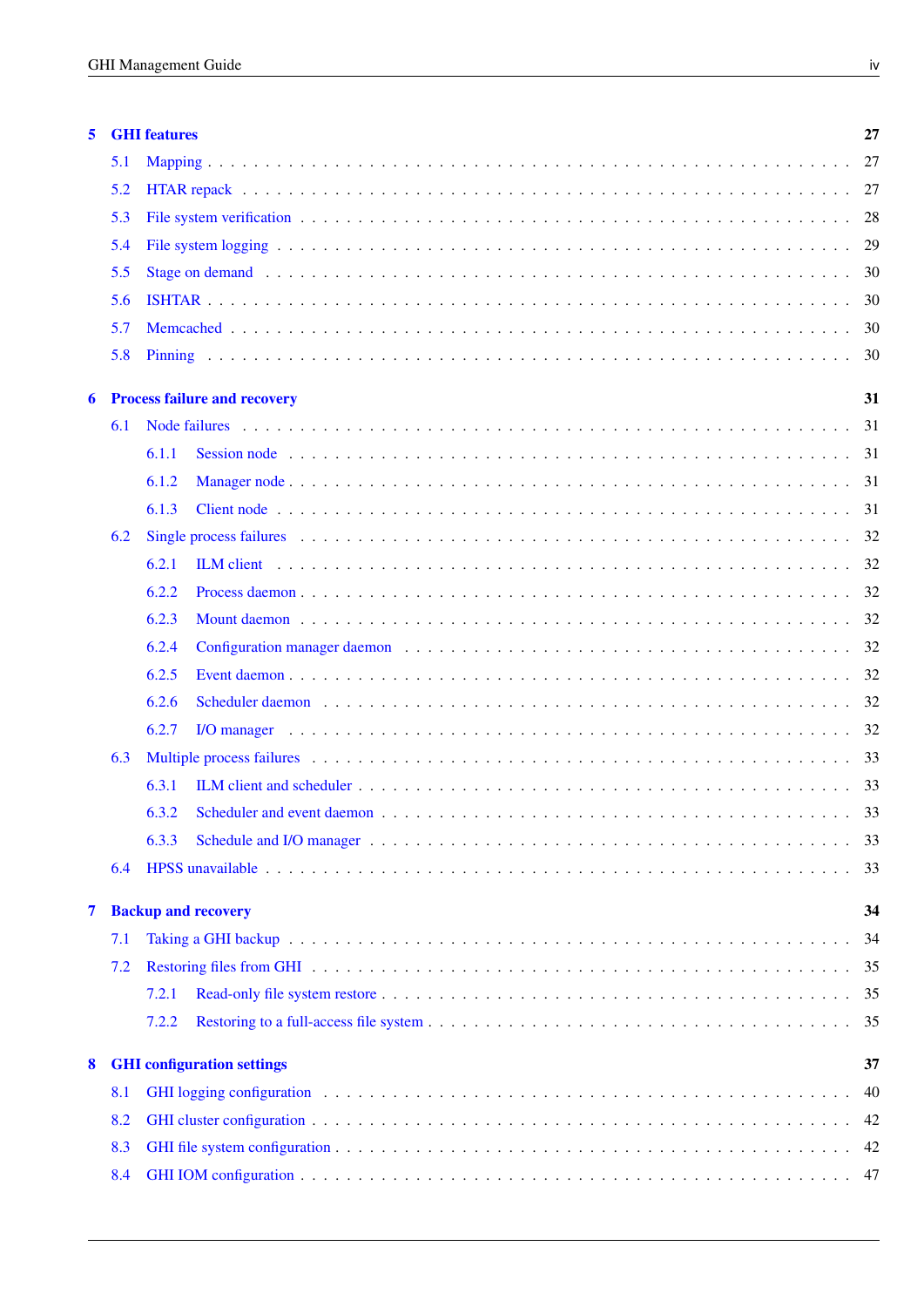| 9 |     | <b>GHI</b> configuration commands                                                                                                                                                                                              | 48  |
|---|-----|--------------------------------------------------------------------------------------------------------------------------------------------------------------------------------------------------------------------------------|-----|
|   | 9.1 |                                                                                                                                                                                                                                | 48  |
|   | 9.2 |                                                                                                                                                                                                                                | 49  |
|   | 9.3 |                                                                                                                                                                                                                                | 49  |
|   | 9.4 |                                                                                                                                                                                                                                | 49  |
|   | 9.5 |                                                                                                                                                                                                                                | 50  |
|   | 9.6 |                                                                                                                                                                                                                                | 50  |
|   | 9.7 |                                                                                                                                                                                                                                | 51  |
|   | 9.8 |                                                                                                                                                                                                                                | 53  |
|   | 9.9 |                                                                                                                                                                                                                                |     |
|   |     |                                                                                                                                                                                                                                | -55 |
|   |     |                                                                                                                                                                                                                                | -56 |
|   |     |                                                                                                                                                                                                                                | -59 |
|   |     |                                                                                                                                                                                                                                | -60 |
|   |     |                                                                                                                                                                                                                                | -60 |
|   |     |                                                                                                                                                                                                                                | 61  |
|   |     |                                                                                                                                                                                                                                | -62 |
|   |     | <b>10 System monitoring</b>                                                                                                                                                                                                    | 64  |
|   |     |                                                                                                                                                                                                                                | 64  |
|   |     |                                                                                                                                                                                                                                | 65  |
|   |     |                                                                                                                                                                                                                                | 67  |
|   |     |                                                                                                                                                                                                                                | 67  |
|   |     |                                                                                                                                                                                                                                | 68  |
|   |     |                                                                                                                                                                                                                                |     |
|   |     | 11 Problem diagnosis and resolution                                                                                                                                                                                            | 72  |
|   |     |                                                                                                                                                                                                                                | -72 |
|   |     | 11.1.1 A GHI server cannot communicate with another entertainment of the server of the server cannot communicate with another entertainment of the server of the server of the server of the server of the server of the serve | 72  |
|   |     |                                                                                                                                                                                                                                | 73  |
|   |     | 11.1.3 A server cannot obtain its credentials expansion of the server contained to the server cannot obtain its credentials                                                                                                    | 73  |
|   |     |                                                                                                                                                                                                                                | 73  |
|   |     |                                                                                                                                                                                                                                | 73  |
|   |     | 11.2.1 The process manager dies after a mount request (PPC only)                                                                                                                                                               | 73  |
|   |     |                                                                                                                                                                                                                                | 73  |
|   |     | 11.2.3                                                                                                                                                                                                                         | 74  |
|   |     |                                                                                                                                                                                                                                | 74  |
|   |     | 11.2.5                                                                                                                                                                                                                         | 74  |
|   |     | 11.2.6                                                                                                                                                                                                                         | 74  |
|   |     | 11.2.7                                                                                                                                                                                                                         | 74  |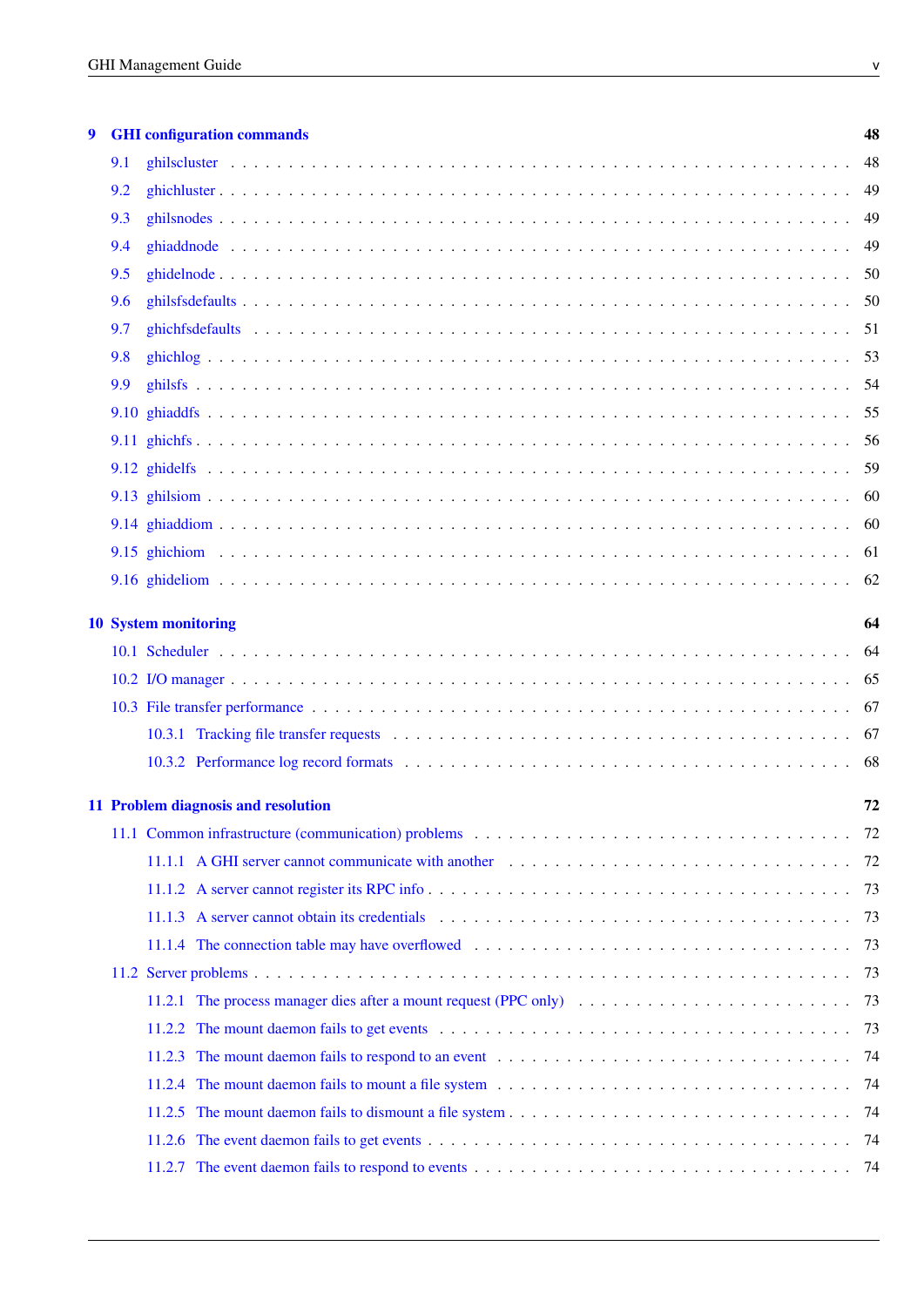| в | <b>References</b>                                                                                                                       | 85 |
|---|-----------------------------------------------------------------------------------------------------------------------------------------|----|
|   | <b>A</b> Glossary of terms and acronyms                                                                                                 | 81 |
|   |                                                                                                                                         |    |
|   |                                                                                                                                         |    |
|   |                                                                                                                                         |    |
|   |                                                                                                                                         |    |
|   |                                                                                                                                         |    |
|   |                                                                                                                                         |    |
|   | 11.2.35 The ghi_mon shows the SD restarted $\ldots \ldots \ldots \ldots \ldots \ldots \ldots \ldots \ldots \ldots \ldots \ldots \ldots$ |    |
|   |                                                                                                                                         |    |
|   |                                                                                                                                         |    |
|   |                                                                                                                                         |    |
|   |                                                                                                                                         |    |
|   |                                                                                                                                         |    |
|   |                                                                                                                                         |    |
|   |                                                                                                                                         |    |
|   |                                                                                                                                         |    |
|   |                                                                                                                                         |    |
|   |                                                                                                                                         |    |
|   |                                                                                                                                         |    |
|   |                                                                                                                                         |    |
|   |                                                                                                                                         |    |
|   |                                                                                                                                         |    |
|   |                                                                                                                                         |    |
|   | 11.2.19 A "-1 makeXHandle" error was encountered from a migration policy run 76                                                         |    |
|   |                                                                                                                                         |    |
|   |                                                                                                                                         |    |
|   |                                                                                                                                         |    |
|   |                                                                                                                                         |    |
|   |                                                                                                                                         |    |
|   |                                                                                                                                         |    |
|   |                                                                                                                                         |    |
|   |                                                                                                                                         |    |
|   |                                                                                                                                         |    |
|   |                                                                                                                                         |    |
|   |                                                                                                                                         |    |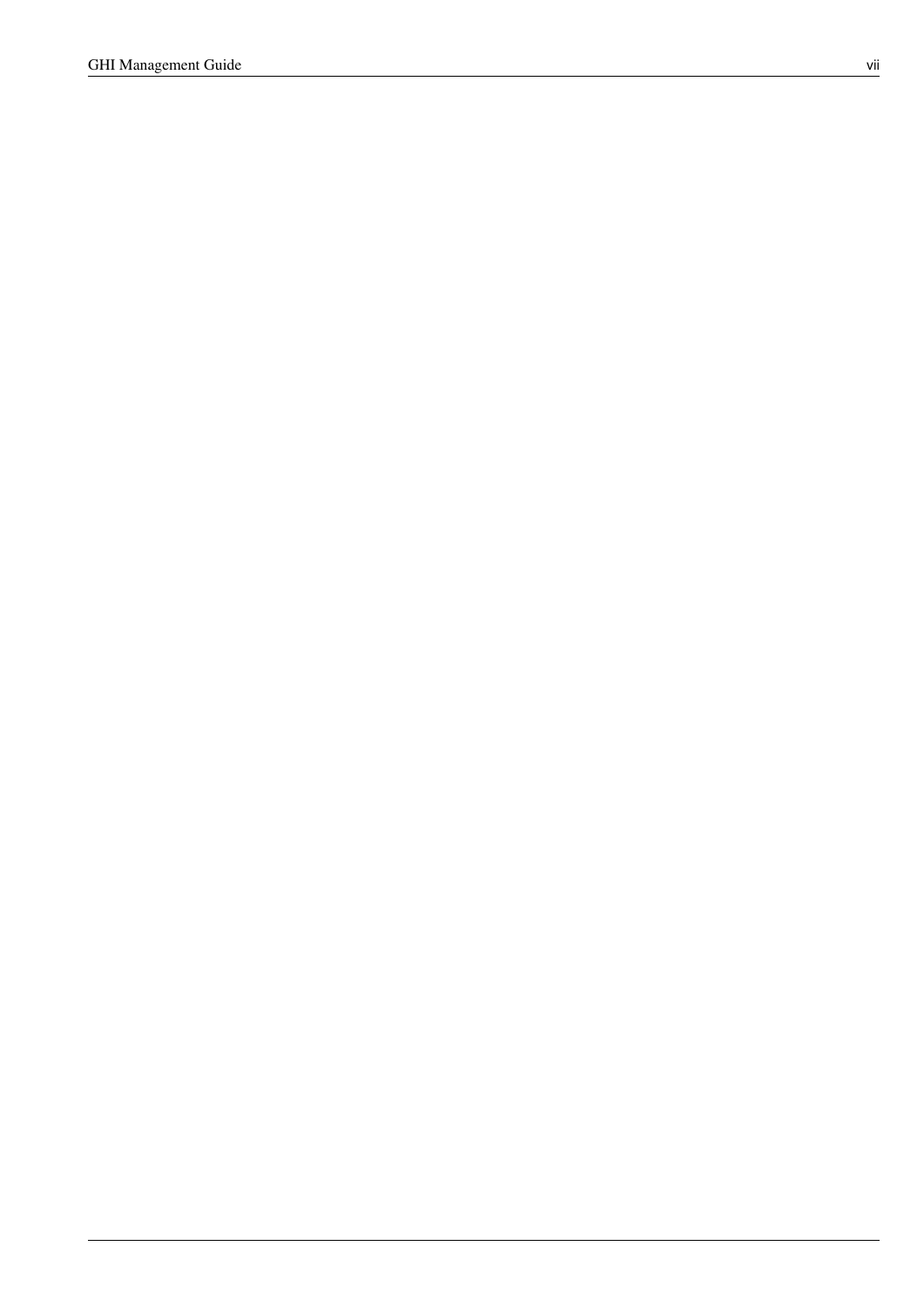Copyright Notification Copyright © 2008-2021 International Business Machines Corporation, The Regents of the University of California, Triad National Security, LLC, Lawrence Livermore National Security, LLC, National Technology & Engineering Solutions of Sandia, LLC, and UT-Battelle.

All rights reserved.

Portions of this work were produced by Lawrence Livermore National Security, LLC, Lawrence Livermore National Laboratory (LLNL) under Contract No. DE-AC52-07NA27344 with the U.S. Department of Energy (DOE); by the University of California, Lawrence Berkeley National Laboratory (LBNL) under Contract No. DE-AC02-05CH11231 with DOE; by Triad National Security, LLC, Los Alamos National Laboratory (LANL) under Contract No. 89233218CNA000001 with DOE; by National Technology & Engineering Solutions of Sandia, LLC (NTESS), Sandia National Laboratories (SNL) under Contract No. DE-NA0003525 with DOE; and by UT-Battelle, Oak Ridge National Laboratory (ORNL) under Contract No. DE-AC05-00OR22725 with DOE. The U.S. Government has certain reserved rights under its prime contracts with the Laboratories.

DISCLAIMER Portions of this software were sponsored by an agency of the United States Government. Neither the United States, DOE, The Regents of the University of California, Triad National Security, LLC, Lawrence Livermore National Security, LLC, National Technology & Engineering Solutions of Sandia, LLC, UT-Battelle, nor any of their employees, makes any warranty, express or implied, or assumes any liability or responsibility for the accuracy, completeness, or usefulness of any information, apparatus, product, or process disclosed, or represents that its use would not infringe privately owned rights.

Trademark Usage High Performance Storage System is a trademark of International Business Machines Corporation.

IBM is a registered trademark of International Business Machines Corporation.

IBM, Db2, Db2 Universal Database, AIX, RISC/6000, pSeries, and xSeries are trademarks or registered trademarks of International Business Machines Corporation.

UNIX is a registered trademark of the Open Group.

Linux is a registered trademark of Linus Torvalds in the United States and other countries.

Kerberos is a trademark of the Massachusetts Institute of Technology.

Java is a registered trademark of Oracle and/or its affiliates.

ACSLS is a trademark of Oracle and/or its affiliates.

Microsoft Windows is a registered trademark of Microsoft Corporation.

DST is a trademark of Ampex Systems Corporation.

Other brands and product names appearing herein may be trademarks or registered trademarks of third parties.

Who Should Read This Book The GHI Management Guide is intended as a resource for GHI administrators. For those performing the initial configuration for a new GHI system, Chapter 1 provides a configuration roadmap. For both new systems and those upgraded from a previous release, Chapter 1 provides a configuration, operational, and performance checklist which should be consulted before bringing the system into production. The remaining chapters contain the details for configuring, reconfiguring, monitoring, and managing a GHI system.

Conventions Used in This Book Example commands that should be typed at a command line will be proceeded by a percent sign ("%") and be presented in a monospace font:

% sample command

Any text preceded by a pound sign ("#") should be considered comment lines:

```
# This is a comment
```
Angle brackets ("<>") denote a required argument for a command:

```
% sample command <argument>
```
Square brackets ("[]") denote an optional argument for a command:

% sample command [optional argument]

Vertical bars ("|") denote different choices within an argument: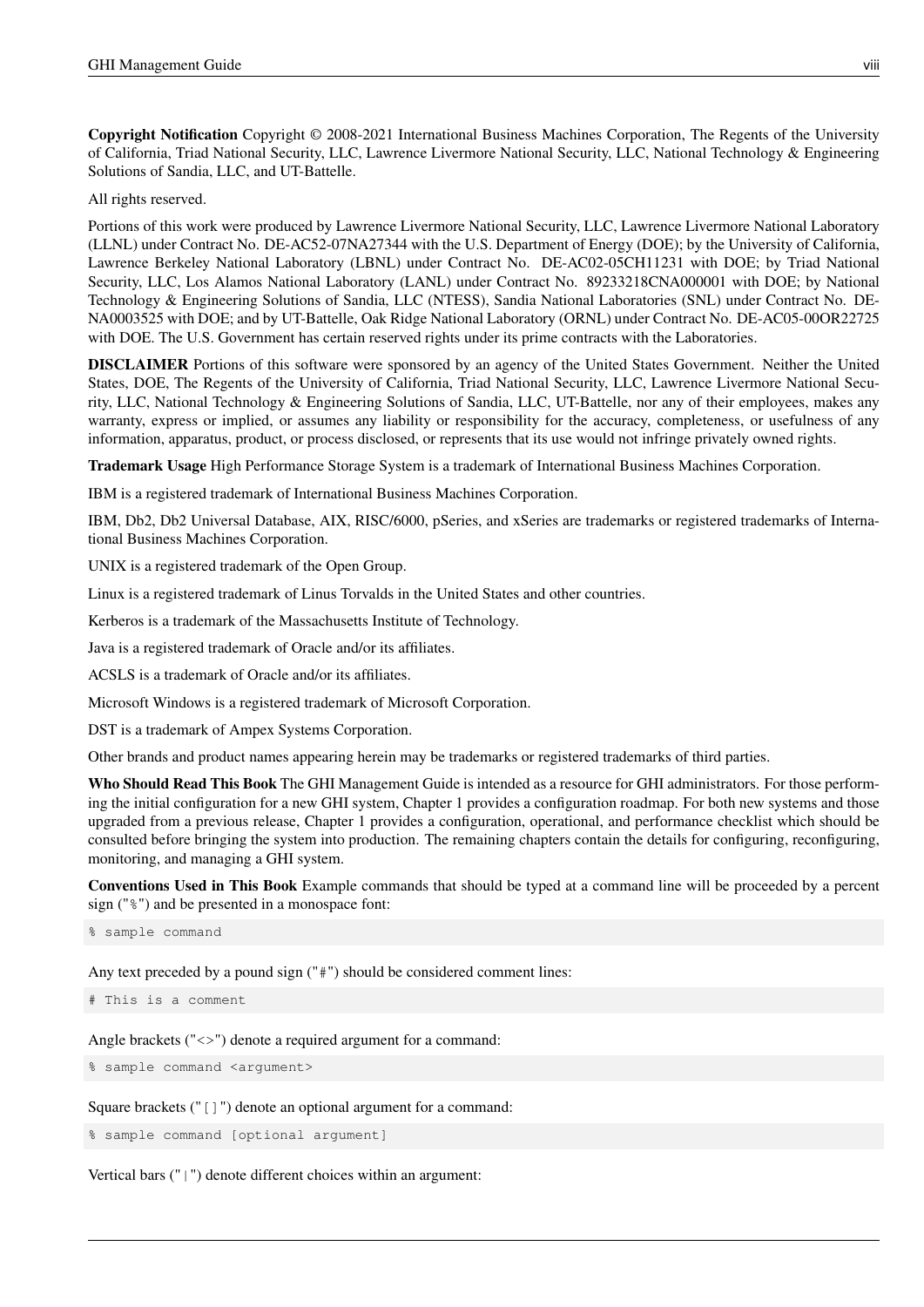% sample command <argument1 | argument2>

Commands written within the sentence will be bolded:

Sample sentence with a command in it.

A byte is an eight-bit data octet.

A kilobyte, KB, is  $1024$  bytes ( $2^{10}$  bytes).

A megabyte, MB, is 1,048,576 bytes  $(2^{20}$  bytes).

A gigabyte, GB, is  $1,073,741,824$  bytes( $2^{30}$  bytes).

A terabyte, TB, is 1,099,511,627,776 bytes ( $2^{40}$  bytes).

A petabyte, PB, is 1,125,899,906,842,624 bytes ( $2^{50}$  bytes).

An exabyte, EB, is 1,152,921,504,606,846,976 bytes (2<sup>60</sup> bytes).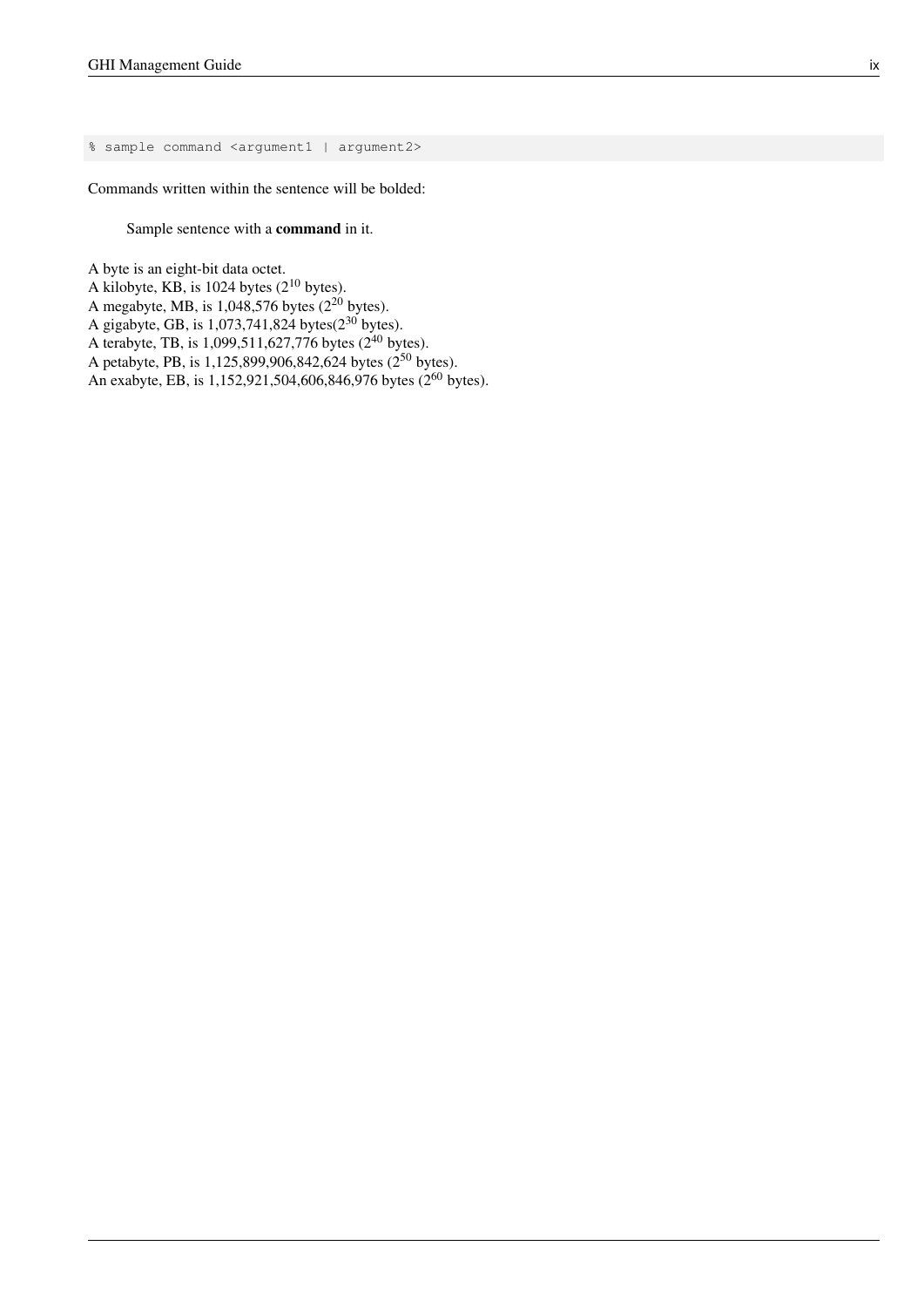# <span id="page-9-0"></span>**Chapter 1**

# **GHI basics**

### <span id="page-9-1"></span>**1.1 Introduction**

The Spectrum Scale/HPSS Interface feature of HPSS (GHI) is software to connect Spectrum Scale and HPSS together under the Spectrum Scale Information Lifecycle Management (ILM) policy framework. This integration of Spectrum Scale with HPSS creates a hierarchical Spectrum Scale file system having virtually unlimited storage capacity and provides the option to use the hierarchical capabilities of Spectrum Scale and HPSS to provide disaster recovery protection for the Spectrum Scale file systems. GHI is an optional feature of HPSS and is offered under the HPSS license agreement. GHI users are expected to acquire or have acquired Spectrum Scale under a separate Spectrum Scale license agreement.

Both Spectrum Scale and HPSS scalability and performance are designed to meet the needs of data-intensive applications such as engineering design, digital media, data mining, financial analysis, seismic data processing, and scientific research. Typically, users tend to have many files in a file system, and these may be any mixture of sizes from very small to very large. Both Spectrum Scale and HPSS are highly scalable and are capable of ingesting thousands of files per second at rates limited by the hardware -– usually the storage hardware and the transfer media. GHI is a scalable extension of HPSS.

A primary goal of GHI is to offer an integrated Hierarchical Storage Management (HSM) and backup solution for Spectrum Scale. GHI uses and extends Spectrum Scale ILM capabilities, providing a cost-efficient integrated storage solution that is scalable to hundreds of petabytes and billions of files. GHI enables Spectrum Scale file data transfers between Spectrum Scale high-performance storage, usually high-speed disk and HPSS cost-efficient storage (high capacity disk and tape). This movement between Spectrum Scale and HPSS occurs automatically under control of Spectrum Scale ILM policy rules and the DMAPI (Data Management API) framework, thus providing a complete and scalable HSM and backup solution that exploits HPSS parallel file system capabilities.

Spectrum Scale and HPSS are both network-centered cluster solutions offering horizontal scalability by adding cluster components. The GHI feature extends this architecture. Thus, the archive is not a single processor as in conventional storage systems. GHI provides servers that can be distributed across a high-performance network to provide scalability and parallelism.

GHI uses the Parallel I/O (PIO) interface provided as part of the HPSS Client Application Program Interface (Client API) to support parallel access to storage devices for fast access to very large files stored in HPSS. The GHI I/O Manager (IOM) organizes and manages the data transfer. An IOM will spawn threads to accomplish the actual collection and transfer the data: one per stripe, based on the HPSS stripe width of the COS configuration.

GHI uses ISHTAR (Independent Standalone HPSS TAR) to aggregate many small files into one large file before migrating them into HPSS. Temporary storage on a Spectrum Scale file system is used to build the index files for the aggregate. The temporary files are removed once the aggregate file is written to HPSS. ISHTAR uses a multi-threaded buffering scheme to write files directly into HPSS, thereby achieving a high rate of performance.

GHI is written in ANSI C. It uses Remote Procedure Calls (RPC), Kerberos or UNIX for server authentication, and Db2 as the basis for its portable, distributed architecture for maintaining Spectrum Scale backups. The Db2 Server for HPSS is used to store the backup tables for GHI. Several Db2 tables are configured in the GHI database for each GHI managed Spectrum Scale file system. These tables support GHI backups, GHI garbage collection, and GHI mapping information. The GHI Session nodes are configured as Db2 clients to access the backup tables during GHI backup and restore operations.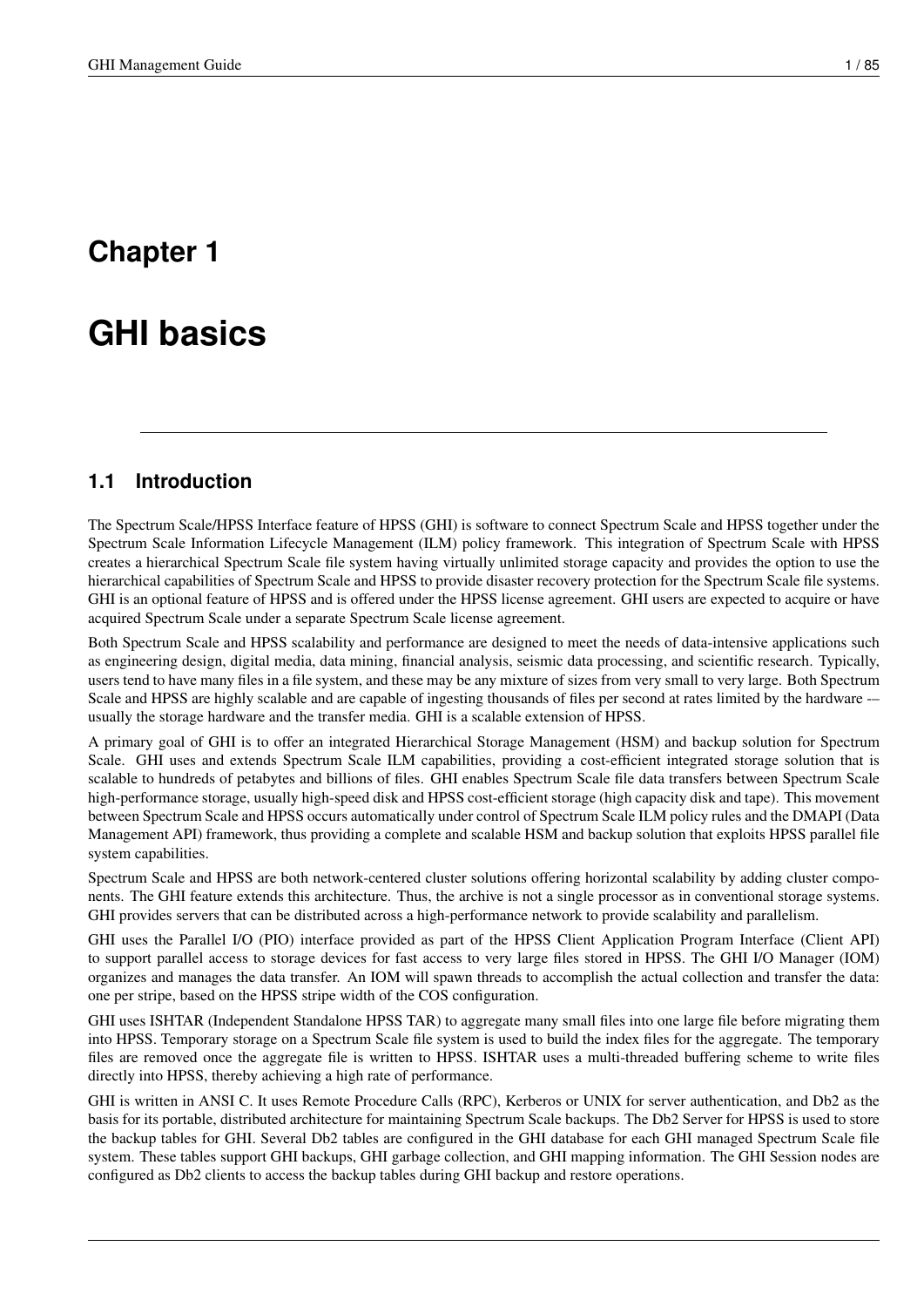# <span id="page-10-0"></span>**1.2 GHI configuration**

This section defines the high-level steps necessary to configure, start, and verify the correct operation of a new GHI system, whether that system is created from scratch or created by upgrading from any previous version of GHI. To create or modify the GHI configuration, we recommend that the administrator first be familiar with the information described in the *GHI Installation Guide*, *Chapter 3: HPSS Basics* and *Chapter 4: HPSS Planning*.

Before performing the procedures described below, be certain that the appropriate system preparation steps have been performed. See the *GHI Installation Guide*, *Chapter 5: System Preparation* for more information. For a system created from scratch, be certain that the GHI installation and infrastructure configuration have been completed. See the *HPSS Installation Guide*, *Chapter 6: HPSS Installation and Infrastructure Configuration* for more information. To upgrade from a previous system, see the release notes for the upgraded version for specifics on the upgrade procedures.

### <span id="page-10-1"></span>**1.2.1 Starting GHI for the first time**

The GHI system is ready to be configured once the GHI software is installed on the node and the GHI infrastructure components are configured. Make note of the following limitations:

- File UIDs and GIDs greater than 2097151 are not supported.
- The maximum path length of files in HPSS is 1024 characters.
- GHI has a byte limitation for the path length and multi-byte characters will use additional space within that limitation (1043 characters or 1043 bytes including the snapshot path).
- GHI does not support the use of the newline character (\n) in a path
- For a snapshot backup, the maximum path length is 1044 characters.
- Individual files in an aggregate must be less than 68 GB.

To start GHI, you must first start all infrastructure components for HPSS and Spectrum Scale as follows:

- 1. Make sure HPSS, Spectrum Scale, and all GHI nodes are powered on and the networks connecting them are working.
- 2. On the HPSS Core server, as root, start Db2, the SSM, and the startup daemon with:

% /opt/hpss/bin/rc.hpss start

If there is a remote PVR in the HPSS cluster, start the startup daemon there also.

- 3. Log in to the HPSS graphic user interface (hpssgui.pl) or HPSS administrator tool (hpssadm.pl) and start the rest of the HPSS servers and movers.
- 4. On the Spectrum Scale Cluster Manager node, start GPFS on all the servers that GHI is installed on:
	- % /usr/lpp/mmfs/bin/mmstartup -N ghinode1, ghinode2, ghimode3, ...ghinodeN
- 5. On the Spectrum Scale cluster manager node, start the GHI cluster:
	- % /opt/ghi/bin/ghistartup -g

#### **Note**

During the initial GHI configuration, Spectrum Scale callbacks are established to automatically start when Spectrum Scale starts, so it may already be running when this command is run.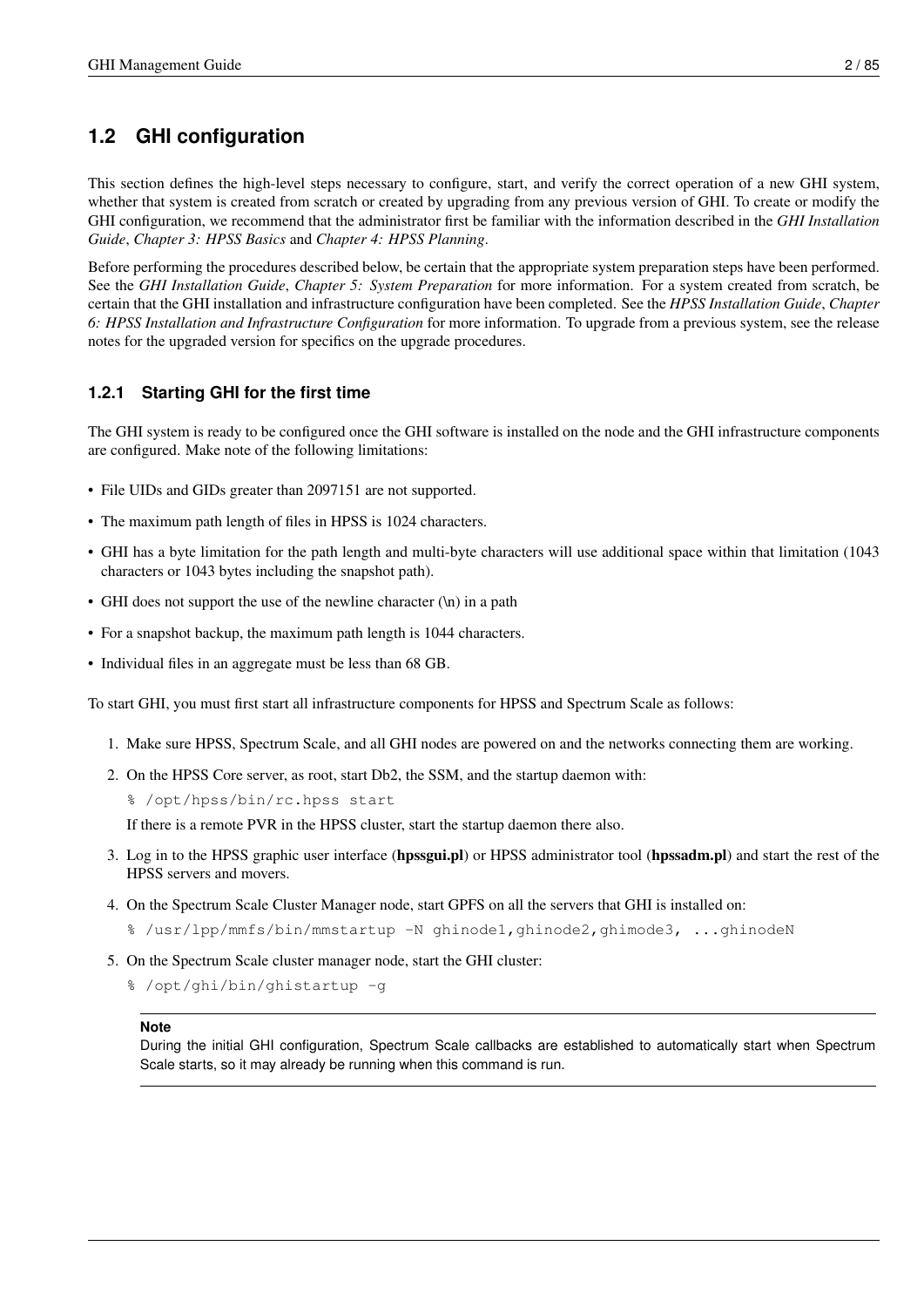### <span id="page-11-0"></span>**1.2.2 Configuring GHI for a new system roadmap**

The following steps summarize the configuration of a GHI file system and policies needed to get GHI running. This list assumes that GHI has been installed following the steps in the *GHI Installation Guide*.

- 1. Configure the GHI file system. The settings to be changed can be listed with **ghilsfs** and changed with **ghichfs**. Each setting is defined in detail later in this document, but there are settings that need to be changed before the file system is used in production.
	- a. First, the Classes of Service (COSs) that will be used must be set. There are two for the file system: backup and aggregate index. The backup COS is where the backup data is stored. The aggregate index COS stores the aggregate index files. Since those indexes should never be purged from HPSS disk, their COSs should be constructed to meet that criterion.
	- b. Next, the minimum and maximum files per aggregate. These settings will depend on the cutoff size of aggregate versus nonaggregate files.
	- c. The final settings are for the monitor files. The SD and IOM monitor files need to be enabled. The frequency should be set to 60 seconds to start and can be modified as needed.

Once these settings are set, restart the ED, SD,and IOM for them to take effect. These settings are described in more detail later in this document.

2. There are at least three policies that need to be modified for GHI to work: migrate.policy, backup\_migration.policy, and threshold.policy.

The migrate.policy and backup migration.policy will define how data is moved from Spectrum Scale to HPSS and will have the same rules in them. The **backup migration.policy** will have an additional argument to release some restrictions on aggregates to create more complete backups. The fewer rules in these policies, the better performance the policy scan will have. The rules are written based on how the data is stored in the Spectrum Scale file system. In most cases, rules are written for each project stored in Spectrum Scale.

The **threshold.policy** defines how the automatic purge of the Spectrum Scale file system takes place. There are three main rules in this policy: the path where the files are purged from, the thresholds, and the file size. The path will be the file system mount point. There are two thresholds, high mark and low mark. The high mark is the percentage of space filled in the file system where purge starts and the low mark is the percentage of space filled in the file system where the purge stops. Finally, the file size is configured. The policy should be configured so that the largest files are purged first so that the most space can be freed with the least amount of data movement.

### <span id="page-11-1"></span>**1.2.3 Stopping GHI**

The following steps show how to stop GHI.

- 1. Disable any automated scripts that are using GHI. Normally this includes automated migration, backups, or purges, but it could include more, depending on the site.
- 2. Dismount the Spectrum Scale file system. You should always dismount the file system before stopping GHI. If you leave it mounted, then any DMAPI event that is triggered will be aborted by GHI.
	- % /usr/lpp/mmfs/bin/mmumount <file system> -a
- 3. Shut down GHI. Spectrum Scale will still be running at this point. If you want to stop Spectrum Scale and GHI at the same time, you can use the -G instead of the -g.
	- % /opt/ghi/bin/ghishutdown -g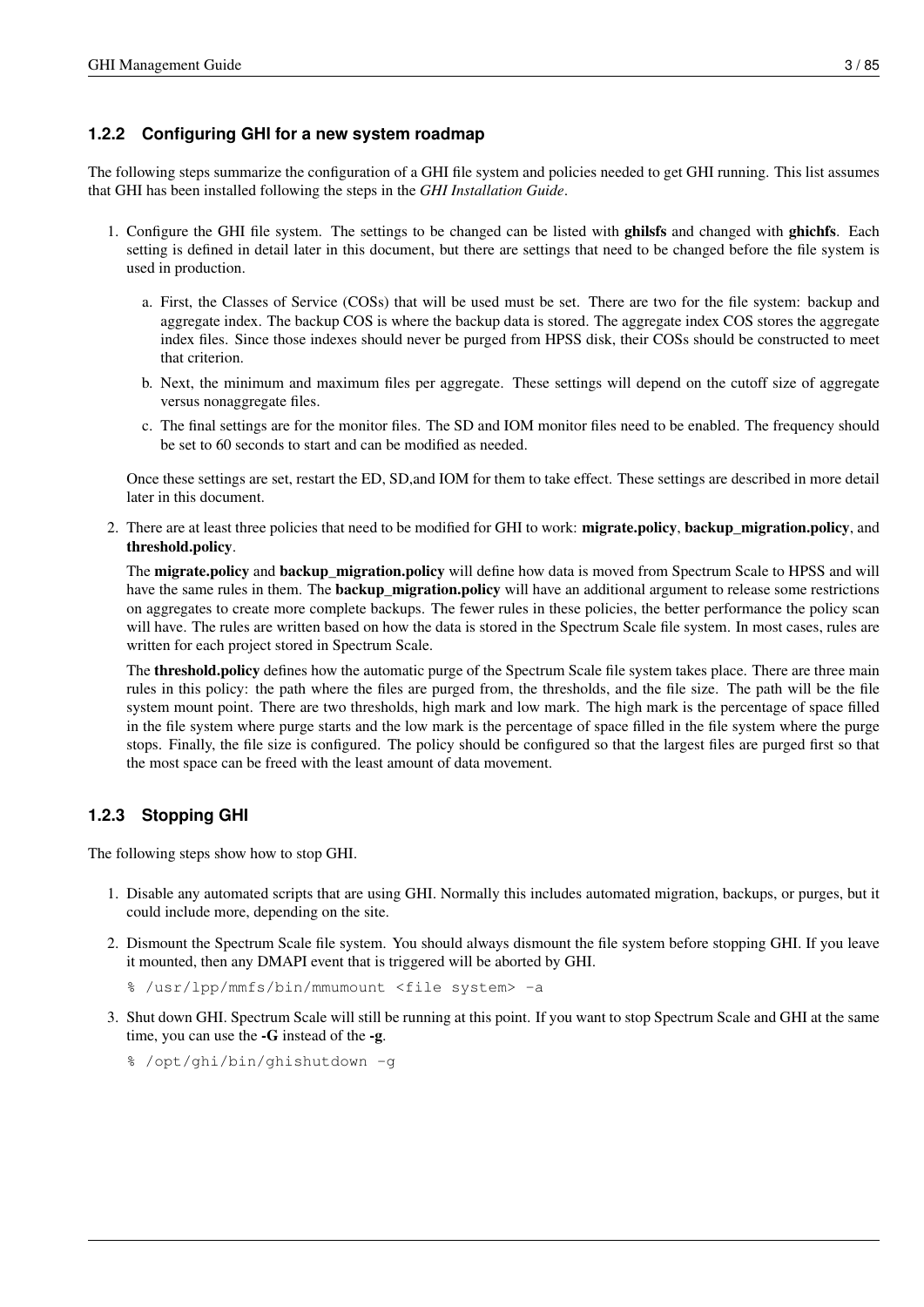# <span id="page-12-0"></span>**Chapter 2**

# **GHI concepts**

# <span id="page-12-1"></span>**2.1 Terminology**

Spectrum Scale and HPSS have different meanings for the same term. GHI uses the HPSS terminology; here are the definitions of those terms:

| <b>Backup</b>                | Backup refers to backing up a Spectrum Scale file system into HPSS. The information needed to<br>restore a Spectrum Scale file system including the restoration of the Spectrum Scale cluster file<br>system configuration will be backed up into HPSS as well.                                                                                                                                                                                                                                                                                                  |
|------------------------------|------------------------------------------------------------------------------------------------------------------------------------------------------------------------------------------------------------------------------------------------------------------------------------------------------------------------------------------------------------------------------------------------------------------------------------------------------------------------------------------------------------------------------------------------------------------|
| <b>Cluster</b>               | A loosely-coupled collection of independent system nodes organized into a network for sharing<br>resources and communicating with each other.                                                                                                                                                                                                                                                                                                                                                                                                                    |
| Garbage<br><b>Collection</b> | A GHI and Db2 process for removing GHI files from HPSS that are no longer referenced by<br>Spectrum Scale or a valid backup.                                                                                                                                                                                                                                                                                                                                                                                                                                     |
| <b>Migration</b>             | Migration refers to the movement of file data from Spectrum Scale to HPSS while maintaining the<br>file data in Spectrum Scale. There are two scenarios where migrations are performed. The first<br>scenario is when the Spectrum Scale policy engine is run to transfer file copies from Spectrum Scale<br>to HPSS. The second scenario is during a backup, which is when the most recent version of all files<br>that have not been copied during an HSM migration, triggered by a policy, are copied to HPSS. The<br>Spectrum Scale term is "pre-migration". |
| Purge                        | Purge refers to freeing up data segments in the Spectrum Scale file to free up Spectrum Scale<br>resources. A Spectrum Scale policy is used to trigger a threshold request. The data blocks for the<br>selected files are freed, leaving a stub in Spectrum Scale. The Spectrum Scale term is "punching a<br>hole".                                                                                                                                                                                                                                              |
| <b>Recall</b>                | Recall refers to the movement of file data from HPSS to Spectrum Scale using ghi_stage or from an<br>ILM policy. This is not a DMAPI event. Recall events can be synchronous or asynchronous. The<br>Spectrum Scale term is "pre-stage".                                                                                                                                                                                                                                                                                                                         |
| <b>Restore</b>               | Restore refers to the capability to restore either a Spectrum Scale file system or a Spectrum Scale<br>cluster from a selected backup.                                                                                                                                                                                                                                                                                                                                                                                                                           |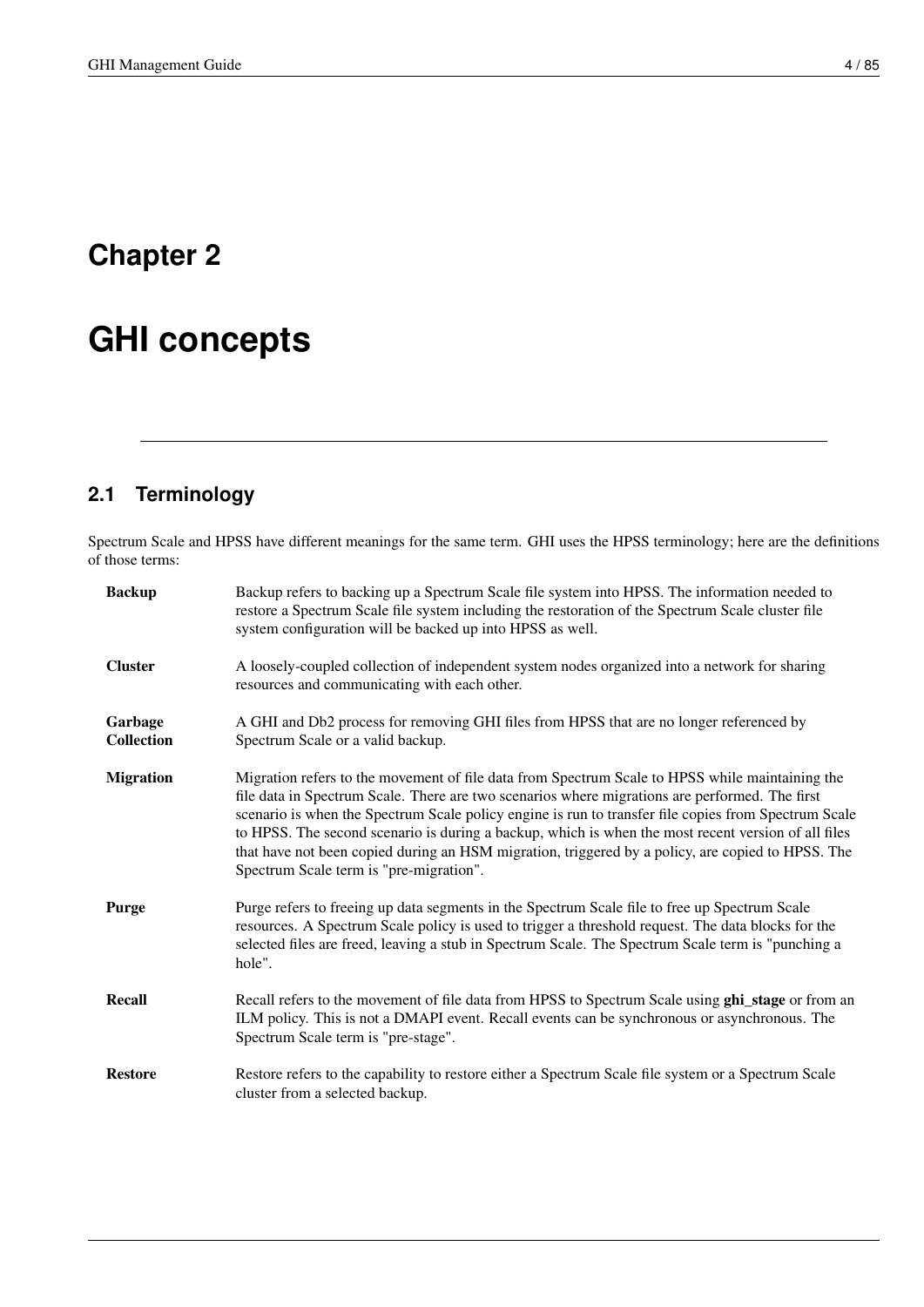| <b>Stage</b>                             | Stage refers to the movement of file data from HPSS to Spectrum Scale. This process is invoked by<br>accessing a file that is not dual-resident, and the data only resides in HPSS. This is a synchronous<br>event. This process generates a DMAPI I/O event to stage the file back. This is sometimes referred to<br>as "stage on-demand".                                                                                                                                                                                                                                                                                                                                                                                                                                      |
|------------------------------------------|----------------------------------------------------------------------------------------------------------------------------------------------------------------------------------------------------------------------------------------------------------------------------------------------------------------------------------------------------------------------------------------------------------------------------------------------------------------------------------------------------------------------------------------------------------------------------------------------------------------------------------------------------------------------------------------------------------------------------------------------------------------------------------|
| Pin                                      | Pin or pinning refers to flagging a file so it cannot be purged from the Spectrum Scale file system.                                                                                                                                                                                                                                                                                                                                                                                                                                                                                                                                                                                                                                                                             |
| <b>GHI User Data</b>                     | The files written by the users in Spectrum Scale.                                                                                                                                                                                                                                                                                                                                                                                                                                                                                                                                                                                                                                                                                                                                |
| <b>Full-Access File</b><br><b>System</b> | File systems will normally be full-access; a GHI backup may be taken and migrated files may be<br>deleted from Spectrum Scale to cause GHI to do garbage collection within HPSS.                                                                                                                                                                                                                                                                                                                                                                                                                                                                                                                                                                                                 |
| <b>Read-only File</b><br><b>System</b>   | A read-only file system is one that is created and associated with a full-access file system and<br>populated by restoring a GHI backup of the full-access file system. Restored files on a read-only file<br>system may be recalled or staged from HPSS, purged from GHI, but they may not be modified or<br>deleted. New files may be created, modified, or deleted but they may not be migrated into HPSS. In<br>short, file-related actions on a read-only file system will not result in any addition of data to HPSS or<br>deletion of data from HPSS. Read-only file systems were implemented to allow the validation of GHI<br>backups. They may also be used to retrieve files from a backup without affecting the full-access file<br>system or the status of backups. |

### <span id="page-13-0"></span>**2.2 Hierarchical storage management**

GHI supports the following ILM mechanisms to transfer data between Spectrum Scale and HPSS, as well as to manage available space in the Spectrum Scale file system:

- Data migration
- Data recall
- File system limits
- Garbage collection

GHI also uses the Spectrum Scale DMAPI interface to stage data back from HPSS on-demand when a user attempts to access (such as opening) a Spectrum Scale file.

### <span id="page-13-1"></span>**2.2.1 Data migration - transferring data into HPSS**

Files are transferred (that is, migrated) from Spectrum Scale into HPSS based on rules sent to the Spectrum Scale policy engine. A migration policy provides a set of rules to identify which Spectrum Scale files are candidates for transfer to HPSS. The policy engine can generate two lists of files to be migrated. One list contains the files to be aggregated together as they are transferred into HPSS. The other list contains non-aggregate files which are individually transferred to HPSS. After the candidate lists are generated, the policy engine invokes the GHI script ghi\_migrate.

**ghi\_migrate:** One or more instances of the script is invoked by the policy engine to coordinate with the GHI Scheduler to migrate the files to HPSS. For aggregation, files are placed in groups of an "aggregate bulk size" so that each ghi\_migrate receives a request for a single aggregate. For non-aggregates, a single ghi\_migrate instance receives a list of files to be processed based on the same "aggregate bulk size", but in practice, the number of files is usually only a small fraction of "aggregate bulk size". The policy engine calls ghi\_migrate; do not run this manually.

GHI provides the following migration template in the /var/hpss/ghi/policy directory as an example of how to generate a list of files to be migrated:

migrate.policy: ILM Rules are used to split files into two migration categories: aggregates and non-aggregates. Non-aggregates are larger files that are migrated into HPSS as a single file. Aggregates are smaller files that are combined with other small files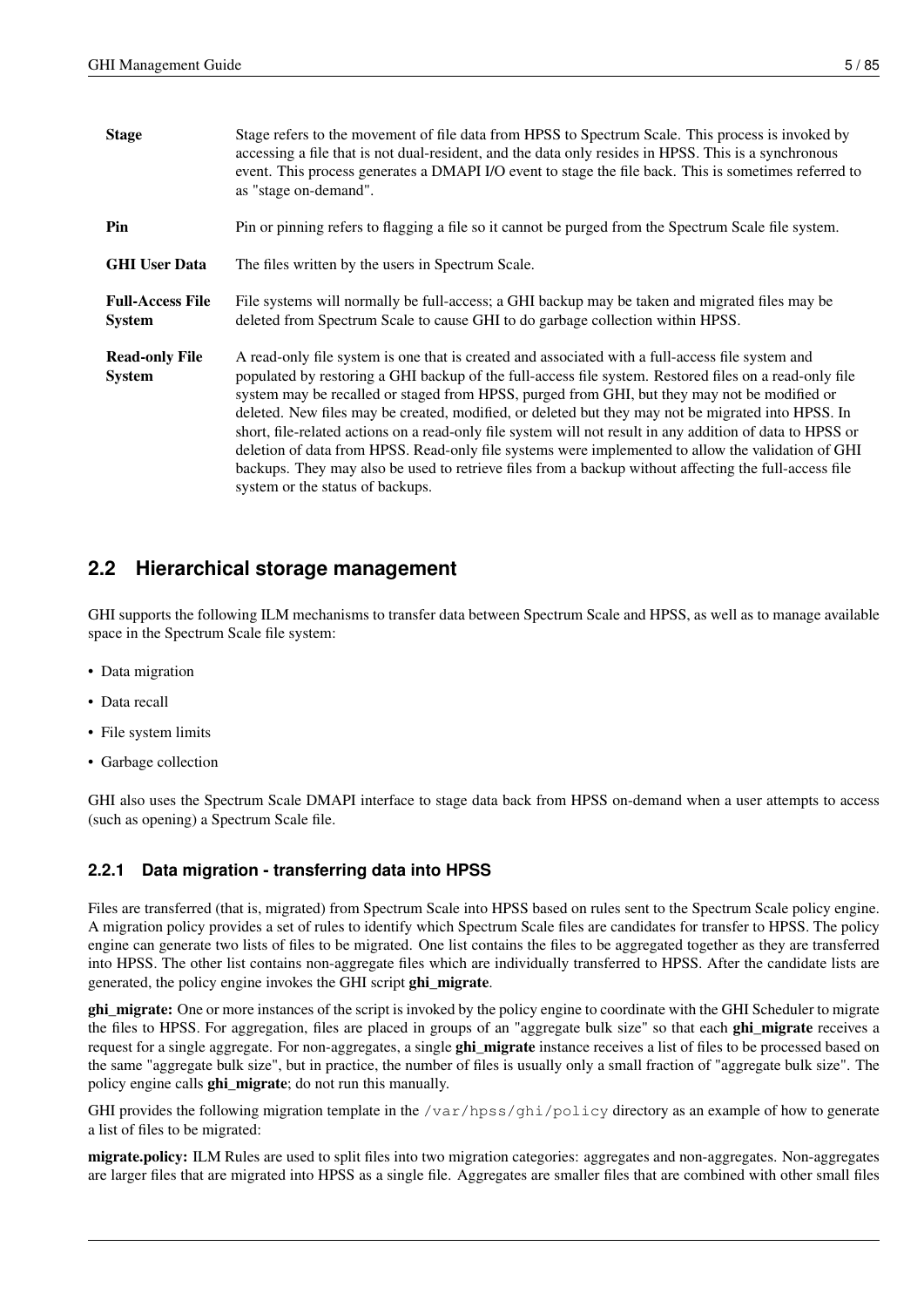into a single large file and then migrated into HPSS. GHI IBM Standalone HTAR (GHI-ISHTAR) is used to combine the files into larger aggregate files and migrate them into HPSS. When GHI-ISHTAR migrates files into HPSS, it creates two files in HPSS: the aggregate file and the index file. The aggregate file contains the data of all the files combined into it. The index file is the list of all the files in the corresponding aggregate and where they are in the aggregate. The location is called the ordinal. The index file is not required for migration or recall of the files from the aggregate, but it speeds things up when it is available.

Any attempt to migrate files from a GHI read-only file system will be rejected. The rejection code is  $-1$  (Operation not permitted). This file should be modified by the GHI administrator to migrate the data from Spectrum Scale to HPSS in a tape-smart way. Here is an example of a tape-smart policy for non-aggregates:

```
RULE EXTERNAL POOL 'hsm_aggr' EXEC '/opt/ghi/bin/ghi_migrate OPTS' '-f ##'
RULE 'toHsm_aggr' MIGRATE FROM POOL 'system'
SIZE (FILE_SIZE)
WEIGHT (DIRECTORY_HASH)
TO POOL 'hsm_aggr' SHOW ('-s' FILE_SIZE)
WHERE FILE_SIZE > ## AND PATH_NAME LIKE '%<project_path>%'
```
What this policy does is tell Spectrum Scale to sort the files selected by the migration policy by their directory hash instead of the default inode. Then, when GHI-ISHTAR migrates the files as aggregates, files under the same pathname are grouped together. This helps when recalling data from HPSS tapes by minimizing the number of tape mounts needed to stage the data back. The more understanding of the data in the Spectrum Scale namespace, the more efficient the data can be migrated and recalled from HPSS tape. Contact HPSS support for suggestions on how to configure this policy.

### <span id="page-14-0"></span>**2.2.2 Data recall - transferring data from HPSS**

Files are transferred from HPSS to Spectrum Scale in two ways: recall or stage. When a non-aggregate is transferred from HPSS to Spectrum Scale, it is recalled as a single file, just like in migration. However, when a single file is part of an aggregate, GHI-ISHTAR will search the index to determine where the file is and transfer only that single file from the aggregate back to Spectrum Scale. The other files in the aggregate will remain in HPSS until they are requested.

Recall operations Recalling files from HPSS occurs as a background or a scheduled task. Either Spectrum Scale policy rules or a list of files and directories can be defined to retrieve the file data in advance of a user request to access those files. Policy rules in Spectrum Scale identify a list of candidate files that are eligible for recalling from HPSS. Next, the Spectrum Scale policy engine invokes the GHI script ghi\_recall. The script parses through the list and generates buckets of requests based on files belonging to the same aggregate and files residing on the same tape. This will optimize the retrieval of the data.

Files that reside on the same tape will be recalled together to minimize the number of tape mounts. Files that reside in the same aggregate will be recalled together using a single ISHTAR request. There is a recall template file, recall.policy, in the  $/\text{var}/$ hpss/ghi/policy directory that provides an example of how to generate a list of files to be recalled.

The ghi\_stage command is the alternative to recalling files using a policy. The command accepts either a list of files with subdirectories or the fully qualified pathname of the file or files that contain the actual files to recall. If the list contains files and directories, ghi\_stage will recall the files and directories.

Stage operations Stage files back from HPSS synchronously when the files are accessed by a user or a program. When files reside in HPSS, regions are placed on the files. When a user accesses the file data, DMAPI events are generated. The stage operation for a Spectrum Scale file is performed differently depending on where the data resides. If a file resides in both Spectrum Scale and HPSS, a WRITE or TRUNCATE event is generated when the user updates the file. This does not cause the file to be staged because it still resides in both places. It does, however, cause GHI to clear out the DMAPI regions since the file contains new data and needs to be migrated again, and the original backup of the file in HPSS will become a candidate for garbage collection.

If a file only exists in HPSS, a READ event is generated when the user opens the file in Spectrum Scale. This causes the file to be staged from HPSS and become dual resident (that is, it resides in HPSS and Spectrum Scale). If the file is modified after the stage is complete, a WRITE or TRUNCATE event will be generated and processed as stated above. GHI will handle all these actions, and the user need not even be aware whether the file being read resides in Spectrum Scale or is archived in HPSS.

Staging can be turned on or off for each file system using ghichfs and passing in the --sod parameter. An error number can also be configured for each file system when staging is turned off. This is configured using ghichfs and passing in the --dse option.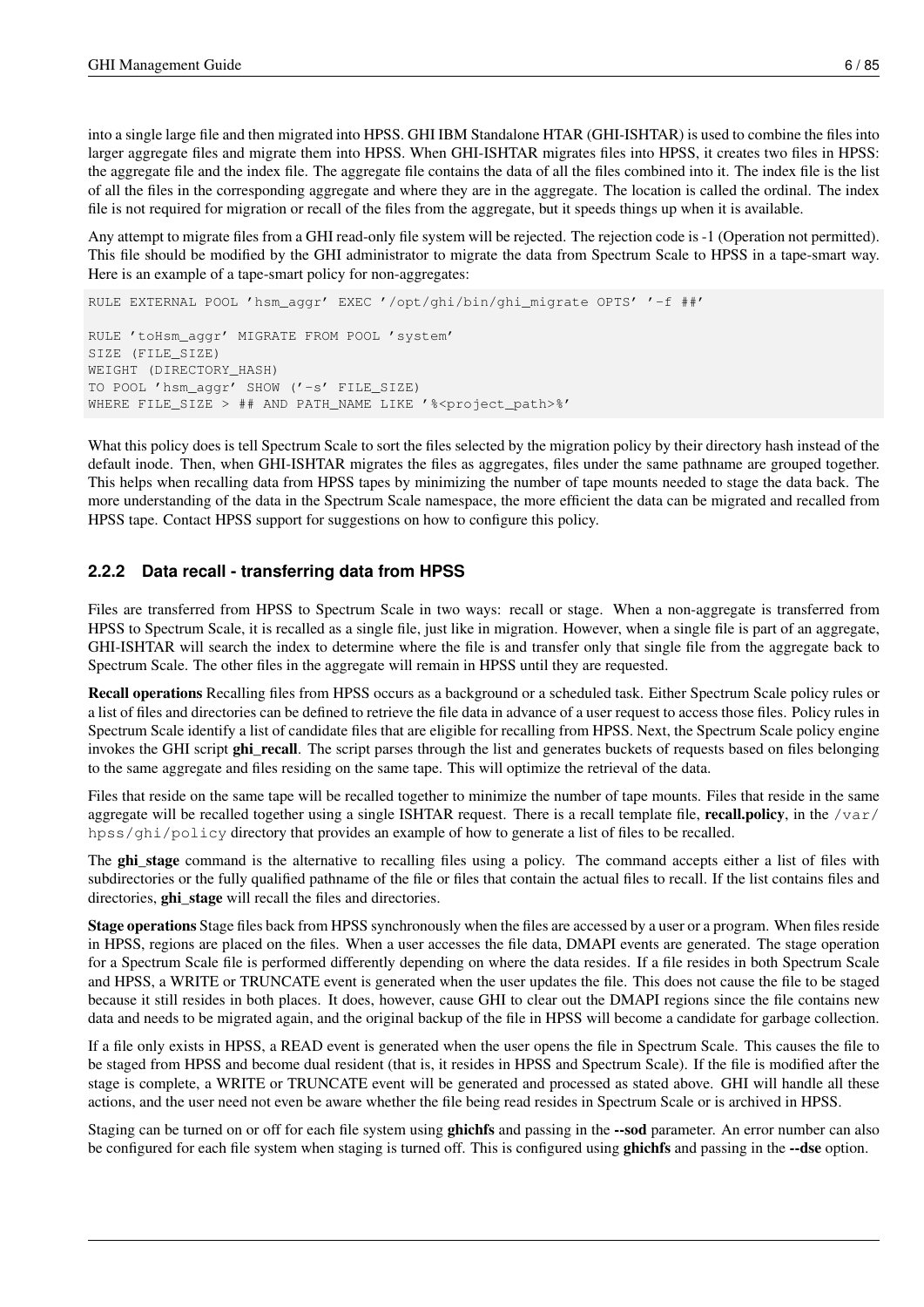### <span id="page-15-0"></span>**2.2.3 Managing available space**

There are high-water and low-water marks that can be configured to indicate if a Spectrum Scale file system is out of space or is low on space. When the system triggers a high (NO\_SPACE) or low (LOW\_SPACE) event, the Spectrum Scale policy engine generates a list of files to be purged from the file system. Candidates to be purged are based upon file age, file size, etc. The Spectrum Scale ILM policy allows the candidates to be weighted so you can specify which files to consider first. The list of files generated will be enough to free up resources until the low-water mark is reached. There is a threshold template, threshold.policy, in the /var/hpss/ghi/policy directory that needs to be customized to list files to be purged.

To configure the system to react to these events, add the threshold policy and update the Spectrum Scale configuration to enable threshold processing. When activated and one of the DMAPI events is triggered, the tsmigrate process will run mmstartpolicy, which starts **mmapplypolicy** on one of the nodes in the cluster and the threshold policy will be used to determine what files to "punch holes" into.

### <span id="page-15-1"></span>**2.2.4 Garbage collection and file deletion**

When files are deleted from Spectrum Scale, a DMAPI event is triggered and GHI processes the event accordingly. GHI garbage collection is the removal of unreferenced GHI files from HPSS. Unreferenced files are GHI files in HPSS that no longer exist in Spectrum Scale and are not referenced by a backup of the Spectrum Scale file system. Files are not referenced when:

- They have not been migrated to HPSS.
- They are not part of a valid backup (that is, a successful backup).

Spectrum Scale will notify GHI when a GHI-managed file is deleted or updated. GHI will place an entry for each notification into the Db2 garbage collection (GC) table. When the GHI backup manager is executed to delete a backup, entries will be pulled from the GC table and processed as follows:

- If the file is not part of a backup, the file will be deleted from HPSS.
- If the file is part of a backup that is invalidated due to a restore of an earlier backup, the file will be deleted from HPSS.
- If the file is part of another backup, GHI will retain the notification in the GC table until all referencing backups are deleted.

When a file is deleted from Spectrum Scale and the file is not part of a backup:

- For a non-aggregate, GHI will delete the file from HPSS.
- For an aggregate, GHI will mark the file as invalid in the aggregate. If all the files in the aggregate have been deleted, the aggregate file and the index file will be deleted.

The following diagrams demonstrate what happens to a file, still in Spectrum Scale namespace and HPSS namespace, that has been deleted after it was migrated to HPSS.





When a file is deleted from Spectrum Scale and the file is part of a backup: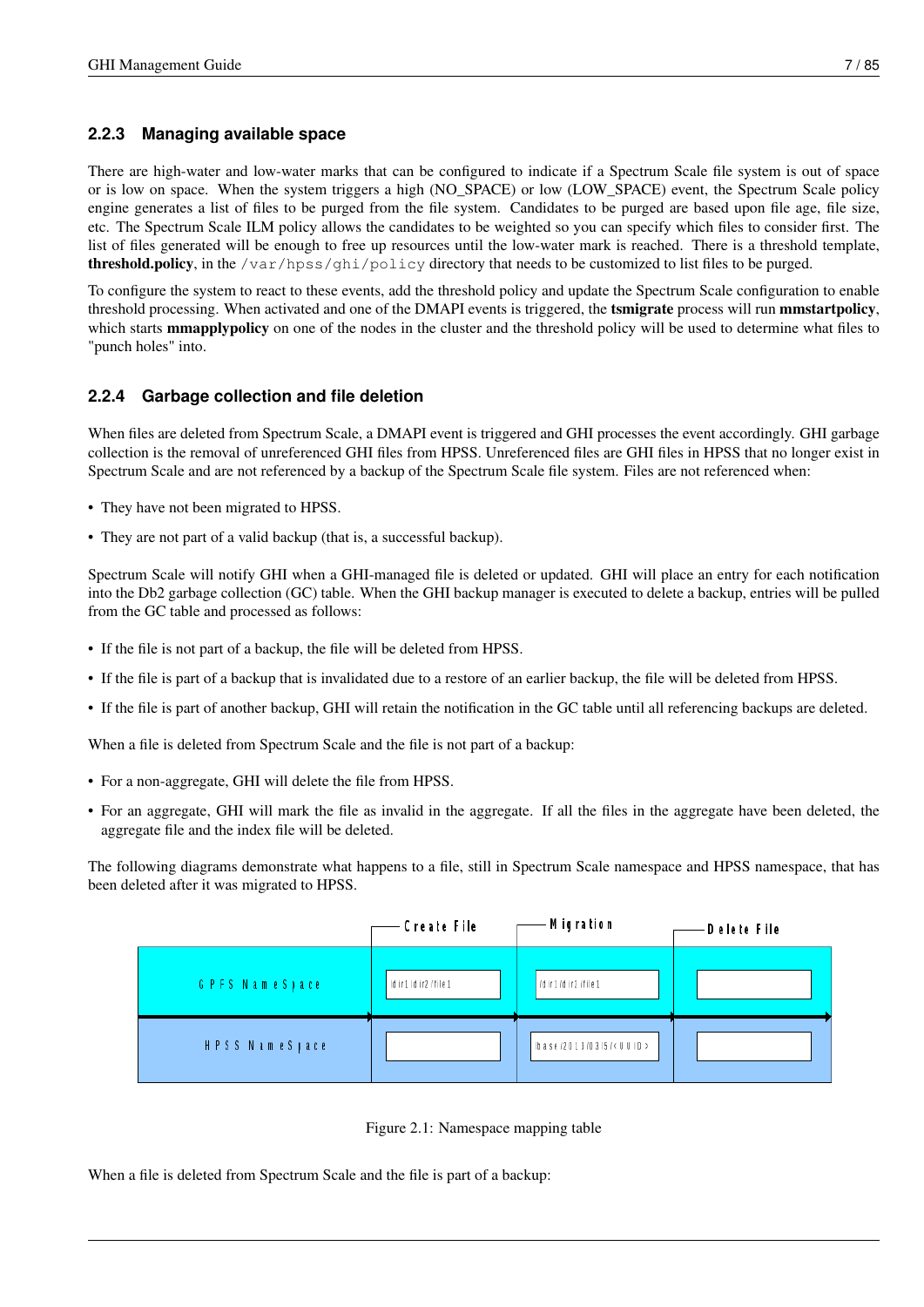- An entry will be added to the GHI garbage collection table.
- The file will not be deleted from HPSS until all the backups associated with the file are deleted.



Figure 2.2: Namespace mapping table

When a file is added to the garbage collection, it is added as the SOID, ordinal, migration index, and deletion index. The SOID and ordinal identify which file in HPSS is to be deleted. The migration and delete index determine when the file is deleted. When a GHI backup is deleted, GHI compares the backup index of the backup being deleted. This is compared to the migration and delete index of the files in the garbage collection to determine if it is ready to be deleted. For example, there are five backups with indices 1, 2, 3, 4, and 5. A file was written after backup 1, and deleted before backup 5, so backups 2, 3, and 4 have this file. The file will not be deleted from HPSS until backups 2, 3, 4, and 5 are deleted. Backup 5 is in this list because it is the next pending backup. When the file was deleted, that backup could have been in progress when the delete happened, so it is included as a safety check. Once all these backups are deleted, the file is removed from HPSS.

## <span id="page-16-0"></span>**2.3 How Spectrum Scale files are stored in HPSS**

The Spectrum Scale namespace is not mirrored in HPSS, meaning the file name is different in HPSS than it is in Spectrum Scale. All files associated with a Spectrum Scale file system are in their own directory in HPSS. Each file that is transferred into HPSS is given a unique file name based on the UUIDs. Aggregate files have an additional file name ending with  $.i.dx$ .

With the mapping tool, a user can locate or map a file using the Spectrum Scale file name, the HPSS file name, or the inode/igen that is assigned to the file in Spectrum Scale. Chapter 5 of this guide provides more details on mapping.

### <span id="page-16-1"></span>**2.3.1 Extended attributes**

The Spectrum Scale extended attributes contain the following information used to map a Spectrum Scale file system object to an HPSS object:

### HPSS Identifier

A unique identifier to locate where the Spectrum Scale file contents are archived in HPSS.

### Hash

This is the bit file ID hash to the HPSS object. This was added to support HPSS 7.5.

### Aggregate Flag

A flag to indicate whether the file is in an aggregate or not.

### **Ordinal**

The index into the aggregate index file for the member. Applies to aggregates only.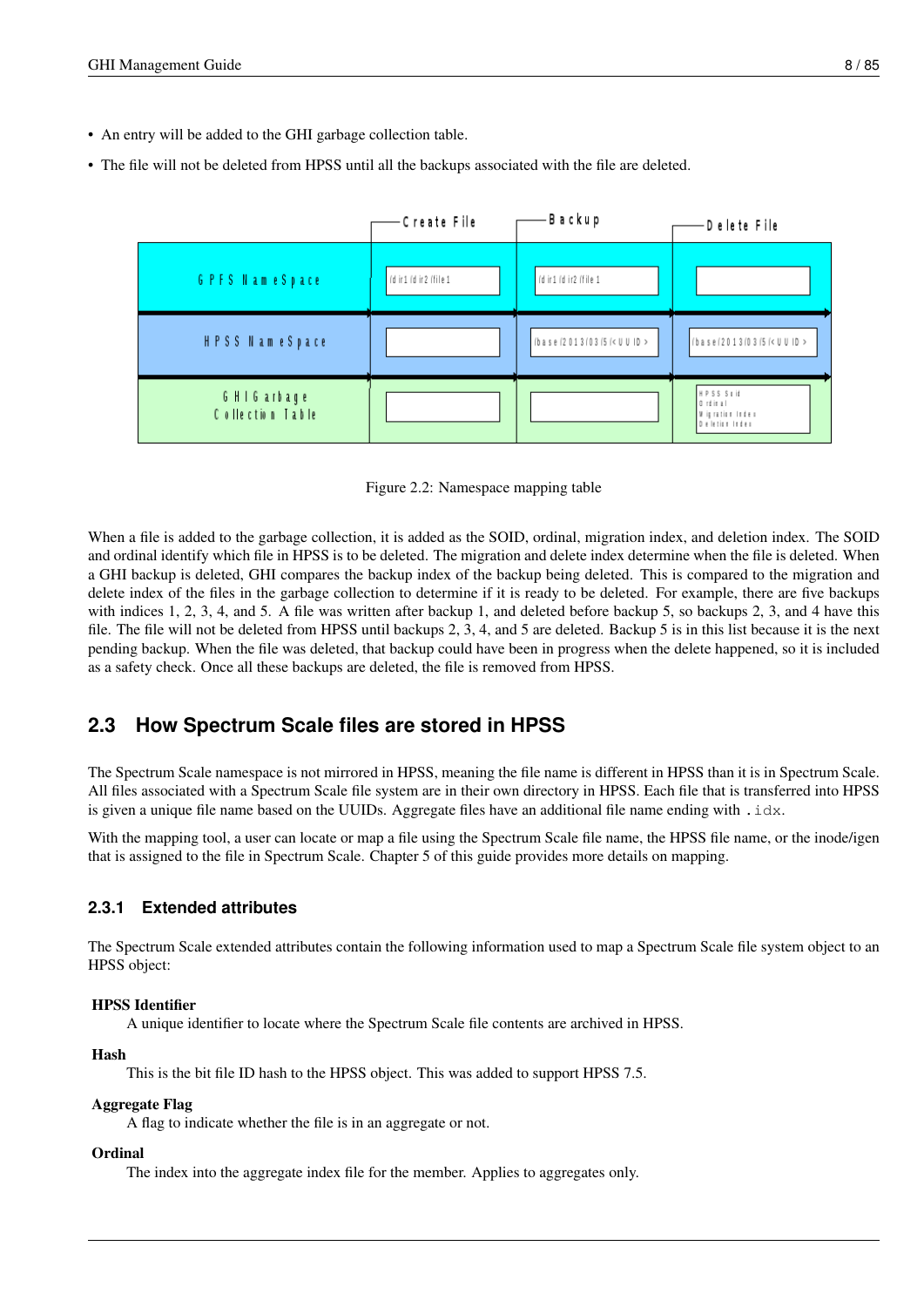#### Snapshot Identifier

This identifier associates the Spectrum Scale object with the backup in which the object was last backed up into HPSS.

#### Version Number

This is used to determine the format of the extended attributes. The format of the extended attributes could vary between HPSS releases, so the version number allows you to query a file to see what version was used when the file was last backed up into HPSS.

#### **Note**

The version number of an HPSS-managed file can be viewed with  $ghi_l$ s -v. The command  $ghi_l$ s -x can be used to force an update of the version number in cases where an old version is not automatically converted up to the latest during processing.

A separate DMAPI attribute (\_GHI\_PIN) contains the flag that indicates a file has been pinned.

### <span id="page-17-0"></span>**2.3.2 Location of Spectrum Scale Files in HPSS**



Figure 2.3: Location of Spectrum Scale files in HPSS

Hashing directories are created to store the Spectrum Scale files in HPSS. The directories are generated based on the following information:

- /ghi : Default root directory in HPSS for storing the Spectrum Scale files. This value can be reconfigured by modifying the GHI configuration with the **ghichfs** command. However, this value must not be changed unless the existing directory is empty.
- file system : Spectrum Scale file system name.
- year : The year the file was migrated into HPSS.
- month : The month the file was migrated into HPSS.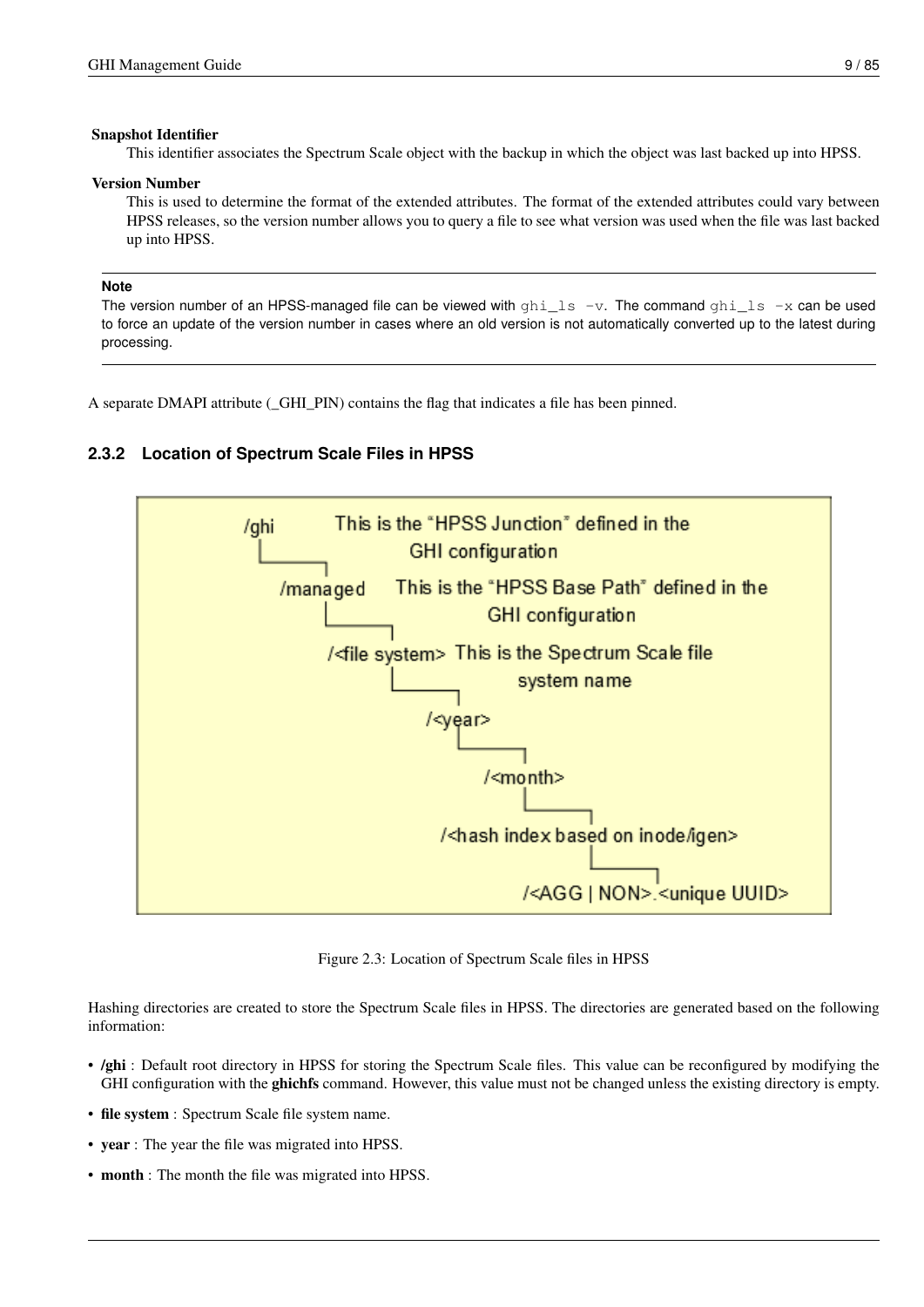- hash directory : For non-aggregate files, the inode and igen are used to determine the directory. For aggregate files, the file's UUID is used to determine the directory. The index and data file for the aggregate are placed in the same directory.
- unique UUID : Unique ID for each file.



Figure 2.4: Location of backup files in HPSS for non-image backups

Backups not taken with the Spectrum Scale image backup feature are stored in HPSS based on the snapshot ID at the time of the backup.

- /ghi : Default root directory in HPSS for storing the Spectrum Scale backup files. This value can be reconfigured by running the ghichfs command. However, this value must not be changed unless the existing directory is empty.
- File system : Spectrum Scale file system name.
- BU Index : Db2 index associated with the backup.
- Config, NS, ATTR, and MISC directories : Based on the type of files.
	- Config : Contains the Spectrum Scale cluster and file system configuration information.
	- NS : Contains the Spectrum Scale namespace file attribute information.
	- ATTR : Contains aggregate file information.
	- MISC : Contains the Spectrum Scale quota files and the version file.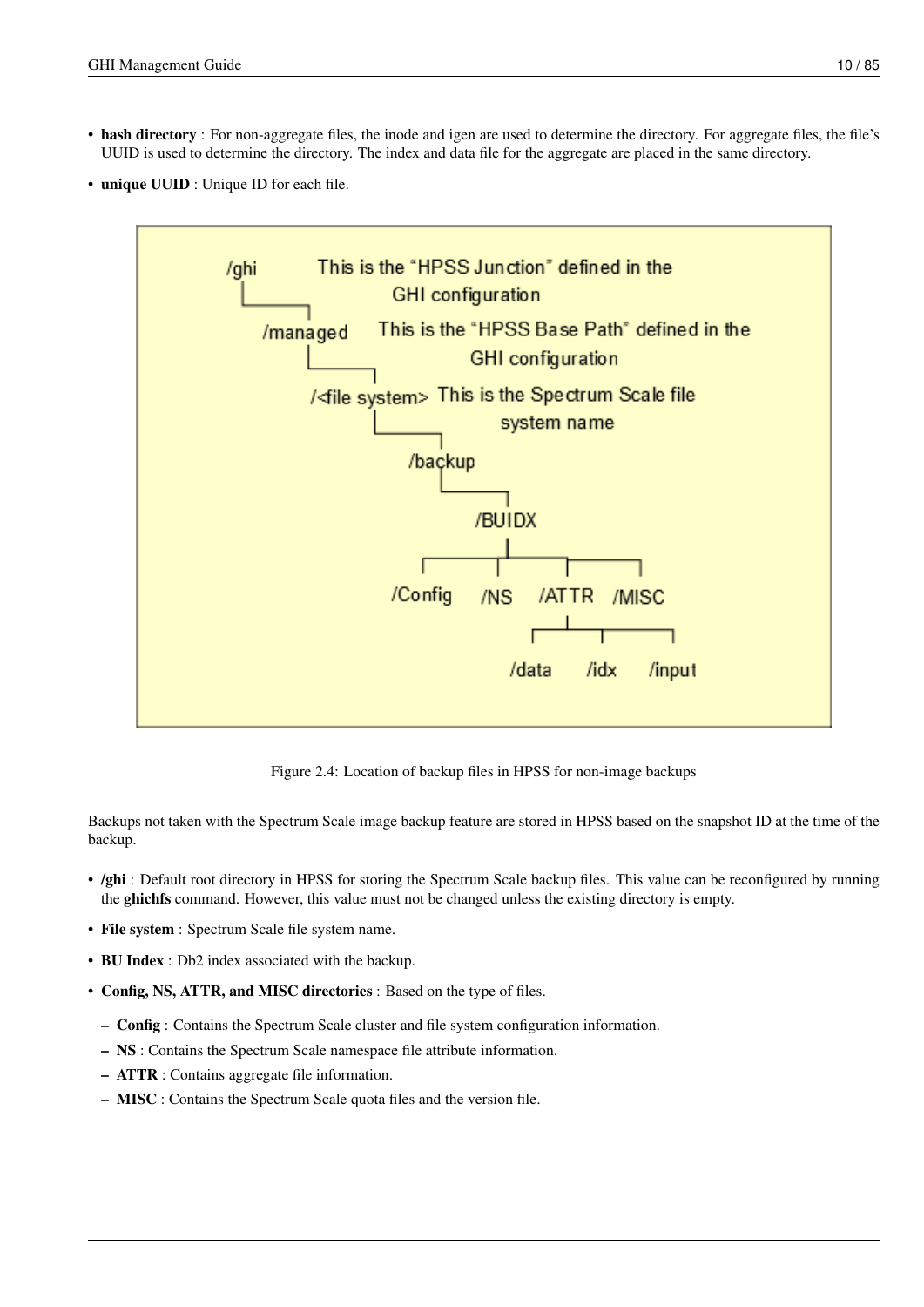

Figure 2.5: Location of image backup files in HPSS

Image backup files are stored in HPSS based on the backup index of the backup.

- /ghi : Default root directory in HPSS for storing the Spectrum Scale backup files. This value can be reconfigured by running ghichfs. However, this value must not be changed unless the existing directory is empty.
- File system : Spectrum Scale file system name.
- BU Index : Db2 index associated with the backup.
- Config, Image, MAP, and MISC directories : Based on the type of files.
	- Config : Contains the Spectrum Scale cluster and file system configuration information.
	- Image : Contains the Spectrum Scale image backup files.
	- MAP : Contains the GHI mapping information for this backup.
	- MISC : contains the Spectrum Scale quota files and the version file.

### <span id="page-19-0"></span>**2.3.3 HPSS characteristics**

Classes of Service (COS) Each file in HPSS is assigned a Class of Service (COS). The COS defines a set of parameters associated with operations and performance characteristics of a file. Refer to the HPSS Management Guide for information on COS. Each GHI file, which appears to HPSS as a user file, belongs to a COS which is selected when the file is created. The **Force Selection** flag can be set in the COS definition in the HPSS GUI to prevent automatic selection. If the flag is set, that COS must be specified in the policy to be able to store files to it. There are three classes of GHI files written to HPSS:

• Data files (aggregate and non-aggregate). By default, a data file uses the Class of Service Maximum File Size Hints information passed to HPSS when the file is created. A policy can be defined to override the default COS by specifying a " $\circ$ PTS  $\rightarrow$ <COS>'" or "OPTS '-c <COS:auto>'" in the policy for non-aggregates and aggregates respectively. For example, "OPTS '-c 5'" means that GHI will ignore the default COS and use COS 5 instead when migrating files.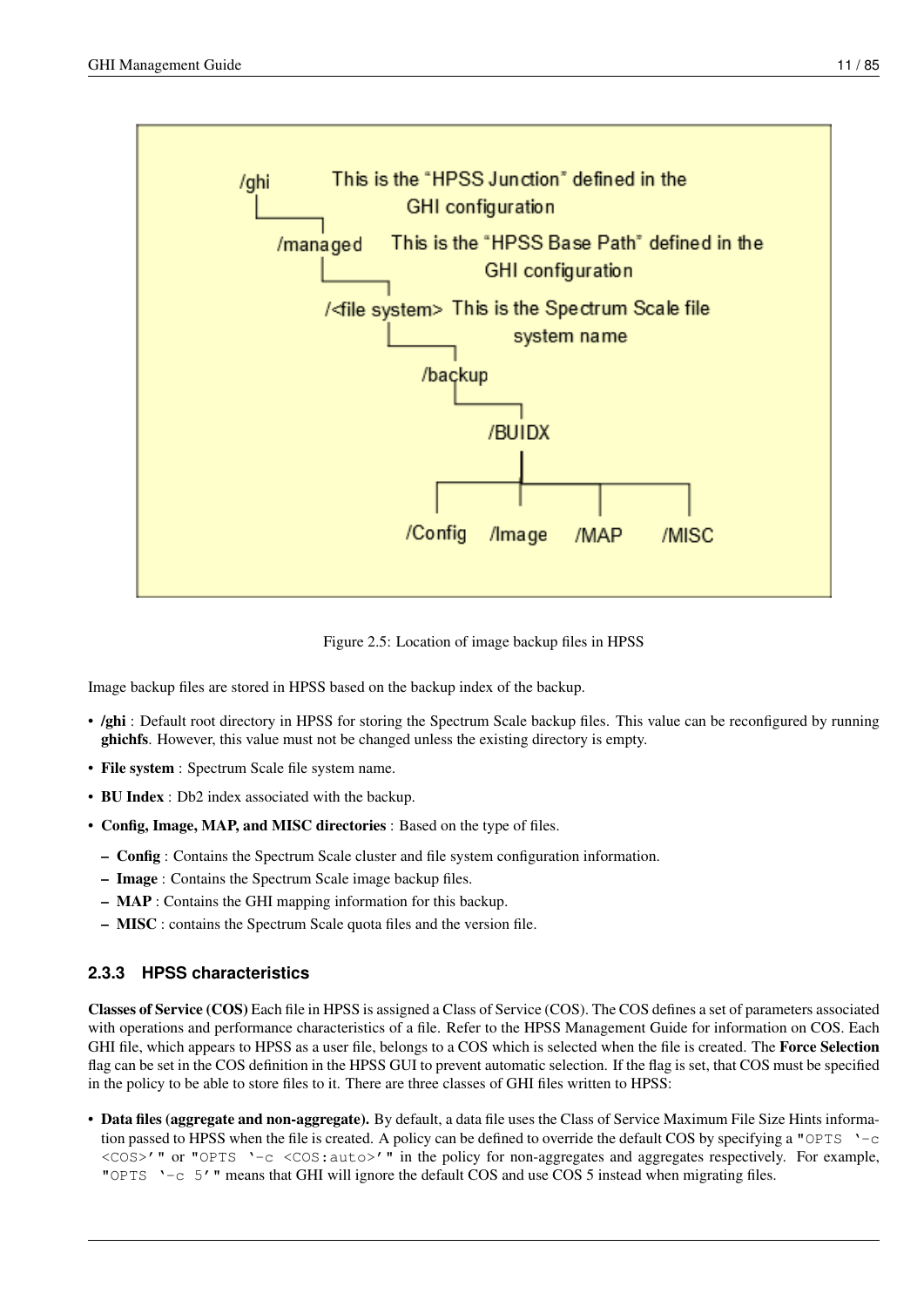- Aggregate index files. By default, these files are written to HPSS using the "Aggregate Index COS" in the GHI configuration. All aggregate index files for a file system will go to the same COS. The site can override the default COS by specifying "OPTS '-c <COS for data file>:<COS for index file>'" or "OPTS '-c auto:<COS for ind ex file>'". For example, "OPTS '-c auto:5'" means that GHI will migrate aggregate files using the default COS and the aggregate index files will be migrated using COS 5.
- Backup Files. These files are written to HPSS using the Backup COS in the GHI configuration. All backup files for a file system will go to the same COS.

The administrator can also specify a COS for individual rules in a policy run. This allows a site administrator to further configure policies to direct files to a specific Class of Service.

HPSS file families HPSS files can be grouped into families. HPSS supports grouping files per file family for tape volumes only. All files in each family are stored on a set of tapes assigned to the family. When files are migrated from disk to tape, they are stored on a tape with other files in the same family. If no tape volume associated with the family is available, a newly imported blank tape is reassigned from the default family. The family affiliation is preserved when tapes are repacked.

Each GHI file belongs to a file family which is selected when either the file is created (tape-only COS) or when the file is migrated from disk to tape. File Families can be specified for each rule in a GHI policy. There are two types of GHI files that are associated with file families:

- Data files (aggregate and non-aggregate). By default, data files are not associated with a file family. However, a policy can be defined to specify the file family by adding an "OPTS '-f<file family>:auto'" or "OPTS '-f <file family>'" in the policy for aggregates and non-aggregates respectively.
- Aggregate index files. By default, these files are not associated with a file family. However, a policy can be defined to specify the file family by adding a "OPTS '-f auto: < file family>' " in the policy. The "auto" tells the system to not use a file family for the data file. However, the policy can be written as "OPTS '-f <file family>:<file family>'" to associate both the data and index files with the same or different file families.

There is currently no way to associate backup files with a file family.

HPSS storage subsystems Storage subsystems can be used to separate HPSS resources. Spectrum Scale files can be placed in their own resources based on the HPSS Storage subsystem. GHI currently supports one subsystem per Spectrum Scale file system.

Refer to the *HPSS Management Guide* for in-depth information on the three characteristics that GHI uses to determine where files should be stored in HPSS.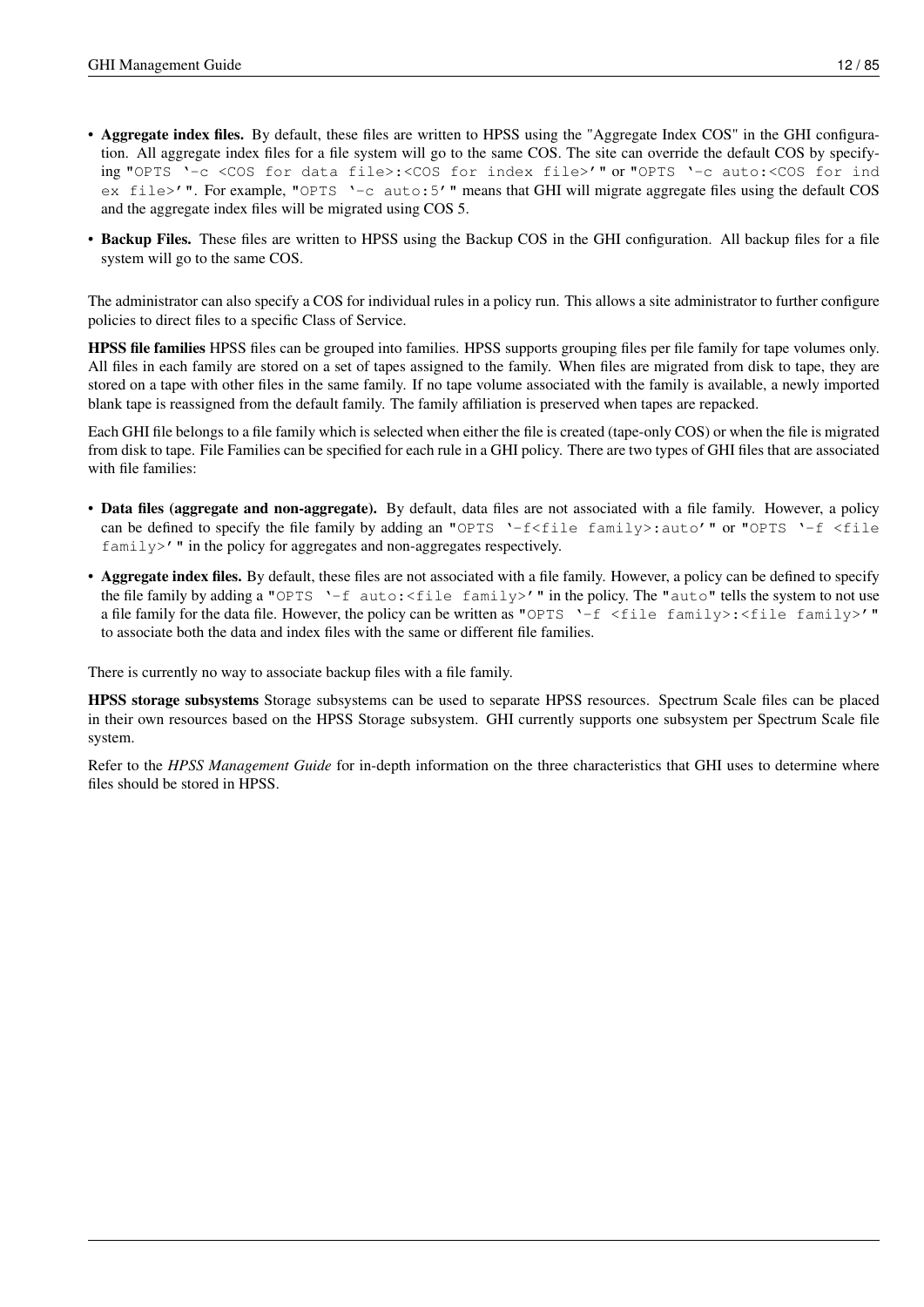# <span id="page-21-0"></span>**Chapter 3**

# **GHI internals**

### <span id="page-21-1"></span>**3.1 Servers and processes**

A typical GHI system configuration consists of a single primary session node, one or more designated secondary session nodes for fail-over, multiple I/O manager nodes, and multiple client nodes which do not run any GHI software. The secondary session nodes can act as I/O manager nodes until they are told to take over as the primary session node.

The primary and secondary session nodes *must* be designated on the Spectrum Scale nodes as quorum nodes. Spectrum Scale selects the cluster configuration manager from one of the quorum nodes. GHI session node processes run on the quorum node designated as the cluster configuration manager. This section goes into detail on the responsibilities of the GHI servers and processes.

The figure below shows the basic architecture of a GHI system and the relationship to HPSS.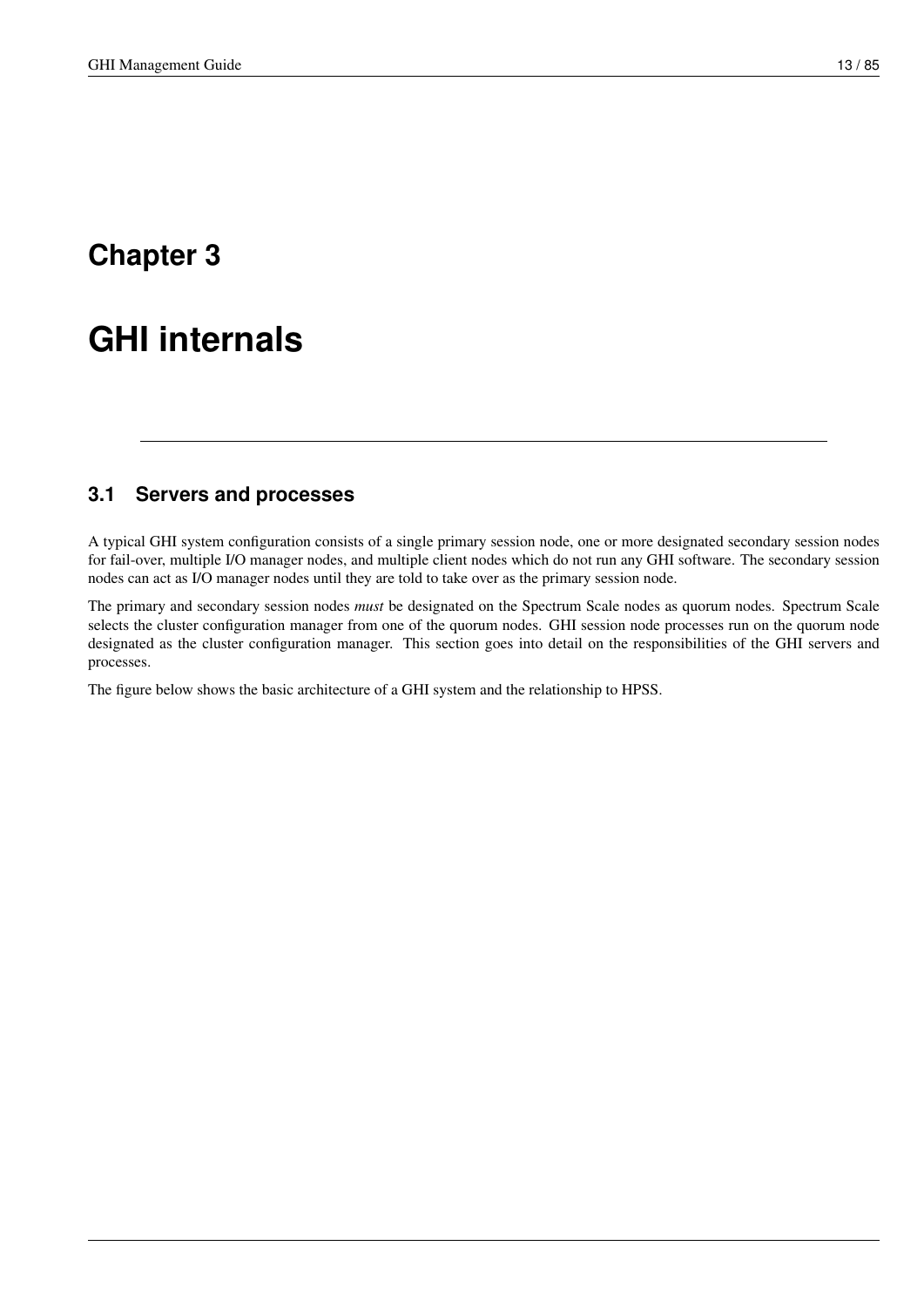

Figure 3.1: HPSS and GHI

Process Manager (PM) The process manager is responsible for the execution of the other session node processes. The PM is started by Spectrum Scale as part of its heartbeat mechanism. It is started with the Spectrum Scale cluster configuration manager node start-up process by calling the GHI utility hpssEventNotify. When Spectrum Scale stops or loses quorum on the session node, the hpssEventNotify stops processes on the session node. In the event of a failover, it starts the processes on another configured quorum node. The GHI process manager runs on the GHI session node. It is responsible for the following activities:

Starts and stops other GHI processes:

- a. On startup, the process manager starts the mount daemon and the GHI configuration manager as child processes.
- b. The process manager, at the request of the mount daemon, starts or stops an event daemon and a scheduler daemon when the file system is mounted or unmounted on the session node.
	- Ensures the mount daemon, configuration manager, and any event daemons and scheduler daemons are running and that they can perform work, and minimizes system hangs from occurring.
	- When one of the child processes dies, the process manager receives a SIGCHLD signal. This is an operating inter-process communication (IPC) signal. After receiving the signal, the process manager restarts that process.

Session node A machine where a DMAPI session has been instantiated and the machine is registered to receive DMAPI events. The session node controls GHI activity. There can be only one session node active at a time. This node also functions as the Spectrum Scale cluster configuration manager (CM) node. If the CM moves, the session node will move with the CM. The session node processes are automatically started using Spectrum Scale callbacks when the CM starts. The following GHI processes run on the session node:

- GHI configuration manager (one instance per cluster).
- Event daemon (one instance per managed file system).
- Mount daemon (one instance per cluster).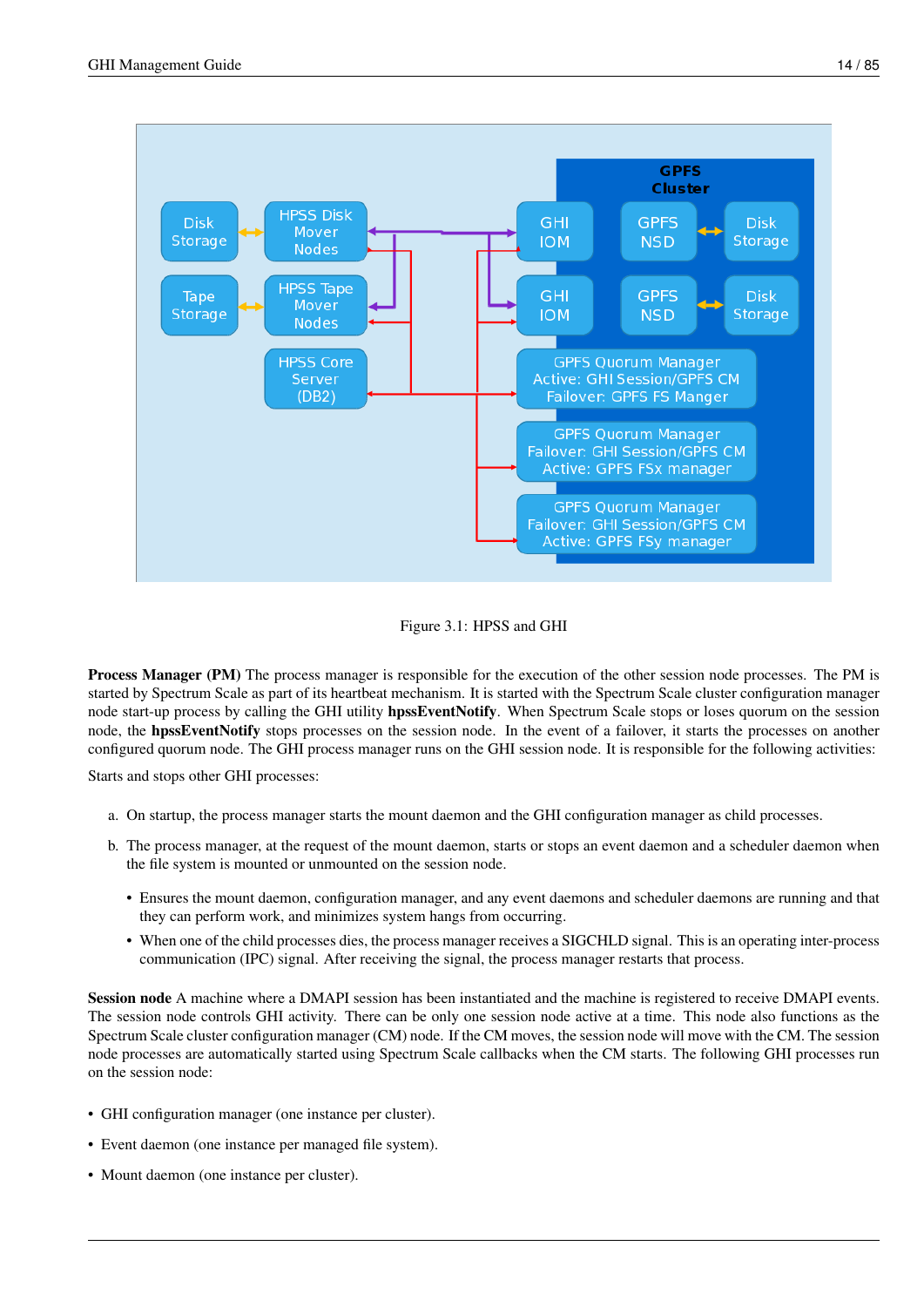- Process manager (one instance per cluster).
- Scheduler daemon (one instance per managed file system).
- I/O manager (if configured).

Configuration Manager (CM) The CM is responsible for handling GHI configuration changes. GHI must be configured to run on every possible Spectrum Scale CM. GHI session node processes run on the CM.

Event Daemon (ED) The event daemon runs on the session node and is responsible for capturing DMAPI events for GHImanaged files, including:

- Registers for DMAPI I/O (DESTROY, REMOVE, RENAME, READ, WRITE, and TRUNCATE) events.
- Receives read, write, and truncate events for files from the DMAPI session queue and submits the requests to the GHI scheduler daemon. If running on a read-only file system, WRITE and TRUNCATE events are aborted (instead of passing the request to the GHI scheduler daemon).
- Receives DESTROY events for files from the DMAPI session queue and performs garbage collection logic on the file.
- Receives responses from the GHI scheduler daemon and responds to the user request.
- On a read-only file system, receives RENAME and REMOVE events for files from the DMAPI session queue and determines whether the files are being managed by GHI (that is, they originated from a GHI backup of the associated full-access file system). If the files are managed by GHI, Spectrum Scale is instructed to abort the rename or remove operation. Thus, Spectrum Scale will not generate the usual subsequent DESTROY event for that file.

Mount Daemon (MD) The mount daemon runs on the session node. It is responsible for the following activities:

- Captures MOUNT and UNMOUNT events for GHI-managed file systems and instructs the process manager to start or stop the associated event daemon and scheduler.
- Processes remote mounts for DMAPI-enabled file systems.

Scheduler Daemon (SD) The scheduler daemon runs on the session node and starts when the file system mounts. It is responsible for distributing work to the IOMs, including:

- Accepts data transfer requests from the ED and ILM clients and schedules them in the queue based on their request category. There are six request categories: DMAPI, Backup, Migrate, Recall, Restore, and Admin.
	- 20% of the IOM threads are reserved for DMAPI requests.
	- The remaining threads are assigned requests by the SD based on a fair-share schedule sequence. The sequence is based on thread share values from the GHI configuration. Thread shares are defined for each request category. A sequence is generated from this where each request category will have its share of opportunities to run.

```
For example:
```

```
DMAPI share = 8Backup share = 5
Migrate share = 3
Recall share = 0
Restore share = 2
Admin share = 1
```
The example above will generate the following scheduling sequence: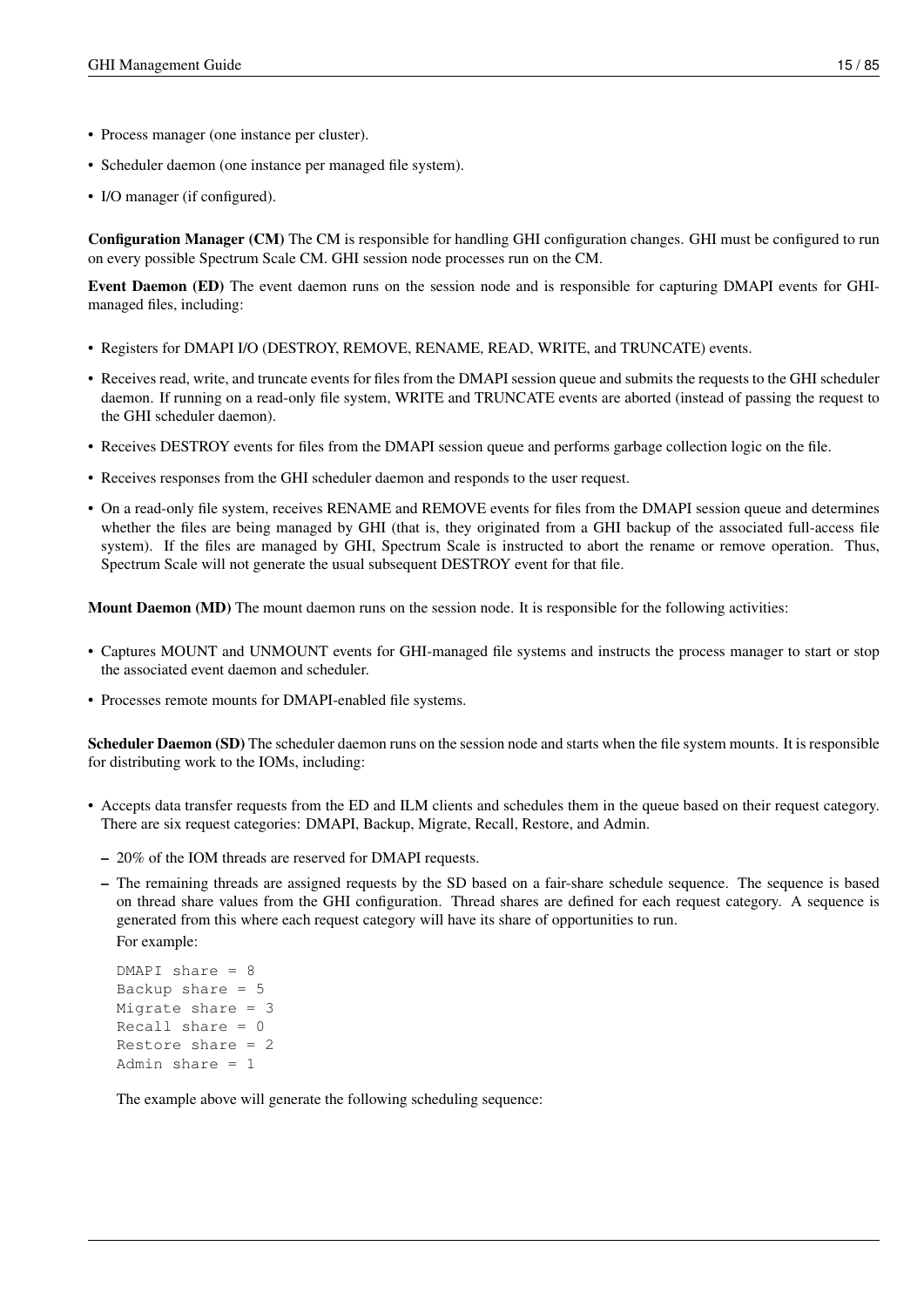```
DMAPI
                              DMAPI
                              DMAPI
                       Backup DMAPI
                       Backup DMAPI
              Migrate Backup DMAPI
      Restore Migrate Backup DMAPI
Admin Restore Migrate Backup DMAPI
```
First, three DMAPI are scheduled, then one backup, followed by one DMAPI, and so on. If a request is not available for the current category, the next categories are checked until a request is available to be processed. When the end of the sequence is reached, it is cycled back to start.

- Thread shares can be changed dynamically in SD using ghichfs. The scheduling sequence is regenerated with the new shares and the sequence is run from the beginning.
- Communicates with the I/O managers to transfer data.
- Provides a mechanism to transfer results to the ED and ILM clients.
- Provides file system's full-access or read-only status.
- Provides load balancing of I/O to the IOMs.
- Detects an IOM failure and redistributes the work to other IOM machines.
- Processes purge requests for threshold processing.
- Filters out duplicate file requests. For example, a recall policy could be recalling files and someone then performs a ghi\_stage on one or more of these same files. The SD will filter out the duplicate requests.

I/O Manager (IOM) A daemon that is responsible for data movement between Spectrum Scale and HPSS. The IOM starts via the systemd and remains in standby mode until the Spectrum Scale file system is mounted. The IOM can run on any Spectrum Scale node, although it is not recommended to run IOMs on the Network Shared Disk (NSD) node because the IOM will add an extra load that may decrease performance of the NSDs. The number of concurrent data transfers is limited to the configured thread pool size. The IOM is responsible for the following activities:

- Spawns GHI-ISHTAR to perform aggregate data transfers.
- Coordinates with HPSS to perform non-aggregate data transfers.
- Receives Spectrum Scale metadata and namespace information and transfers them to HPSS during a non-SOBAR backup.
- Retrieves Spectrum Scale metadata and namespace information from HPSS and forwards to Spectrum Scale to effect file system restoration when the backup type is a non-SOBAR GHI backup.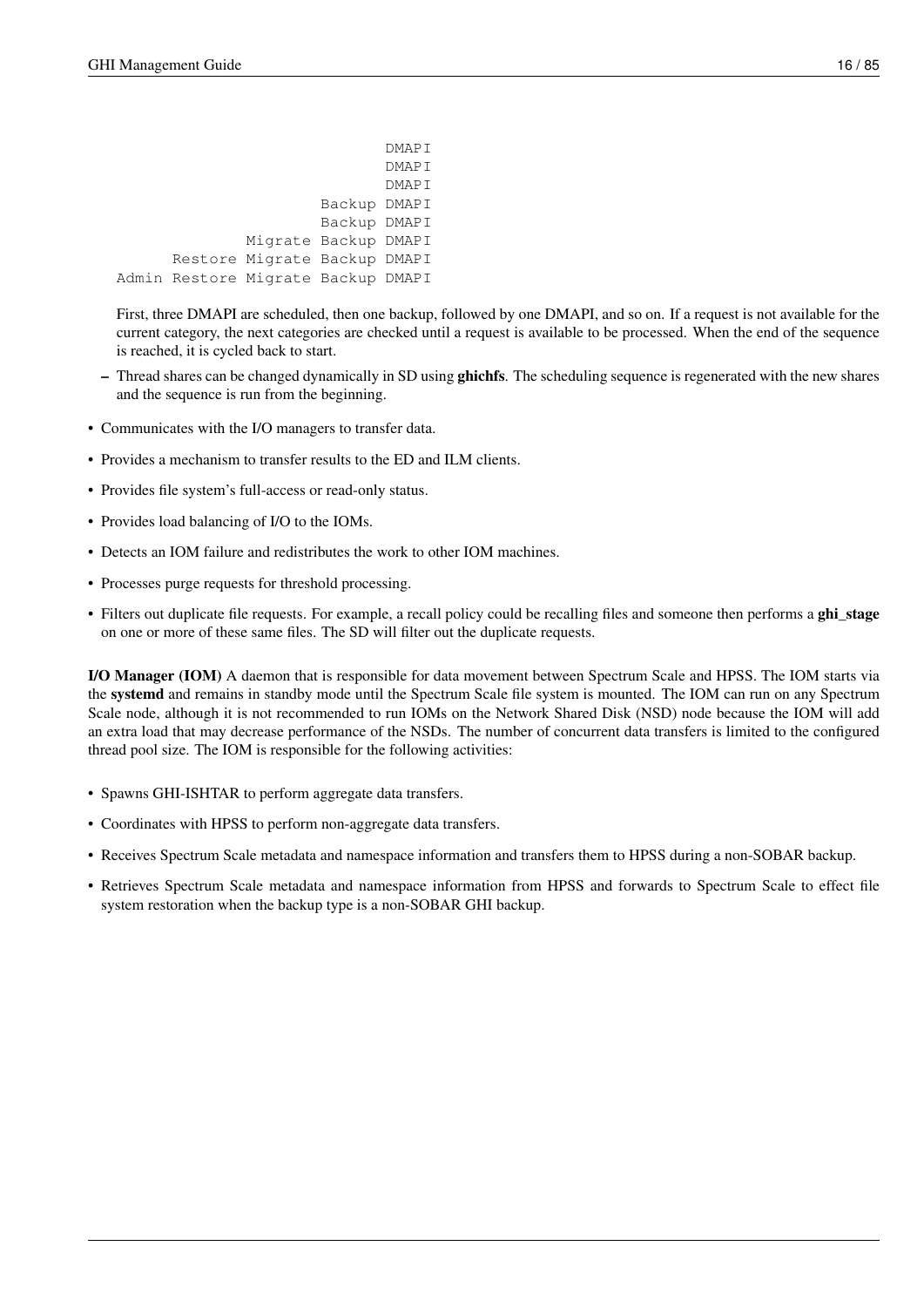

Figure 3.2: GHI session node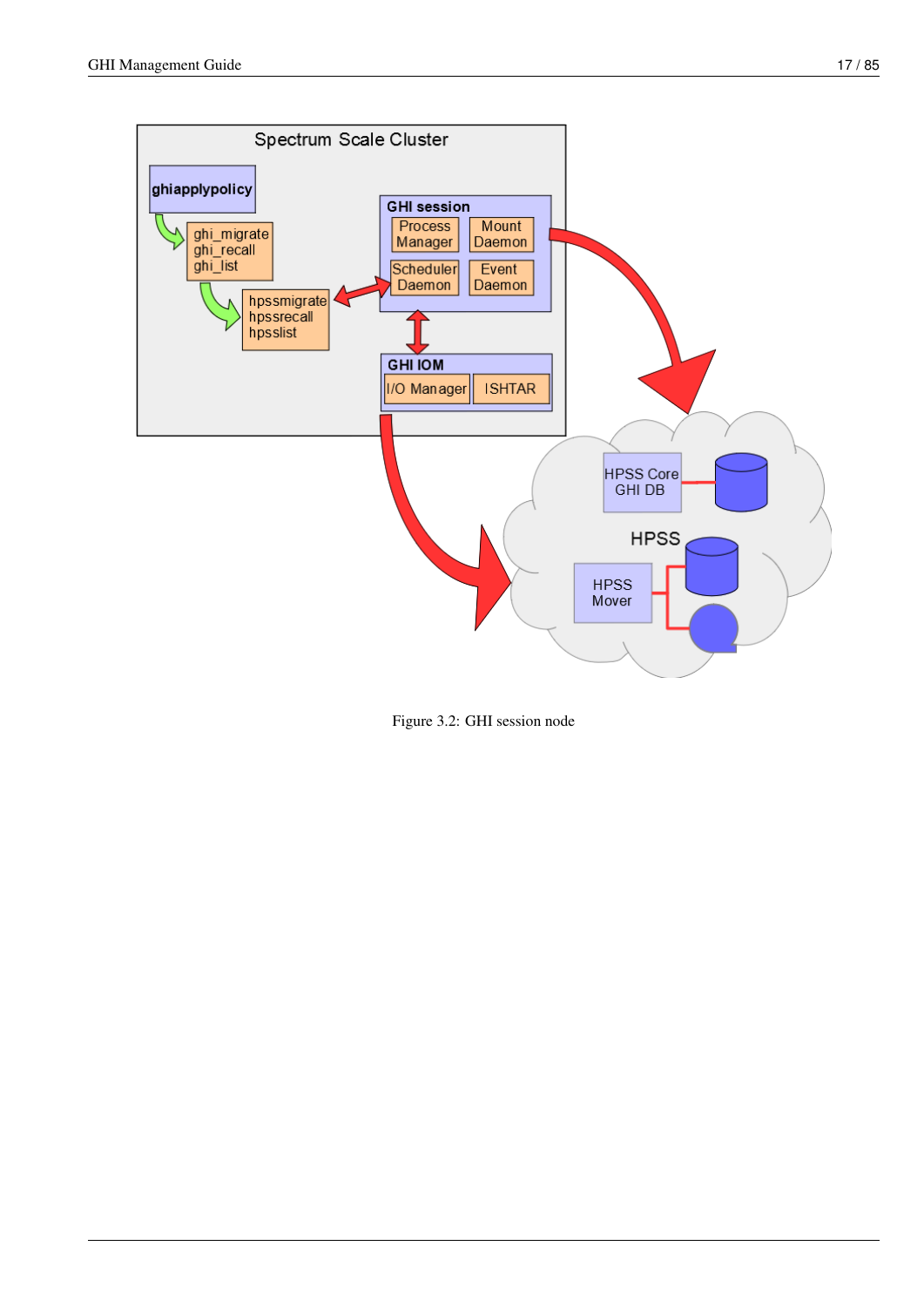

Figure 3.3: GHI I/O manager

ISHTAR Software that aggregates files before migrating them into HPSS. ISHTAR clients are installed on each I/O manager node. The ISHTAR process is started via a script, htar.ksh, that resides in the /var/hpss/hsi/bin/ directory. An ISHTAR process starts when an IOM requests processing of an aggregate. ISHTAR generates two files in HPSS: one file contains the data and the other file contains the index information. The GHI configuration setting "Max Aggregate Size" determines how many files are grouped into an aggregate. The Spectrum Scale ILM size option can also be used to construct aggregates. GHIaggregated data relies upon ISHTAR index files to always be available to the system. If an index is inaccessible (missing, damaged, or delayed for an extended period), retrieving user file contents are impacted, including to the point of failure by the end-user to access their files. Storage of the index files must be constructed to protect this data from media failures or catastrophic damage. Index files should be considered equivalent to HPSS metadata and require the use of mirrored disk copies as well as multiple tape copies to properly protect the data. This includes using remote or off-site backups of this vital information as one would do for HPSS Db2 metadata.

## <span id="page-26-0"></span>**3.2 Infrastructure**

The GHI infrastructure components common among servers are discussed in this section.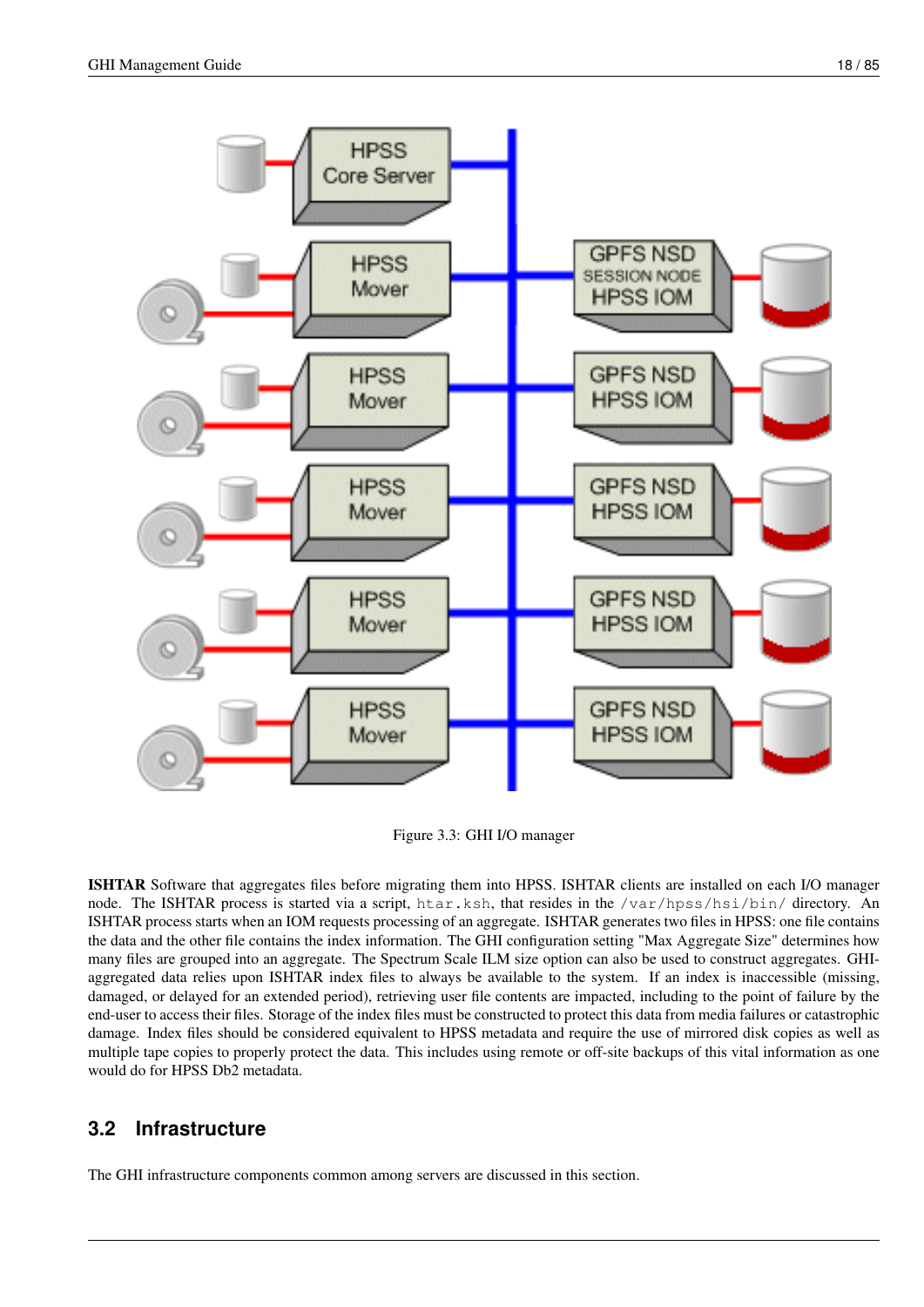

Remote Procedure Call (RPC). Most GHI servers communicate requests and status (control information) via RPCs. GHI does not use RPCs to transfer user data. RPCs provide a communication interface resembling simple, local procedure calls.

Figure 3.4: Intra-process communication

Threads GHI uses a threads package for multitasking. The threads package enables GHI to run two or more processes simultaneously.

Security GHI uses the HPSS security software to authenticate, to authorize access to HPSS objects, to enforce access control on HPSS objects, and to issue log records for security-related events.

- Authentication: Responsible for guaranteeing that the GHI principal user, hpssdmg, is the entity that is claimed and that information received is from that entity.
- Authorization: Responsible for enabling an authenticated entity access to an allowed set of resources and objects. Authorization enables end-user access to HPSS directories and files.
- Enforcement: Responsible for guaranteeing that operations are restricted to the authorized set of operations.

GHI components that communicate with each other maintain a joint security context. The security context for both sides of the communication contains identity and authorization information for the peer principals as well as an optional encryption key.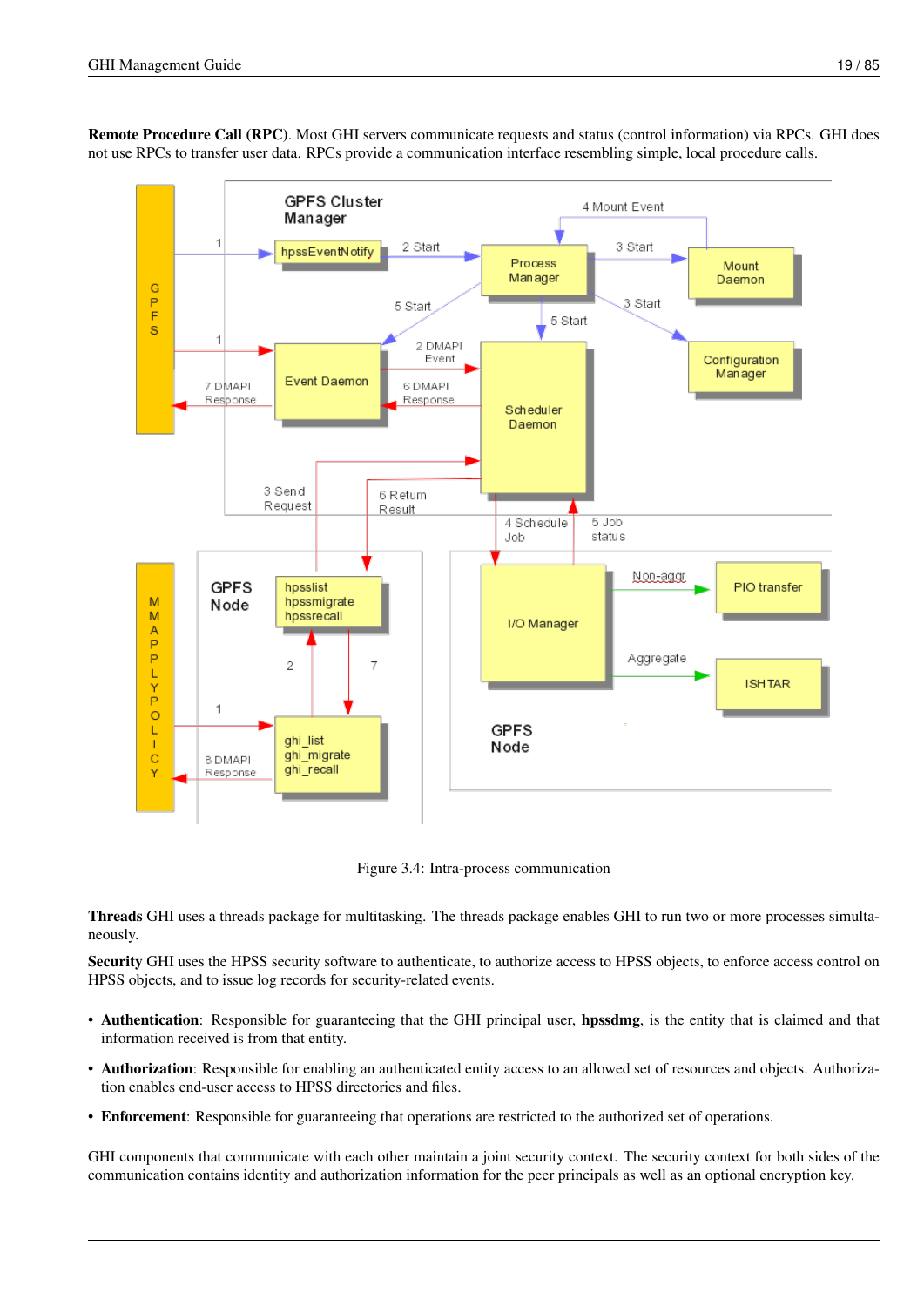Logging GHI uses rsyslog for logging. Changing the GHI logging levels will alter which log messages are sent to rsyslog. The logging levels can be changed per component and per file system. See the rsyslog man page for more information.

User interfaces GHI provides the user with a transfer interface, ghiapplypolicy. The interface is used to control the location where output files from the policy run are placed. It also controls the number of entries, that is, bulk rates, of each of the output files.

## <span id="page-28-0"></span>**3.3 Network**

Because of its distributed nature and high-performance requirements, a GHI system is highly dependent on the infrastructure network to communicate between GHI, HPSS, and Spectrum Scale servers. For control communications (that is, all communications except the actual transfer of data) among GHI servers, GHI requires TCP/IP services. Since control requests and replies are relatively small, a low-latency network is well suited to handle the control path.

The data path is logically separate from the control path but it may also be physically separate, although this is not required. For the data path, GHI supports the same TCP/IP networks as those supported for the control path. For large data transfers, the latency of the network may not impact the overall data throughput.

The HPSS Core Server must be able to connect to the network configured for Spectrum Scale.



Figure 3.5: HPSS/Spectrum Scale network map

Notice how the blue network only connects to the Spectrum Scale nodes and does not connect to the HPSS nodes, which means GHI cannot migrate data to HPSS. There is a connection from the Spectrum Scale nodes to the HPSS nodes, the red network. This is because GHI communicates over the same network that Spectrum Scale is configured for. To communicate to HPSS, there must be a network route to the HPSS Core Server or move the HPSS Core Server to the blue network. The data movement now can take place over the configured data network, the red network, because it is set up in the HPSS configuration using the HPSS API HOSTNAME in the env.conf file.

GHI supports using IPV6 addresses. The HPSS\_NET\_FAMILY can be set to ipv4\_only, ipv6, or ipv6\_only. This value must be set in /var/hpss/etc/env.conf; otherwise, it will result in connection and data transfer errors.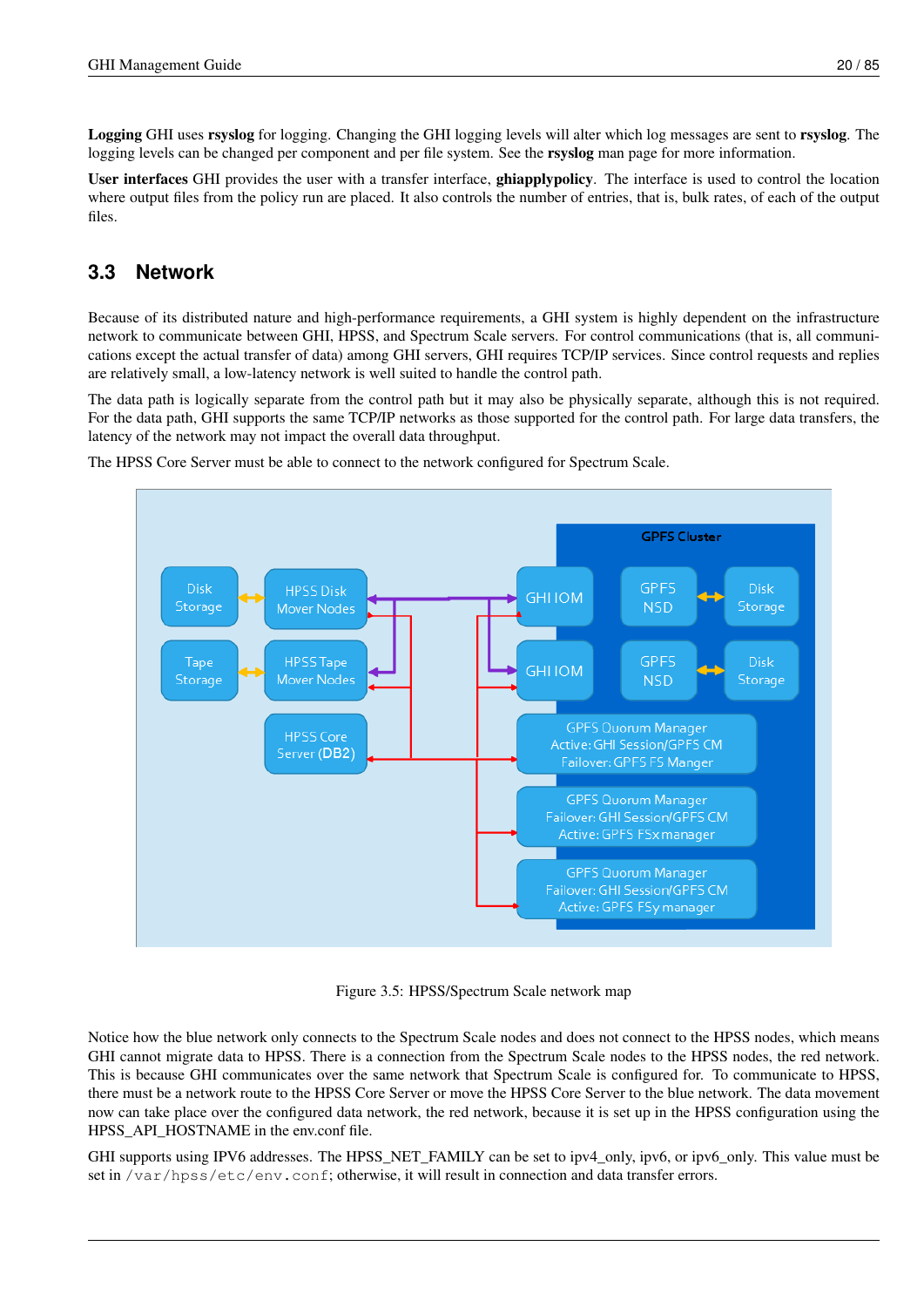# <span id="page-29-0"></span>**3.4 ILM policy**

GHI uses Spectrum Scale ILM policies to select files for migrations, purges, recalls, and backups. The administrator decides when to run each policy. GHI has a special command, **ghiapplypolicy**, that runs the policies on Spectrum Scale nodes that are configured for GHI. The ghiapplypolicy command is a wrapper for the Spectrum Scale mmapplypolicy command.

When Spectrum Scale processes a policy, the policy's rules are processed in the order in which they appear in the policy. Files which are rejected by a rule will not be considered under subsequent rules. Files which are selected by a rule are passed on for processing under the next rule. To avoid delays in processing the policy, the policy should be constructed so that rules that select the least number of files or reject the greatest number of files are listed first in the policy file. For example, if it is only desired to migrate un-migrated files within /ghi/users/joe/ and /ghi/users/john/, the policy could be written to first select all non-migrated files and then those in the two directories. Or, it could be written to first select only files in the two directories and then only those [from the two directories] which are not migrated. The second option will result in a faster policy run assuming these two directories contain only a small fraction of the total files on the file system.

The Spectrum Scale ILM migration policy provides the capability for GHI to copy (migrate) files from Spectrum Scale to HPSS. The migration policy identifies files that are new or recently modified that need to be copied to the HPSS repository. GHI processes the lists of files that have been identified and copies them from Spectrum Scale to HPSS. Larger files are usually copied straight to HPSS, while the smaller files are usually aggregated via GHI-ISHTAR into larger HPSS objects.

The Spectrum Scale ILM purge policy provides the capability for GHI to space-manage the Spectrum Scale file system. New and updated Spectrum Scale files are copied to HPSS on a periodic basis. When the Spectrum Scale file system reaches a pre-defined space threshold, the ILM purge policy is invoked to identify file candidates whose data can be removed from the file system. The ILM purge policy identifies the older, larger files as candidates. GHI "punches a hole" in the files that have been identified to free Spectrum Scale disk resources. The inode and metadata for these files are left in the Spectrum Scale file system, so from the user's point of view, nothing about these files has changed.

The Spectrum Scale ILM recall policy provides the capability for GHI to stage files in bulk from HPSS back to Spectrum Scale. The site administrator needs to create an ILM policy rule to stage a given set of files back from HPSS. These requests are optimized because files located on the same tape are recalled together to minimize tape mounts.

The Spectrum Scale ILM backup policy provides the capability for GHI to make a point-in-time backup of the Spectrum Scale file system. The ILM backup policy generates lists of files that need to be migrated, the file system namespace information, and a list of the Spectrum Scale files to be used to gather file attributes.

Administrators need to customize the policies to meet their needs. If a site has a large amount of disk file write activity, the administrator may want to have more free space and therefore run the purge policy frequently. However, if a site has a large amount of file read activity, the administrator may want to leave files on disk longer which means they would run the purge policy less frequently.

The result of a policy execution generates multiple exception and okay files. The exception files (with file extension .exc) contain all the files that failed during the policy run. The okay files (with file extension  $\cdot \circ k$ ) contain all the files that were successfully transferred. General options used by the policy files are:

### -d

The "-d" option keeps both the exception files and the okay files from being deleted when the policy run is complete.

### -D

The "dirty flag" option keeps the exception files, the okay files, and the generated policy files from being deleted.

If files are retained following the policy run, it is up to the administrator to clean those files out.

### **Note**

It is important to monitor the ILM policies to ensure they complete without errors. Some errors in the migration process can cause problems, such as the file system filling up or backups not completing.

Migrate policy – migrate.policy The migrate policy defines how and which files are selected for migration into HPSS. GHI uses the directory /<file system>/scratch/.ghi to store temporary files during a migration, therefore this directory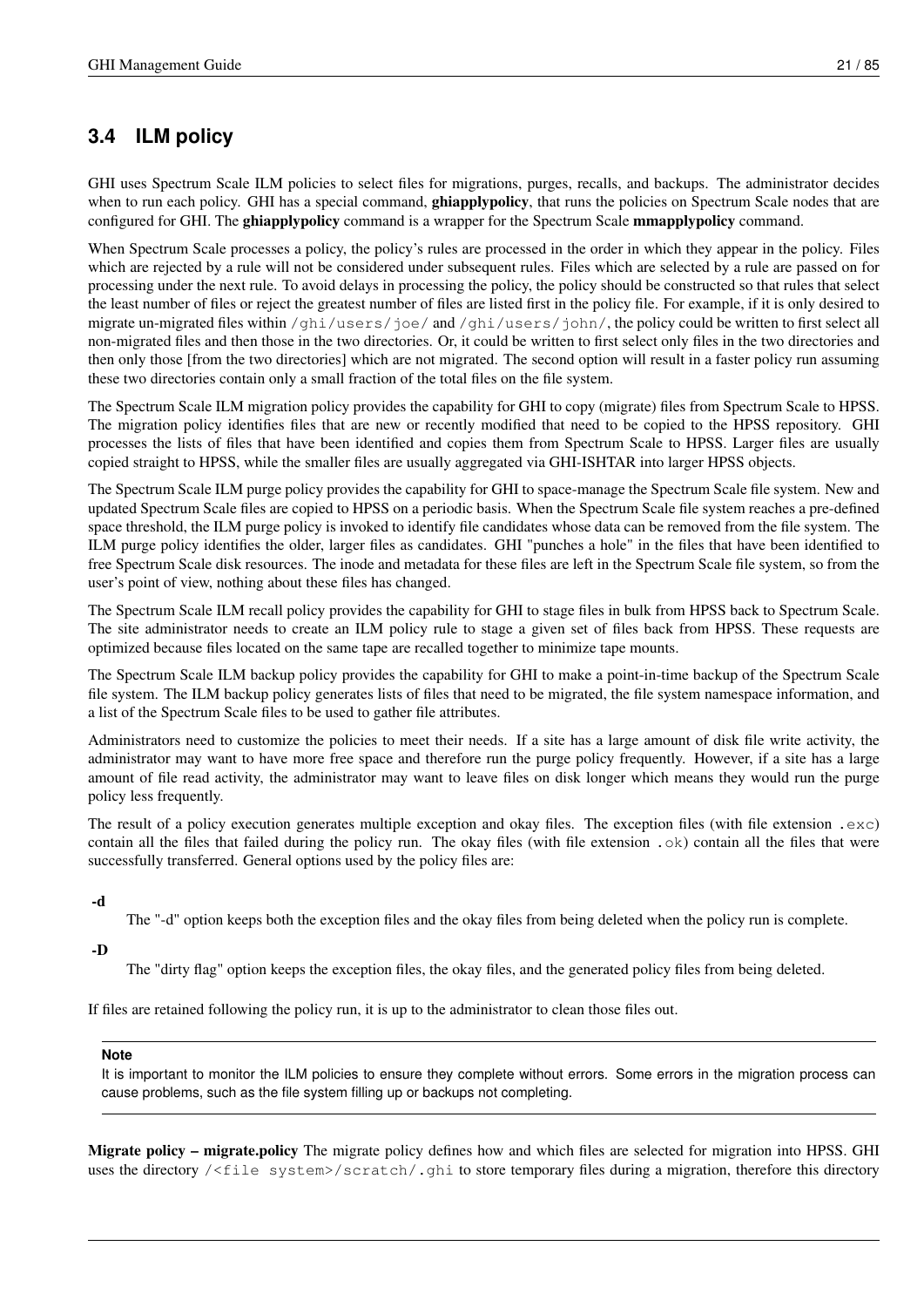should be omitted from the migrate policy. Additionally, you should exclude files that are already in HPSS and Spectrum Scale (co-managed), or files with zero length. The migrate policy template file supplied with GHI includes these three rules by default.

The "Max Aggregate Files" sets the maximum number of files in an aggregate for migration. For example, if the Max Aggregate Files is set to 100 and 500 files are candidates to be migrated, then five files each containing a file list of 100 files will be generated from the policy engine. If all 500 files are selected for aggregation, then five 100-file ISHTAR aggregated objects will be created in HPSS. If some number of these 500 files end up being migrated into HPSS as individual (non-aggregated) objects, then fewer than five aggregates would be created in HPSS.

This figure shows what occurs when **ghiapplypolicy** is called to start a migration.



Figure 3.6: ghi\_migrate

Recall policy – recall.policy The recall policy defines which files are selected for recall from HPSS to Spectrum Scale. GHI uses the directory /<file system>/scratch/.ghi to store temporary files during a recall, therefore this directory should be omitted from the recall policy. Additionally, you should exclude files that are not co-managed. The recall policy template supplied with GHI includes these two rules by default.

The policy generates one list for recalls. The list is parsed into aggregate and non-aggregate files. Aggregates are sorted based on where aggregates are in HPSS. The results of the sort are sent to the scheduler daemon on a per-aggregate basis, which allows GHI to make a single request to ISHTAR to retrieve all files from that aggregate. Non-aggregate files are sorted by the tape that contains the files and the file position on the tape.

Backup policies There are two parts to the backup: the migration of data and the backup of namespace and attribute files. The migration of data uses the migration policy. Backing up the namespace and attribute files is performed via the Spectrum Scale mmimgbackup command. Any attempt to take a GHI backup of a Spectrum Scale read-only file system will fail.

Threshold policy – threshold.policy The threshold policy is configured directly with Spectrum Scale and will start automatically to purge or punch holes in the Spectrum Scale file system to free space. There are four components in the policy that need to be configured. The first two are the high-water and low-water marks. When the Spectrum Scale file system is filled to the high-water mark, then the purge is started and will continue until the file system reaches the low-water mark and stops. The next component is the path in which the files will be purged. Finally, the file sizes that are going to be purged. Here is an example of a rule in the threshold.policy: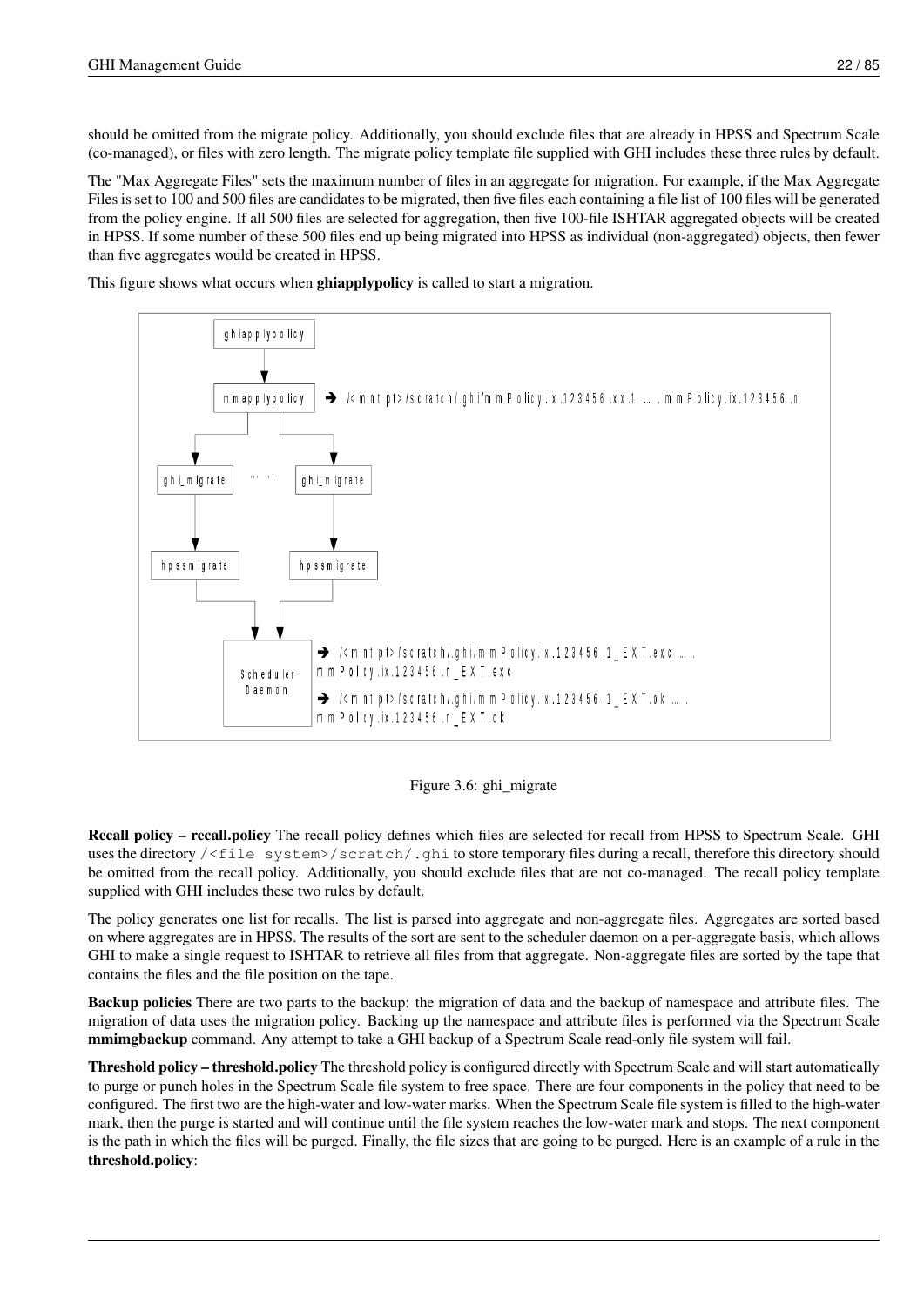RULE 'toHsm1' MIGRATE FROM POOL 'system' THRESHOLD(85,55) WEIGHT(CURRENT\_TIMESTAMP - ACCESS\_TIME) TO POOL 'hsm\_punch' WHERE path\_name LIKE '/mount/point/%' WHERE FILE\_SIZE > 262144

The high-water mark is 85% full, and the low is 55%. The path is defined by the path\_name. Finally, any file greater than FILE\_SIZE could become a candidate for purging. Any file smaller will not be purged.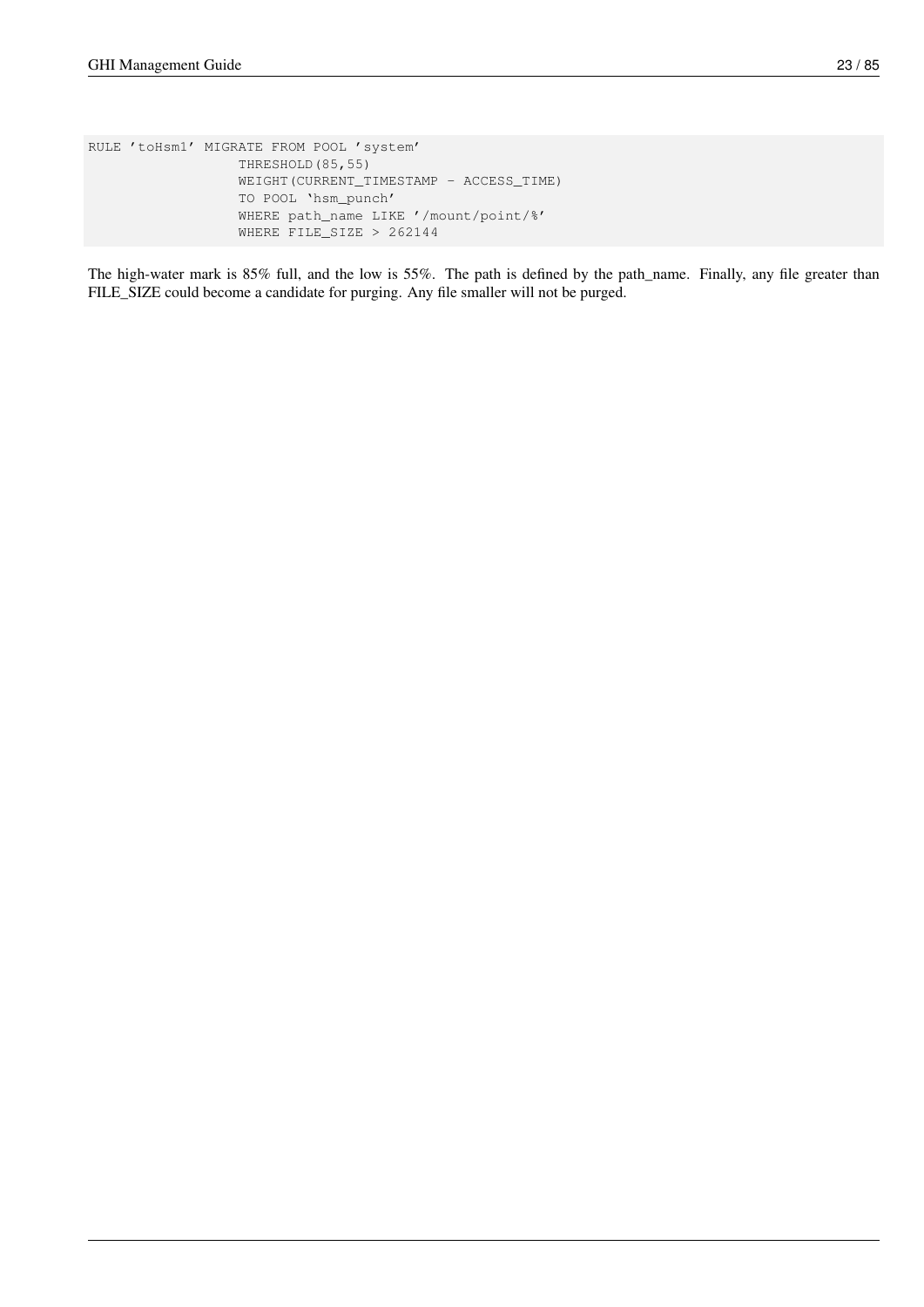# <span id="page-32-0"></span>**Chapter 4**

# **GHI configuration directories**

System memory and disk space requirements for nodes where the GHI processes run depend on the configuration of the servers, the nodes that each server will run on, and the amount of concurrent access they are configured to handle. At least 8 GB of memory is required for the Spectrum Scale cluster nodes running GHI processes. When Spectrum Scale is running an ILM policy scan, it consumes a considerable amount of memory. Paging space should be sized with the same amount of space as the memory.

## <span id="page-32-1"></span>**4.1 Data**

When GHI is installed on the Spectrum Scale cluster, several directories are installed, each requiring approximately 15 MB of disk space. GHI uses space on the Spectrum Scale file system for temporary files, ILM policy output, and GHI-ISHTAR, in / <mountpoint>/scratch/.ghi.

### /opt/hpss

Contains HPSS binaries, source code, include files, libraries, and utilities.

### /opt/ghi

Contains GHI binaries. This directory should be a link to the actual directory where GHI is installed.

### /var/hpss

The default location of HPSS and GHI configuration files and other files needed by the servers. It is required that this file system be at least 1 GB in size. Within /var/hpss, the following subdirectories are:

### /var/hpss/cred

The default directory where credential files are placed. These files are typically very small.

### /var/hpss/etc

The default directory where some additional HPSS configuration files are placed. These files are typically very small.

### /var/hpss/ghi

The default directory where GHI files are located. There are five sub-directories: config, etc, log, policy, and tmp. The HPSS environment variable \$HPSS\_GHI\_ETC\_PATH contains the base path to the GHI /var/hpss/ghi/ etc/ directory.

### /var/hpss/ghi/tmp

The default directory where the process manager creates a lock file for each GHI process it starts. GHI may also write diagnostic log files and performance files here. The lock files are very small; however, the log files may get into the megabyte range, and the performance files can easily grow into gigabytes or even larger. Performance monitoring, which results in the creation of performance files, is normally disabled because of its large file size.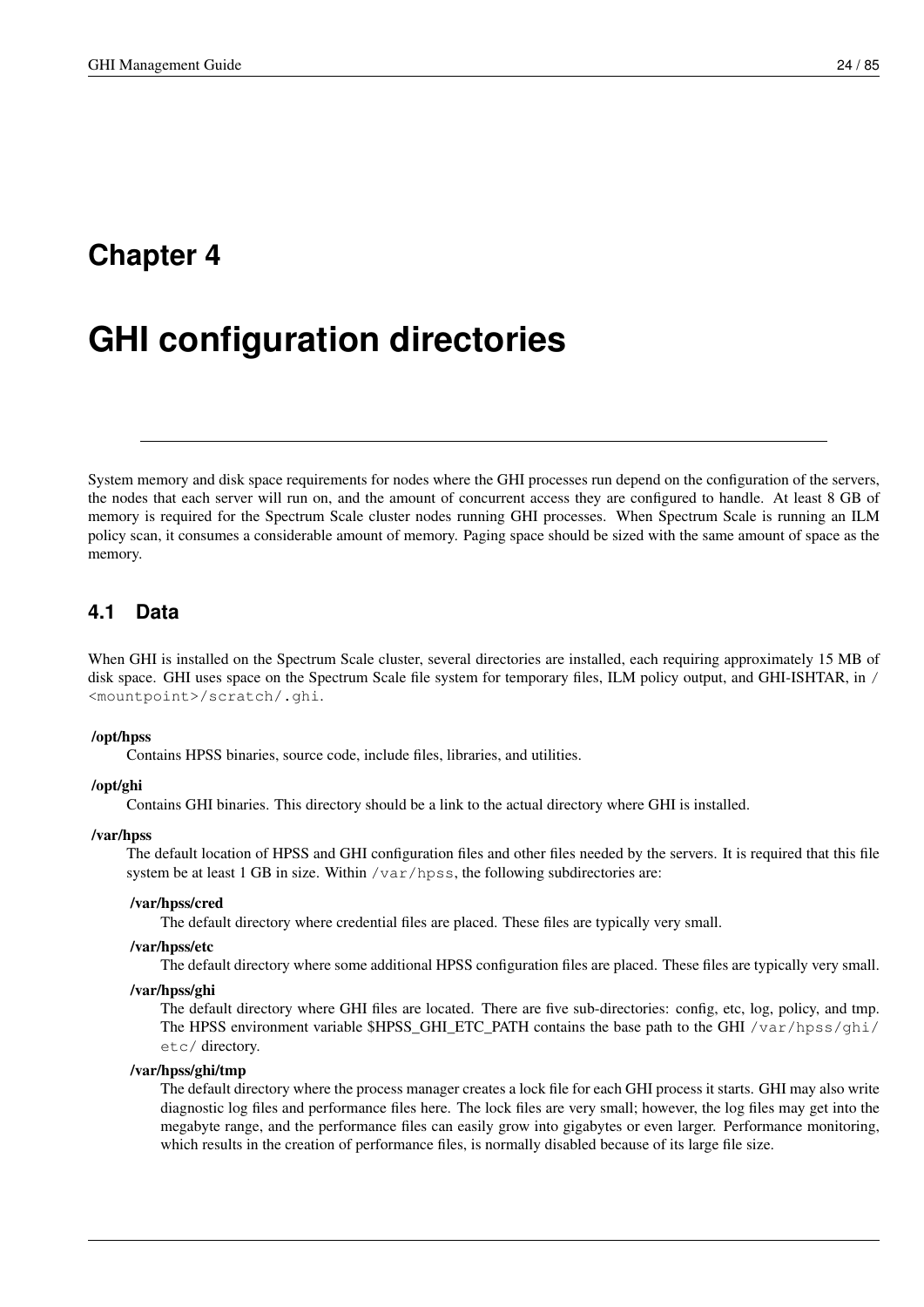#### /var/hpss/adm/core

The default directory where GHI servers put core files when GHI processes terminate abnormally. Core files may be large so it is required there be at least 2 GB reserved for this purpose on the session node and at least 1 GB on IOM nodes.

#### **Note**

The administrator needs to remove unwanted core files to prevent /var/hpss from filling up.

#### /var/hpss/hpssdb

The location where the GHI database instance is stored. The database is used to access the Db2 server on the HPSS Core Server. The minimum file system size required is 20-30 MB for the runtime Db2 client, but should be larger to accommodate Db2 logs.

### <span id="page-33-0"></span>**4.2 Metadata**

The GHI backup, garbage collection, and mapping metadata is stored in the HGHI Db2 database of the HPSS Core Server.

The backup table has one row, 48 bytes in length, generated each time a GHI backup is performed. Rows in the table are added each time a backup is initiated and are never deleted. Rows are modified when a backup is deleted and when files are restored. The columns for the backup table contain the backup index, timestamp of the backup, snapshot ID, and the backup status. The backup index is unique for each backup and is how the administrator selects a backup. The snapshot ID is a unique ID created when the Spectrum Scale **mmcrsnapshot** command is run as part of a GHI backup. The status of a backup can be in one of the following eight states:

| Pending     | Next backup index to be used.                                                                                                              |
|-------------|--------------------------------------------------------------------------------------------------------------------------------------------|
| In progress | Backup is in progress.                                                                                                                     |
| Failed      | The backup did not complete successfully and cannot be used for a restore.                                                                 |
| Complete    | Completed successfully and can be used if a restore is needed.                                                                             |
| Deleted     | Backup has been deleted.                                                                                                                   |
| Deleting    | The backup is being deleted, or it was in the process of being deleted when it was interrupted and<br>therefore needs to be restarted.     |
| Invalidated | A backup is not valid. This happens if you restore a backup that is not the latest. For example, BU5<br>is invalidated if BU4 is restored. |
| Restore     | A backup is being restored. Once the restore completes, the backup will become complete again.                                             |

The garbage collection table has one row, 76 bytes in length, generated for each deleted file in a backup. Rows are added each time a GHI-managed file is deleted from Spectrum Scale or altered. Rows are deleted when backups are deleted and the row meets the deletion criteria. When a row is deleted, the file it represents in HPSS is deleted. The columns in the garbage collection table contain the SOID (storage object identifier), ordinal, migration index, delete index, ordinal, state, and count. The SOID is how the file in HPSS is represented in Db2. The ordinal is where the file is in the aggregate. The migration index is the index of the file that migrate.

The mapping table has one row, 2176 bytes in length, per file in the Spectrum Scale file system for each backup loaded into the Db2 table. For example, a file is written and three backups are taken, then the file is deleted, and three more backups are taken, now there are six backups loaded into the mapping table. There are three rows for this file, one for each backup it is contained in. Rows are added and deleted with the GHI mapping utilities.

The Db2 backup script that is packaged with the HPSS Core RPM does not include provisions to back up the GHI database. The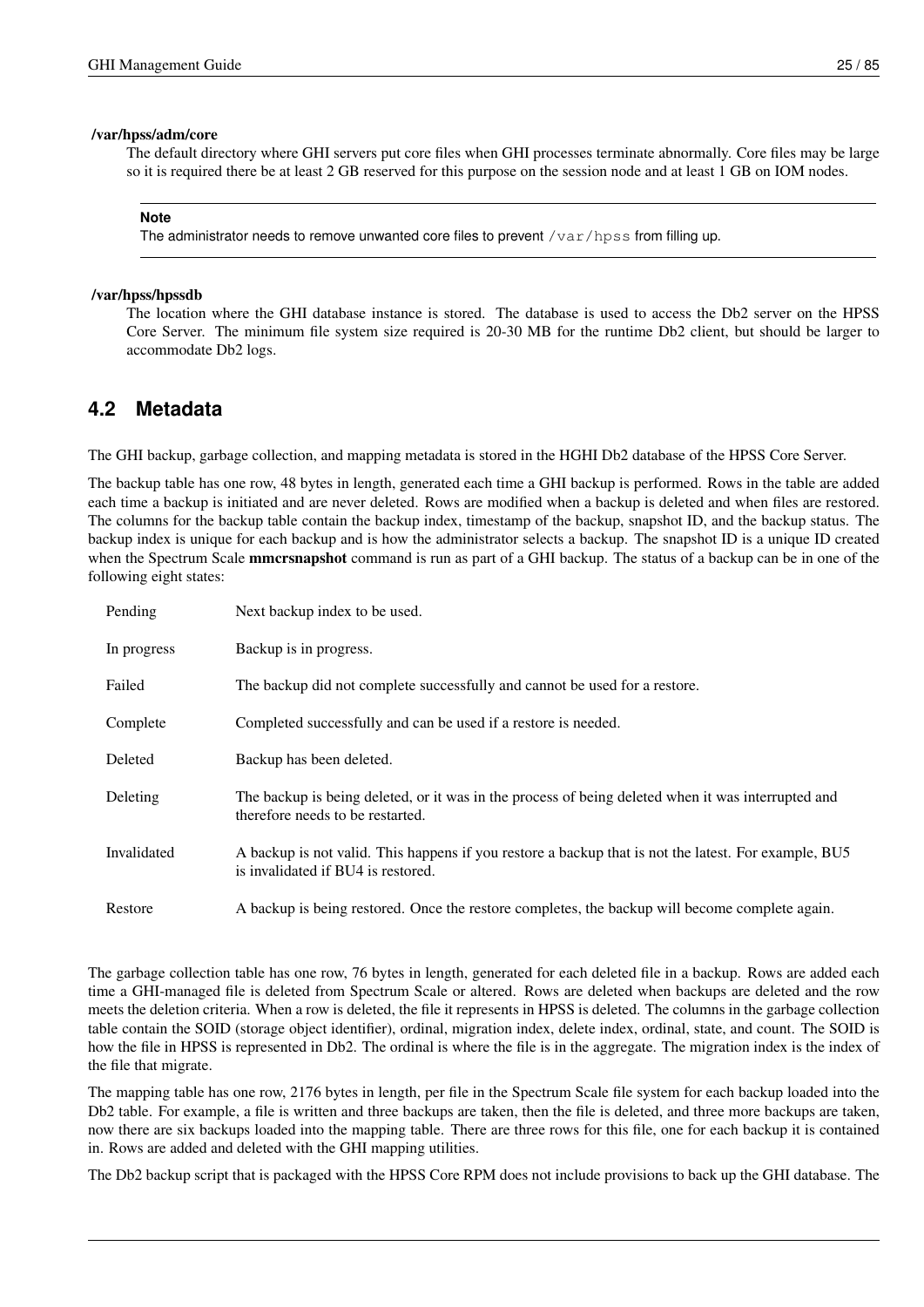administrator must modify the script to include HGHI in the daily Db2 backups.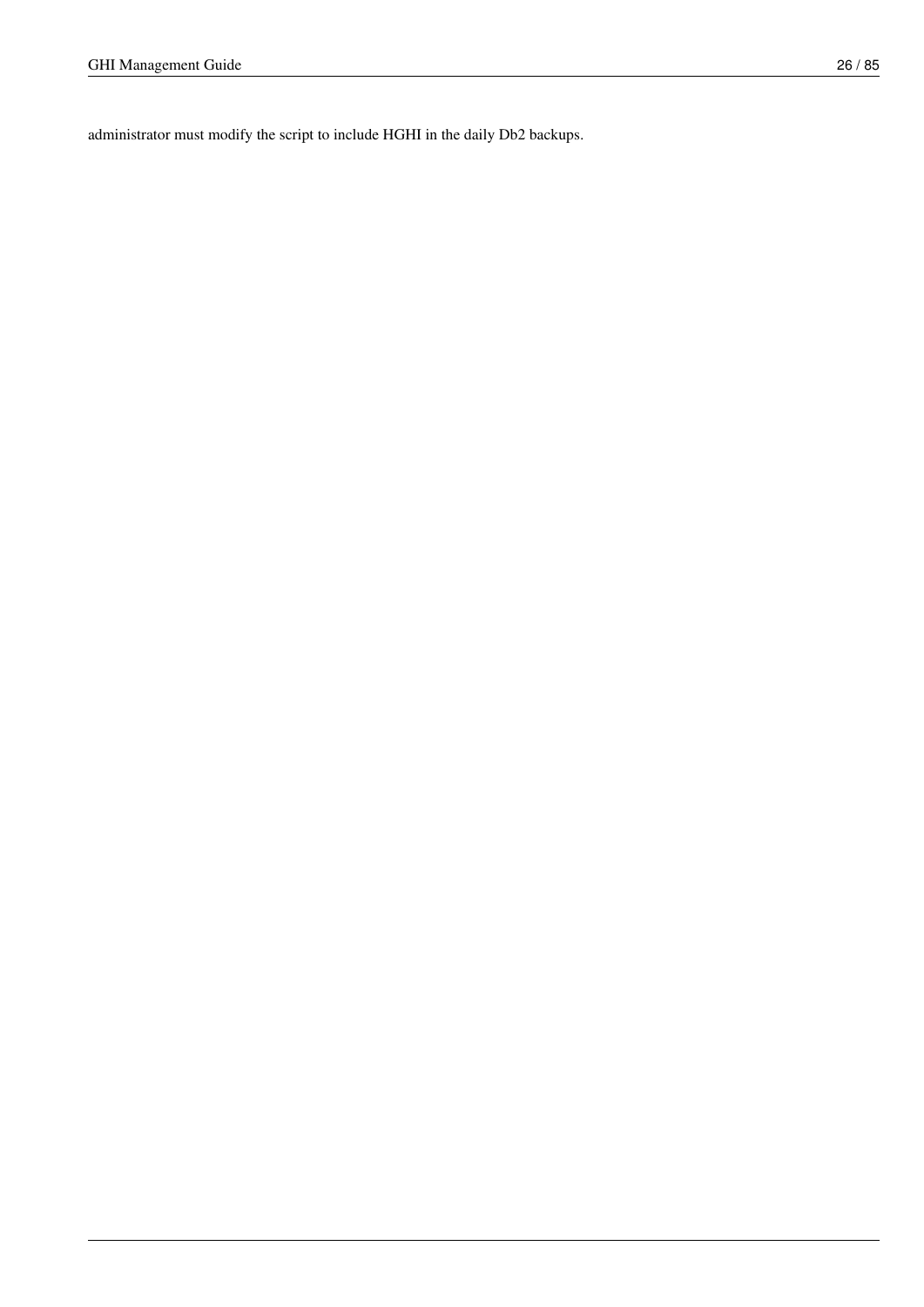# <span id="page-35-0"></span>**Chapter 5**

# **GHI features**

GHI includes many features to help the administrator manage the system. A few of those features are highlighted in this chapter.

## <span id="page-35-1"></span>**5.1 Mapping**

The purpose of the GHI mapping is to create maps of the GHI backups that will tell the administrator which Spectrum Scale files point to which HPSS files and to which inode and igen. The mapping can also be used to locate and restore a file from a previous backup. One key feature of this tool is once the map is loaded and Db2 is accessible, the map can be used with or without access to GHI or HPSS. With this map, the user can locate the file using the Spectrum Scale file name, the HPSS file name, or the inode/igen assigned to the file in Spectrum Scale. GHI backups from GHI 2.4.0.1 and earlier versions cannot have their backups mapped.

To create the mapping table:

- 1. Create the tablespace see the *GHI 3.2 Installation Guide* for instructions.
- 2. Use ghiCreateMapping to make a base table for the file system. This is a one-time command to make the base table.
- 3. Use ghiLoadMapping to load all the backups that are GHI 2.5 and greater:
	- % /opt/ghi/bin/ghiLoadMapping <file system> <br/> <br/>backup index>

Once all the backups are loaded, the administrator can search for files using the HPSS file name, Spectrum Scale file name, or Spectrum Scale inode using ghiSearchMapping:

% /opt/ghi/bin/ghiSearchMapping <file system> [-h|-g|-i] <value>

After a GHI backup is deleted, the administrator needs to unload the deleted backup from the mapping table with **ghiUnloadMap**ping.

% /opt/ghi/bin/ghiUnloadMapping <file system> <br/> <br/>buidx>

The GHI mapping tables will take up space in the GHI database. Plan for the additional space. You can reduce the amount of space the mapping table uses by decreasing the number of valid GHI backups. Load the mapping information only when needed.

## <span id="page-35-2"></span>**5.2 HTAR repack**

This feature allows the administrator to identify sparse aggregates and combines them into new aggregates to free up space. This works by resetting the attributes of files that have already been migrated to HPSS, and re-migrating them as more complete aggregates during the next migration or backup. This means a migration will need to be run after the **ghirepackfs** command is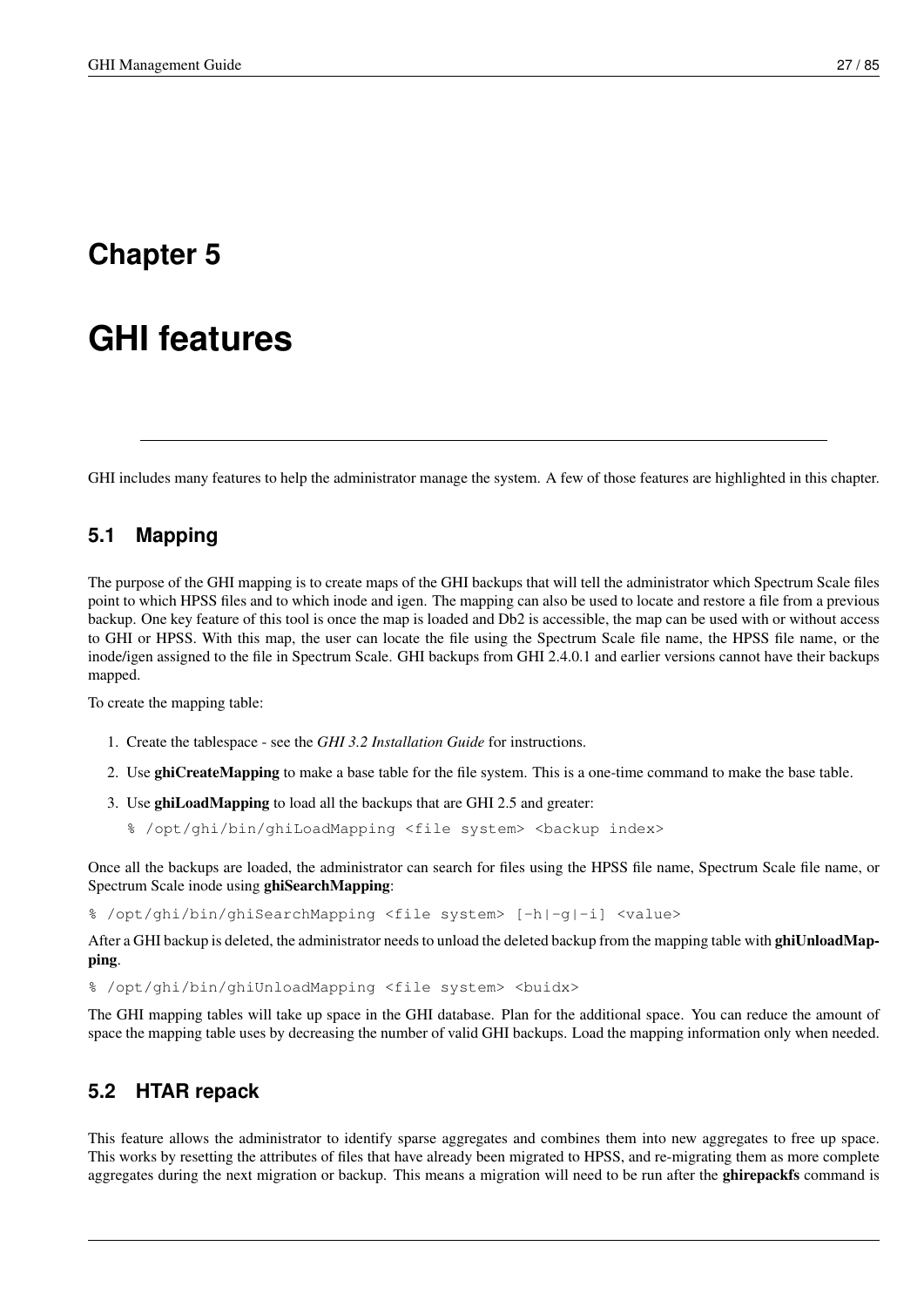complete. After the **ghirepackfs** command finishes, the User Defined Attributes (UDA) will be updated on the old aggregate file in HPSS to be deleted when the backups that reference those files are deleted.

There are two ways to perform **ghirepackfs**. The first is based on a percentage of deleted files to active files in an aggregate to repack. When files in Spectrum Scale that are members of a GHI-HTAR aggregate are deleted and processed through the garbage collection table, the UDAs on the HPSS files are updated to reflect the number of deleted files in that aggregate:

```
scrub> udalist
//ghi/davis-1/2017/08/1306/AGG.d4b316cc-812a-11e7-b49b-00215ec467d4
Found 3 attributes:
              KEY VALUE
------------------------------------------------------------------
         /hpss/ghi/Midx 7
    /hpss/ghi/aggr/total 5000
   /hpss/ghi/aggr/deleted 187
scrub>
```
The administrator can provide this percentage to the **ghirepackfs** command for GHI to repack these aggregates. To use this method, the administrator must first create a GHI mapping table, load all the current backups into it, and unload all the deleted backups from it. The old aggregate files are then cleaned up when the backups that reference them are deleted. To run the tool, select a starting point ratio and test it to see how many files are selected. In this example, the ratio is 50%:

% /opt/ghi/bin/ghirepackfs <file system> -Tv -r 50

The second way is for the administrator to create a list of HPSS aggregate files to repack and pass that to the ghirepackfs command. This method does not require the mapping tables to be in place or up to date. Once the files are selected to be repacked by either method, GHI stages the data to be repacked back to Spectrum Scale and on the next migration or backup, the data is re-migrated into complete aggregates. The tool can also repack specific aggregates by using the force option:

% /opt/ghi/bin/ghirepackfs <file system> -v -f /tmp/filelist

Where /tmp/filelist is a list of the ISHTAR files names. This tool does not accept Spectrum Scale file names. The GHI backups do not have to be loaded into the mapping table for the -f option to work.

IBM recommends you use this utility on a quarterly basis, after a month's worth of GHI backups have been deleted, or if there is a directory that has several aggregates.

### **5.3 File system verification**

There is a tool to check the file system for three types of inconsistencies: Spectrum Scale metadata, orphan files, and UDA mismatch files. Spectrum Scale metadata inconsistencies are Spectrum Scale files that do not have a corresponding HPSS file. Orphan files are HPSS files that do not have a corresponding Spectrum Scale file. UDA mismatch checks the aggregate file's metadata for incorrect counts of destroy/delete events. Before the administrator can run the orphan or UDA mismatch arguments, the administrator must first create a GHI mapping table, load all the current backups into it, and unload all the deleted backups from it. The Spectrum Scale metadata inconsistencies argument does not require the mapping table.

To check for Spectrum Scale files with incorrect metadata, run this command after a completed migration:

% /opt/ghi/bin/ghiverifyfs -f

To check for orphan files in HPSS, first create a GHI mapping table, load all current valid (that is, successful) backups into it, unload all the deleted backups, and run:

% /opt/ghi/bin/ghiverifyfs -o

To check for UDA mismatch, first create a GHI mapping table, load all current valid (that is, successful) backups into the map, unload all deleted backups, and run: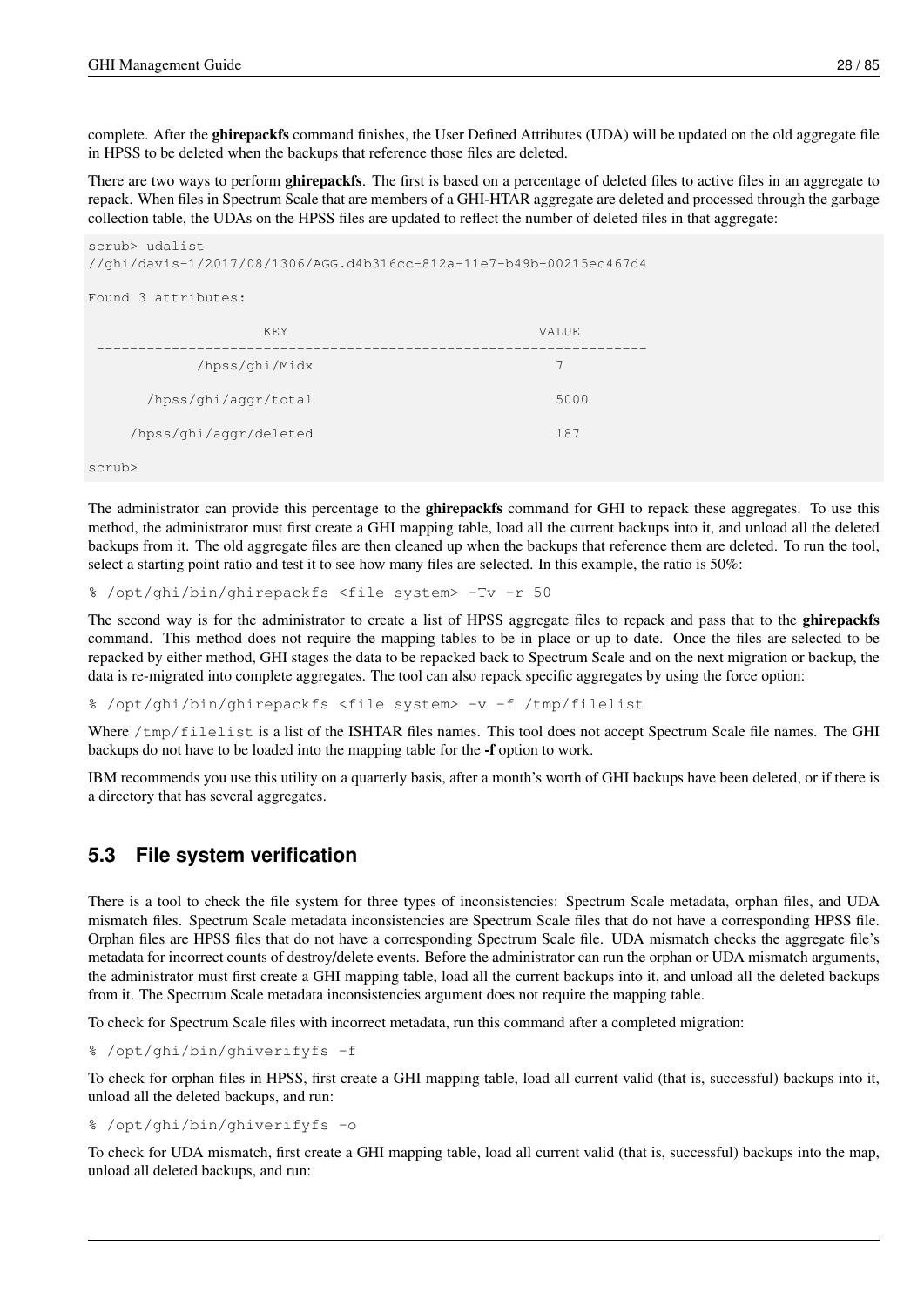```
% /opt/ghi/bin/ghiverifyfs -u
```
This tool does not need to be run very often. The Spectrum Scale metadata inconsistency check runs as part of a GHI backup. Use the orphan file flag to check the system about once a year or after a suspected discrepancy between Spectrum Scale and HPSS. You will be asked by HPSS support to run the UDA verification if there is a problem; otherwise, it does not need to be run. Performance of each command will vary from system to system, but the arguments that require the GHI mapping table to be searched will take longer to complete. The number of files in a file system also impacts the performance; the more files, the longer it takes.

### **5.4 File system logging**

GHI messages are sent to rsyslog, which is an open-source software utility that permits the logging of data in a central repository. The rsyslog utility needs to be configured to print DEBUG log level messages. There are 17 levels of logging available for each GHI process. Processes do not have to be restarted if the logging level is changed. Configure logging in  $/etc/rsyslog$ . conf to filter specific log messages. The following changes to /etc/rsyslog.conf are recommended:

- Change the system log rate limit interval to 0: \$SystemLogRateLimitInterval 0
- Change the format of log messages: \$template myFormat,"%timegenerated% %HOSTNAME% %syslogseverity-text%\9 [%programname%]\9 %msg%\n

\$ActionFileDefaultTemplate myFormat

- Turn off repeated log messages: \$RepeatedMsgReduction on
- Allow anything DEBUG or higher to be routed to /var/log/messages: \*.debug;mail.none;authpriv.none;cron.none /var/log/messages

Starting in GHI 3.0, the log facility number can be configured. To configure the log facility number, follow the steps below:

- 1. From your GHI source directory, copy the file templates/syslog.conf.template to /var/hpss/ghi/etc/ syslog.conf.
- 2. Open the file and set the FACILITY\_CODE to one of the following values and save the file.

```
# The following are valid facility codes
# LOG_USER - Messages generated by user processes. This is the default facility
# when none is specified.
# LOG_MAIL - Messages generated by the mail system
# LOG_DAEMON - Messages generated by system daemons.
# LOG_AUTH - Messages generated by the authorization system: login, su, and so
# on.
# LOG_AUTHPRIV - private security/authorization messages
# LOG_FTP - Messages generated by the ftp daemon
# LOG_LPR - Messages generated by the line printer spooling system.
# LOG_LOCAL0 - Reserved for local use.
# LOG_LOCAL1 - Reserved for local use.
# LOG_LOCAL2 - Reserved for local use.
# LOG_LOCAL3 - Reserved for local use.
# LOG_LOCAL4 - Reserved for local use.
# LOG_LOCAL5 - Reserved for local use.
# LOG_LOCAL6 - Reserved for local use.
# LOG_LOCAL7 - Reserved for local use.
# LOG_NEWS - Messages generated by USENET news subsystem
# LOG_UUCP - Messages generated by UUCP subsystem
```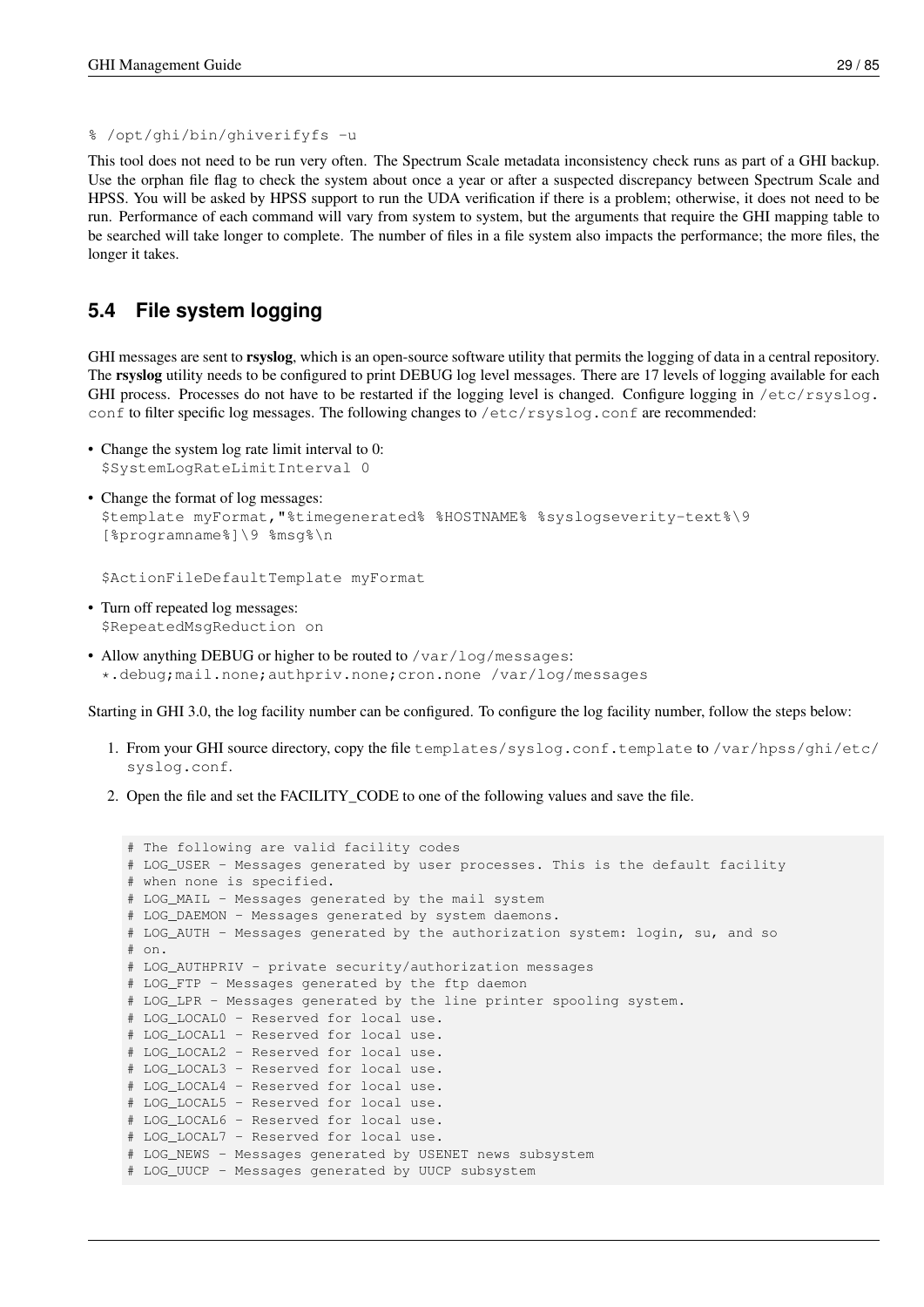If you need to redirect your log messages to somewhere other than /var/log/messages, modify the /etc/rsyslog. conf file to indicate where you want to redirect them to. If you change the rsyslog.conf file, restart the rsyslog service using the command:

% systemctl restart rsyslog

### **5.5 Stage on demand**

The purpose of this tool is to allow administrators to turn off DMAPI stages to prevent users from excessively issuing stages that lock up HPSS tape resources. If a file is being staged by the IOM when stage-on-demand is enabled, the file will continue to stage uninterrupted. Future stages will fail, and return an error number (configured by the administrator), until stage-on-demand is disabled.

### **5.6 ISHTAR**

ISHTAR is a tool that GHI uses to aggregate small files from Spectrum Scale to HPSS. This is a change from GHI-HTAR because ISHTAR uses the HPSS Client API instead of an HSI gateway. Other than implementation, ISHTAR behaves the same as GHI-HTAR. Refer to the *GHI Installation Guide* for information on how to install and configure ISHTAR.

### **5.7 Memcached**

Memcached is an open-source, high-performance, distributed memory object caching system intended for use in improving the HPSS Name Server (NS) performance. Some GHI operations require looking up many NS objects, sometimes the same NS object repeatedly in the same operation. Memcached will increase the performance of GHI's NS operations while also decreasing the load on the NS itself. The GHI operations include an image backup verification step and ghi\_ls on a large set of files. Refer to the *GHI Installation Guide* for information on how to install and configure Memcached.

### **5.8 Pinning**

Pinning a file in GHI means putting an extended attribute on the file which can be used in policies to prevent the file from being purged from disk. The attribute is an integer named \_GHI\_PIN, and its value is the seconds since epoch value of when the attribute was last set.

The **ghi\_pin** tool is provided for administrators to pin or unpin GHI files. See its man page (ghi\_pin.7) for details on its use.

It is important to note that running **ghi\_pin** by itself does not prevent the file from being purged. Rather, it facilitates this by setting an attribute that can be referenced in a purge policy. For example:

Example rule showing a purge where pinned files are ignored

```
RULE 'toHsm1' MIGRATE FROM POOL 'system'
              TO POOL 'hsm_punch'
                 WHERE XATTR_INTEGER('dmapi._GHI_PIN') IS NULL
                 AND path_name NOT LIKE '%/%scratch%'
```
You can also run a policy to generate a list of attributes either as seconds since epoch or as timestamp values from the current time. See the policy templates pin\_time\_list.policy and pin\_duration\_list.policy in the templates directory for examples.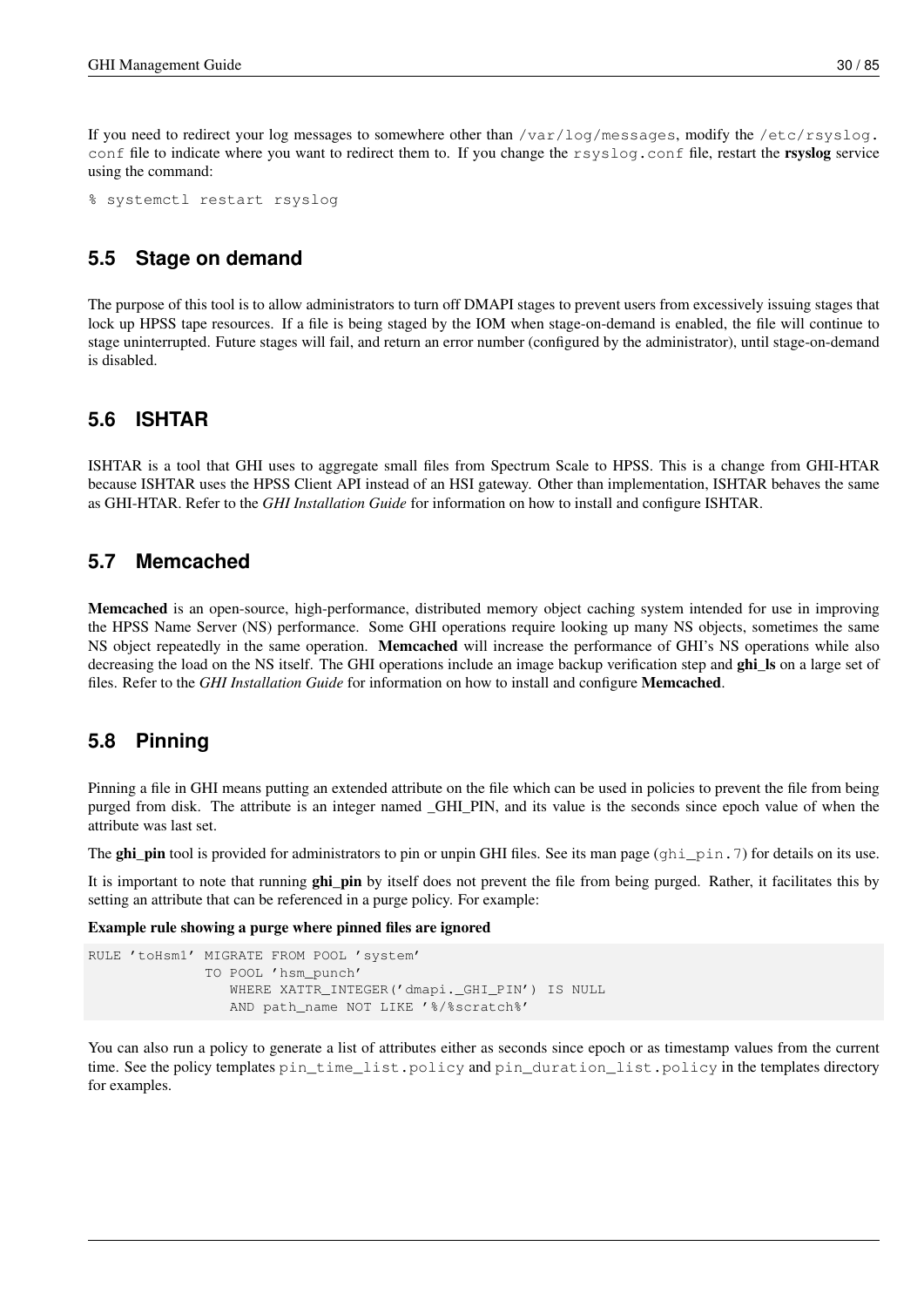## **Chapter 6**

# **Process failure and recovery**

GHI provides a fault-tolerant system to keep the file system online and available. Spectrum Scale supports a means for GHI to provide exit scripts to be notified when there are changes in the quorum. This mechanism will allow GHI to either move the processes to another node or do what is needed to stay running on the existing node. There are currently eight events that can be captured for this purpose: init, ready, up, down, node failure, file system recovery, pre-unmount, and quorum loss. The events will invoke either a single "user" defined script, a High Available/NFS defined script, or both. The scripts will be invoked on those nodes that have the exit script installed.

### **6.1 Node failures**

#### **6.1.1 Session node**

The node defined as the session node is selected by Spectrum Scale when the system is brought online. It is typically the node that is the Spectrum Scale cluster configuration manager node. GHI utilizes the Spectrum Scale heartbeat mechanism to monitor the nodes in the cluster that are potential session node candidates. During startup, Spectrum Scale executes the script, hpssEventNotify, to start all GHI processes and mount the file systems. Likewise, during failure, Spectrum Scale executes the script, hpssEventNotify, to unmount the file systems and stop all GHI processes. If the node fails and another node needs to take over, Spectrum Scale selects the new session node.

#### **6.1.2 Manager node**

The nodes running the I/O managers start the processes using systemd. The I/O managers, once started, remain idle until the file system is mounted on that node. If a file system is subsequently unmounted, its associated IOM will go back to being idle. If an I/O manager node fails, there are two scenarios that can follow:

- 1. The scheduler loses the connection to the I/O manager, cancels all requests to the failed I/O manager, and sends them to a new I/O manager that is active.
- 2. If a policy script was running on the node that failed, the policy manager will be notified that the request failed. In the case of a backup, the backup must be rerun. In the case of a migration, recall, or purge, no user action is needed because the process will resume from the time of the failure.

#### **6.1.3 Client node**

There is no special failover logic for a client node. If the node fails, the I/O manager detects a failure completing the data transfer. There is retry logic in the IOM to retry the data transfer, if the request is for a non-aggregate. For an ISHTAR request, the IOM does not spawn a new ISHTAR process if the return from ISHTAR indicates a failure.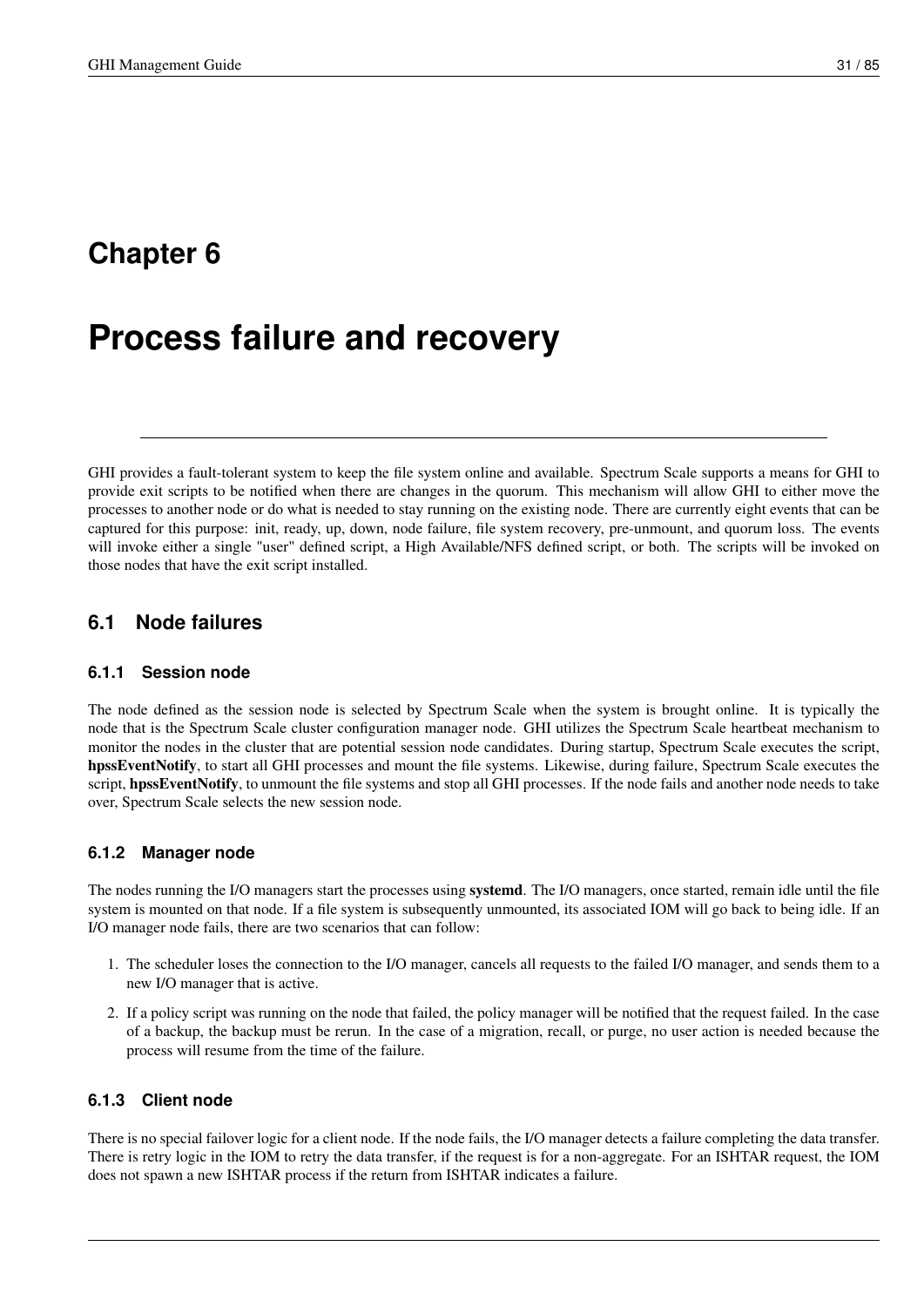### **6.2 Single process failures**

#### **6.2.1 ILM client**

The processes *hpssmigrate*, *hpssrecall*, and *hpsslist* are started from the corresponding ghi\_migrate, ghi\_recall, and ghi\_list policy scripts to perform the requested action. They are used to bridge the communication between the scripts and the GHI scheduler. If one of the GHI scripts detects that the HPSS process has terminated abnormally, the process will be restarted. The new process will start processing the policy file from the beginning.

#### **6.2.2 Process daemon**

In the case of an error or termination of Spectrum Scale on the GHI session node, the **hpssEventNotify** script will be executed. This script shuts down the GHI processes by notifying the process manager to shut the other processes down and then terminate itself.

#### **6.2.3 Mount daemon**

If the mount daemon abnormally terminates, the process manager automatically restarts it. There is no special recovery logic for this process. File systems cannot be mounted if the mount daemon fails. The mount or unmount request hangs and the user will need to kill and retry the mount or unmount request. Mount and unmount requests can only be handled when the mount daemon is registered to receive those DMAPI events.

#### **6.2.4 Configuration manager daemon**

Failure of the GHI configuration manager daemon will impact system operability by inhibiting the capability to make configuration changes and by the loss of periodic cross-cluster consistency checks. If the GHI configuration manager daemon abnormally terminates, the process manager automatically restarts it. There is no special recovery logic for the mount daemon.

#### **6.2.5 Event daemon**

The event daemon is started and monitored by the process manager via a request from the mount daemon when a file system is mounted, and terminated via a request from the mount daemon when a file system is unmounted. Failure of the event daemon will have a severe effect on the file system since the process is tightly coupled to file system user activity. For example, if the event daemon stops responding to synchronous events, the user processes that generated the events will block indefinitely.

If the event daemon abnormally terminates, the process manager automatically restarts it. Upon restart, the ED will assume the current session ID and check for outstanding DMAPI events. The ED will add the events to the internal queue and wait for responses from the scheduler. It will then do normal processing and wait for new DMAPI events.

#### **6.2.6 Scheduler daemon**

The scheduler daemon is started and monitored by the process manager via a request from the mount daemon when a file system is mounted, and terminated via a request from the mount daemon when a file system is unmounted. If the scheduler process abnormally terminates, the process manager will restart it. There is no special recovery logic for this process. The outstanding scheduled tasks will be lost, as well as the tasks being worked by the IOMs. All client requests that were being processed by the scheduler at the time it terminated will result in failures to the client.

#### **6.2.7 I/O manager**

I/O managers are started using the inittab on the IOM host systems. If the I/O manager abnormally terminates, it is automatically restarted by inittab. It will then wait for new requests from the scheduler. If the scheduler daemon detects that an I/O manager has abnormally terminated, it attempts to reassign its workload to other IOMs. There is no special recovery logic for this process.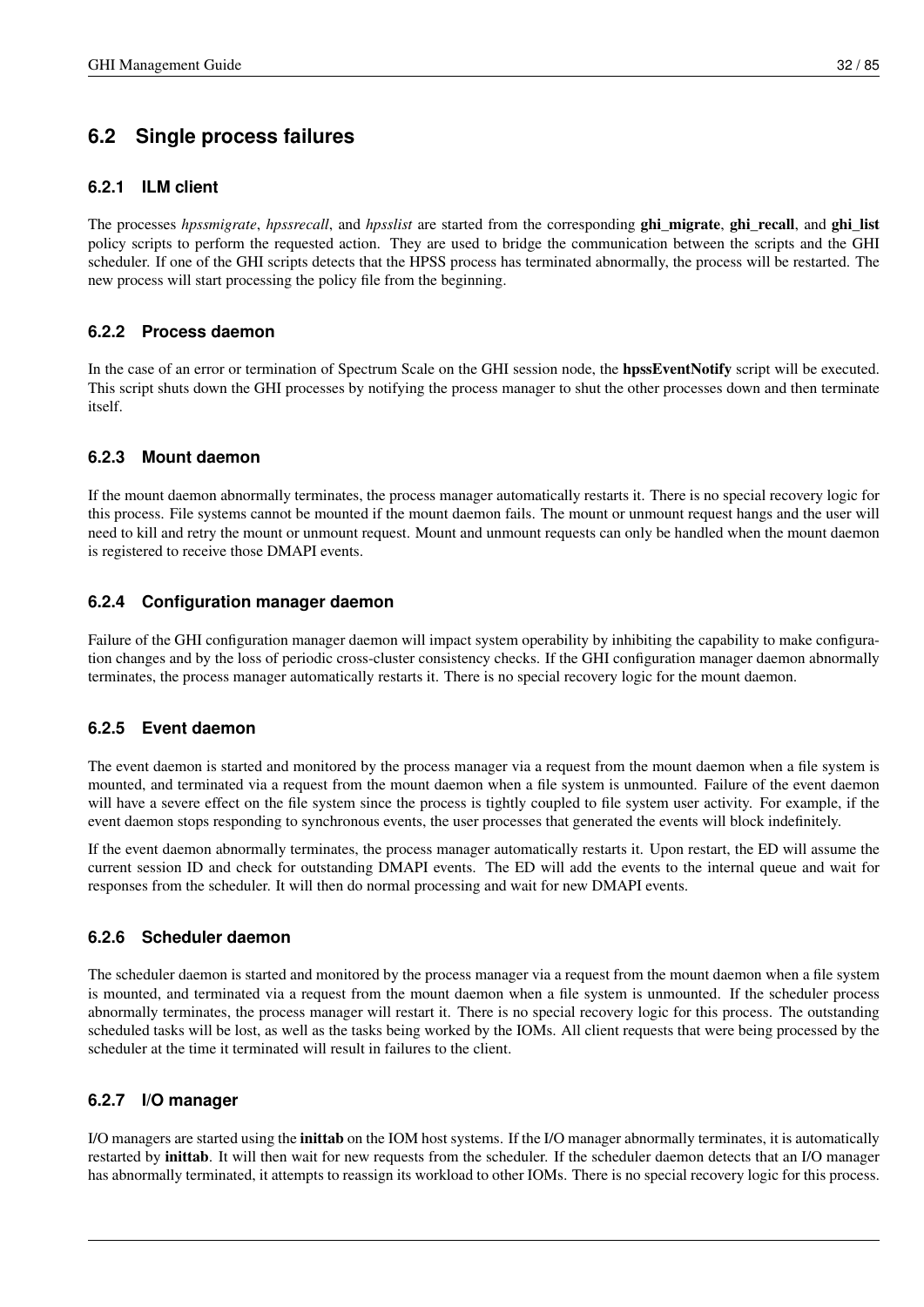### **6.3 Multiple process failures**

#### **6.3.1 ILM client and scheduler**

If one or more ILM clients abnormally terminate and the scheduler terminates as well, the original request must be resent when the client and scheduler are restarted.

#### **6.3.2 Scheduler and event daemon**

If the scheduler and event daemon abnormally terminates, the process manager will automatically restart both processes. Upon restart, the event daemon sends any outstanding DMAPI requests to be processed. Those requests are sent to one or more I/O managers, and if the files have already been staged, the managed regions will be updated if needed and a successful response will be sent back to the application. Otherwise, the I/O manager will stage the file.

#### **6.3.3 Schedule and I/O manager**

If the scheduler and one or more I/O managers abnormally terminate, the process manager will restart the scheduler, and the  $I/O$  manager(s) will be restarted by **inittab**. All requests at the time of the failure must be retried by the application. The event daemon will resend all DMAPI requests which may cause duplicate stages.

### **6.4 HPSS unavailable**

When HPSS is unavailable, most file system operations will continue to work. The operations that require data to be transferred between Spectrum Scale and HPSS will fail. The following operations will fail:

- User read events on co-managed files. Files where the data only reside in HPSS cannot be staged back to Spectrum Scale. When a user requests the file through a DMAPI event, an abort will be sent to the application.
- All policy manager executions.
	- Files that are recalled using the ILM interface will return an error to ghiapplypolicy. Files that are to be migrated/premigrated using the ILM interface will return an error to ghiapplypolicy.
	- Backups will fail with an error.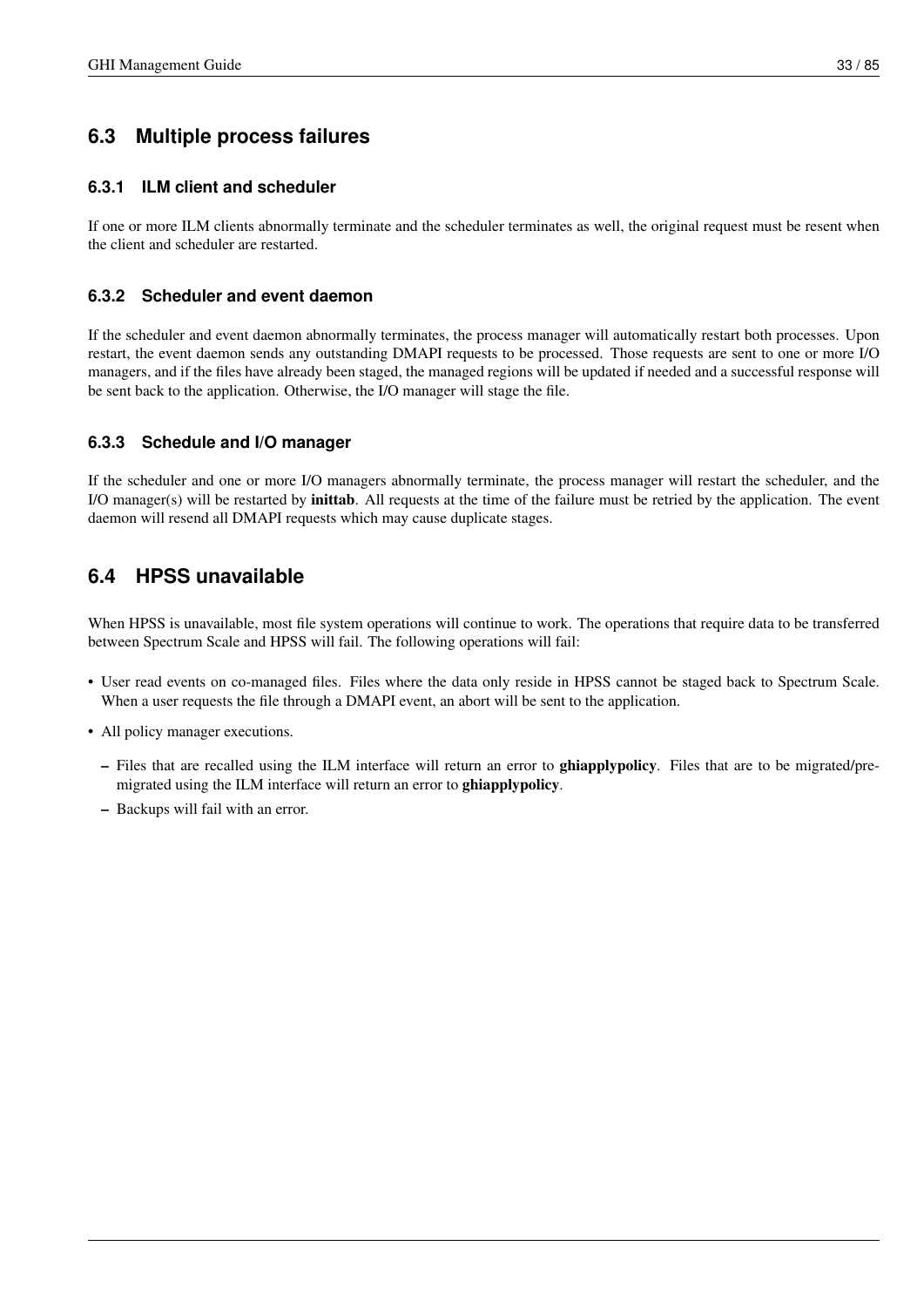## **Chapter 7**

# **Backup and recovery**

### **7.1 Taking a GHI backup**

A GHI backup will back up the Spectrum Scale namespace, file system configuration, including file sets, and file system metadata. There is one type of GHI backup currently supported: image backups. Image backups use the Spectrum Scale image backup functionality, officially known as Scale-Out Backup and Restore (SOBAR), via the mmimgbackup command. SOBAR is available with IBM Spectrum Scale Standard Edition or higher.

GHI backups work in two phases. The first phase is to run a backup migration. GHI needs to backup to be as complete as possible, so it starts with a migration. This migration is the same migration that is normally run, except there is an extra argument in the policy file, -b. This argument tells GHI to be as complete as possible, and if needed, ignore things like the minimum files per aggregate.

The second phase is the metadata migration phase. Image backup calls the **mmimgbackup** Spectrum Scale command, which instead of processing each file individually backs up the metadata as an "image" to an image file that is then backed up to HPSS.

GHI backups use the Spectrum Scale snapshot feature to take a point-in-time image of the file system. When running a backup, a snapshot of the Spectrum Scale namespace is saved after the backup migration policy and any other running migration policies complete, and the state of each of the files is saved. When migrating metadata, GHI uses the snapshot, instead of the active file system. If a file is modified after the snapshot has been taken, neither the updated file contents nor the metadata will appear in the snapshot or the resulting backup. If the modified file still exists at the next backup, any updates will appear in the snapshot and in the GHI backup.

To start a GHI backup, use the **ghi\_backup** command. The **ghi\_backup** calls the Spectrum Scale commands internally. For an image backup, the mmimgbackup command is called. The Spectrum Scale commands will call the ILM policy management engine. Each file system to be backed up uses its own copy of each of the following backup policy files that reside in the /var/ hpss/ghi/policy directory. Customize the templates in the directory to suit your needs.

- backup migration.policy. The backup migration policy contains the migration rules for the Spectrum Scale file system to be backed up. The rules can migrate files as aggregates or non-aggregates. The rules should select all the files to be backed up. This policy should match the **migrate.policy** with the addition of the **-b** argument.
- backup\_error.policy. The backup error policy contains the rules that are used to validate the capture of the file system's metadata. This policy must not be modified by the administrator.

#### To run a ghi\_backup, execute:

% /opt/ghi/bin/ghi backup <file system> <type>

#### **Note**

A second Spectrum Scale file system, of at least equivalent size to the original, is needed for temporary space to perform a production image restore. Test restores may be done on smaller file systems as described in the read-only restore section.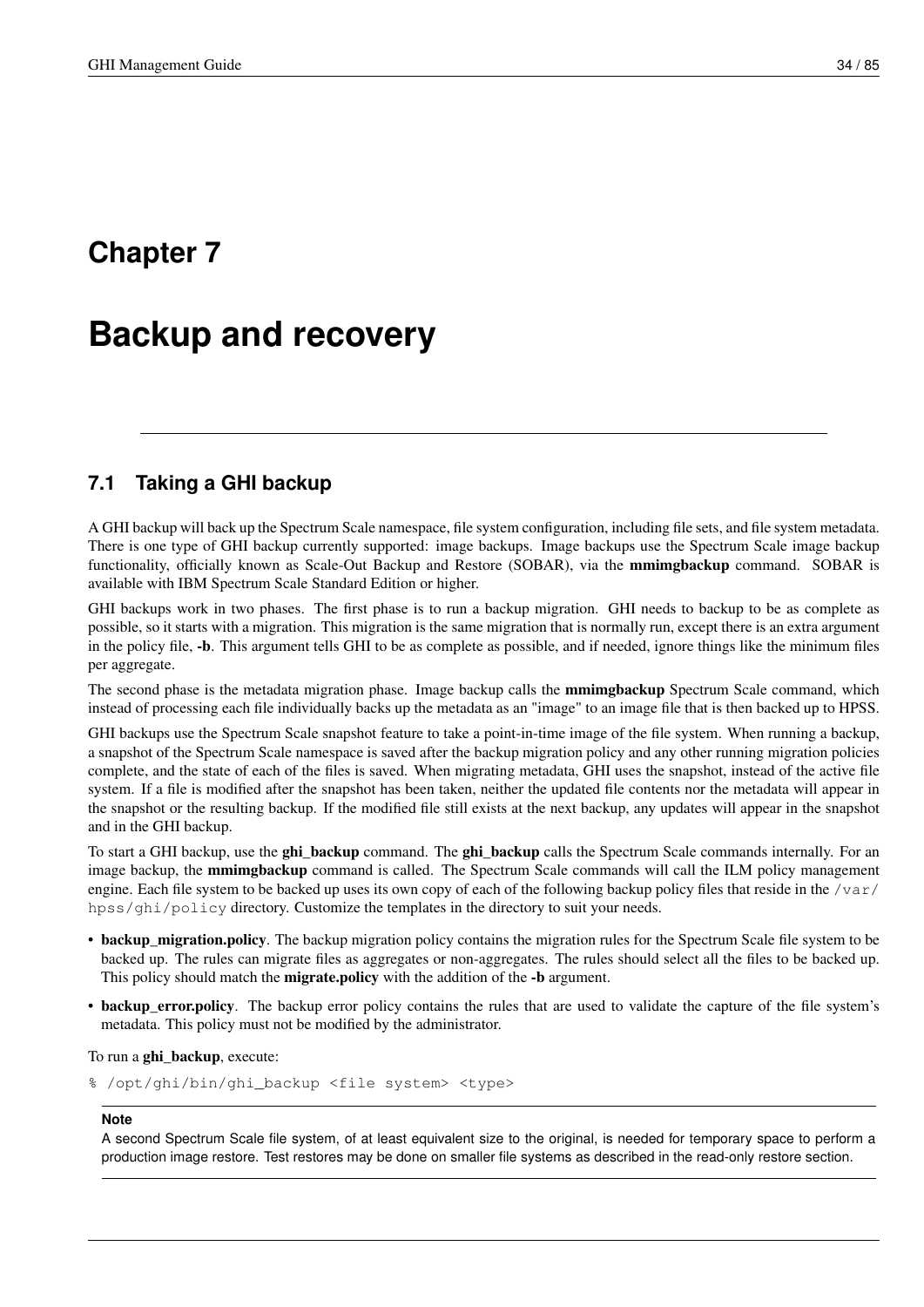Create a script or cron job to start the backups automatically. Run a GHI backup at a time when the Spectrum Scale system is the least busy to minimize impact to user operations. Work with HPSS support to determine how often GHI backups should be taken; most sites run a GHI backup at least once a day.

Once the GHI backup completes, it is critical to view the backup logs and output to ensure there are no errors. One of the important errors that you should look for is "Administrator action". Files with "Administrator action" are not included in the backup and must be investigated.

### **7.2 Restoring files from GHI**

In case of the catastrophic loss of Spectrum Scale, GHI can restore the entire namespace and all data from its HPSS backups.

The ghi restore utility displays the image and full backups stored in HPSS and, if available for the selected backup, each of the incremental backups associated with a full backup.

#### **7.2.1 Read-only file system restore**

Administrators can restore files from a backup to a read-only file system without needing to recall data for the entire file system. Files restored this way can be copied back to the full-access file system. This is commonly used for backup validation and for retrieving files which have not been garbage-collected.

The read-only file system does not need to match the name of the full access file system. The **ghilsfs** settings --**junct.** --basep. and --bupath must be the same as the full access file system. The read-only file system will need its own IOMs to recall data from HPSS and for restore validation processing.

To perform a read-only restore of a Spectrum Scale file system, follow these steps:

- 1. Create a read-only file system to restore to. This file system should have sufficient space to restore the namespace metadata. Use configuration settings from the source file system to the extent possible. mmcrfs <...>
- 2. Create a read-only GHI file system with the file system you want to restore as the argument of the -r option. ghiaddfs <read-only file system>  $-r$  <file system target> <...>

#### **Note**

For image restores, the file system must have never been mounted.

3. Restore the file system to the read-only file system. /opt/ghi/bin/ghi\_restore <read-only file system> [-g temp GPFS file space]

#### **Note**

*Any attempt to take a GHI backup of a GHI read-only file system will be rejected. A read-only restore of an image backup requires three Spectrum Scale file systems, the primary file system, the read-only file system, and the temporary file system. If the read-only file system is smaller than the primary file system, use the -t ghi\_restore option.*

Every quarter, or, at a minimum, twice a year, test the backup by restoring to a read-only file system. This gives the administrator the ability to verify the backup was good.

#### **7.2.2 Restoring to a full-access file system**

To restore to a full-access file system:

1. Unmount the file system to be restored: mmumount <file system> -a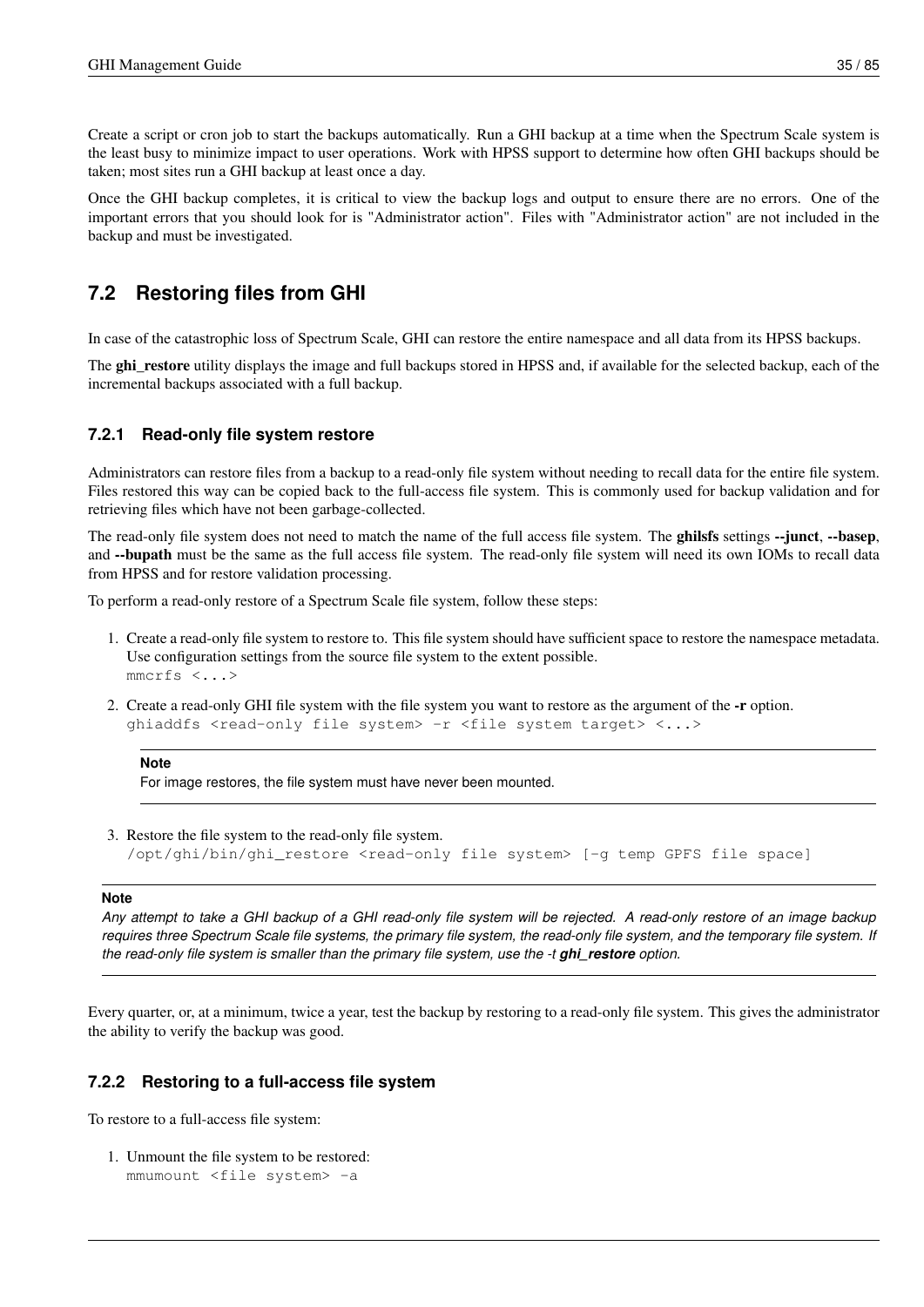- 2. Note the configuration of the file system to be restored: mmlsfs <file system>
- 3. Delete the file system to be restored: mmdelfs <file system>
- 4. Re-create the file system to be restored, using the configuration information previously gathered: mmcrfs <...>
- 5. If this is to be an image restore, *make sure the file system is not mounted*.
- 6. Restore the file system with ghi\_restore: /opt/ghi/bin/ghi\_restore [-g temp GPFS file space] <file system>

#### **Note**

Once the restore is successful, all backups newer than the restore point will be marked as invalid. All files associated with those backups will be marked for garbage collection when those backups are deleted.

Once the restore completes successfully, recall file data resident on the file system when the backup was taken. The administrator can run ghi\_recall or ghi\_stage commands to recall file data, or files will be recalled on-demand when users attempt to access a file. Batching up stage requests will result in a more efficient use of resources.

#### **Note**

In order to restore, a link must exist at /opt/hpss/lib/libhpssghi\_restore.so to /opt/ghi/lib/libhpss ghi\_restore.so. The RPM install of ghi-lib creates this link. If restores are failing, verify that this link exists; create it if necessary.

Refer to the *GHI Backup & Recovery* document for additional details.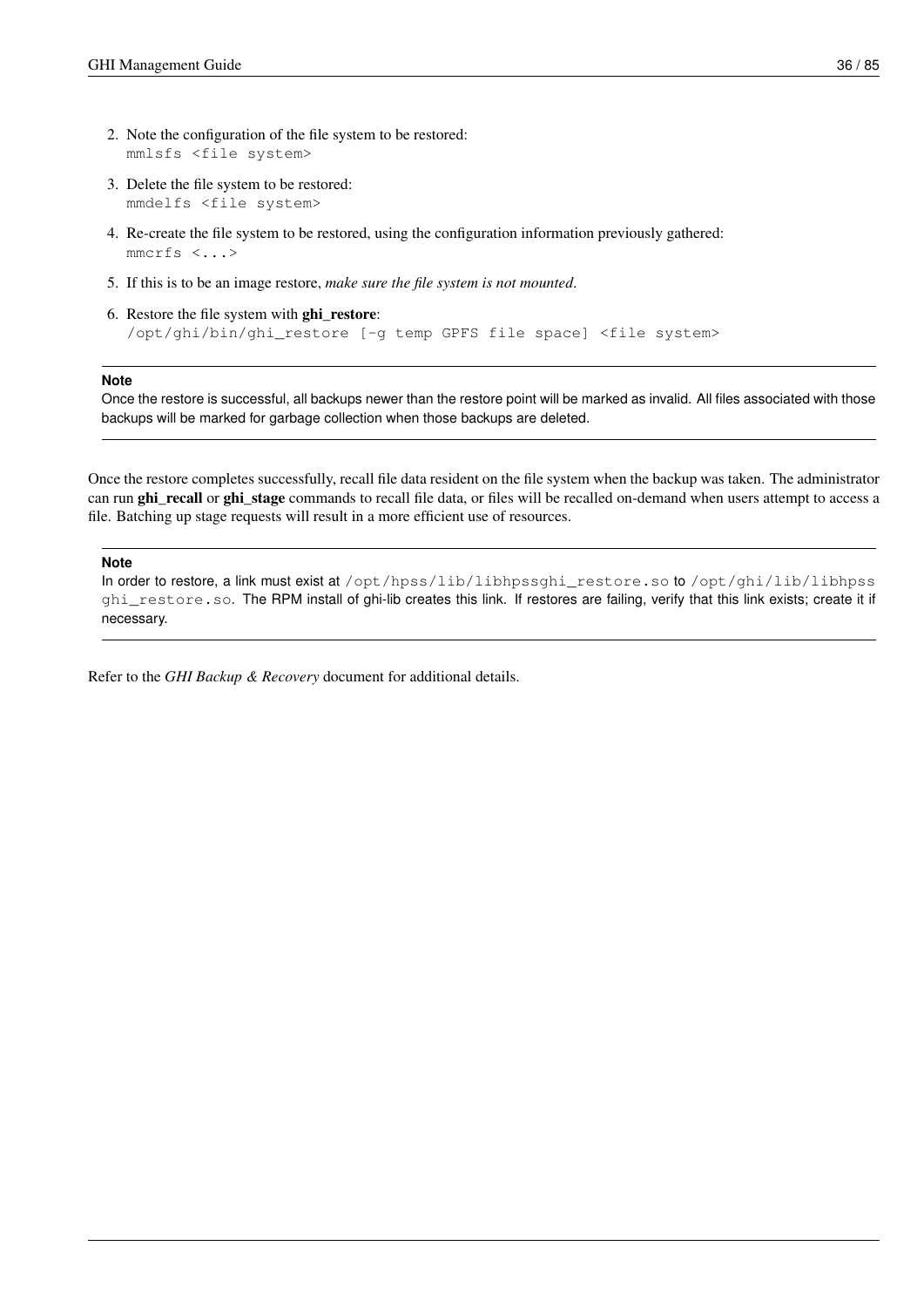## **Chapter 8**

# **GHI configuration settings**

The GHI Configuration tools allow the administrator to configure GHI via a command-line interface. The GHI configuration manager daemon (the **ghi\_cm** [CM] server process runs on the GHI session node) does an integrity check once a day of the configuration across the cluster. It checks for things like the file format, whether variables are defined, and so on. If there is a problem with a file, the CM will override it with the last working copy of that file. The CM also checks that the configuration files on all GHI nodes are the same as on the session node. If there is any difference, the CM will push the file(s) from the session node to the appropriate node(s). The update is quick — a few seconds to complete — and may also be executed on-demand by sending a SIGHUP to the CM process. This is an operating system signal that requires executing the kill -SIGHUP *<process id*> to the **ghi\_cm** process.

The configuration files are:

/var/hpss/ghi/etc/ghi.conf /var/hpss/ghi/etc/ghinode.conf /var/hpss/ghi/etc/ghi\_<file system>.conf /var/hpss/ghi/etc/memcached.conf

These files should never be edited unless directed to do so by HPSS support. GHI configuration can be broadly divided into three areas: cluster-wide, file system-specific, and IOM-specific. See Chapter 9 for details on each command.

Cluster-wide commands are:

#### ghicrcluster

Create the GHI cluster the first time.

#### ghiupdate

After a GHI version update, this pushes the configuration to all GHI nodes.

#### ghilscluster

List GHI cluster.

#### ghichcluster

Deprecated starting with GHI 2.5.

#### ghilsnodes

List GHI nodes within the cluster.

#### ghiaddnode

Add a GHI node within the cluster.

#### ghidelnode

Delete a GHI node within the cluster.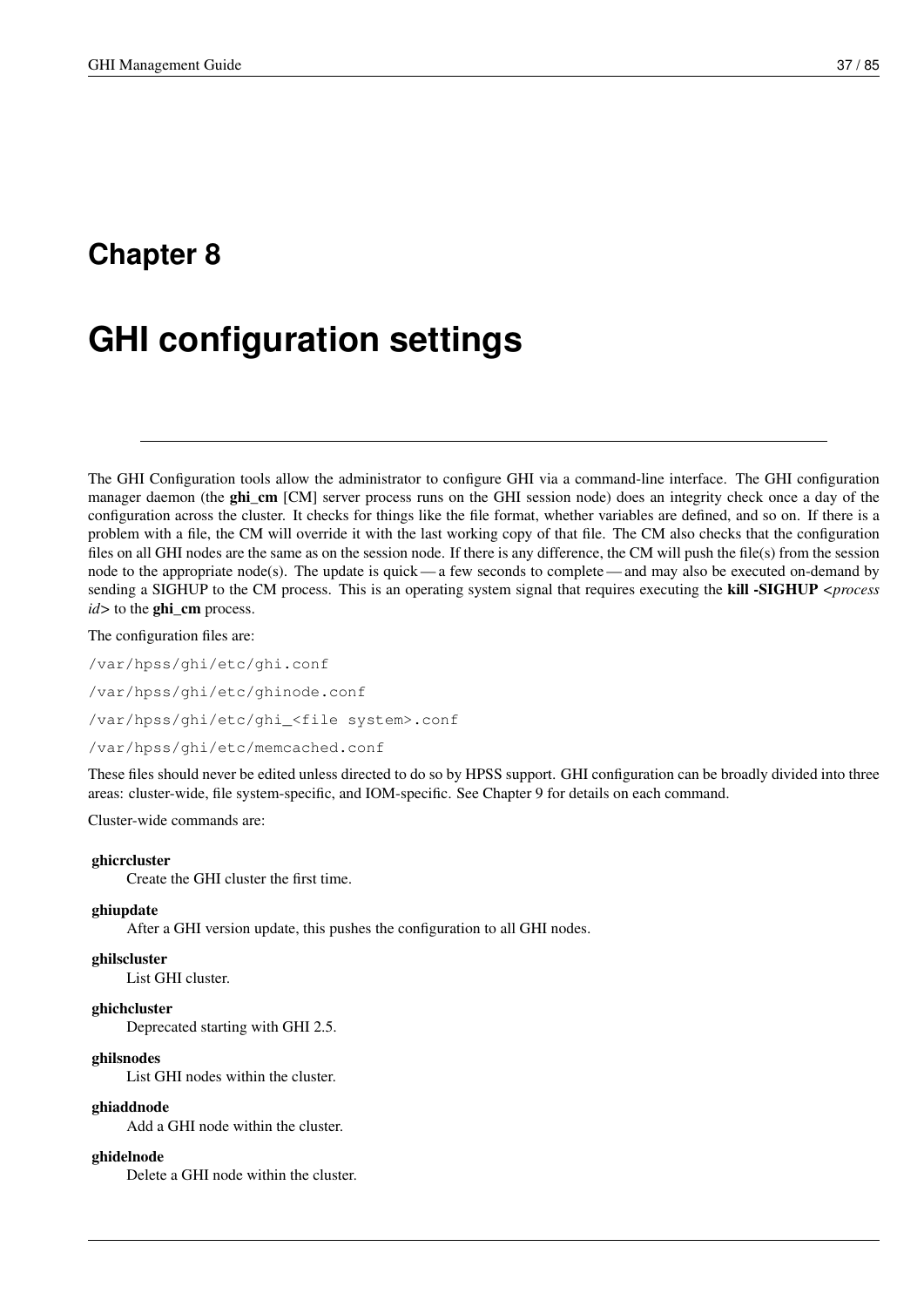#### ghilsfsdefaults

List the GHI file system configuration default settings.

#### ghichfsdefaults

Change the default configuration when you first add a file system.

#### ghichlog

Change the logging settings for the GHI cluster.

File system-specific commands are used to manage the event daemon and scheduler daemon, provide general configurations of the IOMs, and define how the file system's data are stored in HPSS. Configuration changes made with these commands generally do not adversely affect GHI beyond the file system to which they are applied. File system commands are:

#### ghilsfs

List the GHI file system configuration settings.

#### ghiaddfs

Add a Spectrum Scale file system to GHI.

#### ghichfs

Change the GHI file system configuration.

#### ghidelfs

Delete a file system from the GHI configuration.

And finally, the IOM-specific commands manage individual IOMs:

#### ghilsiom

List the IOMs configured for a GHI file system.

#### ghiaddiom

Add an IOM to a GHI file system.

#### ghichiom

Change the IOM configuration for a GHI file system.

#### ghideliom

Delete an IOM from a GHI file system.

All the *GHI Configuration Utility* commands may be executed from any Spectrum Scale node in the cluster. A command begins by retrieving the underlying configuration files from the current GHI session node and copying them to temporary files on the node on which the command is running. All processing is done to these temporary files. GHI configuration commands require both Spectrum Scale and GHI to be running. When one command is running, no other *GHI Configuration Utility* command can run. This is done by a locking mechanism built into the **ghi\_cm**.

The ghils<sup>\*</sup> commands do nothing more than pull data from the temporary files and print it for display. The other commands apply the requested updates to the temporary files and push the updated files to all GHI nodes to replace their configuration files. As a command executes, it maintains a record of steps executed since startup. If an error should occur, it uses this list to undo all changes made prior to the error. The **ghils**\* commands take the -v option for verbose output. This adds the output from the call to the ghi\_cm server process on the GHI session node.

Commands that modify the GHI configuration—that is, commands other than  $ghils^*$ —can be executed with the -v option to enable verbose output. Although this can result in a substantial amount of output, it should be used in case an error occurs and the automated error-recovery fails and must be corrected manually.

Each GHI configuration item consists of three parameters: key, description, and value.

Key Is in the form *--xxx*, where *xxx* is a short alphanumeric string and identifies the configuration setting.

**Description** A longer string, which may contain spaces and special characters. The description provides more information about the configuration setting.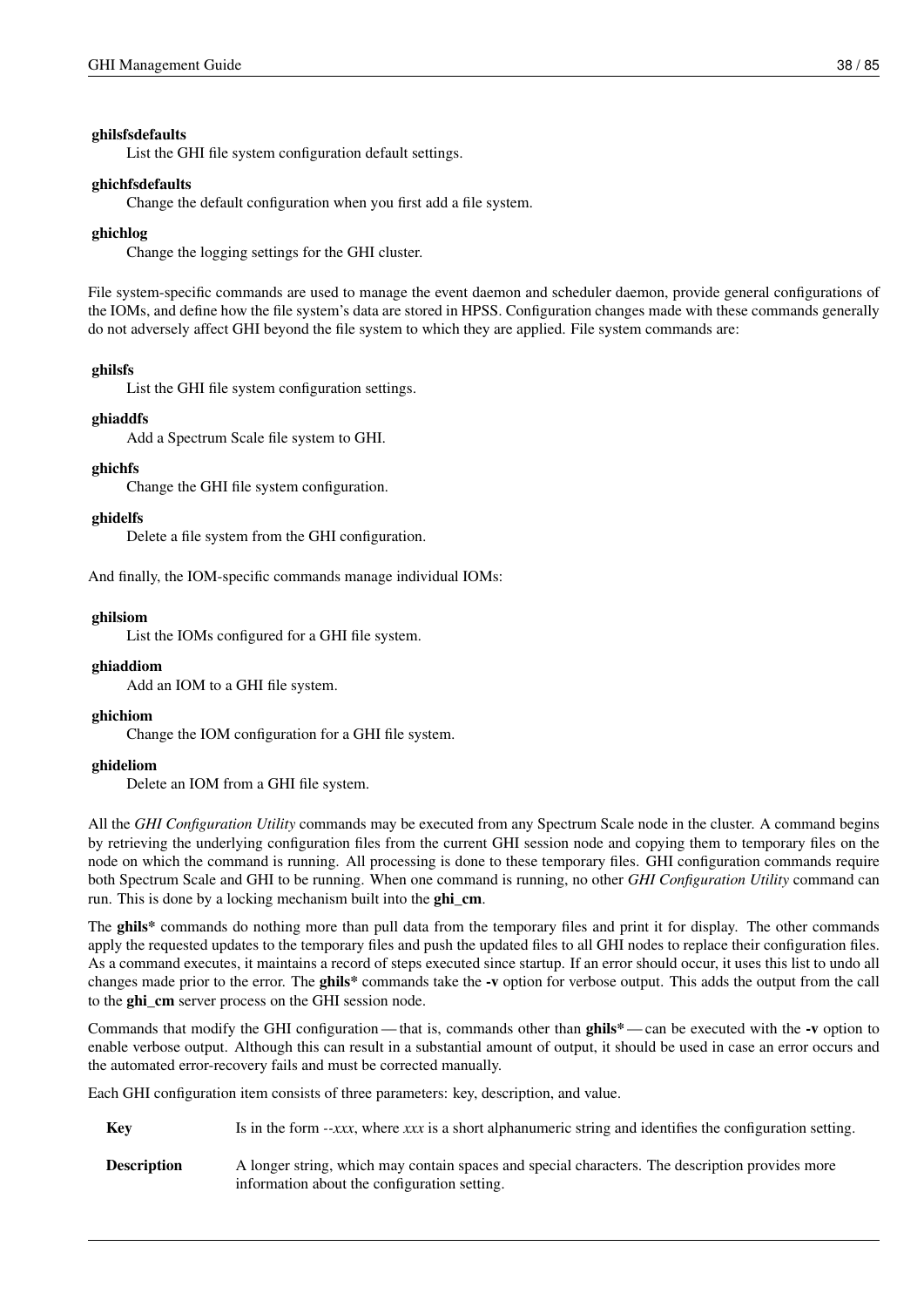Value May include a comment. The format of value depends on what data is being conveyed and may be a string, number, Boolean, member of a list, etc. If value contains a "" preceded by at least one space, then anything following the "" is considered a comment, and anything preceding is the value.

Each ghich\* command takes "<key\_value>" parameters. A <key\_value> can be specified via the key or description, which can be mixed when specifying multiple <key\_value> parameters into a single command. The first way of supplying a <key\_value> to a command uses the configuration item's key followed by the desired value or comment and results in two command-line parameters:

```
--Key "value [ #comment]"
```
The value need not be enclosed in quotes if it does not contain spaces or special characters, and a comment is not included. Note that single or double quotes are necessary with a comment.

The second way of supplying a  $\langle \text{key\_value} \rangle$  is through the configuration item's description and requires the entire  $\langle \text{key\_value} \rangle$ to be enclosed within single or double quotes, and results in a single command-line parameter:

"Description =value [ #comment]"

Since the description contains spaces, the "=" is required to separate it from the value and comment. Regardless of which method is used to specify a <key\_value>, the "[" and "]" are not specified when including a comment, but are shown here merely to indicate that specification of a comment is optional.

To reduce typing when entering commands at the terminal, the key form is used to specify a <key value>. The description form is used for better readability from within a script. For example, to change the network speed of an IOM because a new network was added to the node:

```
# ghichiom davis-1 davis.clearlake.ibm.com:8012 --etr "10GB # New Network added"
Distributing updated GHI FS config to all GHI nodes...
Done.
Key Description Value (# comment)
 -----------------------------------------------------------------
IOM Node:Port davis.clearlake.ibm.com:8012
--asn Active Session Node TRUE
--etr Estimated Transfer Rate 10GB (# New Network added)
```
When a command that modifies the GHI configuration completes normally, it displays "Done.", as shown above. Otherwise, it will display an error and attempt to back out the changes. An example of an error message follows:

```
# ghichiom davis.clearlake.ibm.com:8012 --etr "10GB # New Network added"
There was a command execution error:
<IOM> must be specified as '<node>:<port>'
*** Command terminating with error
*** No changes have been made
```
If an error occurs prior to any permanent changes made, there is nothing to be backed out and "\*\*\* No changes have been made" is displayed. If an error occurs after permanent changes have been made anywhere in the cluster, the message "!!! ABORTING - - UNDOING CHANGES !!!" is displayed and it attempts to back-out the changes. You would see this message in the **ghiupdate** command.

A few configuration items are not displayed with a key from the ghils\* command, which signifies they cannot be modified or their entry doesn't follow as described above. For example, configuration item "GHI Version" (displayed via ghilscluster) cannot be changed without upgrading GHI, therefore the following command would fail:

% ghichcluster "GHI Version = 12345" Invalid key - "GHI Version" \*\*\* No changes have been made \*\*\*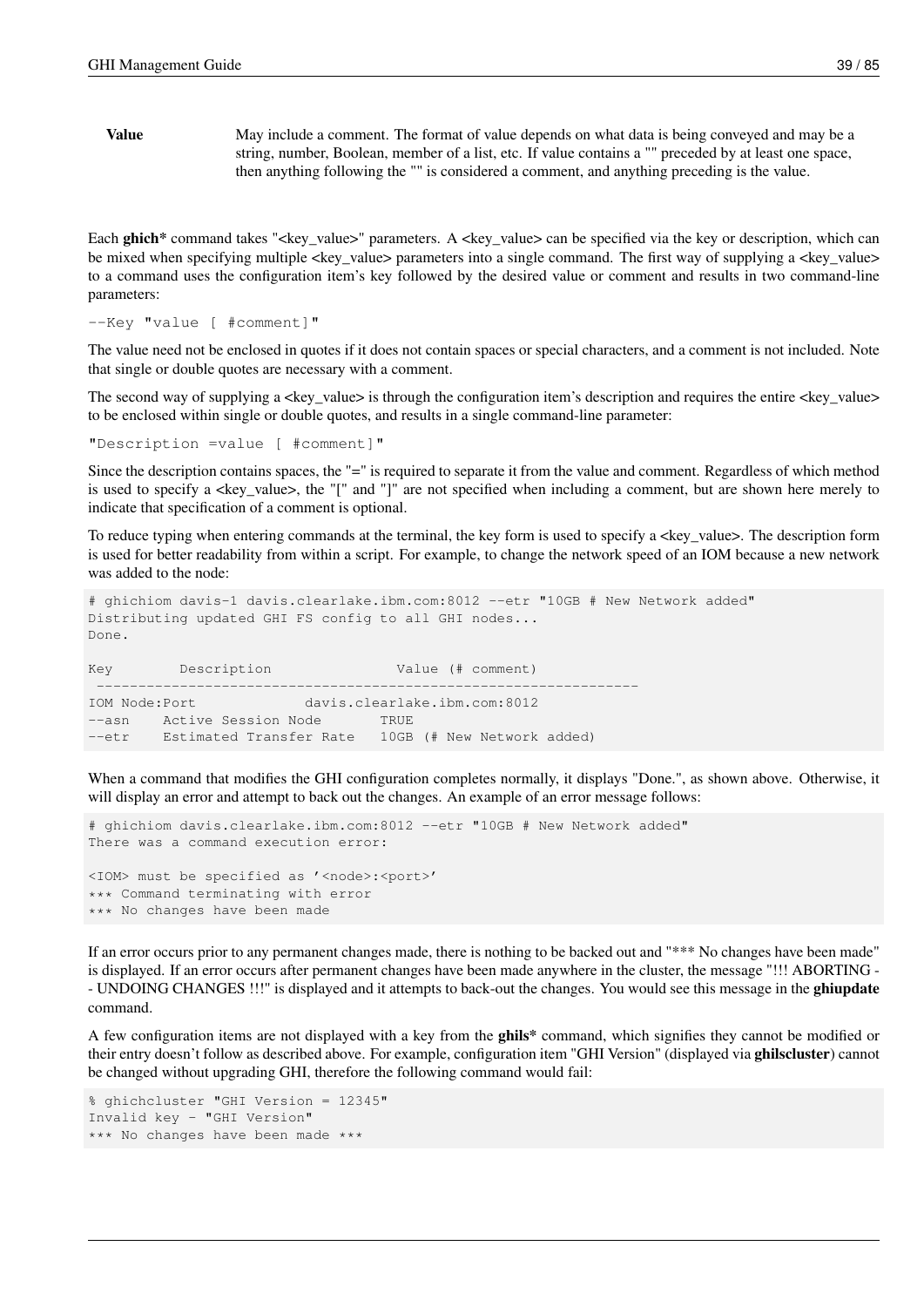An IOM's node or port cannot be changed with **ghichiom**. The IOM must be deleted and re-added via ghideliom and ghiaddiom.

Each of the ghich\* commands keep a date-stamped history of successfully applied changes. There is currently not a *GHI Configuration Utility* command to extract this history. If this history is needed, it can be obtained from the files located in "\$HPSS\_GHI\_PATH". History records appear under the configuration item to which they apply, most recent first and are formatted as follows:

```
# <date> = <old_value> <old_comment>
```
where:

*<date>*

When the change was made.

*<old\_value>* The value before the change.

*<old\_comment>*

The comment before the change.

If a history of applied changes is not required, issue the ghich\* command with the option -H.

A list of items that can be configured, grouped by their associated *GHI Configuration Utility* commands, are described in the subsections below.

### **8.1 GHI logging configuration**

GHI logging has been enhanced to use rsyslog. The administrator can configure rsyslog so that all GHI logs across all GHI nodes point to a single central log file, making troubleshooting much simpler. The administrator can also configure the format of each log message to suit any log monitoring tools they have implemented. There are some recommended rsyslog settings that produce more useful logging:

• Change the system log rate limit interval to 0:

```
$SystemLogRateLimitInterval 0
```
• Change the format of log messages in syslog. Note that the \$template line here has been split into two separate lines solely for the purpose of this documentation. Consider these two lines as parts of the same formating line, with a single space between the two parts.

```
$template myFormat, "%timegenerated% %HOSTNAME% %syslogseverity-text%\9
  [%programname%]\9 %msg%\n"
```
\$ActionFileDefaultTemplate myFormat

• Turn off repeated messages:

\$RepeatedMsgReduction on

• Allow anything DEBUG or higher to be routed to /var/log/messages:

\*.debug;mail.none; authpriv.none;cron.none

Increasing the log level on a process will increase the number of messages recorded for that specific process. GHI processes do not have to be restarted after logging is changed. GHI has separated as many individual processes to give the administrator the most granular control over logging. The processes that can have their individual level increase are: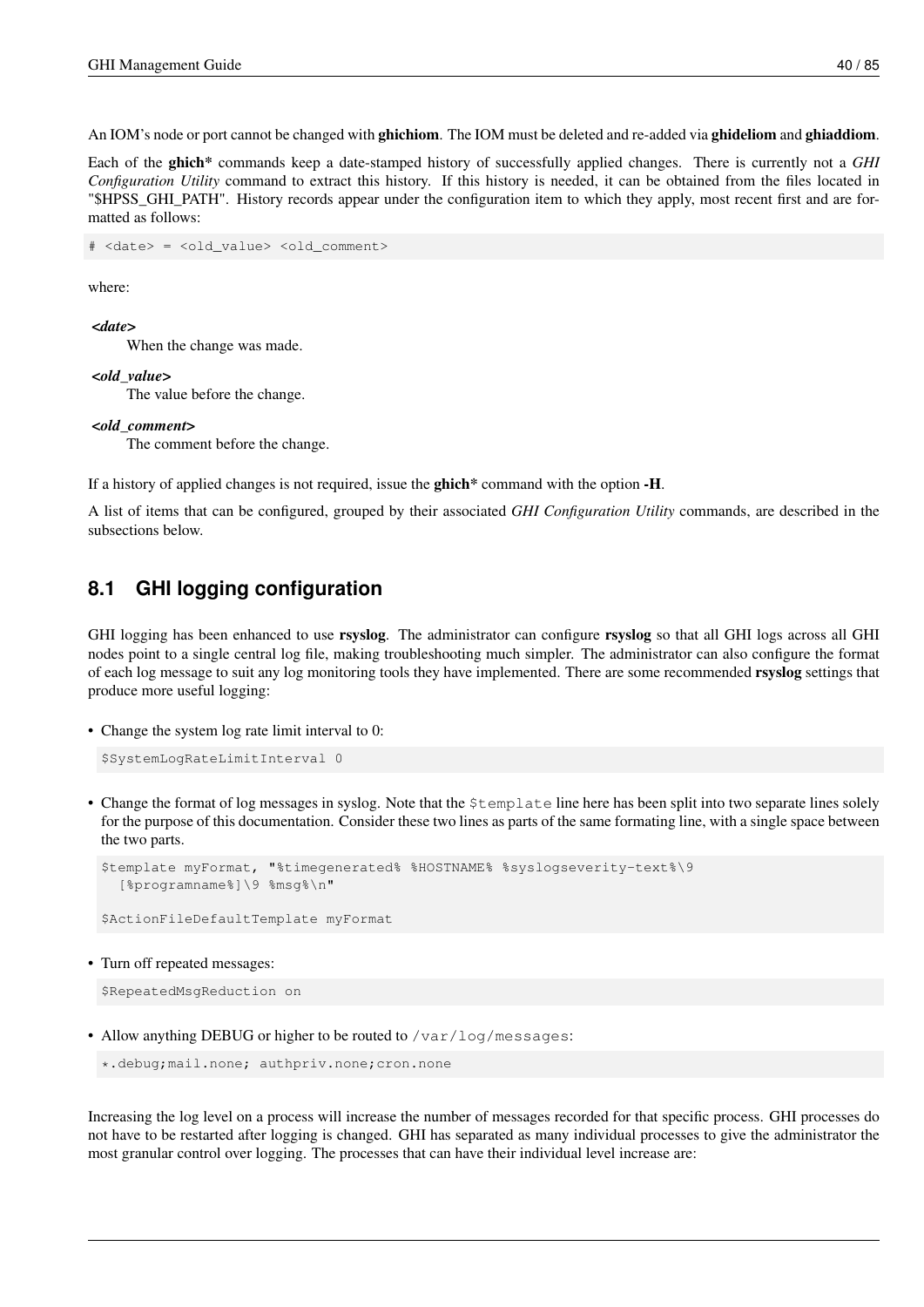| -p   | Process manager                              |
|------|----------------------------------------------|
| -m   | Mount daemon                                 |
| -c   | Configuration manager                        |
| -t   | <b>Tools</b>                                 |
| $-S$ | Scheduler (requires the file system name)    |
| -e   | Event daemon (requires the file system name) |
| -q   | Policy (requires the file system name)       |
| $-I$ | IOM (requires the file system name)          |

There are 17 levels of logging available for each GHI process and they can be expressed in any order. The default levels are info, notice, error, critical, and alert.

| <b>DEBUG</b>  | Log events and data used to debug error conditions. These log messages are written only to the<br>process log. Normally meaningful only to HPSS support. Operator intervention is not required<br>unless instructed by HPSS support.                                                                                                            |
|---------------|-------------------------------------------------------------------------------------------------------------------------------------------------------------------------------------------------------------------------------------------------------------------------------------------------------------------------------------------------|
| <b>THREAD</b> | Debug log events related to adding work items to the work list. Each item in the work list is handled<br>on its own separate thread.                                                                                                                                                                                                            |
| <b>QUEUE</b>  | Debug log events related to adding work items to the SD queue and log events related to the IOM<br>processing those work items on the queue within GHI.                                                                                                                                                                                         |
| <b>RPC</b>    | Debug log events related to the Remote Procedure Calls (RPC), such as the success or failure of an<br>RPC connection or registration within GHI.                                                                                                                                                                                                |
| <b>CONFIG</b> | Debug log events related to opening configuration files, locating configuration settings, and<br>modifying configuration settings (for example, log level) within GHI.                                                                                                                                                                          |
| DB2           | Debug log events related to Db2 operations performed by GHI, such as garbage collection updates or<br>SQL queries performed.                                                                                                                                                                                                                    |
| <b>GPFS</b>   | Debug log events related to Spectrum Scale DMAPI operations performed by GHI, such as setting or<br>retrieving file attributes.                                                                                                                                                                                                                 |
| <b>HPSS</b>   | Debug log events related to HPSS client interface calls performed by GHI, such as connecting to<br>HPSS and reading or writing a file to HPSS.                                                                                                                                                                                                  |
| <b>TRACE</b>  | Log events that provide additional information which allows HPSS development or support to trace<br>what is happening in the code at a particular time (for example, the starting or stopping of a process).<br>Normally meaningful only to HPSS support. Operator intervention is not required unless otherwise<br>instructed by HPSS support. |
| <b>POLICY</b> | This is information from a policy run. Operator interaction is not required.                                                                                                                                                                                                                                                                    |
| <b>BACKUP</b> | These log events can be anything related to GHI backups. Depending on the message displayed, the<br>operator may have action.                                                                                                                                                                                                                   |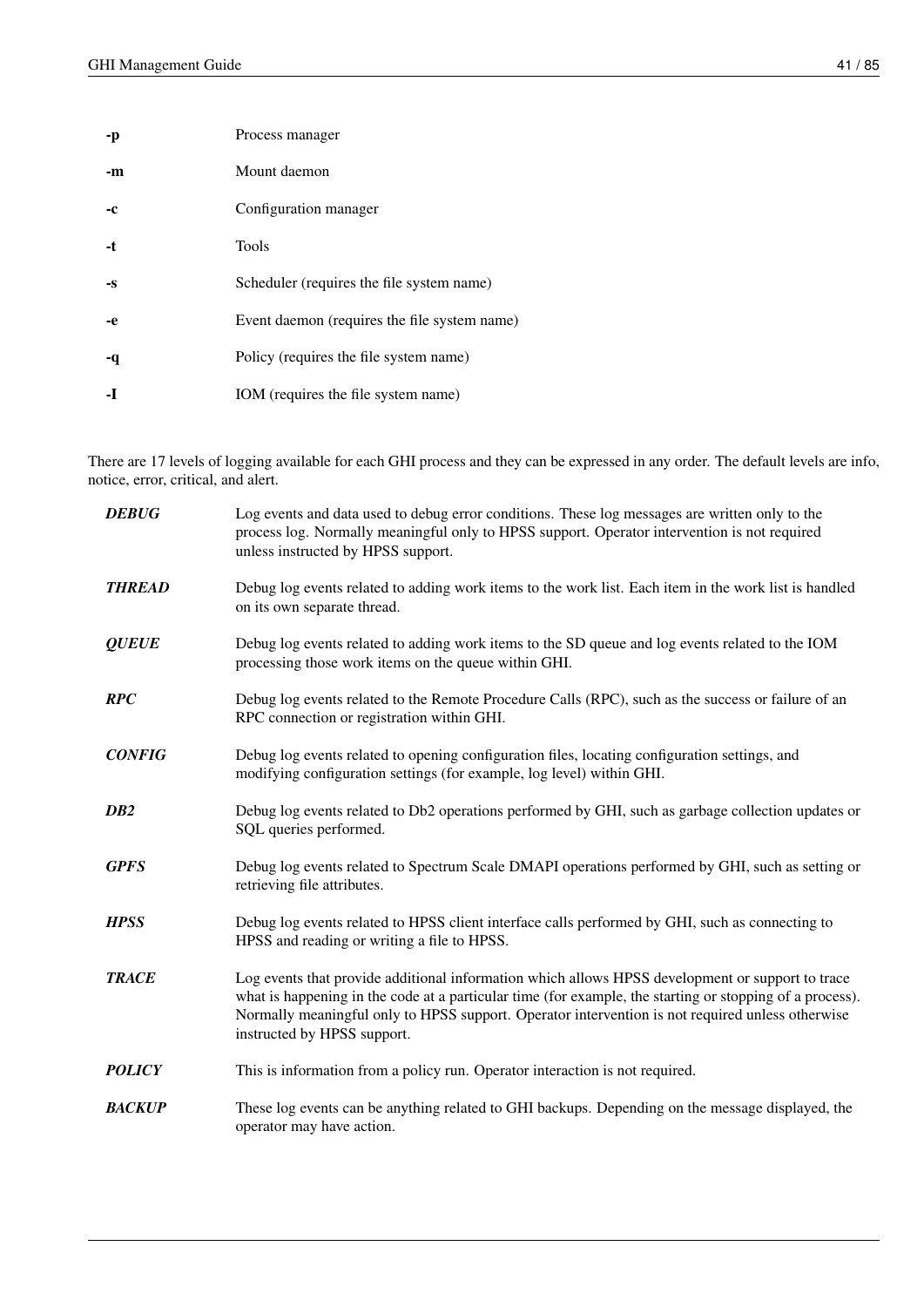| <b>INFO</b>     | These are informational messages, such as "Sending stripe group info to clients". These are not error<br>messages. Operator intervention should not be required.                                                                       |
|-----------------|----------------------------------------------------------------------------------------------------------------------------------------------------------------------------------------------------------------------------------------|
| <b>NOTICE</b>   | Log events for when a process starts or stops. These are not error messages. Operator interaction is<br>not required.                                                                                                                  |
| <b>WARN</b>     | Log events for minor errors such as "Failed to create a directory". These warning messages are more<br>like an inconvenience, but they may lead to additional problems. Operator intervention is probably<br>not immediately required. |
| <b>ERROR</b>    | Log events for major errors such as "Failed to open file". These kinds of errors signify that some<br>substantial GHI processing or capabilities are lost or malfunctioning. Operator intervention will be<br>required.                |
| <b>CRITICAL</b> | Log events for critical errors such as "Failed to start Event Daemon". These errors signify the loss of<br>multiple capabilities and GHI will require immediate operator intervention.                                                 |
| <b>ALERT</b>    | Log events that require operator investigation into messages in $/\text{var}/\text{log/m}$ essages.                                                                                                                                    |

### **8.2 GHI cluster configuration**

The ghichcluster tool is deprecated starting with GHI 2.5. It is included in this document for completeness.

### **8.3 GHI file system configuration**

The GHI file system configuration settings define how GHI works within the given file system and how data is handled during migrations, purges, stages, and backups. In addition, the GHI file system configuration settings define how to monitor the system and the access control of the file system. These settings can be listed with ghilsfs and changed with ghichfs. Here is a list and a brief description of each GHI file system configuration setting:

#### Minimum Number of Files in an Aggregate (ghichfs --minagg)

This value, together with "Max Files Per Aggr" (see the following setting) determines whether all files selected for aggregation are migrated. Selected files are migrated into an aggregate file containing "Max Files Per Aggr" until the number remaining to be migrated is under *minagg* value. If there are fewer remaining files than the *minagg* value, they will not migrate until a subsequent migration policy is executed and the number of files are greater than the *minagg* value. During backups, this minimum value does not have any effect because all selected files get migrated.

#### Maximum Number of Files in an Aggregate (ghichfs --maxagg)

The maximum number of files to be placed in an aggregate.

#### Aggregate Index COS (ghichfs --aggcos)

The HPSS class of service used to store GHI-ISHTAR index files. This COS should not purge the index files from an HPSS disk to maintain GHI-ISHTAR listing performance. Acceptable values are integers greater than or equal to zero that correspond to a COS configured in HPSS.

#### Aggregate Thread Pool Size (ghichfs --aggtps)

The maximum number of threads to use for copying Spectrum Scale files to the GHI-ISHTAR file in HPSS. Refer to the –T option in GHI-ISHTAR. Acceptable values are integers greater than or equal to zero.

#### Bulk Count Backup (ghichfs --bbc)

This is the file grouping count used by a full backup. If you divide the total number of files being backed up by this number you get the number of backup files generated.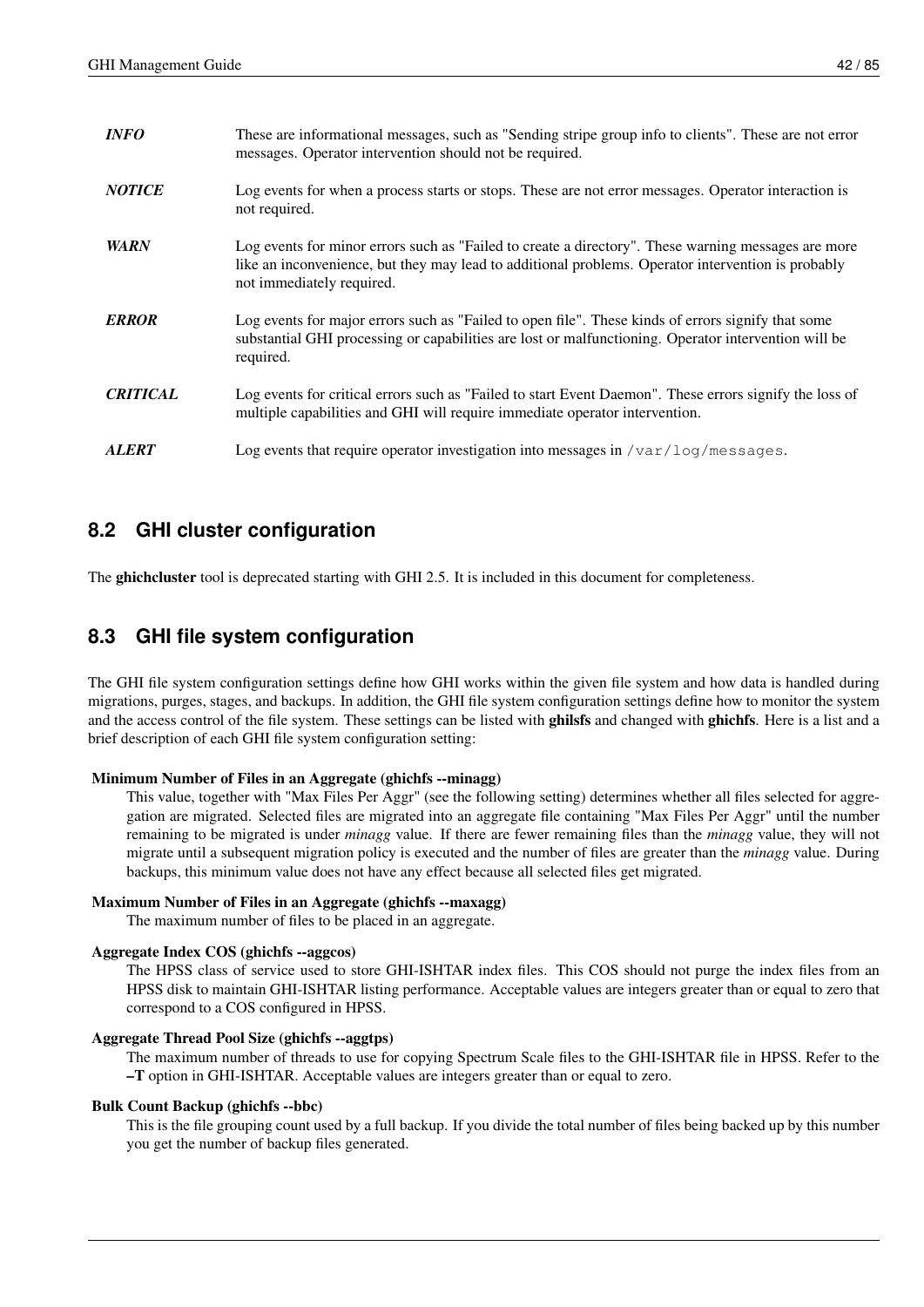#### Backup COS (ghichfs --bucos)

The HPSS class of service used to store namespace and attribute files (metadata files) created as part of a backup. Acceptable values are integers greater than or equal to zero that correspond to COS configured in HPSS.

#### HPSS Junction (ghichfs --junct)

The HPSS junction name used to link to the fileset of a subsystem in the HPSS namespace. It must not be blank; use a forward slash if a directory is not specified.

#### HPSS Base Path (ghichfs --basep)

The high-level directory to store migrated files into HPSS. This will be placed directly under "HPSS Junction".

#### Performance Logging (ghichfs --perf)

Types of file-transfer performance logging. To set the type of performance logging, create a space-separated or commaseparated concatenation of the following values, which can be expressed in any order:

| ED            | Log performance of the ED's handling of DMAPI events.                              |
|---------------|------------------------------------------------------------------------------------|
| ILМ           | Log performance of policies executed via the <b>ghiapplypolicy</b> script.         |
| ЮM            | Log performance of the IOM's handling of data transfer requests.                   |
| <b>ISHTAR</b> | Log performance of the ISHTAR's handling of data transfers into/out of aggregates. |
| PIO           | Log performance of the PIO portion of non-aggregate data transfers.                |
| SD            | Log performance of the SD's handling of data transfer requests.                    |

Two additional values are allowed, which are mutually exclusive with each other and with all the above-listed values:

All Produce all possible types of performance logging.

None Produce no performance logging.

The default setting is "None". Performance logging can result in exceedingly large data files because unlike the GHI error logs, which are capped at 10 MB each, the performance log has no upper limit. For this reason, performance logging is normally enabled only to gather supporting data if performance issues are suspected.

#### Purge Only if on Tape (ghichfs --poiot)

This setting determines whether GHI checks that a Spectrum Scale file that has already been migrated to an HPSS disk before it executes a GHI purge on that file. The possible values are "true" and "false". A setting of "true" means checking with HPSS that every to-be-purged file has been migrated to HPSS Tape. If the file is not on HPSS tape, GHI will not purge it from Spectrum Scale. This is more resource-intensive, but will increase the integrity of the data by making sure it is on tape. A setting of "false" means that all files selected for purging will be purged if they have been migrated to HPSS disk regardless of whether the files have been migrated to HPSS tape.

#### Purge File Size (ghichfs --pblock)

The amount of file data, in bytes, to remain resident in the Spectrum Scale file system after a file is purged. Acceptable values are integers greater than or equal to zero. The actual amount of data which remains in a file after purging is dependent upon Spectrum Scale.

#### ED Max Connections (ghichfs --edmaxc)

The number of concurrent open connections the event daemon will allow. Acceptable values are integers greater than or equal to zero.

#### ED Thread Pool Size (ghichfs --edtps)

When the ED captures DMAPI events from Spectrum Scale it sends them to this thread pool. The thread pool sends them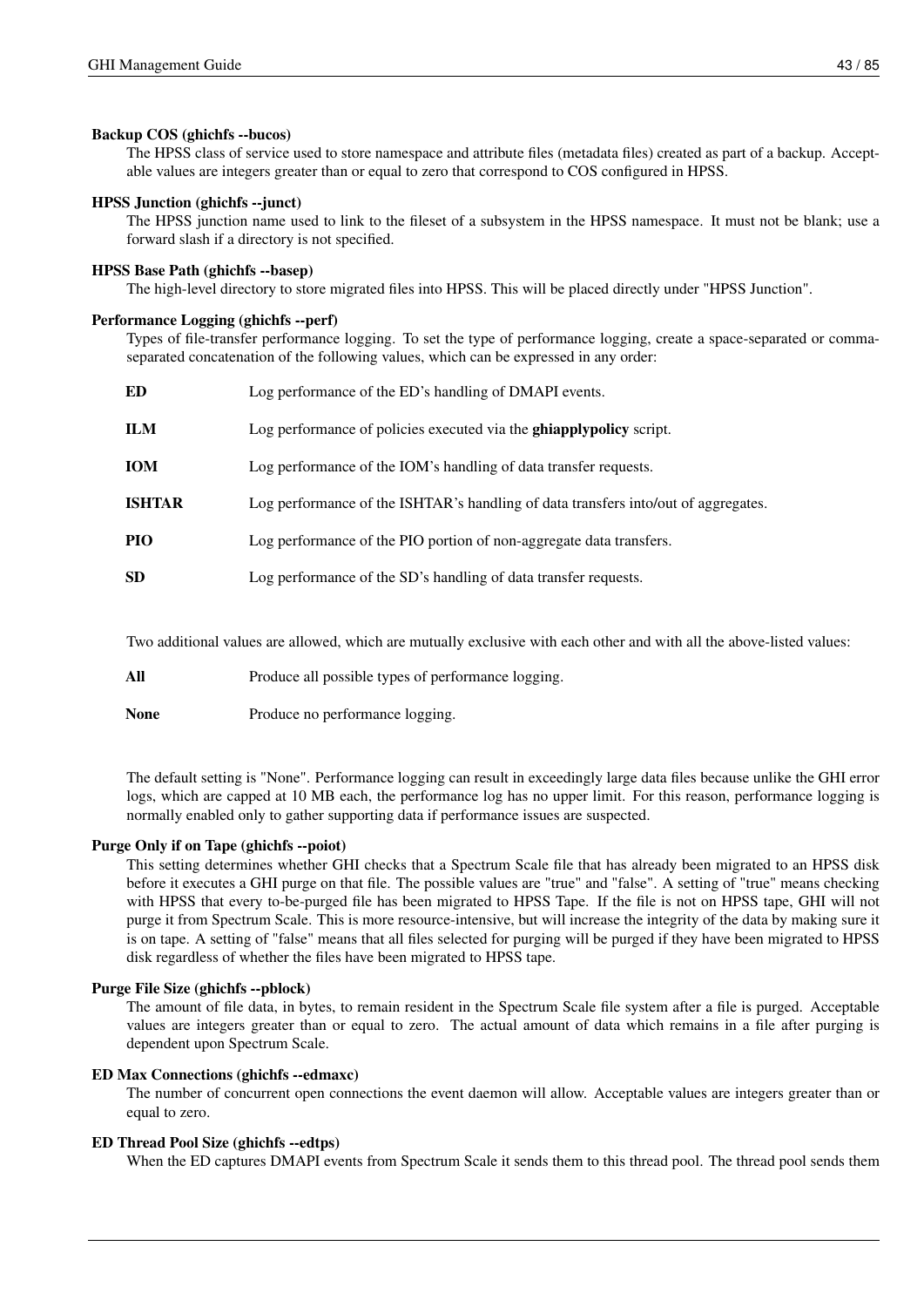to the SD. On most production systems, the default setting is more than sufficient. Acceptable values are integers greater than or equal to zero.

#### ED Request Queue Size (ghichfs --edrqs)

The number of slots in the wait list of DMAPI Events. The wait list is used to keep the overflow requests when the ED Thread Pool is filled with DMAPI events. Acceptable values are integers greater than or equal to zero.

#### ED Port Number (ghichfs --edport)

The port used by the scheduler daemon to communicate with the event daemon. Valid values are integers from 0 to 65535.

#### IOM Max Connections (ghichfs --iommaxc)

The maximum number of concurrent open connections the IOM will allow. This should be the number of connections to the scheduler daemon and any administrative utility. Acceptable values are integers greater than or equal to zero.

#### IOM Thread Pool Size (ghichfs --iomtps)

The number of requests each IOM will process at a time. The value should be based on the number of required concurrent transfers. MA Acceptable values are integers greater than or equal to zero. Do not alter without input from HPSS support.

#### IOM Request Queue Size (ghichfs --iomrqs)

The number of slots in the wait list. The wait list is used to keep the overflow requests when the thread pool fills up. Acceptable values are integers greater than or equal to zero.

#### IOM Monitor Flag (ghichfs --iomon)

This flag indicates that the scheduler daemon should perform IOM activity monitoring (value = "on") or should not be performed (value = "off").

#### IOM Monitor Frequency (ghichfs --iomonf)

This is the frequency in seconds (integer greater than zero) at which information will be logged to <IOM Monitor Output Path>.

#### IOM Monitor Output Path (ghichfs --iomonp)

This is the path used to store the monitor output log. There is no size limit imposed. With each <IOM Monitor Frequency> iteration, approximately 70 bytes plus 100 bytes for each idle IOM and 200 bytes for each IOM actively transferring a file will be written to the monitor output log. Thus, if the frequency is every 10 seconds and there are 50 IOMs, the log could grow by as much as  $(70 + 200 \times 50) \times 6$  = approximately 60 KB per minute. This monitor file will display information about the IOM in the form of columns. Here is an example of what the IOM monitor prints out:

```
********************** Thu Sep 28 13:38:11 2017 **********************
Active , TC: 4, F: 0, R: 0, WL: 0 , RP:* 164MB, Node: davis.clearlake.ibm.com:8012
             ********* Thu Sep 28 13:38:41 2017 ******************
Active , TC: 4, F: 0, R: 0, WL: 0 , RP:* 164MB, Node: davis.clearlake.ibm.com:8012
```
Each abbreviation means:

| Active      | This is the operational state of the IOM. It can be in one of three states:                                                                                                                              |
|-------------|----------------------------------------------------------------------------------------------------------------------------------------------------------------------------------------------------------|
|             | • Active. Ready to transfer data.                                                                                                                                                                        |
|             | • Econn. Disconnected. The IOM is not able to connect to GHI in this state and needs<br>troubleshooting.                                                                                                 |
|             | • Standby. Connected to the SD, but the IOM is unable to process jobs and needs time to<br>become active; or if it is in standby for longer than 30 minutes, troubleshoot why it is still in<br>standby. |
| TC          | The number of transactions this IOM has processed.                                                                                                                                                       |
| $\mathbf F$ | Number of failures this IOM has processed.                                                                                                                                                               |
| R           | Number of requests left to be processed.                                                                                                                                                                 |
| <b>WL</b>   | Amount of work left for the current job in MB.                                                                                                                                                           |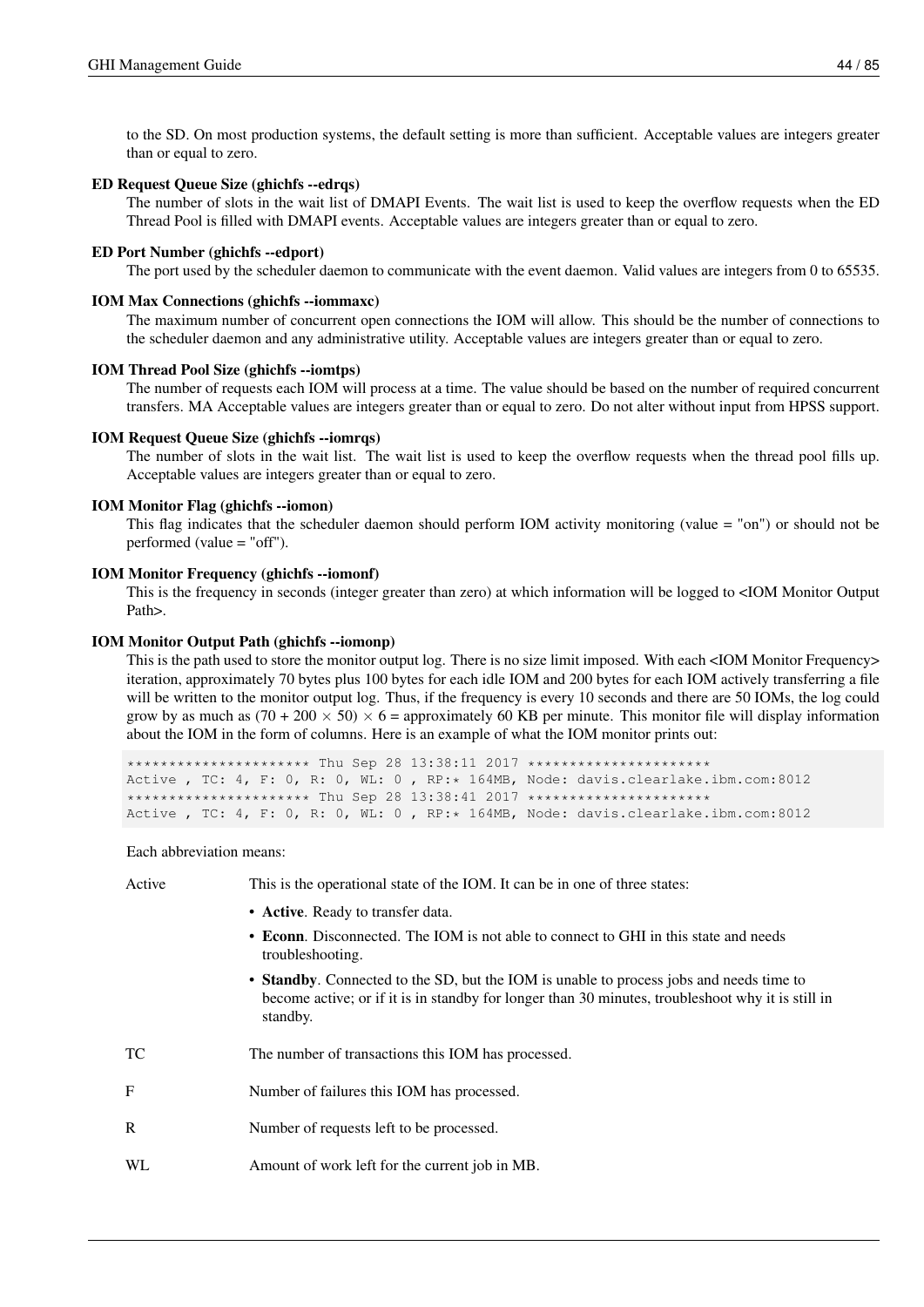| RP   | Rate processed.                                                                  |  |  |  |  |
|------|----------------------------------------------------------------------------------|--|--|--|--|
| Node | Hostname of the IOM.                                                             |  |  |  |  |
| LJ   | Longest job IOM has been working on. There are many jobs possible in this field: |  |  |  |  |
|      | • migrate. Migrating data from Spectrum Scale to GHI.                            |  |  |  |  |
|      | • purge. Punching holes or purging data from Spectrum Scale.                     |  |  |  |  |
|      | • stage. Synchronous recall of data from HPSS.                                   |  |  |  |  |
|      | • recall. Asynchronous recall of data from HPSS.                                 |  |  |  |  |

- reset. Resetting attributes from a Spectrum Scale file so that it no longer points to an HPSS file.
- backup. Backing up the metadata from Spectrum Scale to HPSS.
- restore. Restoring the metadata from a GHI backup to Spectrum Scale.
- sort TS. Used by ghi stage; sorting the files into tape set list.
- order\_TS. Used by ghi\_stage; ordering the tape set lists to minimize tape mounts.
- TS\_recall. Used by ghi\_stage; recalling the sorted data from HPSS.

#### SD IOM Max Connections (ghichfs --simaxc)

The number of connections the scheduler can have. The value should be the number of connections to the IOMs and any administrative utility. At a minimum, this value needs to be the number of IOM connections plus one.

#### SD IOM Thread Pool Size (ghichfs --sitps)

The number of threads used to work off DMAPI events. Acceptable values are integers greater than or equal to zero.

#### SD IOM Request Queue Size (ghichfs --sirqs)

This is the overflow queue for IOM transfer responses. If it is exceeded, then it will fail the transfers. If enough of these failures occur, the system will deadlock. The value should be larger than the number of IOMs multiplied by the number of worker threads. It should only be changed with feedback from HPSS support. Acceptable values are integers greater than or equal to zero. The sum of the following SD IOM Thread Share values (sidm, sibu, simg, sirc, siad) should not exceed the SD IOM Request Queue Size.

#### SD IOM DMAPI Thread Share (ghichfs --sidm)

Share of SD IOM threads for processing DMAPI requests in a round-robin schedule. Acceptable values are integers greater than or equal to zero. If the thread share is zero, SD will not schedule any DMAPI requests.

#### SD IOM Backup Thread Share (ghichfs --sibu)

Share of SD IOM threads for processing backup requests in a round-robin schedule. Acceptable values are integers greater than or equal to zero. If the thread share is zero, SD will not schedule any backup requests.

#### SD IOM Migrate Thread Share (ghichfs --simg)

Share of SD IOM threads for processing migrate requests in a round-robin schedule. Acceptable values are integers greater than or equal to zero. If the thread share is zero, SD will not schedule any migrate requests.

#### SD IOM Recall Thread Share (ghichfs --sirc)

Share of SD IOM threads for processing recall requests in a round-robin schedule. Acceptable values are integers greater than or equal to zero. If the thread share is zero, SD will not schedule any recall requests.

#### SD IOM Restore Thread Share (ghichfs --sirs)

Share of SD IOM threads for processing restore requests in a round-robin schedule. Acceptable values are integers greater than or equal to zero. If the thread share is zero, SD will not schedule any restore requests.

#### SD IOM Admin Thread Share (ghichfs --siad)

Share of SD IOM threads for processing admin requests in a round-robin schedule. Acceptable values are integers greater than or equal to zero. If the thread share is zero, SD will not schedule any admin requests.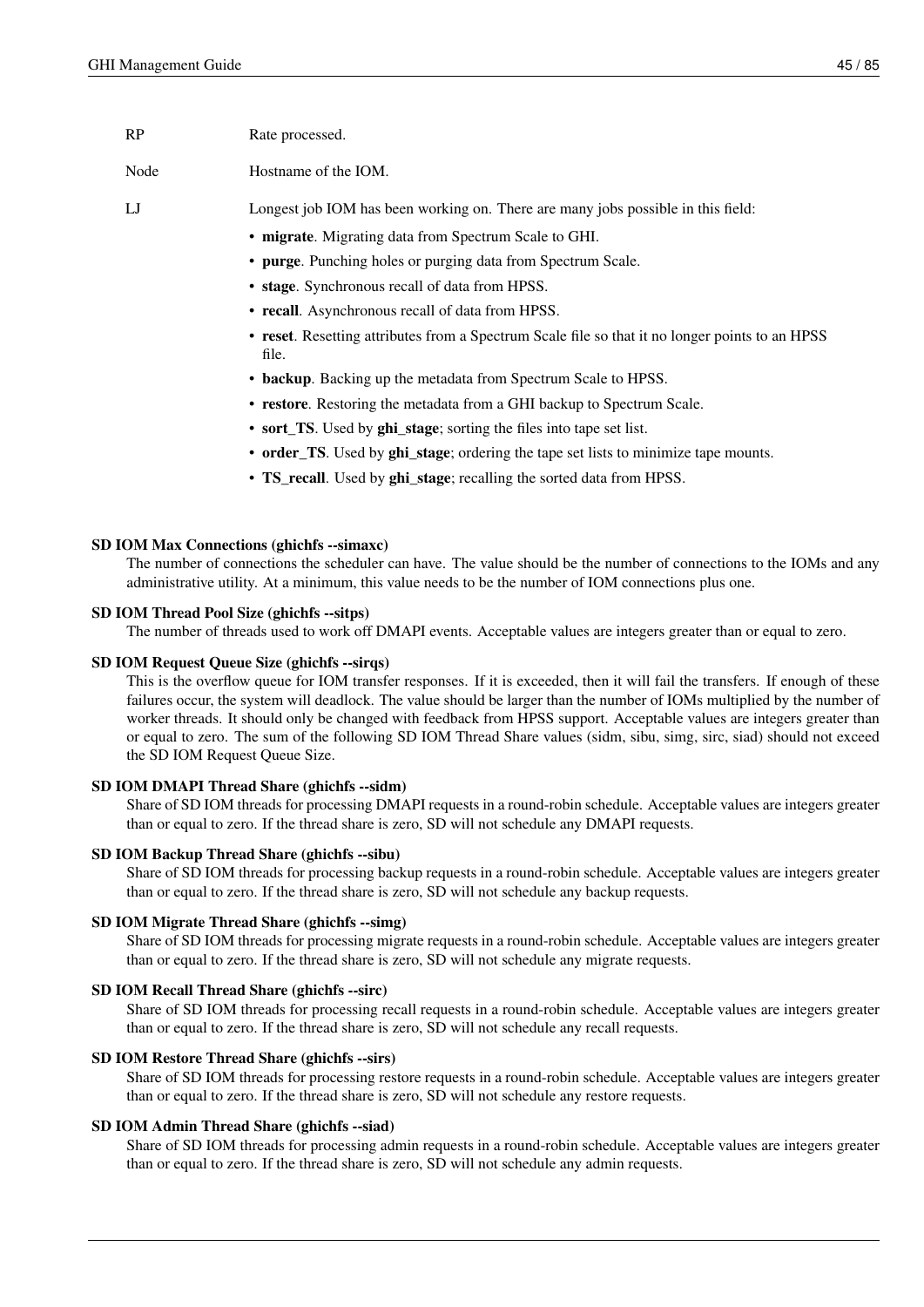#### SD Client Max Connections (ghichfs --scmaxc)

This is the connection between ILM client workers and the SD. The SD requires one connection per client. It should be set to the lower of either the number of files in the file system divided by the backup bulk count or by the GPFS limit of ILM scripts multiplied by the number of clients allowed to run GHI policies. That will set it to the number of clients expected to run. The default value should be fine unless the file system exceeds one billion files. Acceptable values are integers greater than or equal to zero.

#### SD Client Thread Pool Size (ghichfs --sctps)

The number of threads used to work off DMAPI events. Acceptable values are integers greater than or equal to zero.

#### SD Client Request Queue Size (ghichfs --scrqs)

This is the overflow queue for SD ILM requests. If it is exceeded, then it will fail the transfers. Acceptable values are integers greater than or equal to zero. It should only be changed with feedback from HPSS support.

#### SD Port Number (ghichfs --sdport)

The port used by the scheduler daemon to communicate with the I/O managers. Valid values are integers from 0 to 65535.

#### SD Monitor Flag (ghichfs --sdmon)

This flag indicates that the scheduler daemon should perform monitoring (value = "on") or should not be performed (value  $=$  "off").

#### SD Monitor Frequency (ghichfs --sdmonf)

This is the frequency in seconds (integer greater than zero) at which information will be logged to <SD Monitor Output Path>.

#### SD Monitor Output Path (ghichfs --sdmonp)

This is the path used to store the monitor output log. There is no size limit imposed. With each <SD Monitor Frequency> iteration, approximately 250 bytes (that is, 1/4 KB) will be written to the monitor output log. Typically, archiving this file once per year is sufficient. This monitor file will display information about what is happening in the SD in the form of columns. Here is an example of what the SD monitor prints out:

|                                                          |  |  |                                      |  |  |  |  |  | ********************** Thu Sep 28 12:50:12 2017 ********************** |
|----------------------------------------------------------|--|--|--------------------------------------|--|--|--|--|--|------------------------------------------------------------------------|
| Active Q: 0 W: 0 M: 0/0 R: 2 S: 0 P: 0 D: 0 B: 10 I: 1/1 |  |  |                                      |  |  |  |  |  |                                                                        |
|                                                          |  |  | F: 0 F: 0/0 F: 0 F: 0 F: 0 F: 0 F: 0 |  |  |  |  |  |                                                                        |
|                                                          |  |  |                                      |  |  |  |  |  |                                                                        |
|                                                          |  |  |                                      |  |  |  |  |  | ********************** Thu Sep 28 12:50:42 2017 ********************** |
| Active 0: 0 W: 0 M: 0/0 R: 2 S: 0 P: 0 D: 0 B: 10 I: 1/1 |  |  |                                      |  |  |  |  |  |                                                                        |
|                                                          |  |  | F: 0 F: 0/0 F: 0 F: 0 F: 0 F: 0 F: 0 |  |  |  |  |  |                                                                        |
|                                                          |  |  |                                      |  |  |  |  |  |                                                                        |

Each abbreviation means:

| Active Q     | The number of events.                                                                                            |
|--------------|------------------------------------------------------------------------------------------------------------------|
| W            | The number of items all GHI IOMs are currently processing.                                                       |
| M            | The number of migrated files to HPSS (Aggregates/Non-aggregates).                                                |
| R            | The number of staged files from HPSS.                                                                            |
| S            | The number of recalled files from HPSS.                                                                          |
| $\mathbf{P}$ | The number of purged Spectrum Scale files.                                                                       |
| D            | The number of destroyed processes.                                                                               |
| B            | Latest valid backup index.                                                                                       |
| $\bf{I}$     | The number of IOMs (active/total).                                                                               |
| $\mathbf{F}$ | Under each column there is an "F" for "Failure". This is the number of failures for the<br>respective operation. |
|              |                                                                                                                  |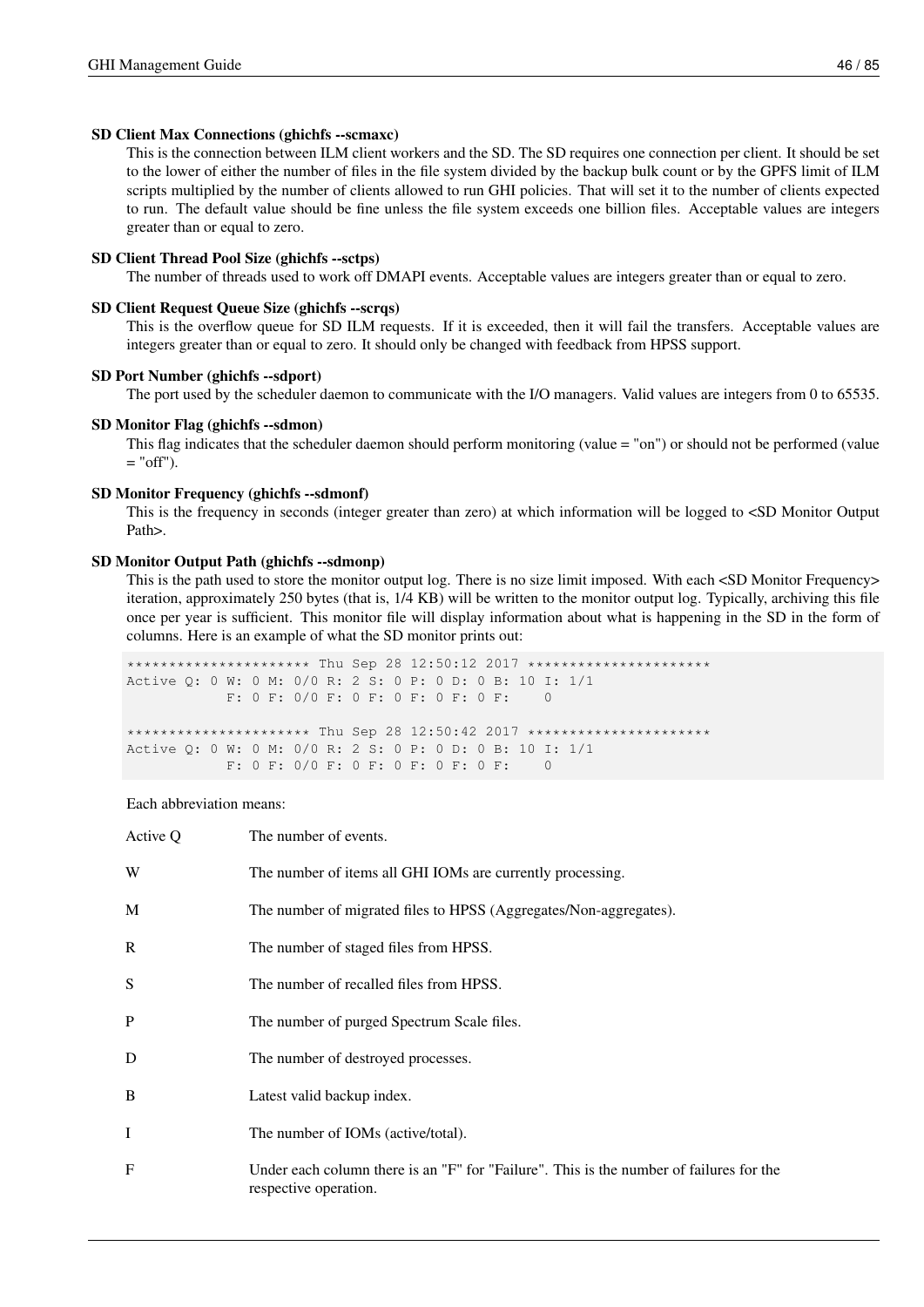These statistics will increment as GHI completes jobs, but if the SD is restarted, these statistics will be reset to zero, except for the backup and IOM columns. There is no way to reset these statistics without restarting the SD.

#### Stage on Demand (ghichfs --sod)

By default, stage-on-demand is turned on and GHI allows files that are purged from the Spectrum Scale file system to automatically be staged when a user accesses the files. Stage-on-demand allows the user to turn DMAPI stages on or off. If DMAPI stages are turned off, GHI will report an error when a file is purged from the Spectrum Scale file system and an end user tries to access it.

#### DMAPI Stage Errno (ghichfs --dse)

This is the error number that is reported by GHI when stage-on-demand is turned off. The default number is 7500, but it is configurable to any positive number.

### **8.4 GHI IOM configuration**

#### IOM\_node:port (ghideliom <IOM\_node>:<port>)

IOMs are specified using a pseudo key or description. They are specified as --*Node:Port* for the "Key" (for example, - node3:8023) or if the "--" is omitted, it becomes a "Description". For example:

```
% ghilsiom gpfs3fs
Key Description Value (# comment)
 ------------------------------------------------------
IOM Node:Port
miami.clearlake.ibm.com:8032
--asn Active Session Node TRUE
--etr Estimated Transfer Rate 1000
--chunksize Transfer Chunk Size 1TB
```
An IOM's node or port cannot be changed with **ghichiom**. If these settings need to be changed, the entire IOM must be deleted and re-created via ghideliom and ghiaddiom.

#### Active Session Node (ghichiom --asn)

A value of "true" indicates the IOM should be allowed to run whenever the node the IOM is configured on is the GHI session node. A value of "false" means the IOM process will not run when the node is also the GHI session node.

#### Estimated Transfer Rate (ghichiom --etr)

This is the estimated transfer rate available for the node, in bytes per second, and is used as the initial value for loadbalancing the IOMs. The value is adjusted in real-time once the actual transfer rate is determined. Acceptable values are an integer greater than zero optionally followed by a unit indicator: KB, MB, GB. If this argument is omitted, the default is GB.

#### Transfer Chunk Size (ghichiom --chunksize)

The amount of file data, in bytes, for non-aggregate transfers to HPSS per I/O request. Setting this value too low can cause performance issues due to increased protocol overhead. Setting this value too high can cause HPSS I/O to time out, depending on transfer rates. Acceptable values are integers greater than zero.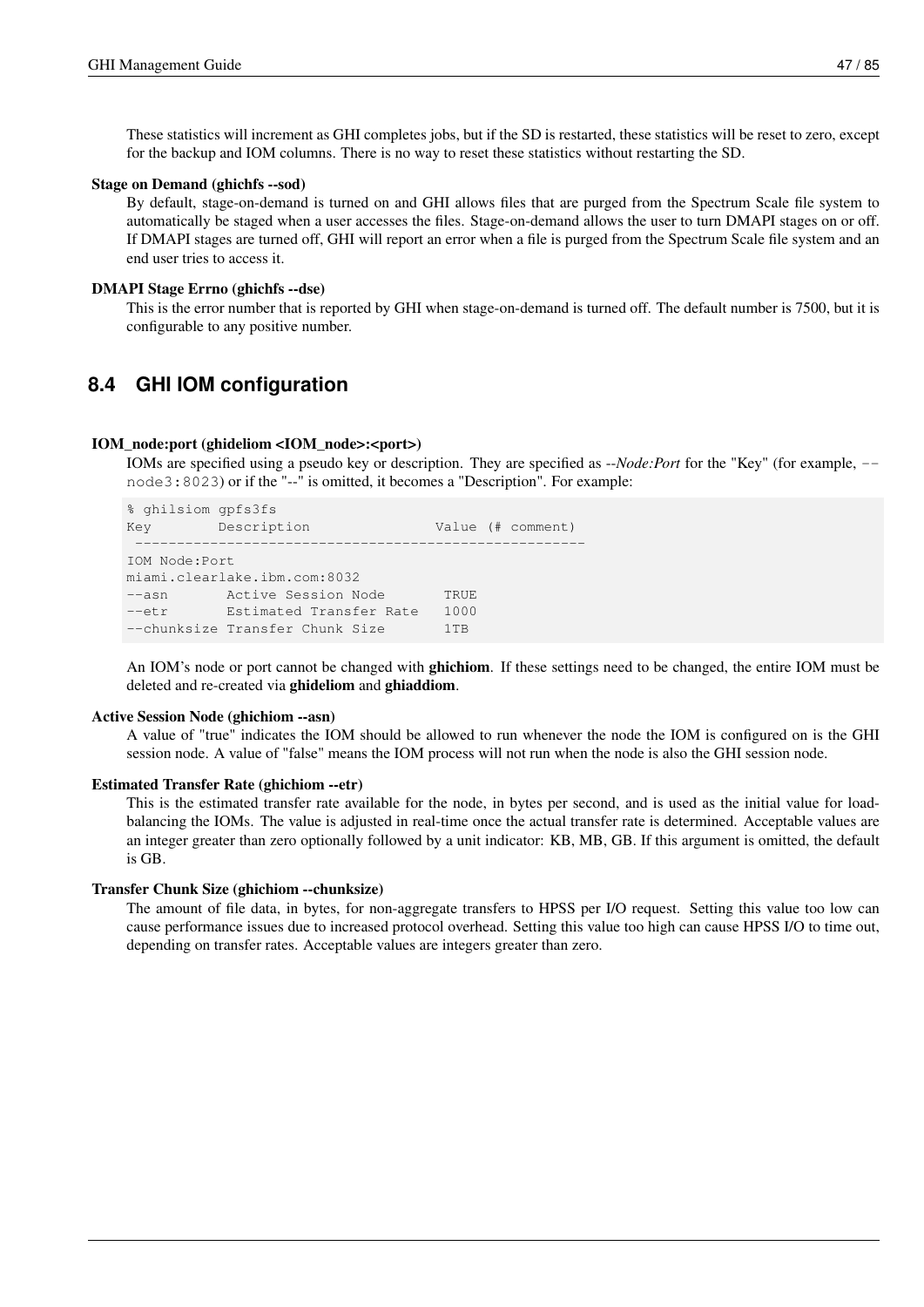## **Chapter 9**

# **GHI configuration commands**

This chapter provides details of each GHI Configuration Utility command.

### **9.1 ghilscluster**

Lists the GHI cluster-wide configuration.

Usage:

ghilscluster [-Hv]

#### Where:

#### -H

History of the key changes and the dates they were changed.

-v

Verbose.

#### Example:

```
# ghilscluster
Key Description Value (# comment)
 ------------------------------------------------------
--
        GHI Version 3.0.0.0
--aix AIX Source N/A
--x86_64 Linux x86_64 Source ticD
--ppc64le Linux ppc64le Source N/A
--ppc_64 Linux ppc64 Source N/A
--1dmaxc LD Max Connections <missing value>
--1dtps LD Thread Pool Size <missing value>
--ldrqs LD Request Queue Size <missing value>
--1dbase LD HPSS Base Path <missing value>
```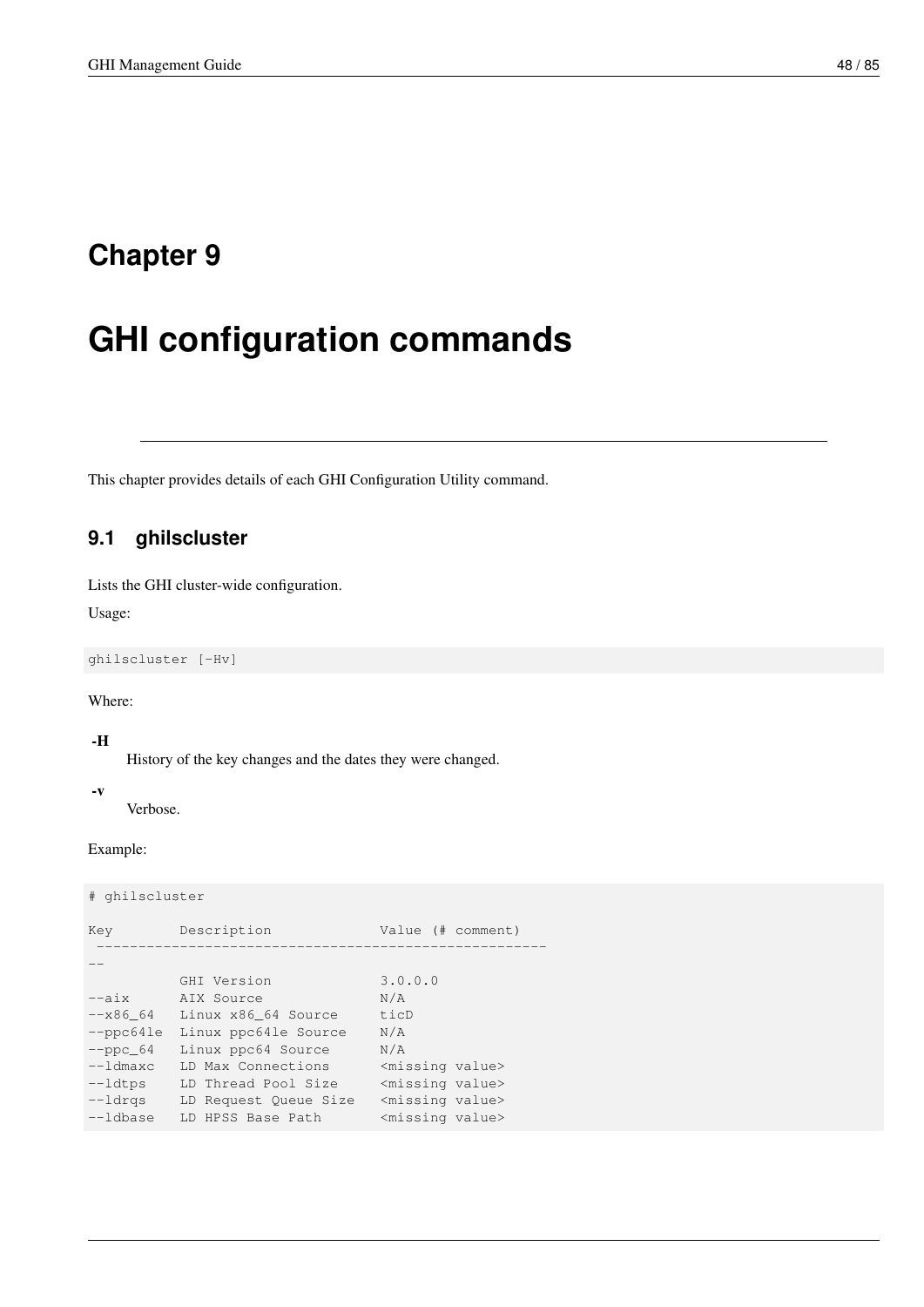### **9.2 ghichluster**

Modifies the cluster-wide configuration. Restart GHI or run ghi\_admin to reinitialize for the changes to take effect. This command is deprecated starting with GHI 2.5.

There should not be any reason to change the compile node for a GHI cluster.

### **9.3 ghilsnodes**

Lists all GHI nodes. Node[name] and Type are returned by the Spectrum Scale **mmlscluster** command.

Usage:

```
ghilsnodes [-v] [-c <node>]
```
Where:

-c

Display the detailed configuration for the node(s) given by " $\leq$ node $\geq$ "; that is, for all nodes whose node nodename contains <node>.

-v

Verbose.

Example:

```
# ghilsnodes -c davis
Node GPFS Type System Type
 -------------------------------------------------------------
davis.clearlake.ibm.com quorum-manager Linux/inittab x86_64
ghilscluster --x86_64
IOM for FS davis-1
```
### **9.4 ghiaddnode**

Add a node to the GHI configuration. The node to be added must already be configured in Spectrum Scale. If you add a node to the Spectrum Scale after the GHI cluster has been created and you want to use that node as a session or IOM node, it must first be added to the GHI cluster with ghiaddnode.

Usage:

ghiaddnode [-Tv] <node>

Where:

-T

Test only; shows all processing steps but will not alter any files or restart any processes.

-v

Verbose.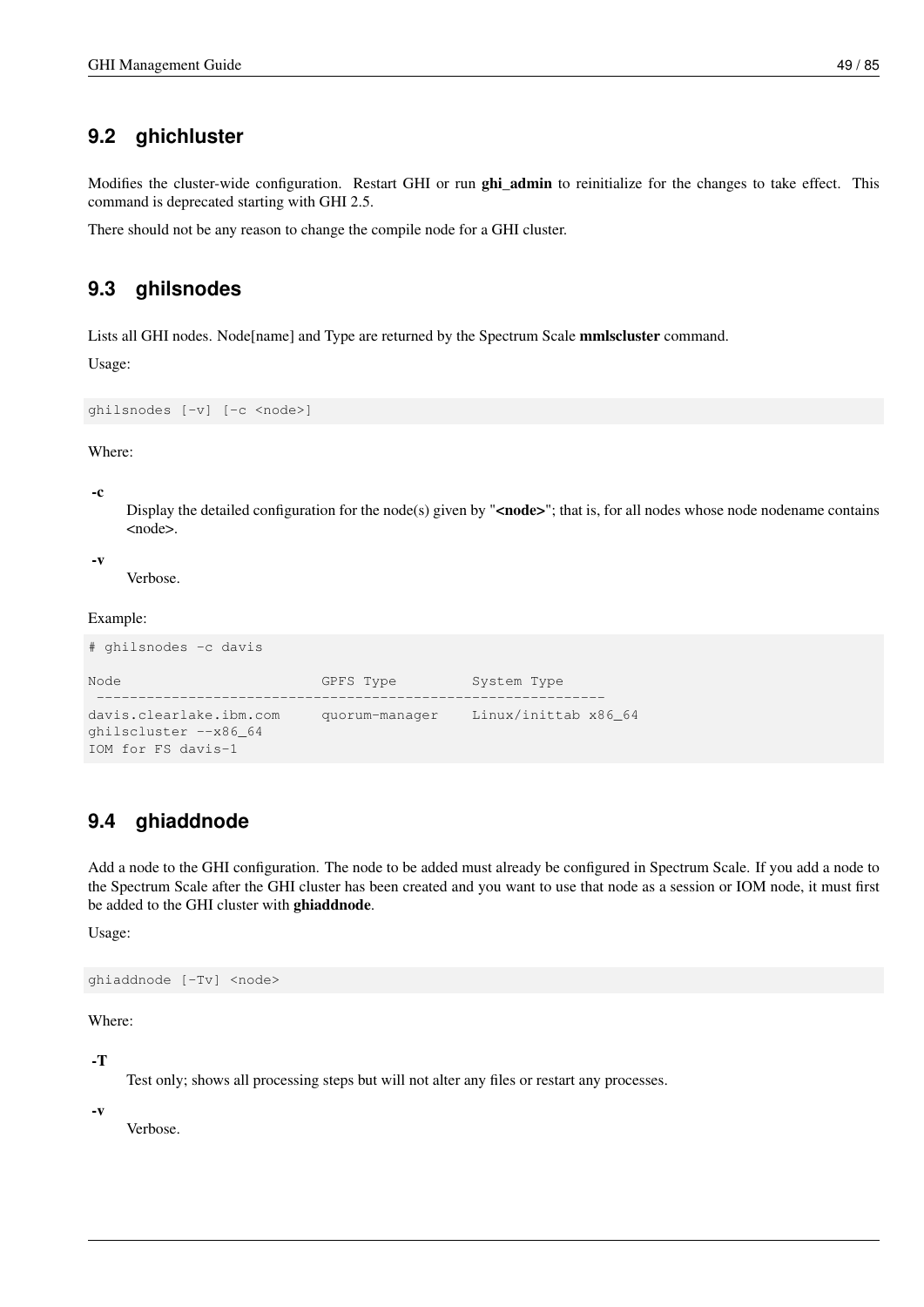### **9.5 ghidelnode**

Delete a node from the GHI configuration. A confirmation of the delete request will be presented unless the -f option is specified, in which case the deletion will proceed without further user intervention. The node to be deleted must not be configured as an IOM for any file system. Use **ghideliom** to remove the configuration of any configured IOMs. The current GHI session node cannot be deleted.

Usage:

ghidelnode [-fTv] <node>

Where:

-f

Force; do not output the "Are you sure?" prompt for confirmation.

-T

Test only; do all processing steps but do not alter any files or restart any processes

-v

Verbose.

The following example shows an attempt to delete a node that is still being used by an IOM:

```
% ghidelnode -v fresno
Are you sure you wish to delete this node? (y/n) y
GPFS cluster manager is node1.clearlake.ibm.com
Retrieving from GHI session node -- /var/hpss/ghi/etc/ghi.conf
 scp node1.clearlake.ibm.com:/var/hpss/ghi/etc/ghi.conf /tmp/ghi.conf
Retrieving from GHI session node -- /var/hpss/ghi/etc/ghi_gpfs3fs.conf
 scp node1.clearlake.ibm.com:/var/hpss/ghi/etc/ghi_gpfs3fs.conf
/tmp/ghi_gpfs3fs.conf
node2.clearlake.ibm.com is still referenced within configuration for gpfs3fs!
!!! ABORTING -- UNDOING CHANGES !!!
 TMP_FILE: -- /tmp/ghi_gpfs3fs.conf
 TMP_FILE: -- /tmp/ghi.conf
```
### **9.6 ghilsfsdefaults**

Displays the default configuration for a GHI file system. Once a file system is added to GHI, ghichfs can be used to modify the file system configuration. Any of these default configurations can contain a "?xxx" to signify that it serves as a template to be set by ghiaddfs. As ghiaddfs reads values from the default configuration, it searches the fetched text and replaces every occurrence of "?xxx" with the run-time replacement. "?xxx" is one of:

#### ?FS\_Name

The ghiaddfs command-line parameter *<FS\_name>*.

#### ?Mount\_Point

The ghiaddfs command-line parameter *<mount\_point>*.

#### ?ED\_Port

The port number assigned to the SD.

#### ?SD\_Port

The port number assigned to the ED.

For example, given a value of "/logs/SD\_?FS\_Name.log" for configuration item "SD Monitor Output Path", and <FS\_name> supplied to ghiaddfs as gpfs3fs, the configured "SD Monitor Output Path" for the FS would be /logs/SD\_ gpfs3fs.log.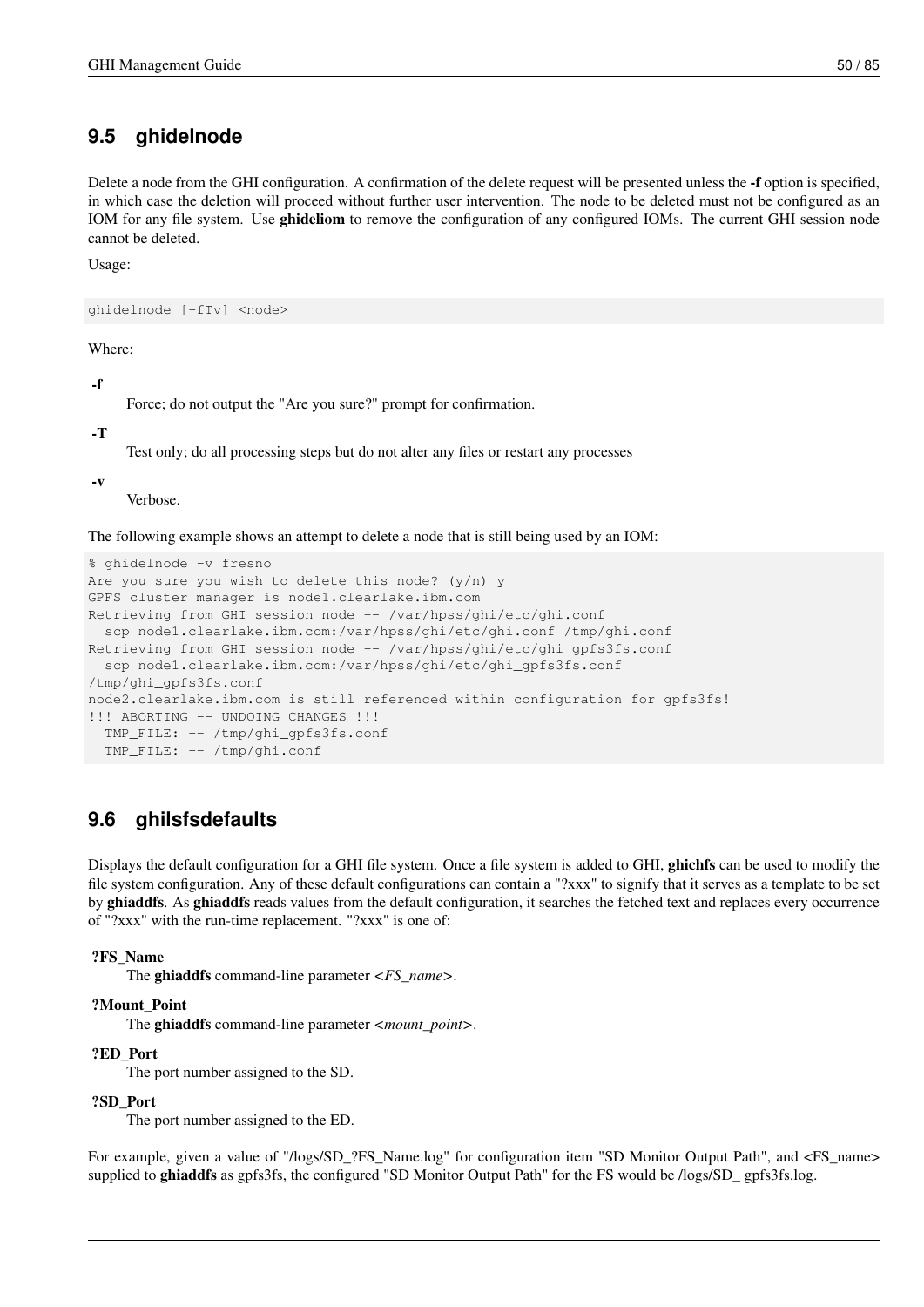### **9.7 ghichfsdefaults**

Changes the default settings used by GHI when a file system is added to GHI. You can change any of these default configuration items that contain a "?xxx", but the "?xxx" must still be there since it will be populated by the ghiaddfs when defaults are used.

Usage:

```
ghichfsdefaults [-Tv] [-c "# <comment>"] [--junct <HPSS_junction>]
[--basep <HPSS_path>] [--bupath <HPSS_path>]
[--maxagg <number>] [--minagg <number>] [--aggcos <number>]
[--aggtps <number>] [--bbc <number>] [--bucos <number>] [--pblock <number>]
[--perf <perf_logging>] [--poiot TRUE|FALSE] [--sod ON|OFF]
[--dse <number>] [--edmaxc <number>] [--edtps <number>] [--edrqs <number>]
[--edport <number>] [--iomaxc <IOM Max Connections>] [--iotps <number>]
[--iorqs <number>] [--iomon ON|OFF] [--iomonf <number>] [--iomonp <GPFS_path>]
[--simaxc <number>] [--sitps <number>] [--sirqs <number>]
[--scmaxc <number>] [--sctps <number>] [--scrqs <number>]
[--sdport <number>] [--sdmon ON|OFF] [--sdmonf <number>] [--sdmonp <GPFS_path>]
```
#### Where:

#### -c

A comment to be associated with the file system.

#### --junct

The HPSS junction under which all system and user data reside.

#### --basep

The path in HPSS under which all user data reside.

#### --bupath

The path in HPSS under which all system data reside.

#### --maxagg

The maximum number of Spectrum Scale files which GHI will place into a single aggregated HPSS file.

#### --minagg

The minimum number of Spectrum Scale files which GHI will place into a single aggregated HPSS file.

#### --aggcos

The HPSS Class of Service into which the associated index file for aggregated files will be placed.

### --aggtps

The aggregate thread pool size.

#### --bbc

The maximum number of Spectrum Scale files which GHI will place into a single GHI backup file.

#### --bucos

HPSS Class of Service into which the files used to store GHI backups will be placed.

#### --pblock

Number of Spectrum Scale data blocks to be left resident in Spectrum Scale when a file is purged.

#### --perf

Performance logging is one or more of the following: ED, ILM, SD, IOM, HTAR, PIO.

#### --poiot

Purge only if on tape.

#### --sod

Stage on demand.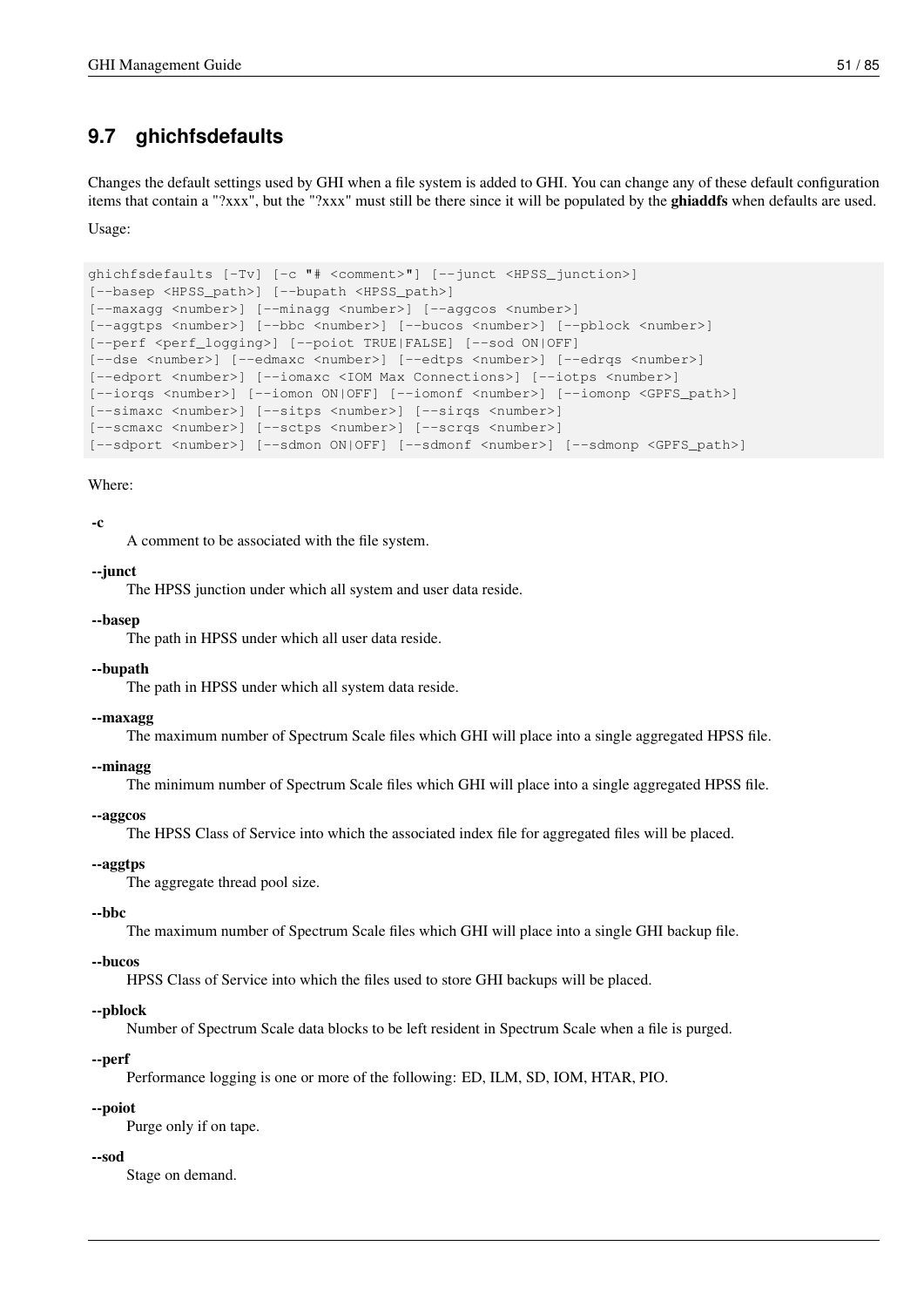#### --dse

DMAPI stage error number.

#### --edmaxc

ED maximum connections.

#### --edtps

ED thread pool size.

#### --edrqs

ED request queue size.

#### --edport

Port used by the ED for communicating with its associated SD.

#### --iomaxc

IOM maximum connections.

#### --iotps

The IOM thread pool size.

#### --iorqs

The IOM request queue size.

#### --iomon

Enable or disable output to the IOM monitor file.

#### --iomonf

The interval, in seconds, at which the SD writes to the IOM monitor file.

#### --iomonp

The pathname of the IOM monitor file.

#### --simaxc

The SD IOM maximum connections.

#### --sitps

The SD IOM thread pool size.

#### --sirqs

The SD IOM request queue size.

#### --sidm

The SD IOM DMAPI thread share.

### --sibu

The SD IOM backup thread share.

#### --simg

The SD IOM migrate thread share.

#### --sirc

The SD IOM recall thread share.

#### --sirs

The SD IOM restore thread share.

#### --siad

The SD IOM admin thread share.

#### --scmaxc

The SD Client maximum connections.

#### --sctps

The SD client thread pool size.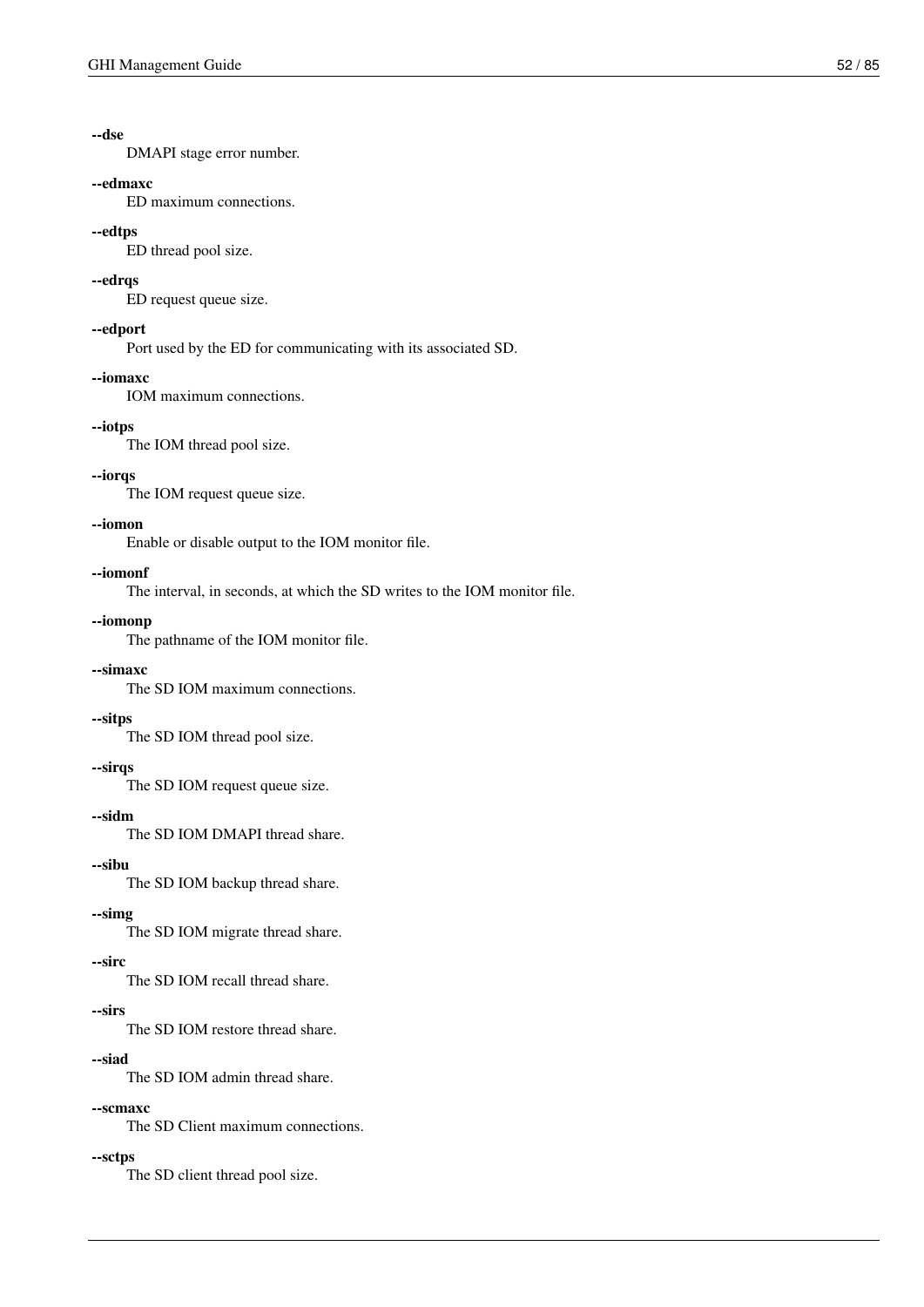#### --scrqs

The SD client request queue size.

#### --sdport

The port used in communicating with the SD to request and monitor file transfers.

#### --sdmon

Enable or disable output to the SD monitor file.

#### --sdmonf

The interval, in seconds, at which the SD writes to the SD monitor file.

#### --sdmonp

The pathname of the SD monitor file.

For example, given a value of "/logs/SD\_?FS\_Name.log" for configuration item "SD Monitor Output Path" and <FS\_name> supplied to ghiaddfs as "gpfs3fs", the configured "SD Monitor Output Path" for the FS would be "/logs/SD\_ gpfs3fs.log". The "# <comment>" is comment text which will be applied to the "?FS\_Name" whenever the **ghiaddfs** command is executed.

### **9.8 ghichlog**

Change log settings for GHI servers. This tool changes the logging level for a GHI process. Some changes will require a restart of the process to take effect.

Usage:

```
ghichlog [-Tv] [-l <log levels>] [-f <file system>] [-s] [-e]
[-q] [-p] [-m] [-c] [-x][-t] [-i <iom name>]
```
#### Where:

#### -T

Test only; do all processing steps required, but do not alter any files or restart any processes.

-v

```
Verbose.
```
#### -l

The *<log levels>* must be comma-separated values with no spaces. Possible log levels are DEBUG, THREAD, QUEUE, RPC, CONFIG, DB2, GPFS, HPSS, TRACE, POLICY, BACKUP, INFO, NOTICE, WARN, ERR, CRIT, and ALERT.

-f

Name of the GHI *<file system>* which will be modified. A value is needed if scheduler, event daemon, policy, or IOM settings are going to be changed.

#### -p

Change the process manager's log settings. The possible log levels are listed under -l.

#### -m

Change the mount daemons's log settings. The possible log levels are listed under -l. The log levels must be listed immediately after -m if they are included; for example,  $-mTHREAD$ , INFO.

#### -t

Change the tool's log settings. The possible log levels are listed under -l.

#### -e

Change the event daemon's log settings. The possible log levels are listed under -l.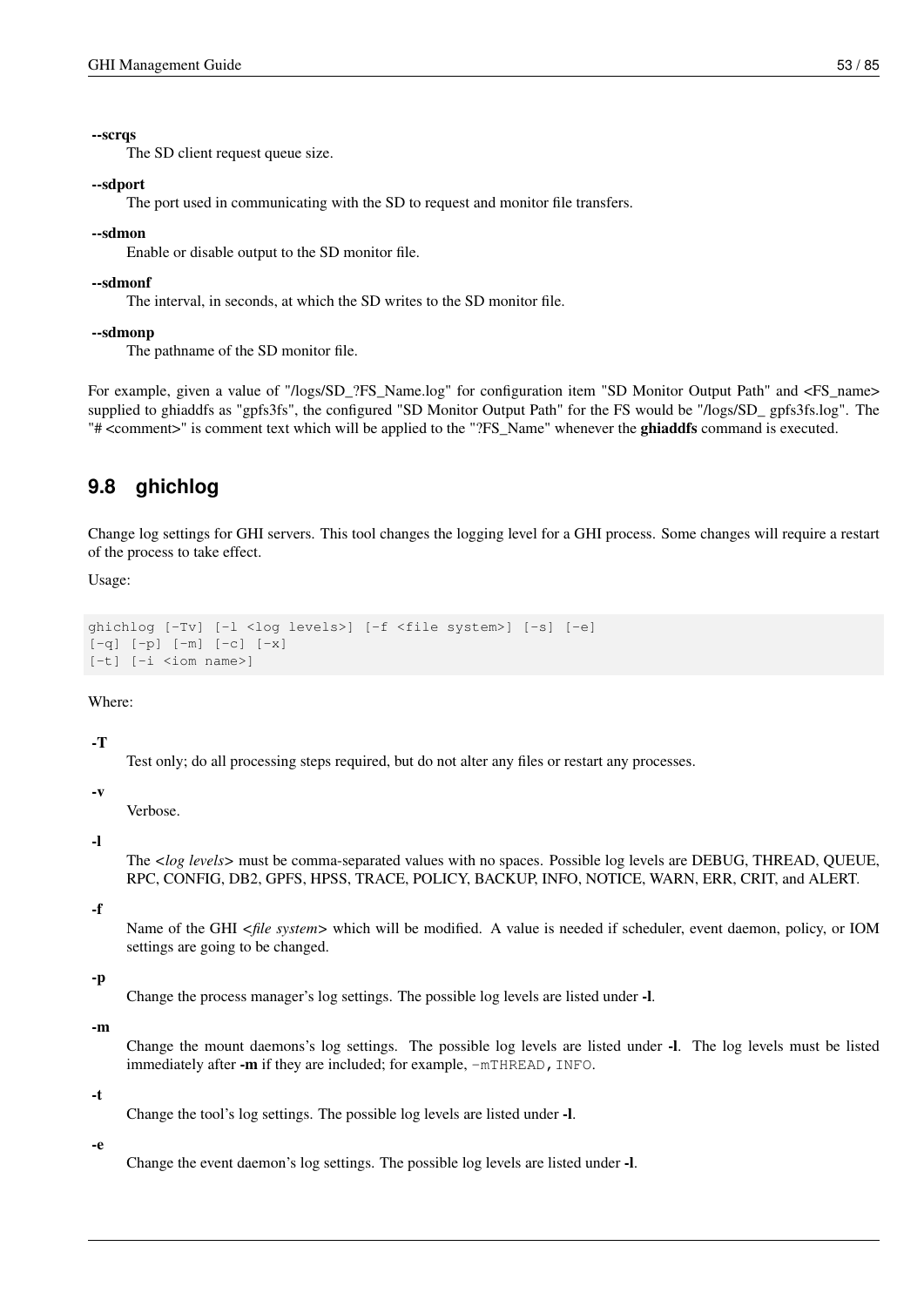#### -q

Change the policy's log settings. The possible log levels are listed under -l.

#### -x

Enable transaction logging. Specify a file system (-f) with this option and the component to modify (-e for ED, -s for scheduler, -q for policy, and -i for IOM).

#### -s

Change the scheduler log settings. The possible log levels are listed under -l.

#### -i

Change the *<iom name>* IOM log settings. The IOM must be of the form *<node>:<port>*. The file system must be specified with -f and log settings must be specified with -l.

#### Example:

```
# ghichlog -l DEBUG,THREAD,INFO -f demofs -s
```
### **9.9 ghilsfs**

Displays the configuration for a specific file system. If ghilsts is run with no arguments, then it will return a complete list of GHI-managed file systems. If a key value is given, ghilsfs will only list the single key.

Usage:

```
ghilsfs [-Hv] [<file_system> ...] [<key> ...]
```
#### Where:

#### -H

The history of the key changes and the dates they were changed.

#### -v

Verbose.

#### *<file\_system>*

The name of a file system; only the specified FS(s) will be displayed.

#### *<key>*

A key from the above list; only the specified key(s) will be displayed.

#### Example:

| # ghilsfs davis-1 |                        |                   |
|-------------------|------------------------|-------------------|
| Key               | Description            | Value (# comment) |
|                   |                        |                   |
|                   | File System Name       | $davis-1$         |
| $-mp$             | Mount Point            | $/davis-1$        |
| $--uid$           | Unique Identifier      | 1                 |
| $ \gamma$ unct    | HPSS Junction          |                   |
| --basep           | HPSS Base Path         | /qhi              |
| --bupath          | HPSS Backup Path       | /qhi              |
| $-$ maxaqq        | Max Files Per Aggr     | $* 5000$          |
| $-$ minaqq        | Min Files To Make Aggr | $*200$            |
| $-$ agg $\cos$    | Aggr Index COS         | $\mathbf{1}$      |
| $-$ aqqtps        | Aggr Thread Pool Size  | 40                |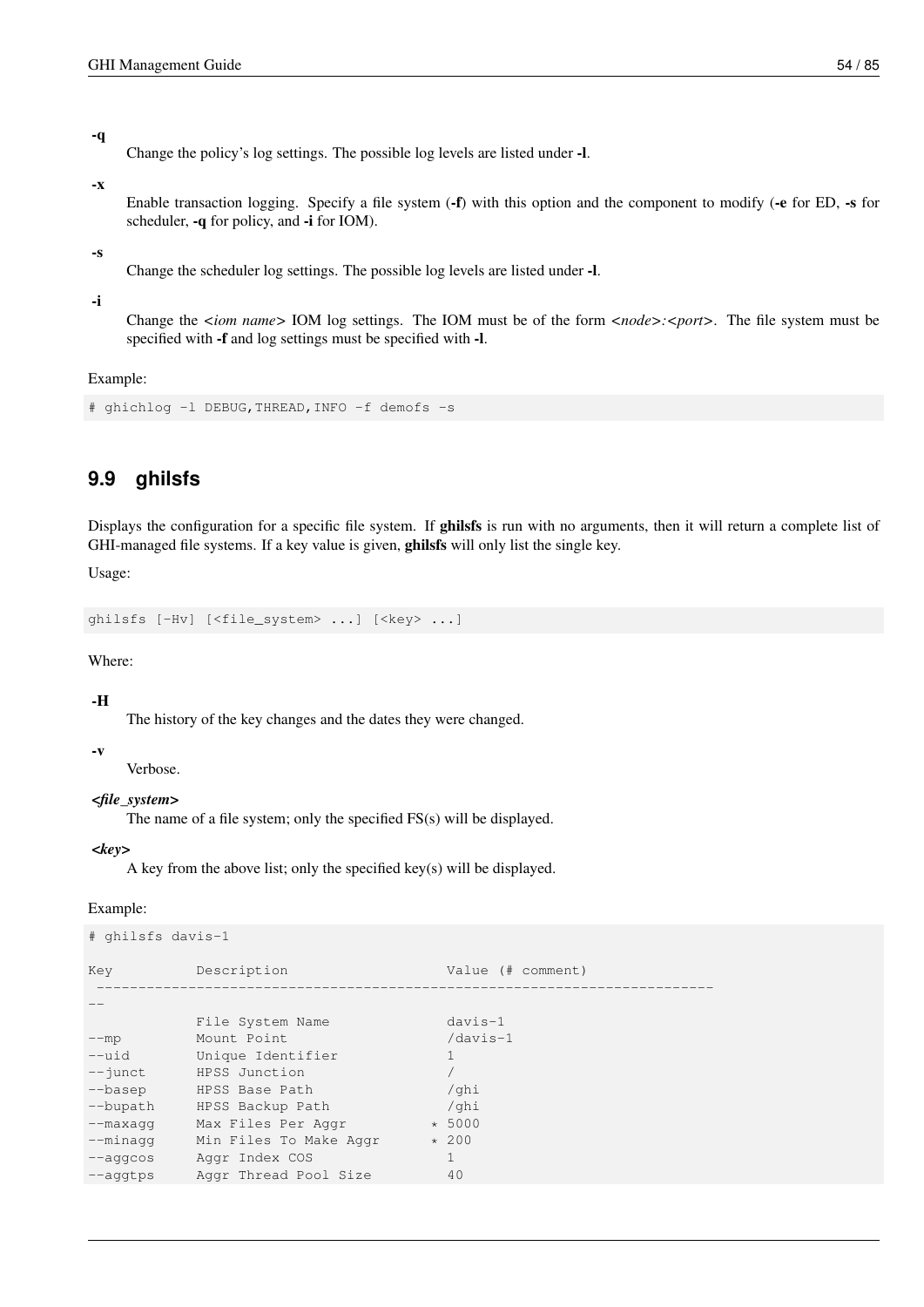| --bbc      | Backup Bulk Count                  | $* 10000$                                              |  |
|------------|------------------------------------|--------------------------------------------------------|--|
| --bucos    | Backup COS                         | $\mathbf{1}$                                           |  |
| --pblock   | Purged File Size                   | $\Omega$                                               |  |
| --perf     | Performance logging                | NONE                                                   |  |
| --poiot    | Purge Only If On Tape              | * FALSE                                                |  |
| --sod      | Stage On Demand                    | ON                                                     |  |
| --dse      | DMAPI Stage Errno                  | 7500                                                   |  |
| --edmaxc   | ED Max Connections                 | 5                                                      |  |
| --edtps    | ED Thread Pool Size                | 50                                                     |  |
| --edrgs    | ED Request Queue Size              | 10                                                     |  |
| --edport   | ED Port Number                     | 8011                                                   |  |
| $-$ iomaxc | IOM Max Connections                | 5                                                      |  |
| --iotps    | IOM Thread Pool Size<br>$\star$ 15 |                                                        |  |
| --iorgs    | IOM Request Queue Size             | 10                                                     |  |
| --iomon    | IOM Monitor Flag                   | $\star$ ON                                             |  |
| --iomonf   | IOM Monitor Frequency * 30         |                                                        |  |
| $-$ iomonp | IOM Monitor Output Path            | /davis-1/scratch/mon/mon_iom.out                       |  |
| --simaxc   | SD IOM Max Connections             | 20                                                     |  |
| --sitps    | SD IOM Thread Pool Size            | 5                                                      |  |
| --sirgs    | SD IOM Request Queue Size          | 100                                                    |  |
| --sidm     | SD IOM DMAPI Thread Share          | 6                                                      |  |
| --sibu     | SD IOM Backup Thread Share         | 5                                                      |  |
| --simq     | SD IOM Migrate Thread Share        | 4                                                      |  |
| --sirc     | SD IOM Recall Thread Share         | 3                                                      |  |
| --sirs     | SD IOM Restore Thread Share        | 2                                                      |  |
| --siad     | SD IOM Admin Thread Share          | $\mathbf{1}$                                           |  |
| $--scmaxc$ | SD Client Max Connections          | 500                                                    |  |
| --sctps    | SD Client Thread Pool Size         | 100                                                    |  |
| --scrqs    | SD Client Request Queue Size       | 400                                                    |  |
| --sdport   | SD Port Number                     | 8010                                                   |  |
| --sdmon    | SD Monitor Flag                    | $\star$ ON                                             |  |
| --sdmonf   | SD Monitor Frequency * 30          |                                                        |  |
| --sdmonp   |                                    | SD Monitor Output Path /davis-1/scratch/mon/mon_sd.out |  |
| --fstype   | FS Type                            | full-access                                            |  |
| --bustat   | Backup Status                      | last good backup 10                                    |  |
| --afs      | Associated FS                      | none                                                   |  |

### **9.10 ghiaddfs**

Adds a file system to the GHI configuration. The file system name and mount point must be unique among all GHI clusters connected to the HPSS system. The default SD and ED ports are 80x0 for the SD and 80x1 for the ED, where "x" is the order in which file systems were configured. For example, 8010 and 8011 are for the first configured file system, 8020 and 8021 for the second configured file system, and so on. The actual configured port numbers will be the first available ports starting with the default. The file system to be added must be known to Spectrum Scale and not mounted. GHI assumes the file system is DMAPI-enabled. Without the -r argument, the file system will be full-access. To configure a read-only file system, include the -r argument. The read\_only\_target must have already been configured and may reside on the same or a different GHI cluster.

Usage:

```
ghiaddfs [-k|KTv] <file_system> [-c "# <comment>"] [-r
<read_only_target>] <mount_point> [<SD_port> <ED_port>]
```
Where:

-k

If GHI backup-related Db2 tables already exist for the new file system, use them as-is.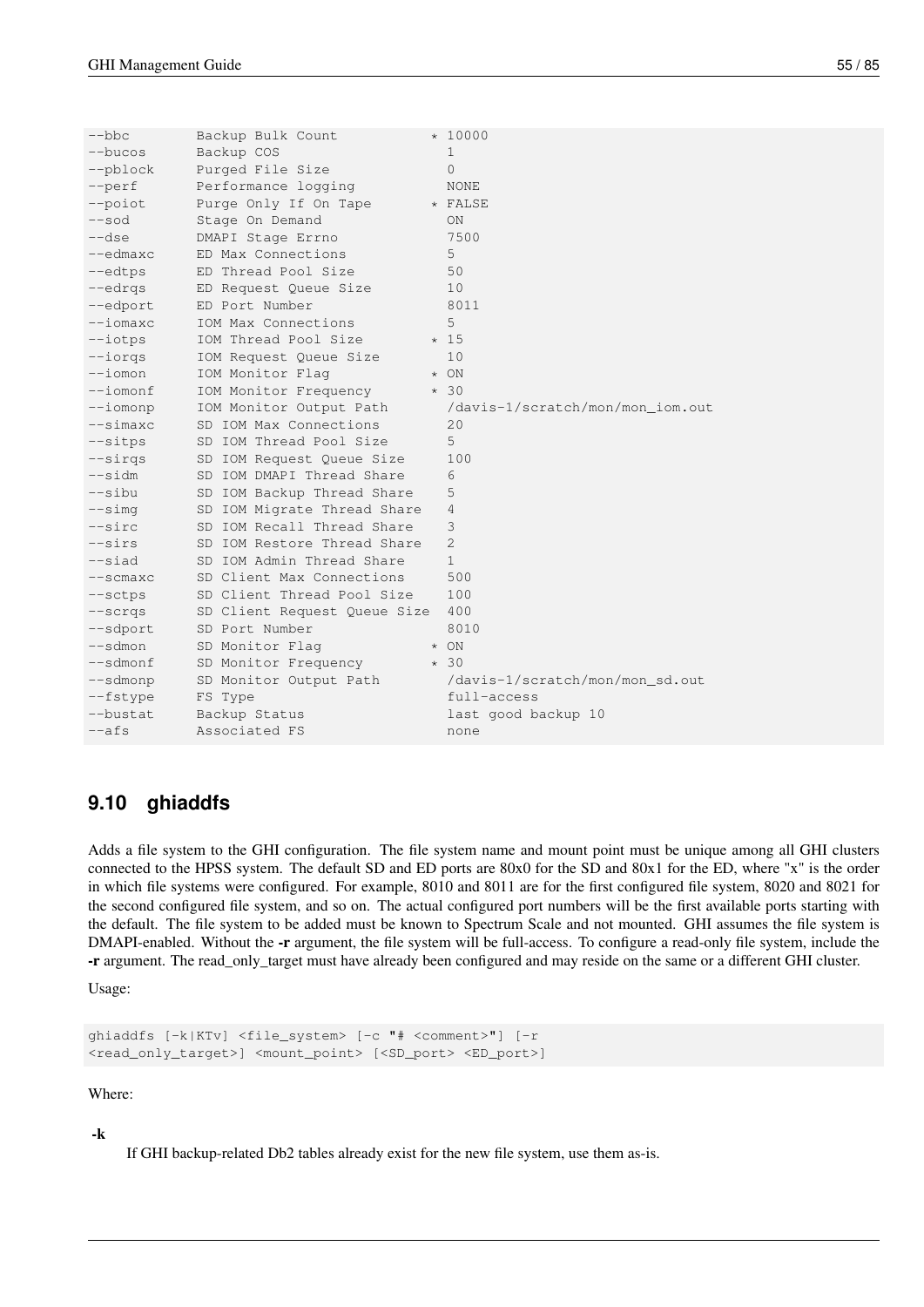#### -K

If GHI backup-related Db2 tables already exist for the new file system, re-create them.

#### -T

Test only; do all the steps required, but do not alter any files or Db2 tables, or restart any processes.

#### -c

Comment.

#### -v

Verbose.

#### -r

Create the file system as a read-only version of the full-access file system, which must already be configured and not itself be a read-only file system. The read-only file system may reside on the same or a separate cluster as the full-access file system.

#### *<file\_system>*

The name of the Spectrum Scale file system to add to the GHI configuration. This must match the Spectrum Scale configuration and be unique among all GHI clusters which connect to the same HPSS.

#### *<mount\_point>*

The mount point for the Spectrum Scale file system. This *must* match the Spectrum Scale configuration and be unique among all GHI clusters which connect to the same HPSS.

#### *<SD\_port>*

The port the **ghi\_sd** should use for the file system. GHI will assign a port if one is not specified.

#### *<ED\_port>*

The port the **ghi** ed should use for the file system. GHI will assign a port if one is not specified.

#### Example:

```
# ghiaddfs -k davis-1 /davis-1
Updating DB2 table GHI_FS_LIST...
Using existing DB2 BU/GC tables as-is...
Distributing updated GHI config to all GHI nodes...
Distributing updated GHI config to all GHI nodes...
Creating FS policy files on all GHI nodes...
Alerting the GHI PM and MD to the new FS...
Done.
Key Description Value (# comment)
 --------------------------------------------------------------------------
--
          File System Name davis-1
```
### **9.11 ghichfs**

Changes the configuration of a file system. Neither the file system's name nor its mount point can be modified. To change the file system name or mount point, the file system name must be deleted and re-created via ghidelfs and ghiaddfs. All other configuration items can be modified.

Usage:

```
ghichfs [-Tv] <file_system> [-c "# <comment>"] [--junct <HPSS_junction>]
[--basep <HPSS_path>] [--bupath <HPSS_path>] [--maxagg <number>]
[--minagg <number>] [--aggcos <number>] [--aggtps <number>]
[--bbc <number>] [--bucos <number>] [--pblock <number>] [--perf <perf_logging>]
```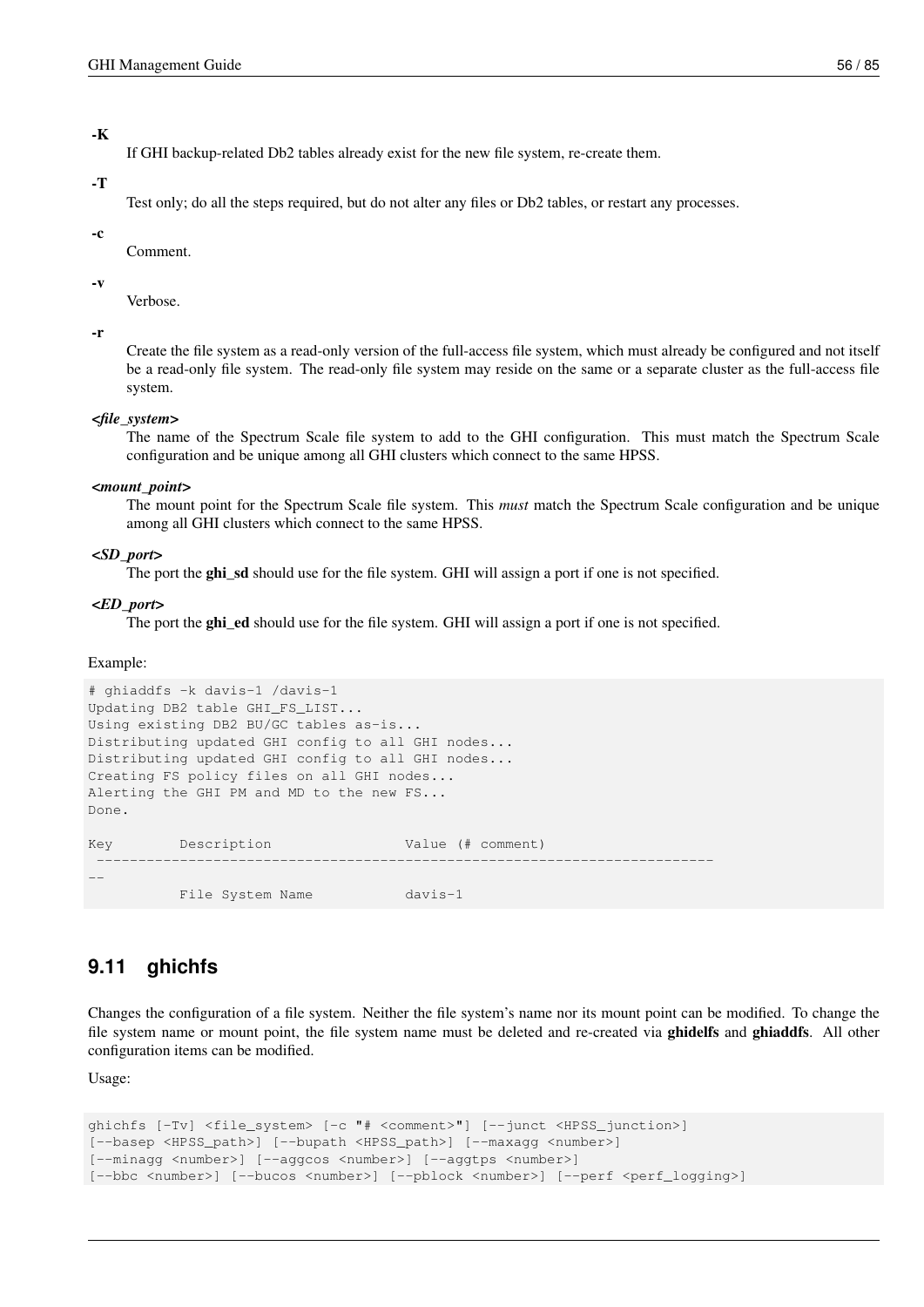```
[--poiot TRUE|FALSE] [--sod ON|OFF] [--dse <number>] [--edmaxc <number>]
[--edtps <number>] [--edrqs <number>] [--edport <number>]
[--iomaxc <IOM Max Connections>] [--iotps <number>] [--iorqs <number>]
[--iomon ON|OFF] [--iomonf <number>] [--iomonp <GPFS_path>] [--simaxc <number>]
[--sitps <number>] [--sirqs <number>] [--scmaxc <number>] [--sctps <number>]
[--scrqs <number>] [--sdport <number>] [--sdmon ON|OFF]
[--sdmonf <number>] [--sdmonp <GPFS_path>]
```
#### Where:

#### -T

Test only; do all processing steps required but do not alter any files, or restart any processes.

#### -v

Verbose mode.

#### -c

A user comment.

#### --junct

The HPSS junction name under which all system and user data will reside.

#### --basep

The path in HPSS under which all user data will reside.

#### --bupath

The path in HPSS under which all system data will reside.

#### --maxagg

The maximum number of Spectrum Scale files which GHI will place into a single aggregated HPSS file.

#### --minagg

The minimum number of Spectrum Scale files which GHI will place into a single aggregated HPSS file.

#### --aggcos

The HPSS class of service into which the associated index file for aggregated files will be placed.

#### --aggtps

The aggregate thread pool size.

#### --bbc

The maximum number of Spectrum Scale files which GHI will place into a single GHI backup file.

#### --bucos

The HPSS class of service into which the files used to store GHI backups will be placed.

#### --pblock

The number of Spectrum Scale data blocks to be left GPFS-resident when a file is purged.

#### --perf

Performance logging is one or more of the following: ED, ILM, SD, IOM, HTAR, or PIO.

#### --poiot

Purge Only If on Tape.

#### --sod

Stage on Demand.

#### --dse

The DMAPI Stage Error number.

#### --edmaxc

The ED max connections.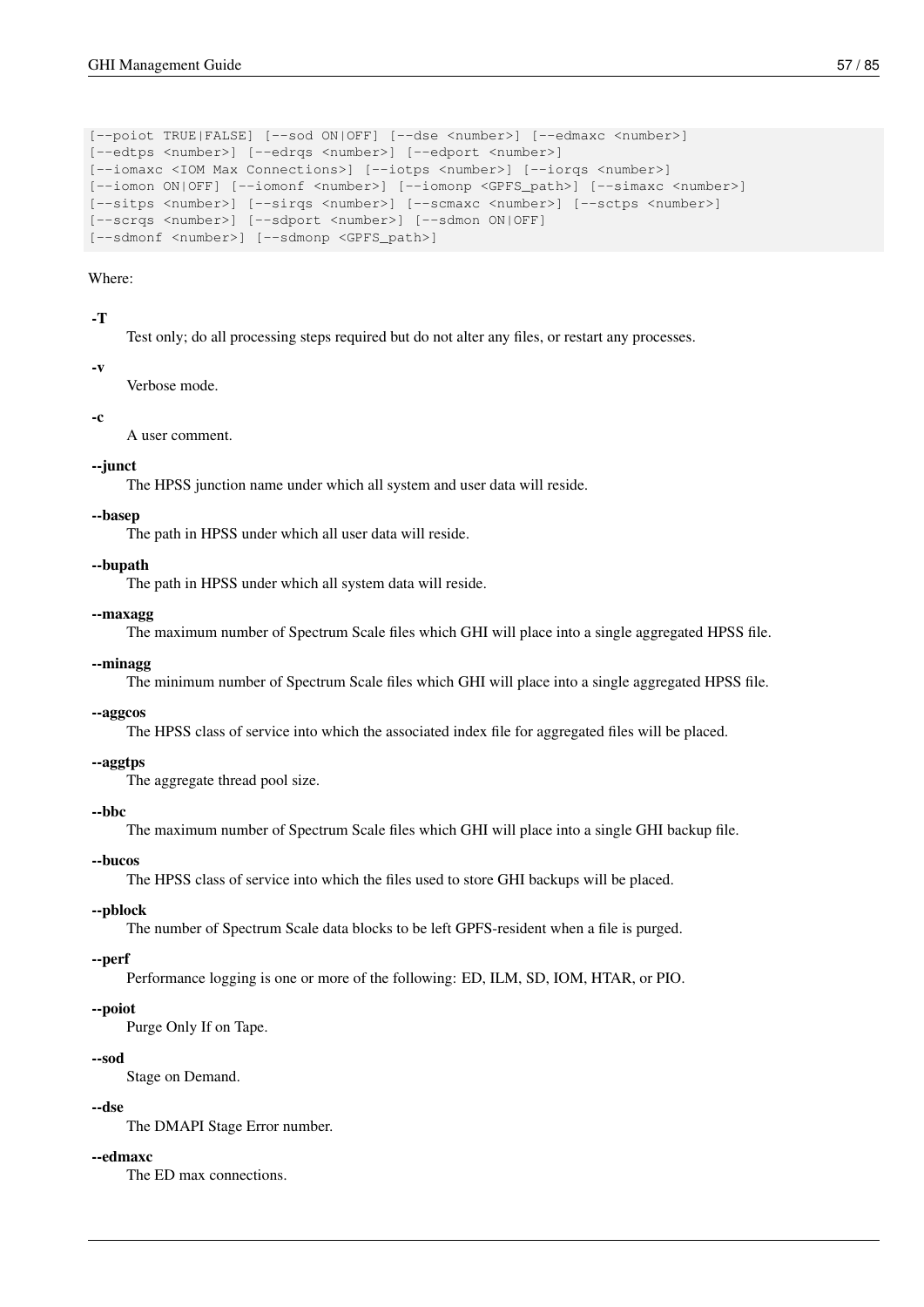#### --edtps

The ED thread pool size.

#### --edrqs

The ED request queue size.

#### --edport

The port used by the ED for communicating with its associated SD.

#### --iomaxc

The IOM max connections.

#### --iotps

The IOM thread pool size.

#### --iorqs

The IOM request queue size.

#### --iomon

Enable/disable output to the IOM monitor file.

#### --iomonf

The interval, in seconds, at which the SD writes to the IOM monitor file.

#### --iomonp

The pathname of the IOM monitor file.

#### --chunksize

The maximum number of bytes to transfer per non-aggregate HPSS I/O request. Append "KB", "MB", "GB", or "TB" as a units multiplier.

#### --simaxc

The SD IOM max connections.

#### --sitps

The SD IOM thread pool size.

#### --sirqs

The SD IOM request queue size.

#### --sidm

The SD IOM DMAPI thread share.

#### --sibu

The SD IOM backup thread share.

#### --simg

The SD IOM migrate thread share.

#### --sirc

The SD IOM recall thread share.

#### --sirs

The SD IOM restore thread share.

#### --siad

The SD IOM admin thread share.

#### --scmaxc

The SD client max connections.

#### --sctps

The SD client thread pool size.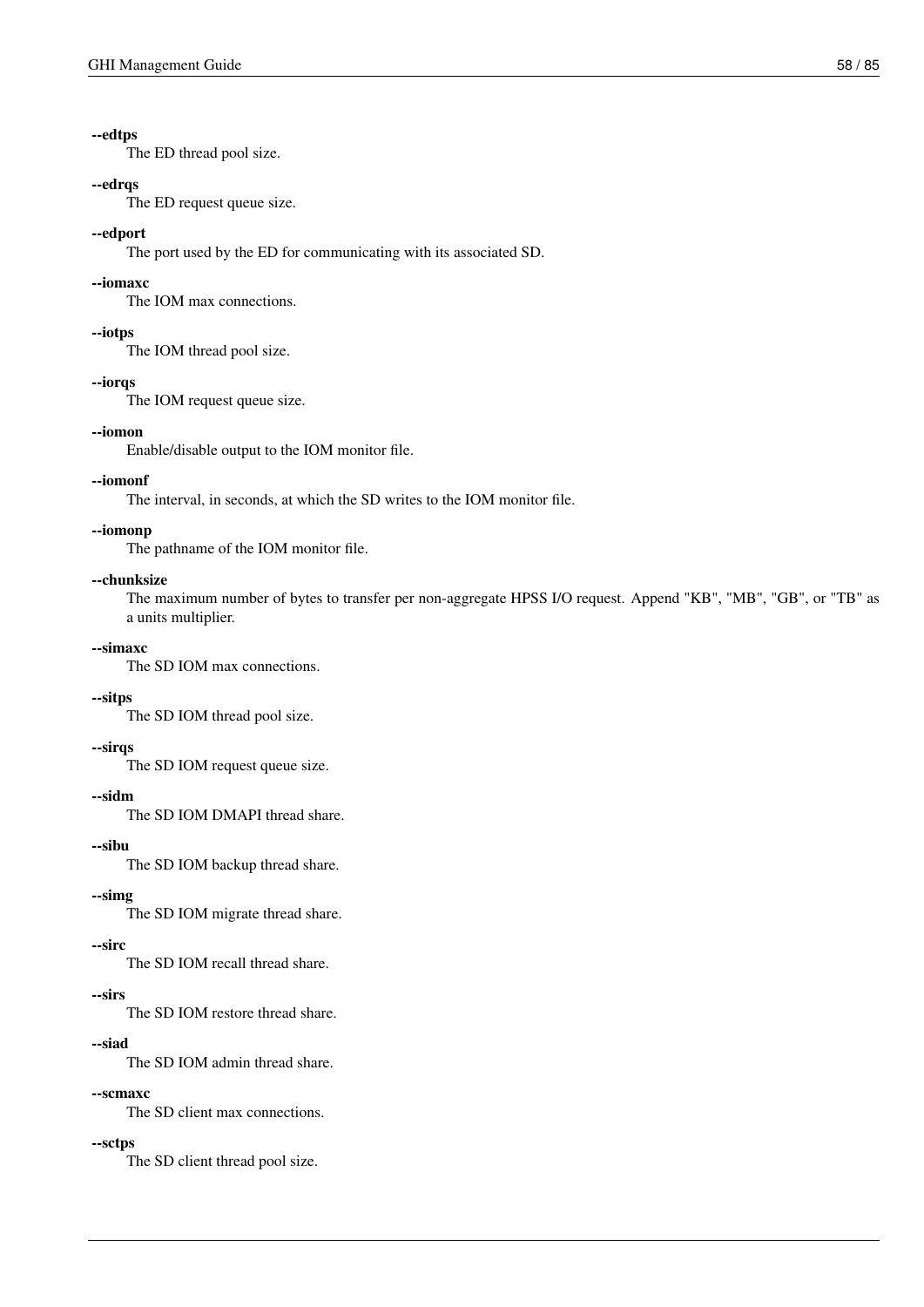#### --scrqs

The SD client request queue size.

#### --sdport

The port used in communicating with the SD to request and monitor file transfers.

#### --sdmon

Enable/disable output to the SD monitor file.

#### --sdmonf

The interval, in seconds, at which the SD writes to the SD monitor file.

#### --sdmonp

The path name of the SD monitor file.

Example:

```
# ghichfs davis-1 --sdmonf 60
   Key Description Value (# comment)
   ------------------------------------------------------------------------
   --sdmonf SD Monitor Frequency 60
   Distributing updated GHI config to all GHI nodes...
Done.
```
### **9.12 ghidelfs**

Deletes a file system from the GHI configuration. A confirmation of the delete request is presented unless the -f option is specified, in which case the deletion will proceed without further user intervention. The file system to be deleted must be unmounted and not have any IOMs configured for it. Use ghideliom to remove the configuration of any configured IOMs for the file system. Usage:

ghidelfs [-fTv] <file\_system>

Where:

#### -f

Force; do not ask "Are you sure?" prompt for confirmation.

-T

Test only; do all processing steps required but do not alter any files or restart any processes.

-v

Verbose mode.

#### Example:

```
# ghidelfs davis-1
Are you sure you wish to delete this FS? (y/n) y
Updating DB2 tables...
Distributing updated GHI config to all GHI nodes...
Distributing updated GHI config to all GHI nodes...
Deleting associated GHI FS config data from all GHI nodes...
Alerting the GHI PM and MD to the deleted FS...
Done.
Looking for FS davis-1 in GHI configuration...
FS davis-1 not found in GHI configuration
```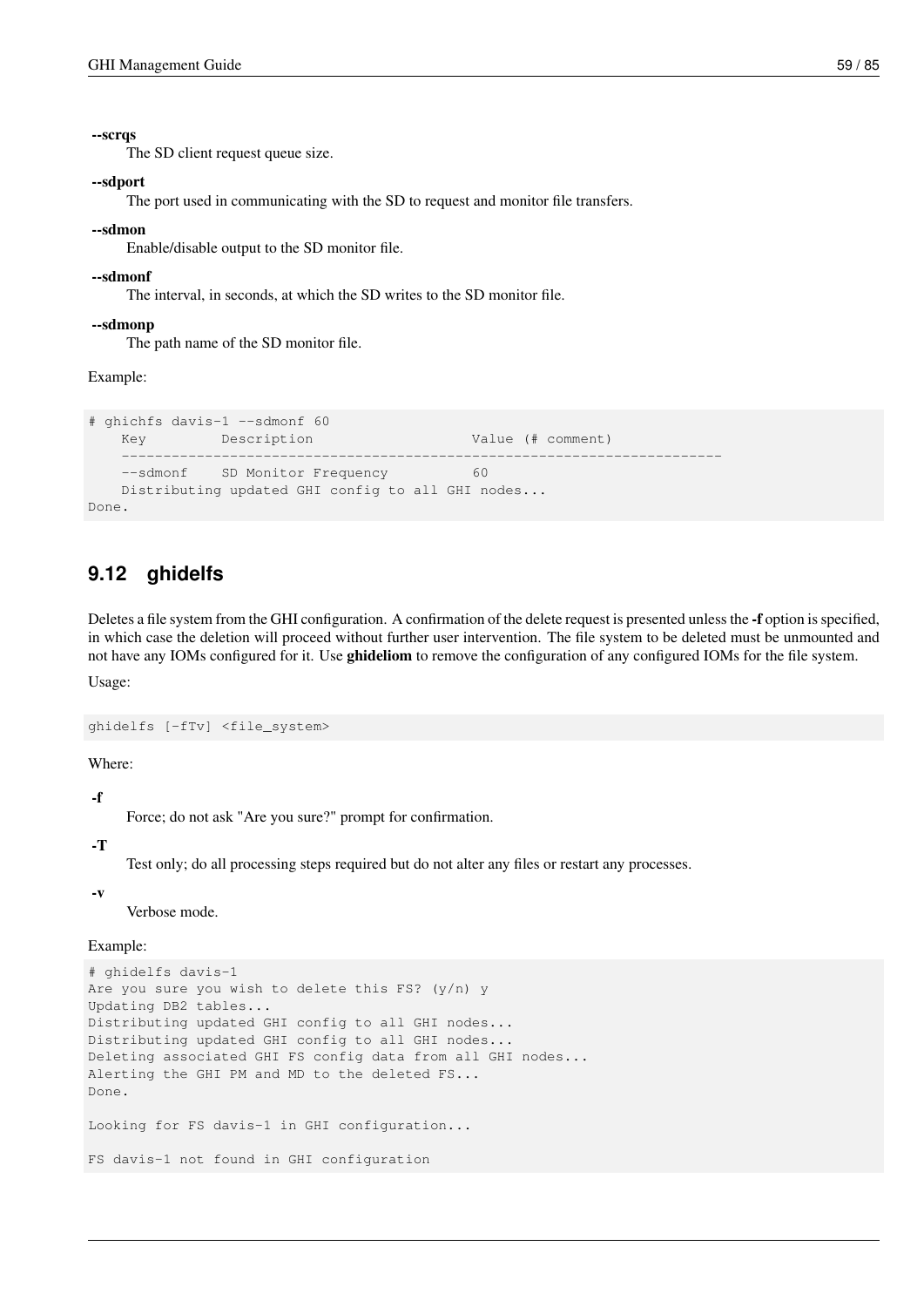### **9.13 ghilsiom**

Lists the complete configuration of an individual IOM or all IOMs for a file system.

Usage:

```
ghilsiom [-Htv] <file_system> [<IOM> ...]
```
Where:

-H

Display the history of the key changes and the dates they were changed.

-t

```
Alternate format.
```
-v

Verbose mode.

Example:

```
# ghilsiom davis-1
Key Description Value (# comment)
 -----------------------------------------------------------------------
         IOM Node:Port davis.clearlake.ibm.com:8012
--asn Active Session Node TRUE
--etr Estimated Transfer Rate 10GB
[root@davis ~]#
```
### **9.14 ghiaddiom**

Adds an IOM to the GHI configuration. The scheduler daemon will also be restarted to make use of the updated IOM configuration.

Usage:

```
ghiaddiom [-RTv] <file_system> [-c "# <comment>"]
<IOM_node>[:<port>] <Active_on_session_node> <Est_XFER_rate>
```
Where:

-R

Push configuration changes to all GHI nodes and restart the GHI SD. If this is omitted, changes are only posted to the GHI session manager and the IOM node, and the SD is not restarted. The new IOM will not be used until the SD is restarted.

-T

Test only; do all processing steps required, but do not alter any files or restart any processes.

-v

Verbose.

-c

"# comment" – a user comment.

*<IOM\_node>*[*:<port>*]

The GHI node on which the IOM will execute. If the port is not specified, GHI will select one.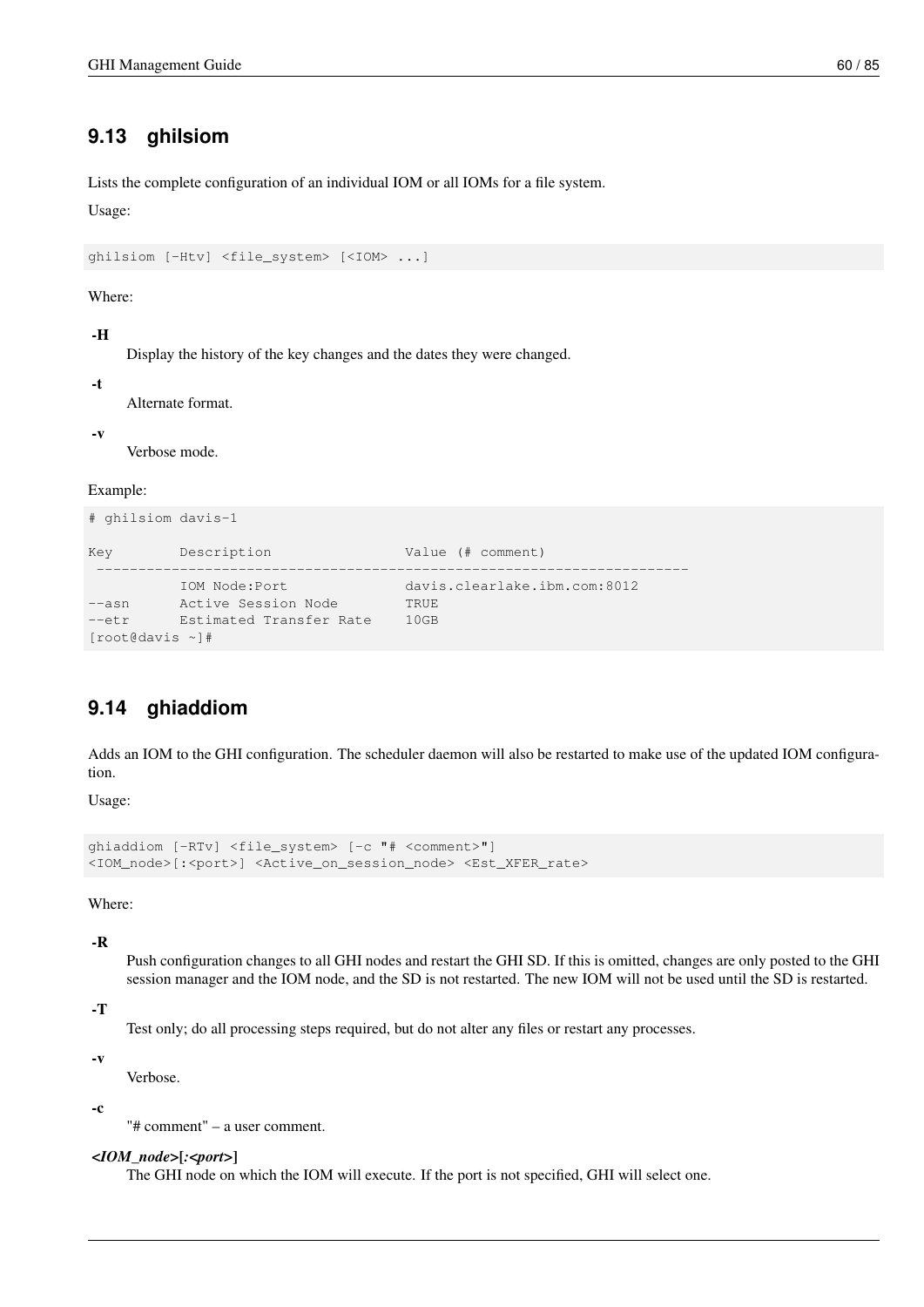#### *<Active\_on\_session\_node>*

If the node becomes the GHI session node, should the IOM stay active? Values are TRUE or FALSE.

#### *<Est\_XFER\_rate>*

The estimated transfer rate (per second) GHI should use when calculating load balancing before actual transfer rates can be determined. May append "KB", "MB", or "GB".

#### Example:

# ghiaddiom davis-1 davis:8012 True 1GB No IOMs currently configured for this FS. Configuring IOM system services for davis.clearlake.ibm.com:8012 Distributing updated GHI FS config to all GHI nodes... Distributing updated GHI config to all GHI nodes... Not restarting the SD. The new IOM will not be used until the SD gets restarted. Done.

| Kev      | Description             | Value (# comment)            |
|----------|-------------------------|------------------------------|
|          | TOM Node:Port           | davis.clearlake.ibm.com:8012 |
| $-$ asn  | Active Session Node     | TRUE.                        |
| $--e$ tr | Estimated Transfer Rate | $1$ GB                       |

### **9.15 ghichiom**

Updates the configuration for an IOM. To change the IOM's node or port, the IOM must be deleted and re-created via ghideliom and ghiaddiom. All other configuration items can be modified.

Usage:

```
ghichiom [-Tv] <file_system> <IOM_node>:<port> [-c "# <comment>"]
\\[--asn {TRUE|FALSE}] [--etr <rate>] [--chunksize <br/> <br/> <br/> (--sort]
```
Where:

-T

Test only; do all processing steps required but do not alter any files, or restart any processes.

-v

Verbose.

*<file\_system>*

The GHI managed file system name.

#### *<IOM\_node>:<port>*

The IOM to be updated.

#### -c "# <comment>"

A comment to be associated with the IOM.

#### --asn {TRUE|FALSE}

Should the IOM remain active if the node becomes the GHI session node?

#### --etr *<rate>*

The estimated transfer rate (per second) GHI should use when calculating load balancing before actual transfer rates can be determined. Append "KB", "MB", or "GB" as a units multiplier.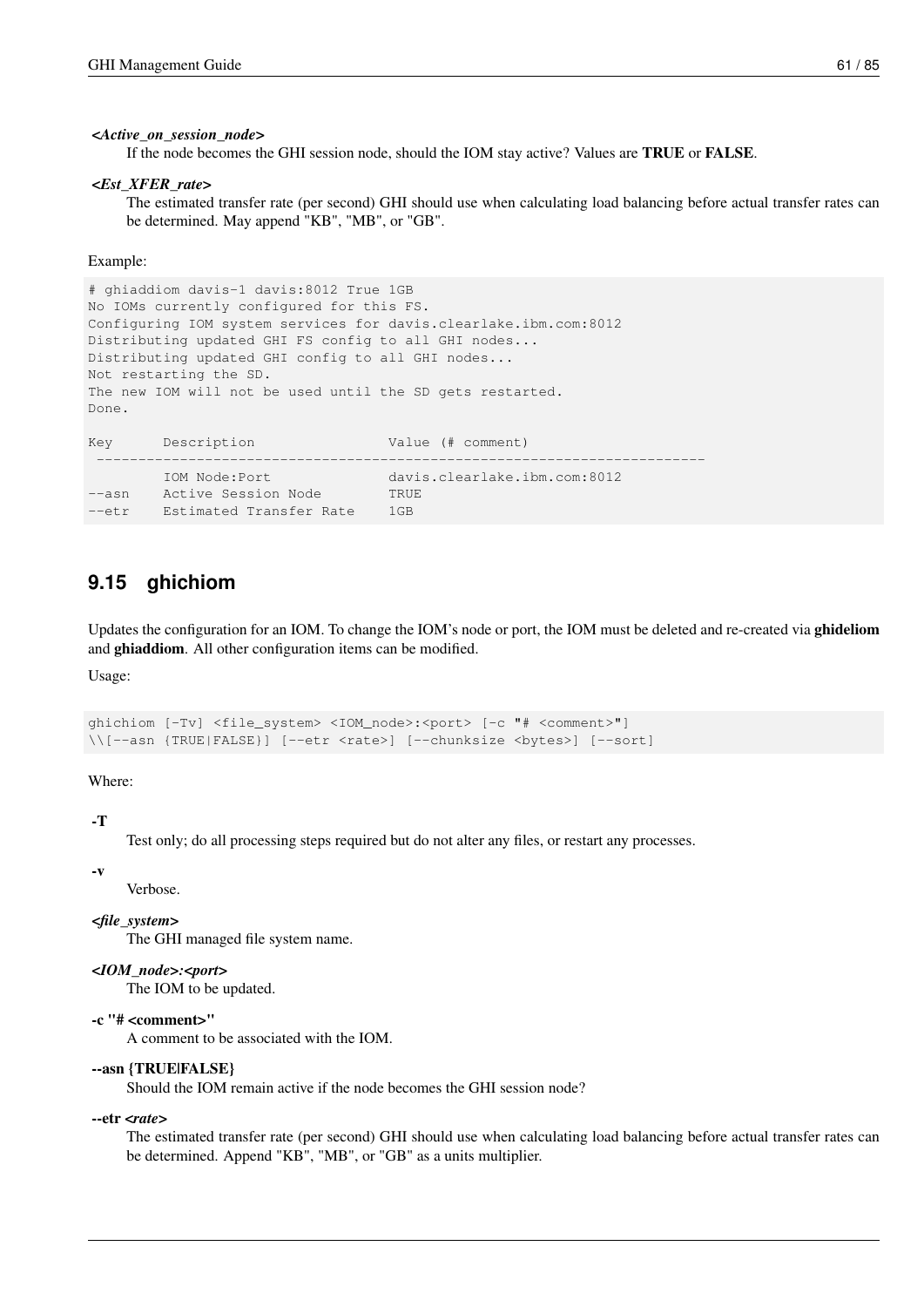#### --chunksize

Maximum number of bytes to transfer per non-aggregate HPSS I/O request. Append "KB", "MB", "GB", or "TB" as a units multiplier.

#### --sort

Sort the list of IOMs alphabetically for the file system.

#### Example:

```
# ghichiom davis-1 davis:8012 --asn FALSE
Distributing updated GHI FS config to all GHI nodes...
Done.
Key Description Value (# comment)
 -----------------------------------------------------------------------
          IOM Node:Port davis.clearlake.ibm.com:8012
--asn Mctive Session Node FALSE
--etr Estimated Transfer Rate 10GB
--chunksize Transfer Chunk Size 1TB
```
### **9.16 ghideliom**

Deletes an IOM from the GHI configuration. A confirmation of the delete request will be presented unless the -f option is specified, in which case the deletion will proceed without further user intervention. The scheduler daemon will need to be restarted to make use of the updated IOM configuration unless the -R option is used.

Usage:

```
ghideliom [-RfTv] <file_system> <IOM_node>:<port>
```
Where:

-R

Push configuration changes to all GHI nodes and restart the GHI SD. If this option is omitted, changes are only posted to the GHI session manager and the IOM node; the SD is not restarted. The SD will continue to try to use the deleted IOM until the SD is restarted.

-f

Force; do not output "Are you sure?" prompt for confirmation.

-T

Test only; do all processing steps required but do not alter any files, or restart any processes.

-v

Verbose mode.

*<file\_system>*

The file system associated with the IOM to be deleted.

*<IOM\_node>:<port>*

The IOM to be deleted.

#### Example:

```
# ghideliom davis-1 davis:8012
Are you sure you wish to delete this IOM? (y/n) y
De-configuring IOM system services for davis.clearlake.ibm.com:8012
Deleting associated GHI FS config data from all GHI nodes...
```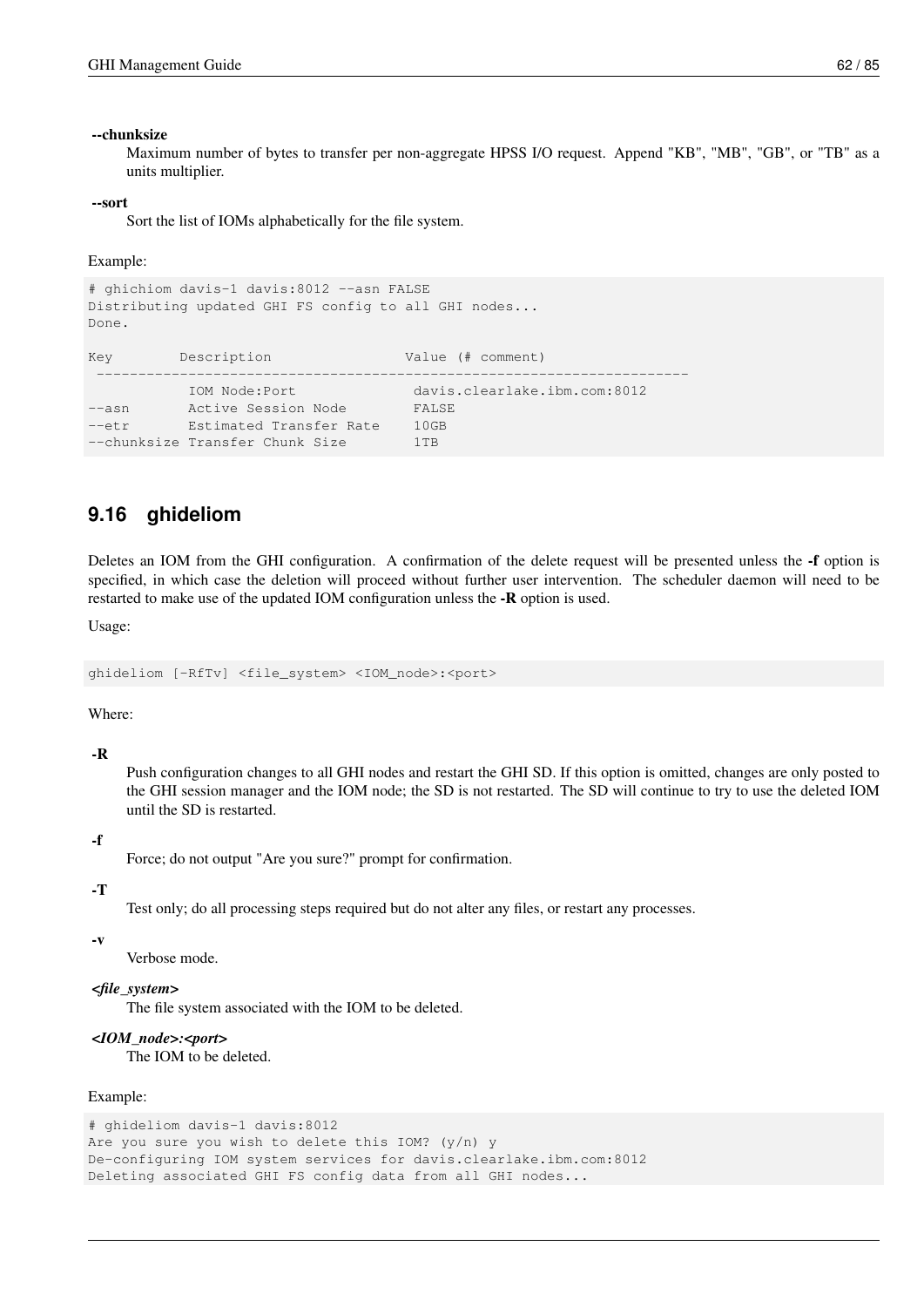Distributing updated GHI config to all GHI nodes... Not restarting the SD. The SD will attempt to use the IOM until the SD gets restarted. Done.

Looking for IOM davis.clearlake.ibm.com:8012 in FS configuration... No IOMs are configured for this FS.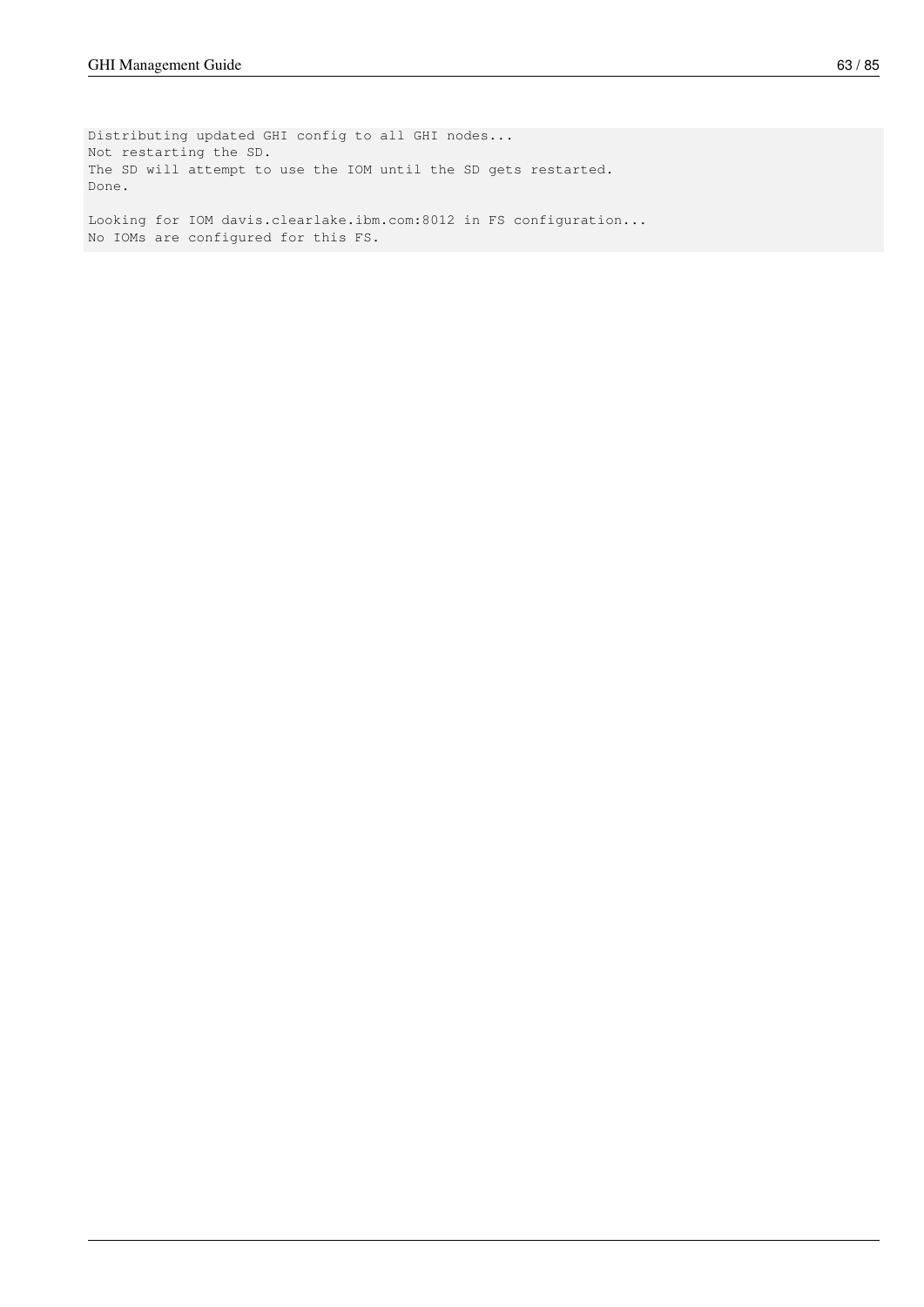## **Chapter 10**

# **System monitoring**

GHI provides a utility, ghi\_mon, to monitor the scheduler daemon and the progress of IOM activities. Monitoring can be scheduled to start when the SD or IOMs are online. This is done by configuring it via the *GHI Configuration Utility* or the user can call ghi\_mon *<task>* to start the task.

## **10.1 Scheduler**

The figure depicts the internals of the scheduler.





The scheduler contains four different schedule queues:

- Namespace backup requests
- Migration requests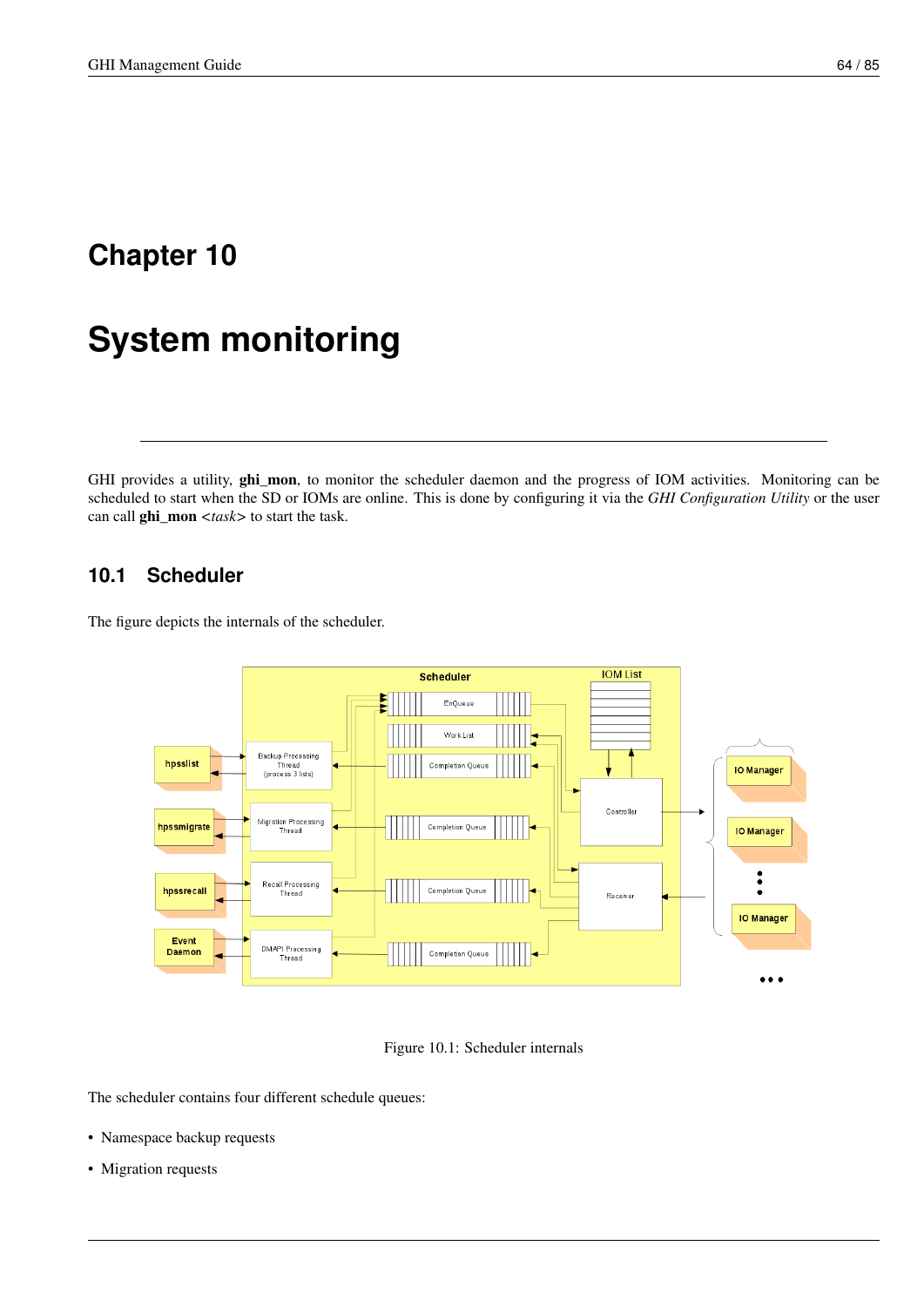- Recall requests
- DMAPI requests

As requests come in, the scheduler places the items on the appropriate queue. As they are worked off, they are placed on the work list. When monitoring the scheduler, a single line item is printed containing the following information:

#### *Mode*

The mode of the SD. "Active": the SD is running in active mode; "Backup": the SD is running a backup.

#### *Queued*

Current number of requests on the scheduler queue.

#### *Working*

Current number of entries being worked off.

#### *Migrations(A/N)*

Total number of aggregates/non-aggregates that have been processed since the scheduler was started. Aggregates are counted as one per aggregate and not the total number of requests within an aggregate.

#### *Recalls*

Total number of files that have been recalled since the scheduler was started. This can be misleading if there were multiple recalls in a single aggregate. The aggregate is only counted as a single increment.

#### *Stages*

Total number of stage request.

### *Purged*

Total number of files that have been purged.

## *Failed*

Total number of migrations, recalls, stages, or purges that have failed.

### *IOM(A/T)*

Total number of IOMs that are active or total number of IOMs configured.

## **10.2 I/O manager**

The figure depicts the internals of the I/O Manager.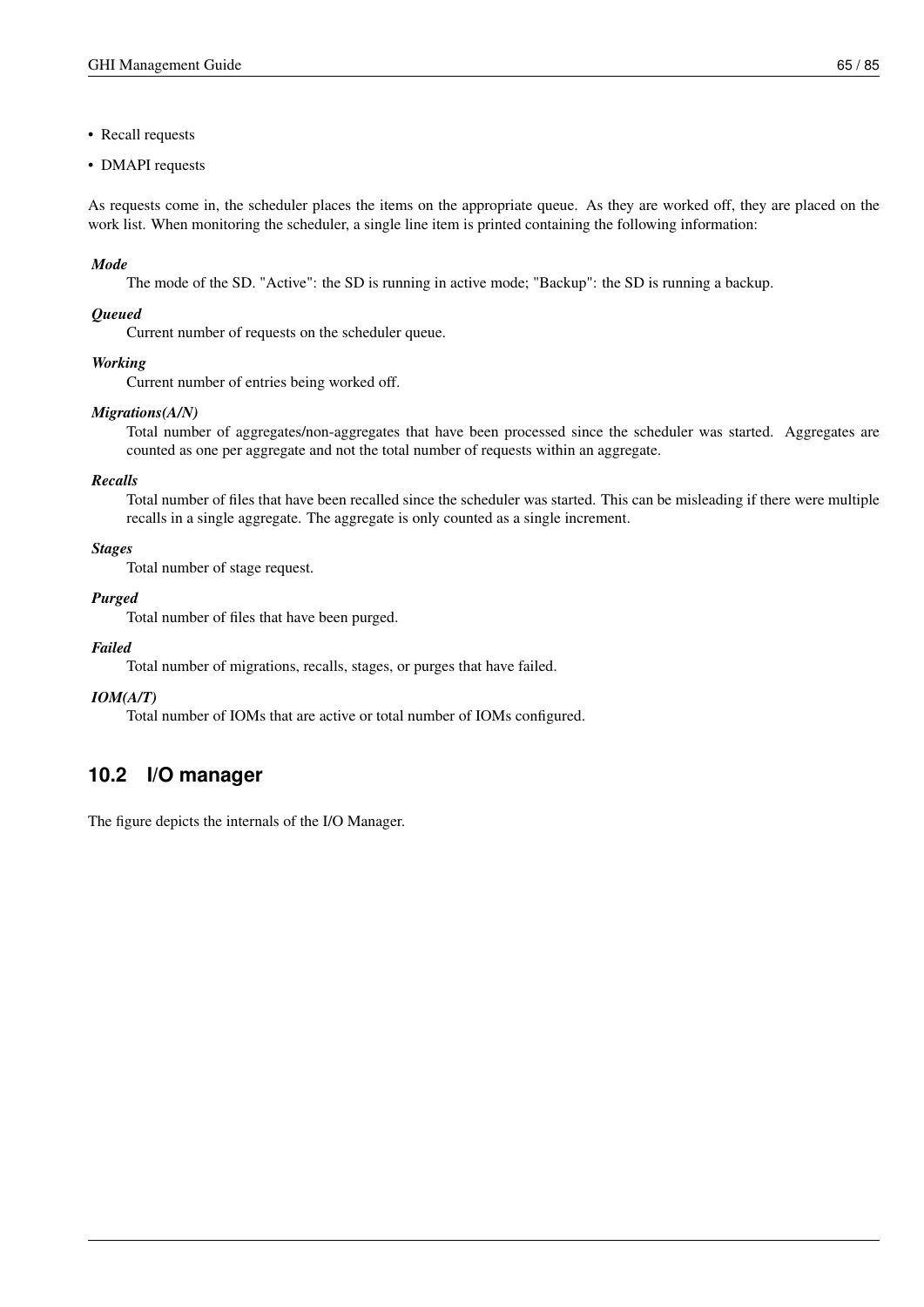

Figure 10.2: I/O manager internals

The scheduler sends requests to the configured/active IOMs in a round-robin fashion. The IOMs spawn off requests as they are received from the scheduler. The IOM can be in four different states:

| Active          | The IOM has the file system mounted and all the connections are valid.                                             |
|-----------------|--------------------------------------------------------------------------------------------------------------------|
| <i>Inactive</i> | The IOM is running on the session node and it is configured to be in an inactive state.                            |
| <b>Standby</b>  | Either the file system is not mounted on the node or the connection from the IOM to the scheduler is<br>not valid. |
| Econn           | The scheduler has lost connection to the IOM.                                                                      |

When monitoring the IOMs, one or more lines are printed for each configured IOM. The first line contains the following information:

| <b>State</b>           | The current state of the IOM (see node definitions above).                                                       |
|------------------------|------------------------------------------------------------------------------------------------------------------|
| <b>Requests</b>        | Number of completed requests.                                                                                    |
| <b>Errors</b>          | Number of errors, total and by request type, encountered since the IOM was started.                              |
| <b>Processing Rate</b> | How busy the I/O manager is. An asterisk ("*") indicates that the I/O manager will be selected next<br>for work. |
| <b>Node</b>            | Hostname/port where the IOM is running.                                                                          |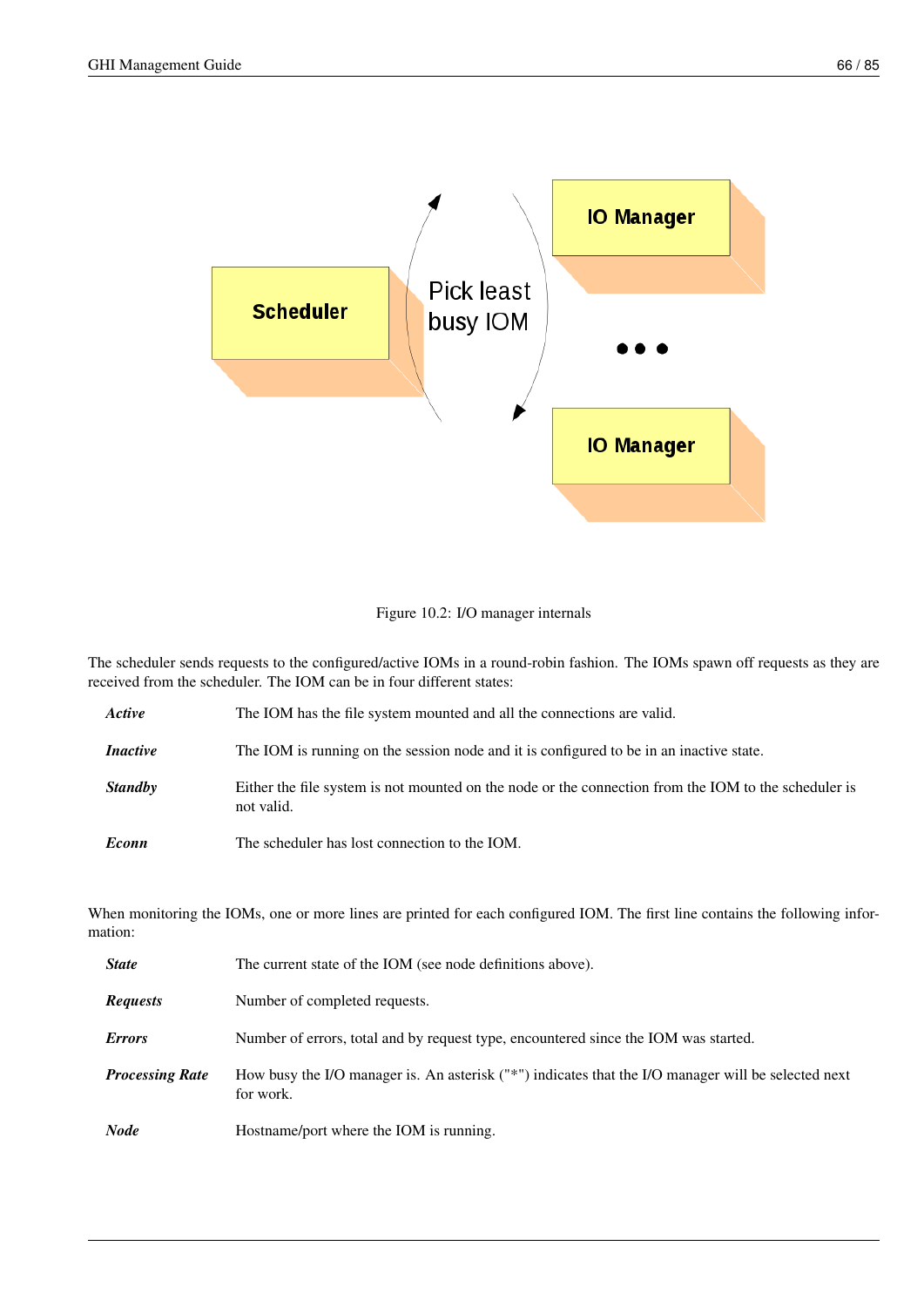If the IOM is currently transferring a file, a second line is displayed that shows information on the longest running active transfer.

## **10.3 File transfer performance**

Monitor the performance of a file transfer at various stages in the process to determine possible bottlenecks. Statistics are written to /var/hpss/ghi/tmp/ghi\_perf.log. This file can grow to unlimited size therefore, performance monitoring is usually disabled. File transfer requests can enter the system in three ways: via the ED from a DMAPI event; via an ILM policy scan; or via the SD from the **ghi\_stage** utility.

File transfers can be monitored for the following processes and are configured via the GHI Configuration Utility (see "Performance Logging (ghichfs --perf)" in "Chapter 8.3: GHI file system configuration").

| ED            | Transfers can be monitored starting with the ED's receipt of a DMAPI event from Spectrum Scale<br>until it returns the response back to Spectrum Scale. The reported elapsed time includes all<br>processing needed to generate the response from the SD, IOM, and PIO or ISHTAR.                                                                                                   |
|---------------|-------------------------------------------------------------------------------------------------------------------------------------------------------------------------------------------------------------------------------------------------------------------------------------------------------------------------------------------------------------------------------------|
| <b>ILM</b>    | The complete lifetime of an ILM process as it handles its share of policy output resulting from<br>execution of the <b>ghiapplypolicy</b> script. The reported elapsed time (the process' lifetime) includes all<br>processing by the SD, IOM, and PIO or ISHTAR. Execution of ghiapplypolicy may result in<br>launching multiple ILM processes, each with its own reporting trail. |
| <b>SD</b>     | Transfers can be monitored starting with the SD's receipt of a file transfer request from either the ED,<br>ghi_stage, or an ILM process until it returns a response back to the ED, ghi_stage, or ILM process.<br>The reported elapsed time includes processing by the IOM and PIO or ISHTAR.                                                                                      |
| <b>IOM</b>    | Extends from the IOM's receipt of a file transfer request from the SD until it returns the response<br>back to the SD. The reported elapsed time includes the PIO or ISHTAR processing.                                                                                                                                                                                             |
| <b>ISHTAR</b> | For aggregate file transfers, extends from IOM's launching of the ISHTAR process until it detects<br>that the process has terminated. ISHTAR does all the DMAPI processing so this is not reported under<br>the IOM.                                                                                                                                                                |
| PIO           | For non-aggregate file transfers, extends just around the actual PIO processing to affect the data<br>transfer. PIO does no DMAPI processing so this is reported under the IOM.                                                                                                                                                                                                     |

### **10.3.1 Tracking file transfer requests**

There are times when it is necessary to gather the records generated by a given file transfer request from the ILM policy. To do this, run with the -d or -D in the policy's OPTS field so that the generated filelists remain available after the process is completed. As a file transfer request gets processed, one or more records for each of the above types (ED, ILM, SD, IOM, ISHTAR, and PIO) may get written to the performance log file. For example, an ILM policy run (ghiapplypolicy) on non-aggregated files will result in: 1) one ILM and one SD record for each ILM process that gets spawned; and 2) one IOM and one PIO record for each file selected by the policy run. Records will most likely get written to performance log files on multiple nodes. The ED and SD records are always written on the GHI session node, while ILM, IOM, PIO, and ISHTAR records are written on the node on which the process runs. When multiple ILM processes get spawned from ghiapplypolicy, the processes may be on multiple nodes. The SD parcels out work to the IOMs independent of the requested source.

And lastly, the order of records within a file may not correspond to the actual processing order. For instance, the ILM record may precede an IOM record, or an IOM record may precede an ISHTAR record even though one would expect the IOM to complete its work and write its record prior to reporting its status to the SD. The SD reports status to the ILM, which would then write its record (likewise with the IOM and ISHTAR). Underlying timing uncertainties with parallel processing account for this effect-before-cause behavior. Keeping all the above in mind, multiple queries may need to be made because the transfer identifier may be different as the transfer proceeds through the system. It is either the inode, igen, and snapID for non-aggregate transfers, or the filelist's pathname for aggregate transfers or in the ILM portion of processing before the SD extracts individual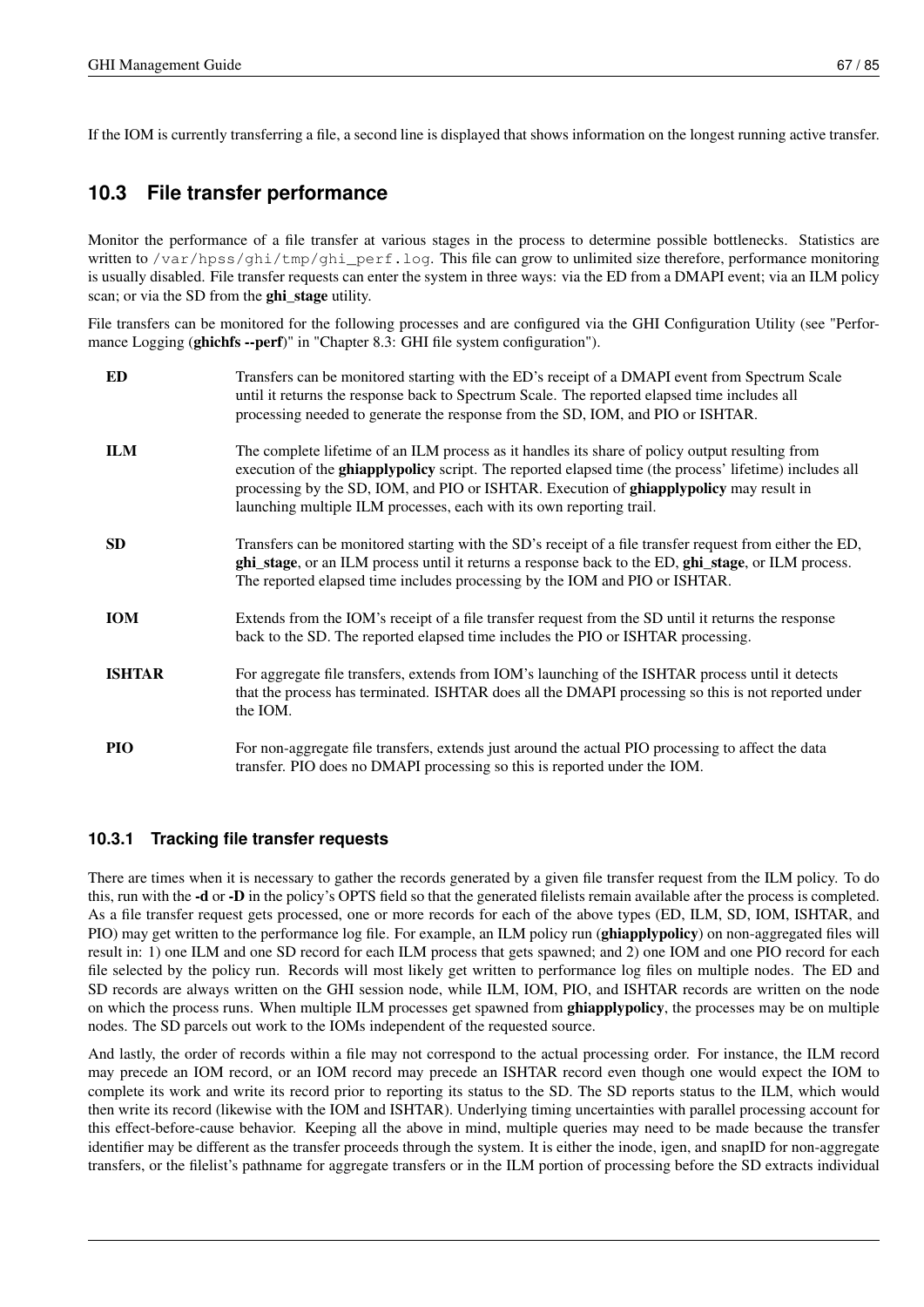non-aggregate requests from the policy output. Once a file (or filelist) of interest has been identified, all records of the associated performance log files need to be queried for records containing the associated identifier(s). For example, assuming the inode and igen are available for the file of interest and it was included in the policy output as shown below, run the following on all nodes in the cluster to pull the associated records from the performance  $log file(s)$ :

```
% PL="/var/hpss/ghi/tmp/ghi_perf.log
% GO="/common_disk/grep_output"
% grep "/ghi3/scratch/.ghi/mmPolicy.ix.25190.C3F04B6B.1" $PL >>$GO
% grep "Inode: 0.194799, Igen: 65555" $PL >>$GO
```
Note the use of the double right-arrows (">>") to append to the previous run's output to "grep\_output". Once all the records of interest are collected, they can (based upon the discussions of each record type presented above) be sorted into the proper order to produce the processing trail. It is not sufficient to merely sort on the timestamps because the times on the nodes may not be in sync with each other.

#### **10.3.2 Performance log record formats**

This section describes the format for each of the record types which may be written to the performance log file; that is, ED, ILM, SD, IOM, PIO, and ISHTAR. Additionally, at GHI startup, daemon restart, or refresh via SIGHUP, each daemon that will be writing performance data to the log outputs has a timestamp record like this:

 $-$  2010-02-25-14:09:15 2486231360 ED /ghi4

The four dashes ("----") in the example above is where measurement data would normally be shown. In this example, the "----" is displayed because this line in the log output is indicating the daemon-startup for the ED, so no measurement data needs to be displayed for this line. Following the timestamp is the daemon's PID, the daemon type (ED, SD, or IOM), and the final field is the associated mount point. As with GHI daemon logs, each IOM writes to its own local performance log file.

#### ED transfer record

An ED transfer record is created (but not yet written to the performance log file) as soon as the ED has queried enough information from Spectrum Scale to determine that the file is not already resident in Spectrum Scale and to make the recall request to HPSS. The newly-created record will contain the file data and current (server clock) time for the start time. The request will be forwarded to the SD and the ED will wait on a response. When the response arrives, the response data from the SD will be added to the record with the current time for the end time and the completed record written to the performance log file. The ED record format is:

ED timestamp PID recall status size elapsed\_time file\_data

Where:

| <b>Timestamp</b> | Date and time the record was written to file.    |
|------------------|--------------------------------------------------|
| <b>PID</b>       | Process ID of the ED which created the record.   |
| status           | Either "SUCCESS" or "FAILURE".                   |
| size             | Size of the file (bytes).                        |
| elapsed time     | End time minus start time (seconds).             |
| file_data        | RqstID: 0 Inode: Inode, Igen: Igen, SnapID: 0.0. |

#### Example of an ED transfer record:

```
ED 2011-01-12-13:47:31 1074145600 recall SUCCESS 512000 0.000389099
RqstID: 0 Inode: 0.141457, Igen: 65542, SnapID: 0.0
```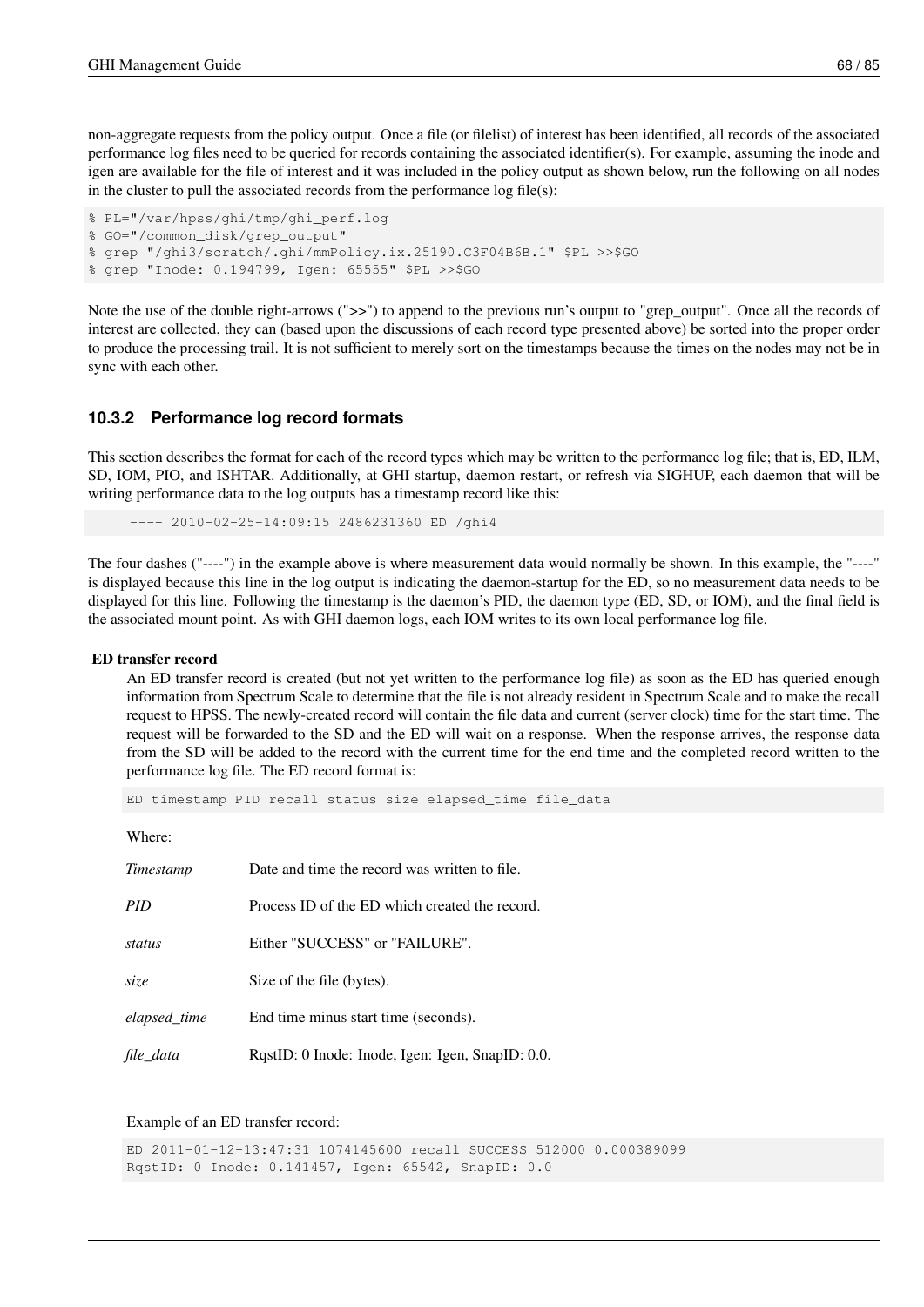The record format will be identical for both aggregates and non-aggregates because DMAPI requests do not differ between the two file types.

#### ILM transfer record

An ILM transfer record is created (but not yet written to the performance log file) as soon as the ILM process gets far enough in its processing to create a record. The newly-created record will contain the pathname of the associated filelist and the current (server clock) time for the start time. The request will be forwarded to the SD and the ILM process will wait on a response. When the response arrives, the response data from the SD will be added to the record with the current time for the end time, and the completed record written to the performance log file. The ILM record format is:

ILM timestamp PID operation status 0 elapsed\_time filelist

Where:

| timestamp    | Date and time the record was written to file.           |
|--------------|---------------------------------------------------------|
| PID          | Process ID of the ILM process which created the record. |
| operation    | Either "migrate", "purge", "recall", or "list".         |
| status       | Either "SUCCESS" or "FAILURE".                          |
| elapsed_time | End time minus start time (seconds).                    |
| filelist     | Pathname of the associated filelist.                    |

#### Example of an ILM transfer record:

ILM 2011-01-12-19:54:51 3970355248 purge SUCCESS 0 16.7519 /gpfs3/scratch/.ghi/mmPolicy.ix.17350.45C7188E.1

#### SD transfer record

An SD transfer record is created (but not yet written to the performance log file) as soon as the SD gets far enough in its processing to create a record. For aggregate requests, this is as soon as the SD receives the request. For non-aggregates, a record is created for each file in the associated filelist as soon as it is read from the filelist. The newly-created record will contain either the pathname of the aggregate filelist or the inode and igen of the non-aggregate file, and the current (server clock) time for the start time. When the transferring IOM indicates transfer is complete, the response data from the IOM will be added to the record with the current time for the end time, and the completed record written to the performance log file. The SD record format is:

SD timestamp PID operation status size elapsed\_time file\_data

#### Where:

| timestamp    | Date and time the record was written to file.                                                                                                                                                                 |
|--------------|---------------------------------------------------------------------------------------------------------------------------------------------------------------------------------------------------------------|
| <i>PID</i>   | Process ID of the SD which created the record.                                                                                                                                                                |
| operation    | Either "migrate", "purge", or "recall".                                                                                                                                                                       |
| status       | Either "SUCCESS" or "FAILURE".                                                                                                                                                                                |
| size         | Size of the file or aggregate (bytes).                                                                                                                                                                        |
| elapsed time | End time minus start time (seconds).                                                                                                                                                                          |
| file data    | Depends upon whether the request for an individual file or a filelist.<br>If a file: RqstID: RqstID Inode: Inode, Igen: Igen, SnapID: SnapID.<br>If a filelist: RqstID: RqstID Filename: pathname, Size: size |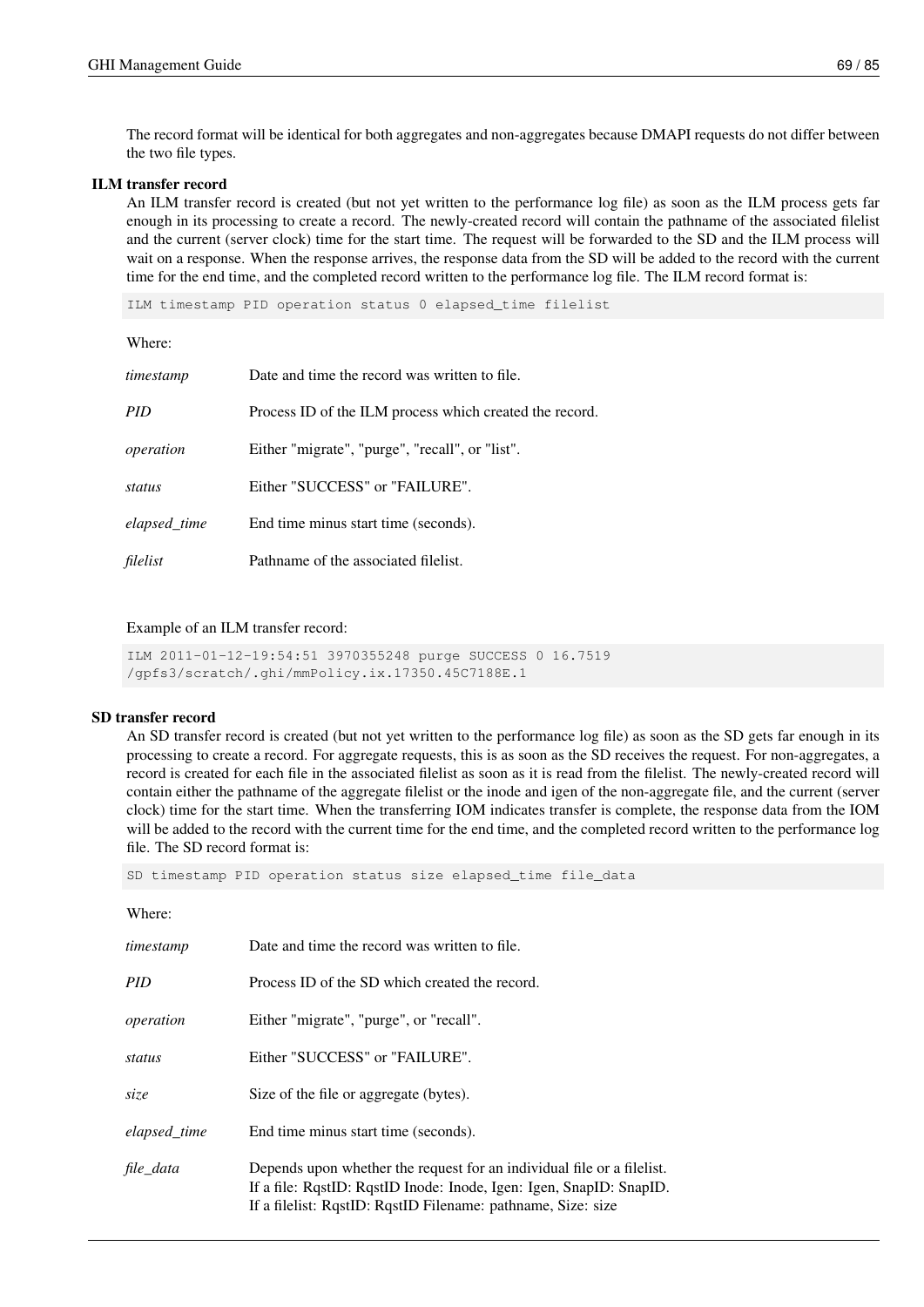Example of an SD transfer record:

```
SD 2011-01-12-13:53:33 1076185408 migrate SUCCESS 1048576000 133.899
RqstID: 1520863553 Inode: 0.26117, Igen: 65544, SnapID: 0.0
```
#### IOM transfer record

An IOM transfer record is created (but not yet written to the performance log file) as soon as the IOM determines that PIO needs to be called to complete the transfer. The newly-created record will contain the inode and igen of the non-aggregate file and the current (server clock) time for the start time. When the transfer is complete, the transfer data will be added to the record with the current time for the end time, and the completed record written to the IOM's local performance log file.

The IOM transfer record format is:

IOM timestamp PID operation status size elapsed\_time file\_data

#### Where:

| Timestamp    | Date and time the record was written to file.                                                                                                                                                               |
|--------------|-------------------------------------------------------------------------------------------------------------------------------------------------------------------------------------------------------------|
| <b>PID</b>   | Process ID of the IOM which created the record.                                                                                                                                                             |
| operation    | Either "migrate", "recall", or "backup".                                                                                                                                                                    |
| status       | Either "SUCCESS", "XFER_FAILED", "GETATTR_FAILED", "SETATTR_FAILED", or<br>"REGIONS FAILED".                                                                                                                |
| size         | Size of the file or aggregate (bytes).                                                                                                                                                                      |
| elapsed_time | End time minus start time (seconds).                                                                                                                                                                        |
| file_data    | Depends upon whether the request is for an individual file or a filelist.<br>If file: RqstID: RqstID Inode: Inode, Igen: Igen, SnapID: SnapID<br>If filelist: RqstID: RqstID Filename: pathname, Size: size |

An example of an IOM record follows. Note that the third line (beginning with "/gpfs3/scratch...") has been split into two separate lines for the purpose of this documentation. That line and the fourth (indented) line should thus be considered as parts of the same record line, with no breaks or spaces.

```
IOM 2011-03-23-15:56:32 1090451776 backup SUCCESS 3717 0.278038 RqstID:
1315662170 Filename:
/gpfs3/scratch/.ghi/backup_file_mtime/
 mmPolicy.ix.5900.09AFFAB9.2/mmPolicy.ix.5900.09AFFAB9.2_0.data,
Size: 0.0
```
#### PIO transfer record

A PIO transfer record is created (but not yet written to the performance log file) just prior to the IOM initiating the PIO process with HPSS. The newly created record will contain the inode and igen of the non-aggregate file and the current (server clock) time for the start time. As soon as PIO processing is completed, the transfer data will be added to the record with the current time for the end time, and the completed record written to the IOM's local performance log file. The PIO record format is:

PIO timestamp PID operation status size elapsed\_time throughput file\_data

#### Where:

| Timestamp  | Date and time the record was written to file.   |
|------------|-------------------------------------------------|
| <i>PID</i> | Process ID of the IOM which created the record. |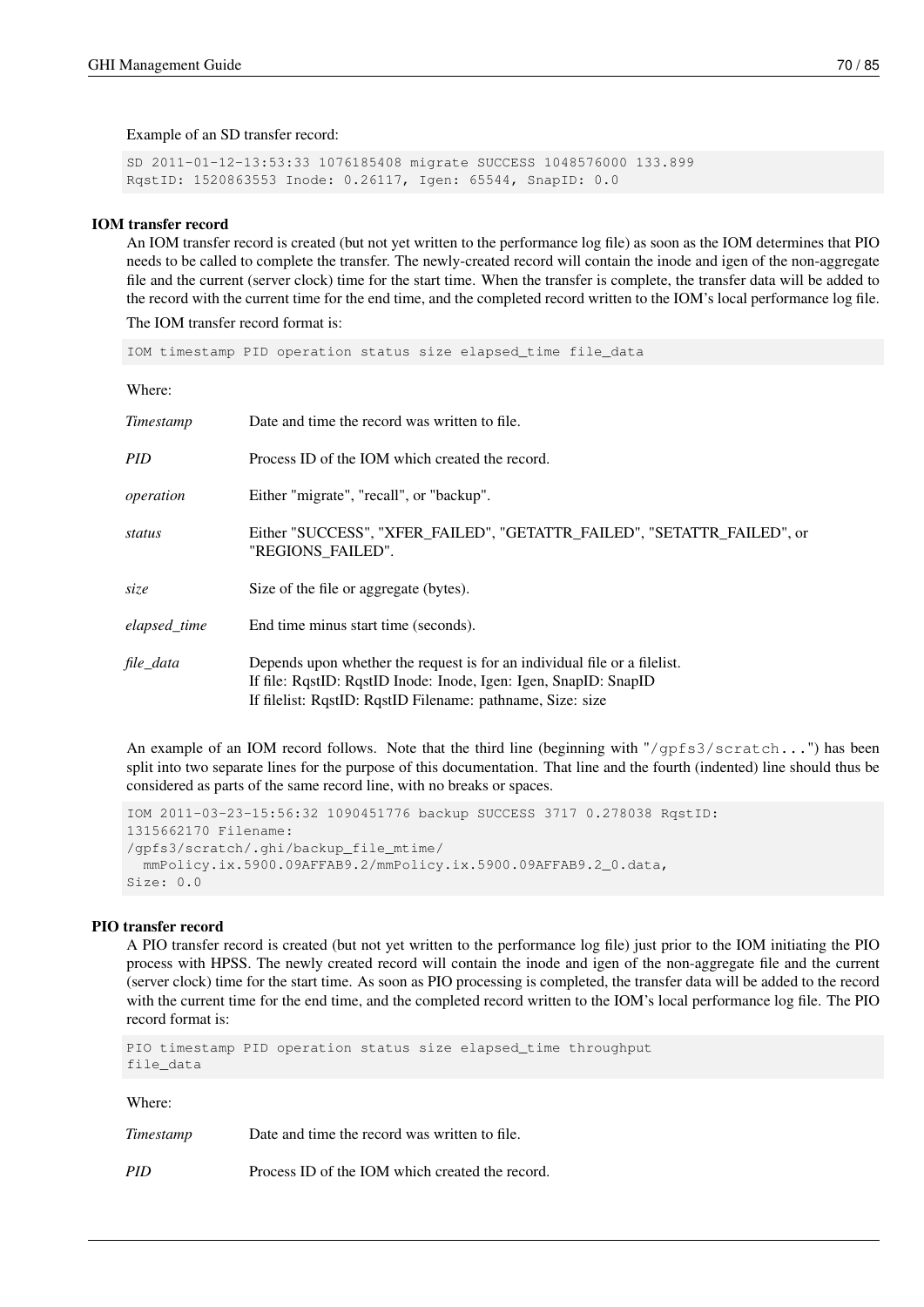|--|--|

| operation    | Either "migrate", "recall", or "backup".                                                                                                                                                                                      |
|--------------|-------------------------------------------------------------------------------------------------------------------------------------------------------------------------------------------------------------------------------|
| status       | Either "SUCCESS" or "XFER FAILED".                                                                                                                                                                                            |
| size         | Size of the file (bytes).                                                                                                                                                                                                     |
| elapsed time | End time minus start time (seconds).                                                                                                                                                                                          |
| throughput   | Size / elapsed time / 1000.                                                                                                                                                                                                   |
| file data    | Depends upon whether the request is for an individual file (migrate, recall) or a filelist.<br>If file: RqstID: RqstID Inode: Inode, Igen: Igen, SnapID: SnapID<br>If filelist: RqstID: RqstID Filename: pathname, Size: size |

#### Example of a PIO record:

```
PIO 2011-03-31-11:24:06 1121962304 migrate SUCCESS 524288 9.48336
55.2851 RqstID: 1321016045 Inode: 0.136201, Igen: 65538, SnapID: 0.0
```
#### ISHTAR transfer record

An ISHTAR transfer record is created (but not yet written to the performance log file) as soon as the IOM determines that ISHTAR needs to be called to complete the transfer. The newly created record will contain the pathname of the aggregate filelist and the current (server clock) time for the start time. When the transfer is completed, the transfer data will be added to the record with the current time for the end time, and the completed record written to the IOM's local performance log file. The ISHTAR record format is:

ISHTAR timestamp PID operation status size elapsed\_time throughput file\_data

#### Where:

| timestamp    | Date and time the record was written to file.   |
|--------------|-------------------------------------------------|
| <i>PID</i>   | Process ID of the IOM which created the record. |
| operation    | Either "migrate" or "recall".                   |
| status       | Either "SUCCESS" or "FAILURE".                  |
| size         | Size of the aggregate (bytes).                  |
| elapsed_time | End time minus start time (seconds).            |
| throughput   | Size / elapsed time / 1000.                     |
| file data    | RqstID: RqstID Filename: pathname, Size: size.  |

#### Example of an ISHTAR record:

```
ISHTAR 2011-03-31-13:50:41 1120872768 migrate SUCCESS 204856 6.2463
32.7964 RqstID: 1310898517 Filename:
/gpfs3/scratch/.ghi/mmPolicy.ix.19415.F41F1DF9.1, Size: 0.204600
```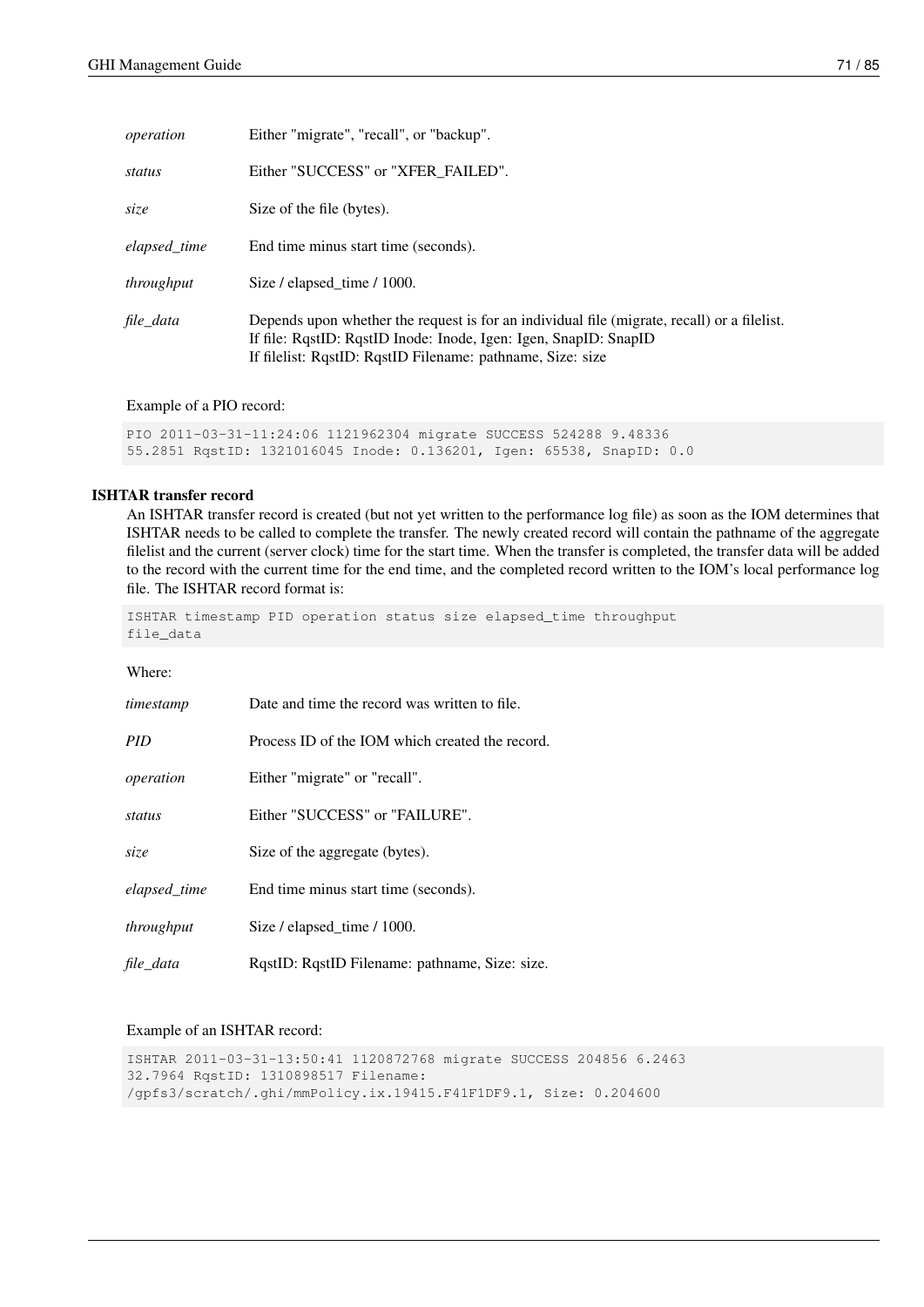## **Chapter 11**

# **Problem diagnosis and resolution**

It is important to monitor the GHI system daily and address problems early before they become severe. System administrators need to take these actions daily:

- Policy runs. Save and review the output from each of the policy runs. The policy runs can take several hours; therefore, we recommend saving the output for each of the runs in a specific location so they can be reviewed. The policy runs generate \*.ok and \*.exc files. Use the "-b" option in the policy to tell GHI to save the files instead of automatically cleaning them up. It is up to the site administrator to delete these files.
- Back up. Take a backup and review the output. The output indicates success or failure and details of each failure for investigation.
- SD and IOM. Monitor the SD and IOM output from the **ghi\_mon** utility. If configured in the GHI file system configuration, the output is activated automatically. Refer to the ghi.conf configuration file.

This chapter provides some common problems seen in GHI and how to resolve them. A problem may have more than one diagnosis and resolution.

## **11.1 Common infrastructure (communication) problems**

Some commonly seen RPC and security-related problems with GHI are below:

### **11.1.1 A GHI server cannot communicate with another**

*Diagnosis 1*: The target server may not have registered its RPC endpoint.

*Resolution:* Verify proper registration of the server with RPC. If shutting down the target server and restarting it does not fix the problem, you may have to manually delete the server's RPC entry. using the **rpcinfo -d** <program number> <version> command. Once you've deleted the registration you can try restarting GHI to re-register the service

*Diagnosis 2*: A network communication failure may exist or security may be blocking the communication.

*Resolution:* First verify the network is up and the server is running. A less obvious cause for the problem may be that the server is not accepting calls from the client because of security reasons. To fix this problem, make sure that the client and server are using consistent security policies and that they have authenticated properly.

*Diagnosis 3*: The /var/hpss file system may be full.

*Resolution:* Determine what is causing the file system to fill up. Common problems are /var/hpss is too small or log files are not being archived out of this directory to free up space. Sometimes, a debug log turned on for problem resolution was not turned off and filled the file system.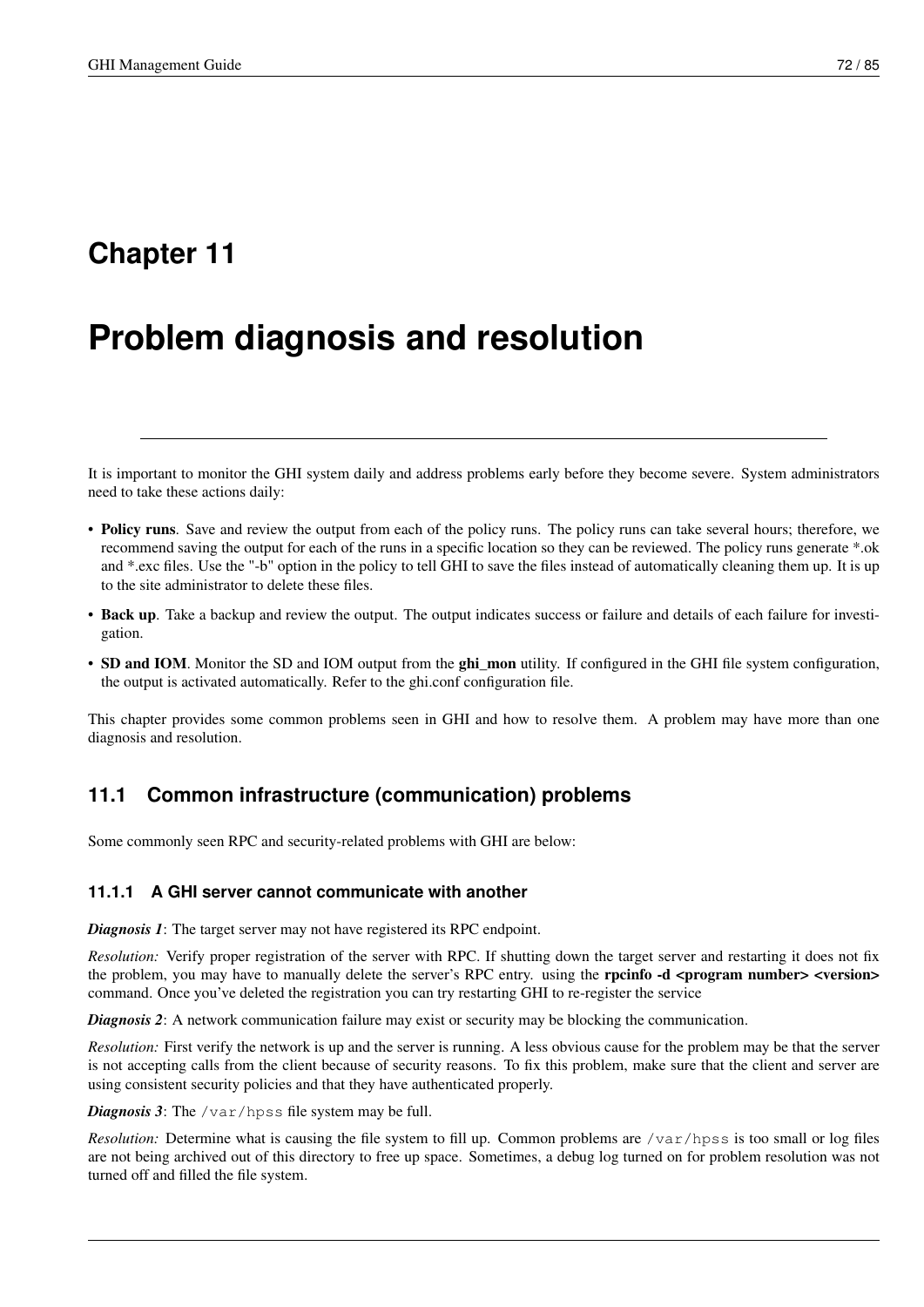*Diagnosis 4*: A server may be too busy to respond.

*Resolution:* If a server is very busy, other servers will not be able to communicate with it. To solve the problem, decrease the load on the server. For example, try increasing the server's thread pool size and/or maximum connection count, or moving the server to a different machine, or adjusting one of the server-specific configuration parameters.

*Diagnosis 5*: A node does not have a network route to an interface used by a server on a different host.

*Resolution:* Verify that all nodes (session node and IOM nodes) have network routes to the network interfaces required.

*Diagnosis 6*: The server may not have enough RPC connections configured that are necessary for communication.

*Resolution:* Increase the number of maximum connections for the appropriate server configuration.

*Diagnosis 7*: The server may have other configuration issues.

*Resolution:* Verify the appropriate server configuration, such as ulimits, xinetd settings, firewalls, hostnames, and so on.

*Diagnosis 8*: The Domain Name Service (DNS) is not reachable.

*Resolution:* Add all necessary entries to the /etc/hosts file. Terminate all GHI servers, Db2, and Kerberos. Restart the system without DNS, then fix the DNS.

### **11.1.2 A server cannot register its RPC info**

*Diagnosis*: Stale RPC information may exist for the server in the RPC table.

*Resolution:* Issue the rpcinfo -p command to see if the RPC program number for the server interface is already registered. If the interface is registered it can be removed using the \*rpcinfo -d *<program number> <version>* command. Once you've deleted the registration you can try restarting GHI to re-register the service.

### **11.1.3 A server cannot obtain its credentials**

*Diagnosis*: There may be a problem with the keytab table.

*Resolution:* Make sure the keytab table (usually in /var/hpss/etc/) is readable by the UNIX username under which the server is running. Make sure the key contained in the keytab table is the correct one. Look for extra versions of the server's key, which can interfere with the authentication process.

### **11.1.4 The connection table may have overflowed**

*Diagnosis*: The server may be so heavily loaded that it is unable to free up connections quickly enough.

*Resolution:* Reduce the load on the server. The problem may also indicate that a server is configured incorrectly or there is a software problem in handling connections properly. One solution is to increase the Maximum Connections parameter in the configuration for the specific server.

## **11.2 Server problems**

### **11.2.1 The process manager dies after a mount request (PPC only)**

*Diagnosis*: The PM core dumps with a stack dump.

*Resolution:* Set the HPSS\_PTHREAD\_STACK to 262144 in /var/hpss/etc/env.conf.

### **11.2.2 The mount daemon fails to get events**

*Diagnosis*: Failed to retrieve DMAPI events.

*Resolution:* Verify the file still exists. Verify the Session ID is valid for that node and is not owned by another node.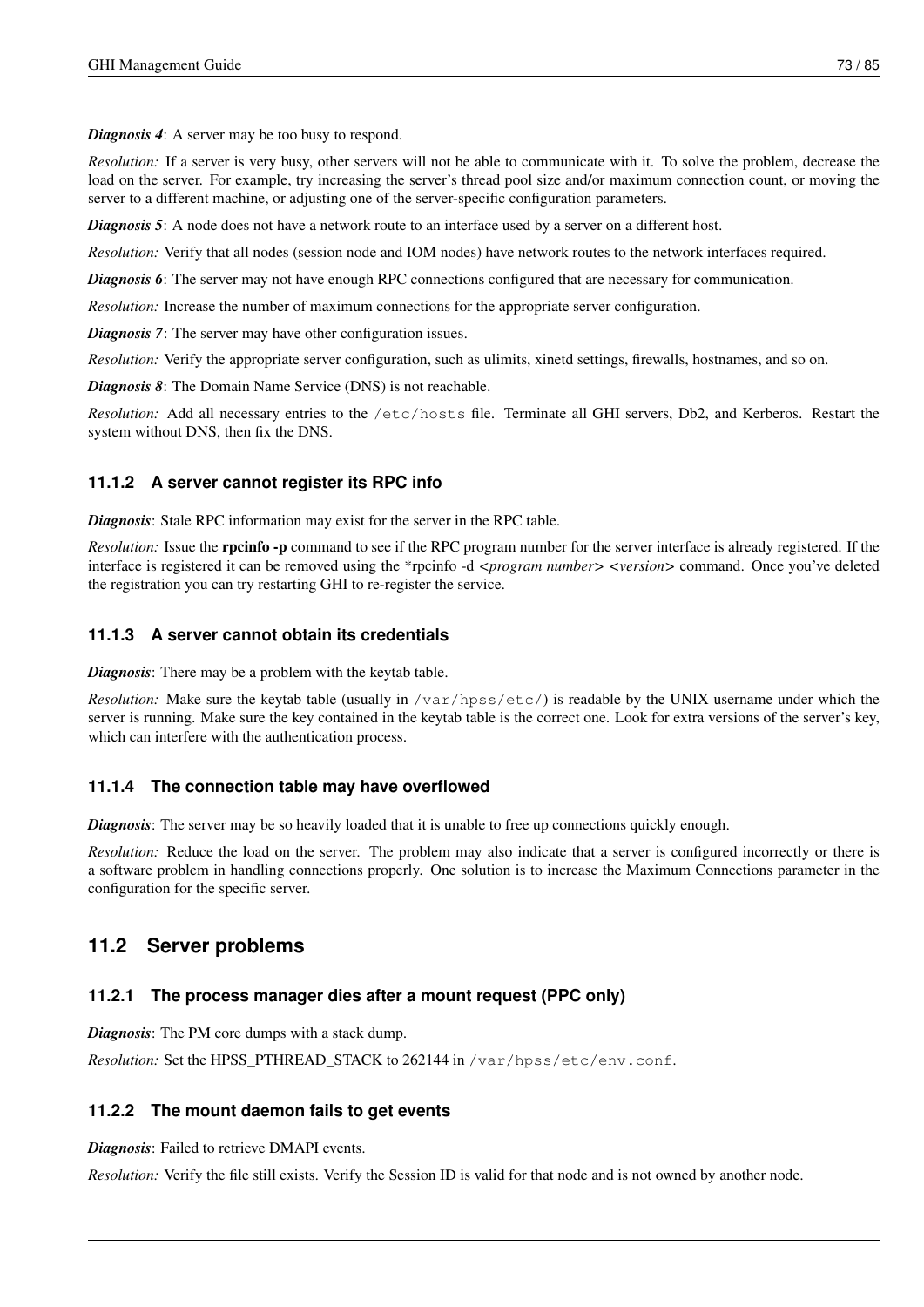## **11.2.3 The mount daemon fails to respond to an event**

*Diagnosis*: Failed to respond to a file system mount/unmount request.

*Resolution:* Verify the file still exists.

## **11.2.4 The mount daemon fails to mount a file system**

*Diagnosis*: Failed to mount the file system.

*Resolution:* Verify the file system still exists and it is not a GHI read-only file system.

## **11.2.5 The mount daemon fails to dismount a file system**

*Diagnosis*: Failed to dismount the file system.

*Resolution:* Verify there are no open files in the file system and that no one else is currently using the file system. Use lsof to determine what is using the file system.

## **11.2.6 The event daemon fails to get events**

*Diagnosis*: Failed to retrieve DMAPI events.

*Resolution:* Verify the file still exists. Verify the Session ID is valid for that node and is not owned by another node.

## **11.2.7 The event daemon fails to respond to events**

*Diagnosis*: Failed to respond to a request to access a file.

*Resolution:* Verify the event daemon process has not been restarted.

## **11.2.8 The event daemon fails to get attributes of a file**

*Diagnosis*: When trying to get the attributes of a file, the call failed.

*Resolution:* Verify the file still exists. Verify the session ID is valid for that node and is not owned by another node.

## **11.2.9 The scheduler daemon is stuck in "QUIESCING\_FS" mode**

<span id="page-82-0"></span>*Diagnosis*: All file transfer requests terminate with error code -19 (ENODEV) and the monitor output is showing the SD's state to be "QUIESCING\_FS". This occurs when either an unmount command has been given or a GHI shutdown has been requested but not yet completed.

*Resolution:* It may be that the SD has begun to make the file system inactive but the file system could not be unmounted. There may be ongoing file transfers to or from an HSM which needs to complete before the SD can terminate and GHI can shut down completely. If a command to unmount the file system failed, try to remove the condition which is blocking its completion and retry it, or try a forced unmount (first see the Spectrum Scale documentation on the mmunmount command). If a GHI shutdown command has failed, retry the command until it succeeds or use the -f (force) option. If it is desired to place the SD back into its normal operating mode, send a SIGHUP signal to the SD process ID on the GHI session node. View the SD monitor output to verify the SD's state returns to active. The area below the "Active Q" text in the monitor output should be blank and not showing any error messages. This should not be done after a GHI shutdown because the status of other GHI system processes is uncertain. This may be done after a failed unmount of a file system if the file system still shows as mounted, and you wish to continue normal operations without attempting another unmount.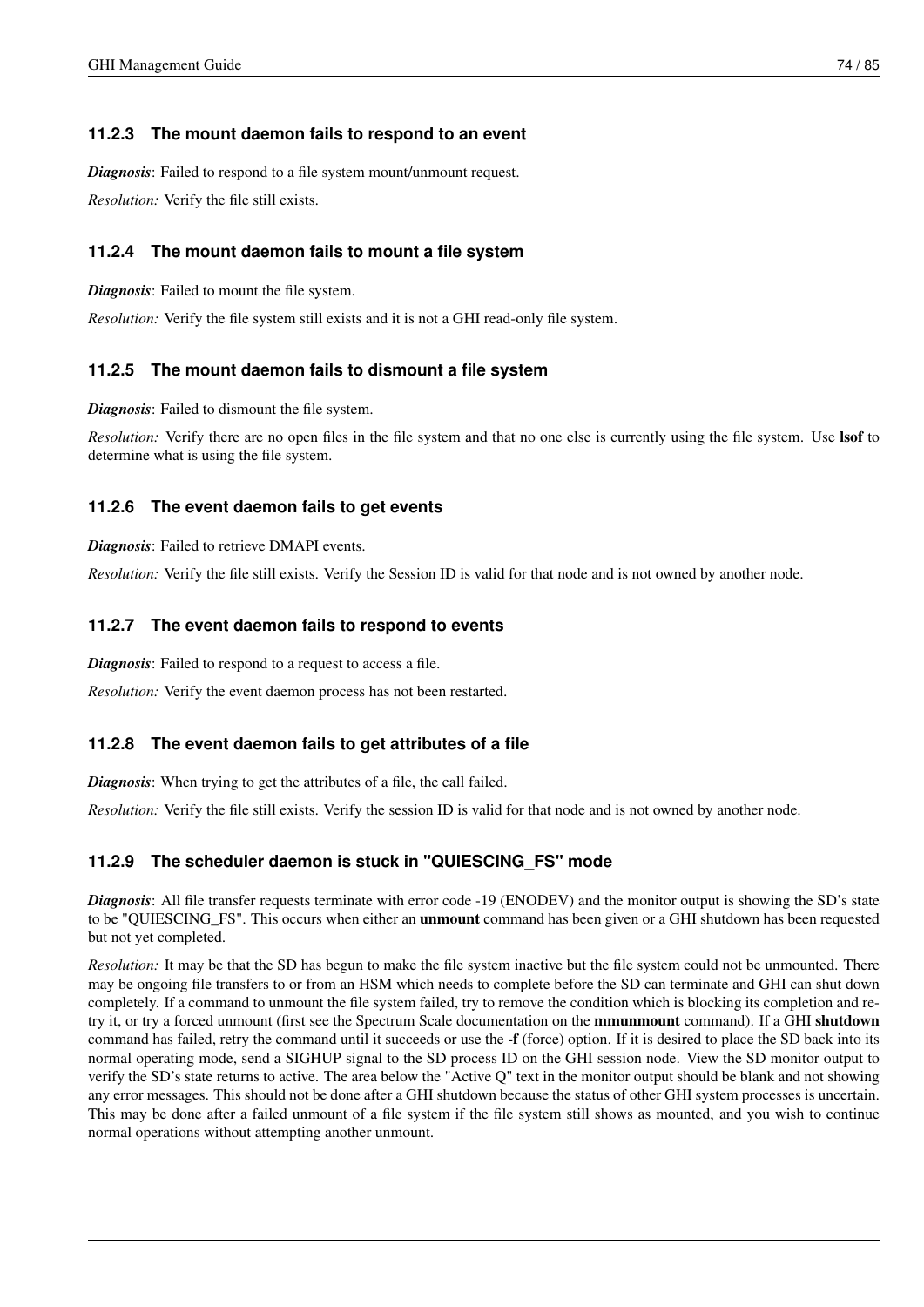#### **11.2.10 Out of completion queues**

*Diagnosis*: There are too many requests for the scheduler.

*Resolution:* The additional requests will not be lost; they will wait until some existing connections are complete and then the request will get scheduled.

#### **11.2.11 Failed to set regions (punching a hole)**

*Diagnosis*: Unable to punch a hole in a file using **dm\_punch\_hole.** 

*Resolution:* Verify the file exists.

#### **11.2.12 Recovery started for an IOM**

*Diagnosis*: An IOM abnormally terminated. The requests that it was working on are being redirected to another IOM. *Resolution:* There is no action to be taken.

#### **11.2.13 Failed to get a DMAPI handle for a file**

*Diagnosis*: A failure occurred when attempting to read the DMAPI handle for a file before performing the data transfer. *Resolution:* Verify the file has not been deleted. Verify the session ID is still valid for that IOM.

#### **11.2.14 The IOM is in ECONN mode**

*Diagnosis 1*: The IOM shows ECONN during initializing.

*Resolution:* The IOM is initializing; wait until it finishes the connection logic.

*Diagnosis 2*: The IOM is configured incorrectly in /etc/inittab.

*Resolution:* Fix the entry and recycle **inittab** (kill -1 <inittab pid>). The entry is added automatically by GHI, so this is unlikely the cause unless an administrator or configuration manager (such as Puppet) changed it.

*Diagnosis 3*: The authentication configuration is incorrect in  $/\text{var/hpss/etc.}$ 

*Resolution:* Copy the /var/hpss/etc/ directory from the HPSS Core Server location.

*Diagnosis 4*: There is a time difference between the IOM node and the session node that is greater than five (5) minutes.

*Resolution:* Run an NTP daemon on all the nodes or verify NTP is working, or sync-up the date and time with the **date** command.

#### **11.2.15 IOM is in STANDBY mode**

*Diagnosis*: IOM loses connection to the SD.

*Resolution:* Verify the scheduler daemon is running or recycle the IOM.

#### **11.2.16 IOM failed to get a handle for a file**

*Diagnosis*: Unable to get a handle for a file.

*Resolution:* A handle is an integer value assigned by the operating system to access a file. When the IOM is unable to get this handle, you will want to verify first that the file still exists. Second, verify the session ID is still valid for that IOM.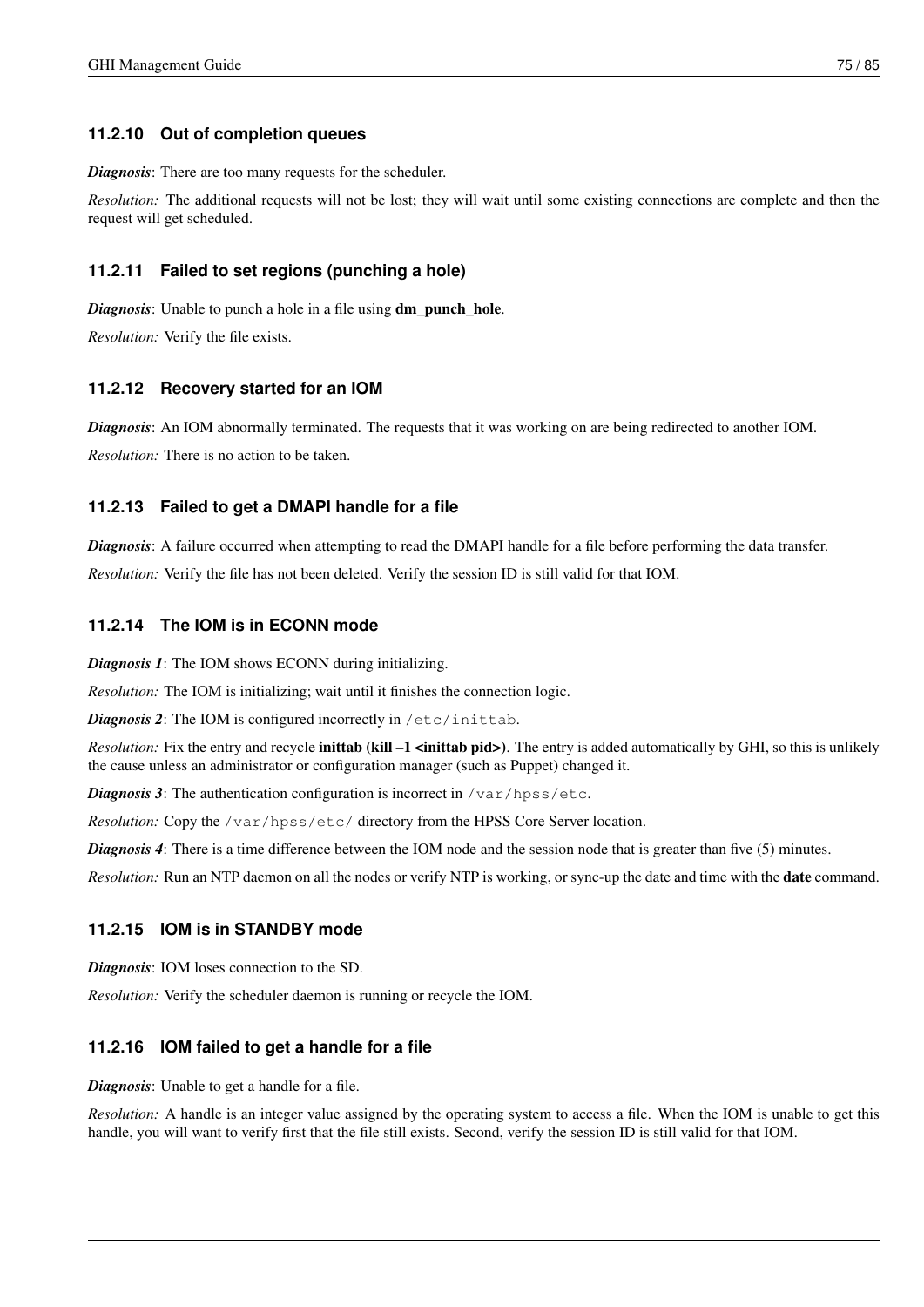## **11.2.17 ISHTAR fails to run**

*Diagnosis 1*: The ndapi.log reports that ISHTAR failed with "ndad keytab check:failed (code=22) for pr incipal hpssdmg".

*Resolution:* Issue a new hpss.htar.keytab and distribute the keytab file to all of the GHI nodes. Verify the /var/hpss/ etc/unix.master.key does not contain all zeros.

*Diagnosis 2*: ISHTAR failed with "18431" (unable to open file).

*Resolution:* Verify the file still exists.

*Diagnosis 3*: ISHTAR failed with "18432".

*Resolution:* The htar.ksh file contains the incorrect value for HPSS\_HOSTNAME. Fix the htar.ksh file and run a quick command-line test to verify the fix is good:

/var/hpss/hsi/bin/htar.ksh -cvf /ghi/testfile /etc/motd

*Diagnosis 4*: ISHTAR fails with "-52 htar\_GhiClose, Error setting managed regions".

*Resolution:* Verify the session ID is correct.

*Diagnosis 5*: ISHTAR fails to open the file in Spectrum Scale.

*Resolution:* Verify the file still exists.

## **11.2.18 ISHTAR appears to be hung or locked up**

*Diagnosis*: The location for the ISHTAR temporary files is full: "WARNING: OUT OF SPACE writing HPSS archive - delaying/retrying".

*Resolution:* Verify the file system is not full. Kill the htar.ksh process. Clean up the file system or allocate more space. Rerun the policy.

### **11.2.19 A "-1 makeXHandle" error was encountered from a migration policy run**

*Diagnosis*: Failed with a call to makeXHandle because the /var/hpss/ghi/etc directory is inconsistent with the rest of the nodes in the cluster.

*Resolution:* Issue a kill -SIGHUP *<pid>* command to the GHI configuration manager (ghi\_cm) on the GHI session node to have it execute a cluster-wide configuration scan to validate and correct anything wrong. Recycle the IOM.

## **11.2.20 A "Failed to migrate files, RPCError = 0, rc = -1" error from a migration policy run**

*Diagnosis*: The output from a migration policy reported a failure because the file system is GHI read-only.

*Resolution:* No resolution is possible. Allowing files to be migrated into HPSS from a GHI read-only file system could result in corruption of the HPSS data for the associated GHI full-access file system. If a file must be migrated into HPSS, it will need to be copied to the full-access file system and migrated from there.

## **11.2.21 A "-5 PIOXferMgr" error from a migration policy run**

*Diagnosis*: The HPSS Movers are having issues (they are not in green state as shown in the HPSS GUI), there are errors in the Alarms & Events, or the local.log file.

*Resolution:* See "Chapter 1: HPSS Problem Diagnosis and Resolution" in the *HPSS Error Manual*.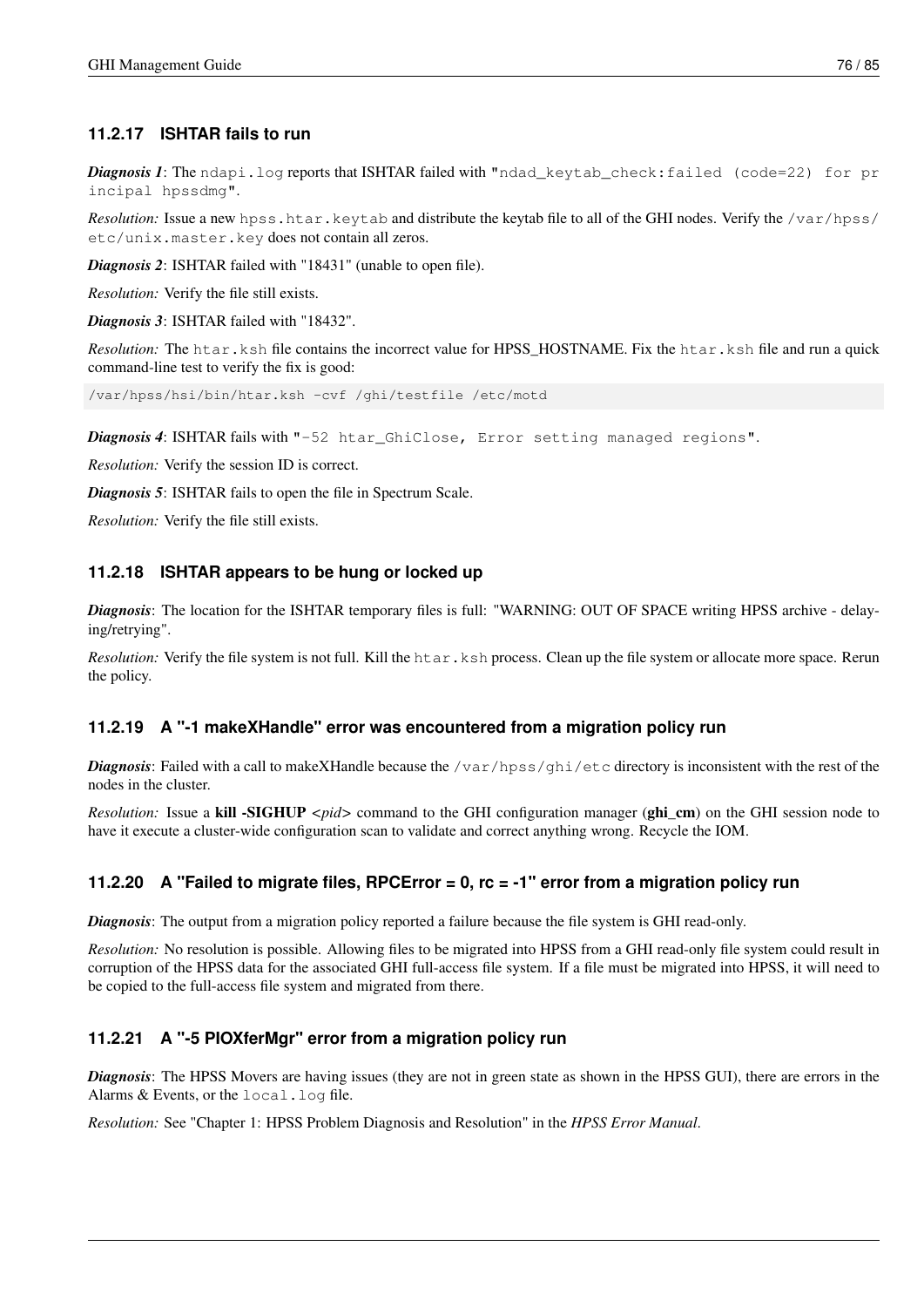## **11.2.22 A "-19 sd\_quiesce\_FS" error from a migration policy run**

*Diagnosis*: The file system was unmounted or a shutdown of GHI was requested after the migration had been requested, but before the actual file transfer request was sent to an IOM.

*Resolution:* Re-run the migration after mounting the file system or after GHI is restarted.

## **11.2.23 A "-28 PIOXferMgr" error from a migration policy run**

*Diagnosis*: The HPSS Movers are having issues (they are not green), or there are errors in the Alarms & Events or the local. log file.

*Resolution:* See "Chapter 1: HPSS Problem Diagnosis and Resolution" in the *HPSS Error Manual*.

## **11.2.24 A "-78 PIOXfer" error from a migration policy run**

*Diagnosis 1*: The inetd was configured incorrectly.

*Resolution:* See the IOM problems above.

*Diagnosis 2*: There is a problem with one or more HPSS Movers.

*Resolution:* Verify the Movers are green. Look at the HPSS  $\text{local} \cdot \text{log}$  file for error messages.

### **11.2.25 A "-19 sd\_quiesce\_FS" error from a recall policy run**

*Diagnosis*: The file system was unmounted or a shutdown of GHI was requested after the recall had been requested, but before the actual file transfer request was sent to an IOM.

*Resolution:* Re-run the recall after mounting the file system or after GHI is restarted.

### **11.2.26 A "-78 PIOXfer" error from a recall policy run**

*Diagnosis*: The xinetd was configured incorrectly.

*Resolution:* See the IOM problems above.

### **11.2.27 Problems with mounting file systems**

*Diagnosis 1*: The mount command returned an error for "Stale NFS Handle".

*Resolution:* There is potentially a disk problem with the file system; run ghi state. Also, verify the file system is configured with the ghilsfs command.

*Diagnosis 2*: The **mount** command returned an error saying there was no handle for the mount event.

*Resolution:* Verify the PM and MD are running.

*Diagnosis 3*: The mount daemon is not running.

*Resolution:* Verify the session node did not failover. Verify the mount daemon is running on the session node and could take over the session ID.

*Diagnosis 4*: The **mount** command returned an error for "can't read superblock".

*Resolution:* Try to mount the file system on the Spectrum Scale cluster manager node first, then mount on the other nodes.

*Resolution:* There is potentially a disk problem with the file system; run ghi\_state. Also, verify the file system is configured by executing the ghilsfs command.

*Resolution:* The file system is read-only and no backup has yet been restored to it. To check, issue the following command: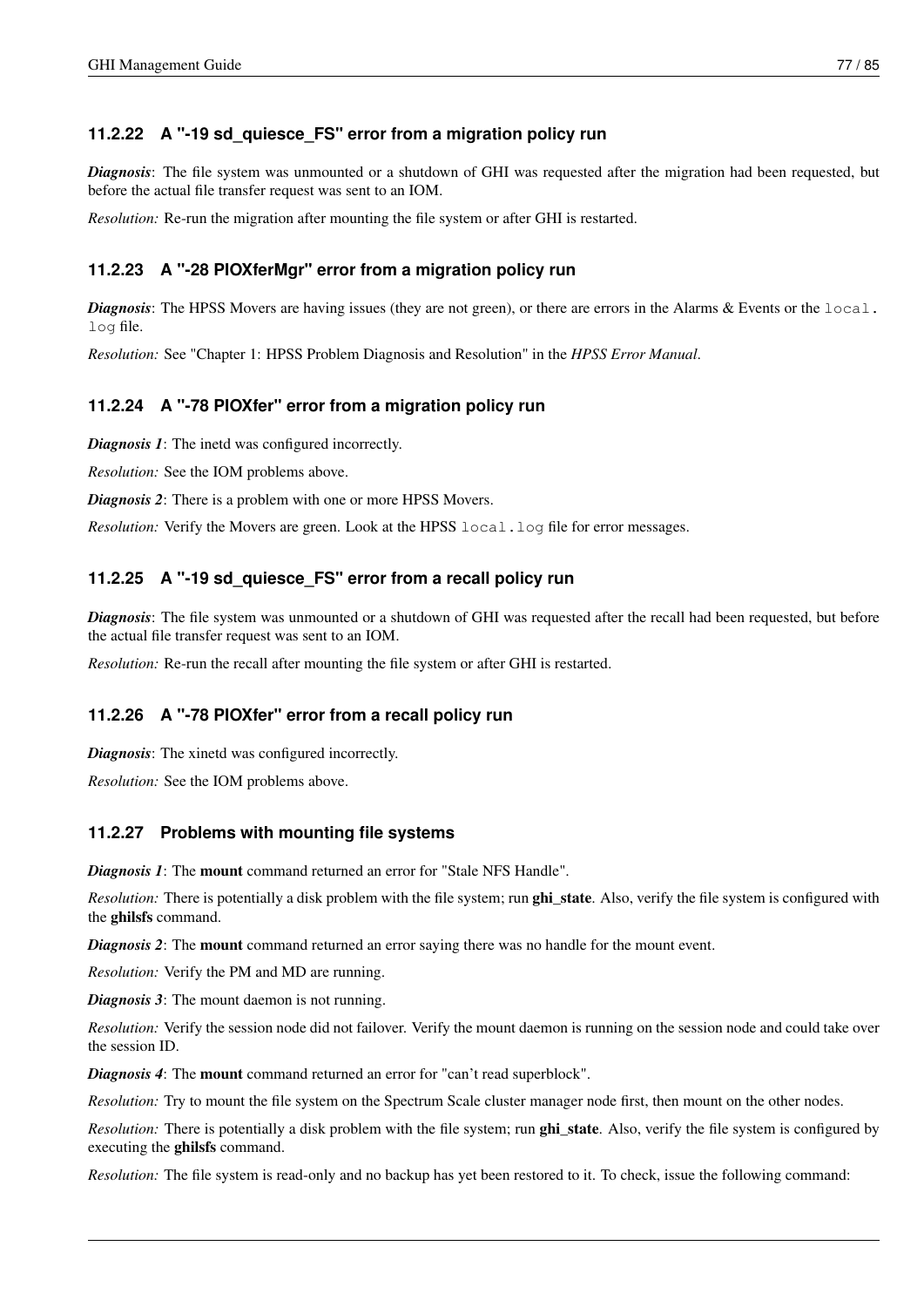```
% ghilsfs <FS> --bustat
```
The following result will confirm if a backup needs to be restored:

```
Key Description Value (# comment)
 ----------------------------------------------
File System Name <FS>
--bustat Backup Status needs restore
```
## **11.2.28 Error indicating file is not managed by HPSS**

*Diagnosis*: The purge policy that was configured is not excluding files that are already co-managed.

*Resolution:* Verify the policy has an entry to exclude files that are not managed by HPSS:

```
Rule "exclude_rule" EXCLUDE FROM POOL "system" WHERE MISC_ATTRIBUTES NOT
LIKE '%M%'
```
#### **11.2.29 A file fails to purge data blocks from Spectrum Scale**

*Diagnosis 1*: Verify the file was not deleted after it was selected as a purge candidate.

*Resolution:* There is nothing to be done here.

*Diagnosis 2*: Verify the file meets the purge policy criteria.

*Resolution:* Review the policy and the location of the file (via **ghi\_ls**).

*Diagnosis 3*: Verify the file is larger than a single data block.

*Resolution:* Files that are less than or equal to one data block will not be selected as purge candidates.

#### **11.2.30 Failed to read or write a file in the system**

*Diagnosis*: The request returns an Input/Output error.

*Resolution:* Verify neither the event daemon nor the scheduler have been recycled recently. Verify the HPSS Movers are green. Also, look at the HPSS local.log to see if there are any error messages.

## **11.2.31 Reading or writing a file appears to hang**

*Diagnosis*: The read or write request times out.

*Resolution:* Find out where the file resides in HPSS. If it is on tape, verify there is not an outstanding tape mount request and there is a free tape drive.

#### **11.2.32 General problems with a utility or tool**

*Diagnosis*: Problems with a utility.

*Resolution:* Check the syntax. Most utilities will print a usage summary if they are invoked with the -? option. Some utilities require several parameters to be specified that may not be obvious. Make sure the default arguments are being overridden when necessary. Many utilities use default values for several parameters. If the parameter is not overridden with a specific value, unexpected behavior may result. Refer to the limits in [Starting GHI for the First Time](#page-10-0) to verify they were not exceeded.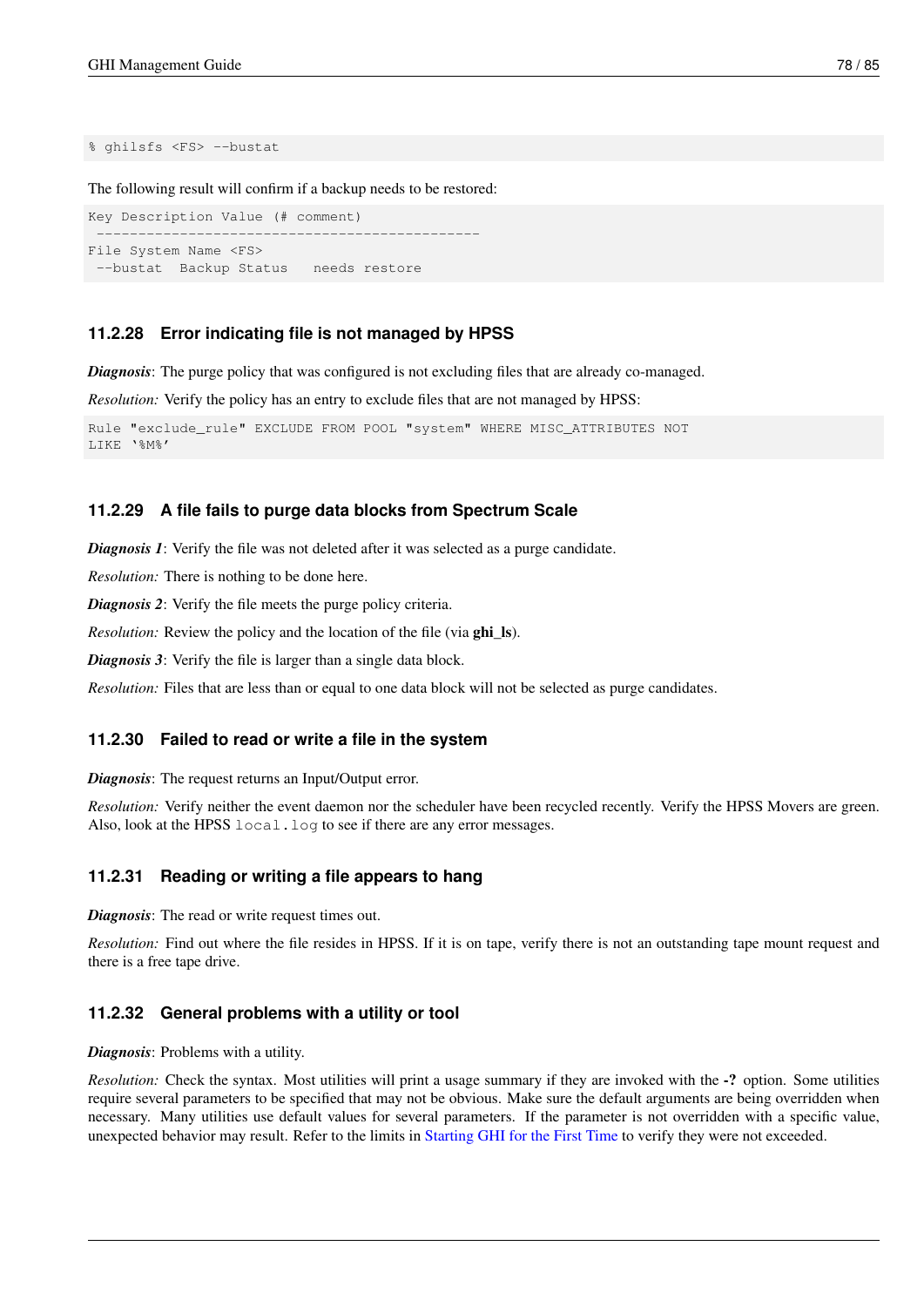## **11.2.33 The ghi\_mon SD error count increases**

*Diagnosis*: Numerous errors are encountered during migrations, recalls, stages, or purges.

*Resolution:* Review the actions performed and determine increase rates to determine which action is generating the errors. Review the **ghi\_mon** output for the IOM as well to determine which IOM is encountering the problem.

## **11.2.34 The ghi\_mon IOM error count increases**

*Diagnosis*: The errors displayed from **ghi\_mon** indicate the IOM was failing when performing data transfers.

*Resolution:* Review the exception files ending with the .exc extension located in  $\langle$  mount point>/scratch/ for that IOM (if running with the –d or –D option). Otherwise, run a migration and review the output from the policy run to determine what are the issues. Also, review the  $local$ ,  $log$  file to see what errors are occurring from the HPSS Movers.

## **11.2.35 The ghi\_mon shows the SD restarted**

*Diagnosis*: The session node failed over.

*Resolution:* View the system log to determine why the scheduler was recycled. If the scheduler daemon terminates again, turn on additional logging so that the next time the scheduler is recycled, additional error information can be viewed.

## **11.2.36 The ghi\_mon shows the SD to be "QUIESCING\_FS"**

*Diagnosis*: The file system has been unmounted, GHI is shutting down, or both.

*Resolution:* See [The scheduler daemon is stuck in "QUIESCING\\_FS" mode.](#page-82-0)

### **11.2.37 Failed to connect to the SD**

*Diagnosis*: The SD is not running because the file system is unmounted.

*Resolution:* Mount the file system and verify the SD is started.

### **11.2.38 GHI backup cannot communicate with Db2**

*Diagnosis*: Db2 is not running.

*Resolution:* Verify Db2 is running and restart if necessary. Authenticate as the Db2 instance owner and start Db2 with the db2start command. There is no harm in executing this if the Db2 instance is already running.

### **11.2.39 Failed to back up a file from a snapshot**

*Diagnosis*: The output from a backup shows that GHI failed to back up a file's data from a snapshot.

*Resolution:* Check the migration problems above to determine why the file failed to migrate. Refer to the limits in [Starting GHI](#page-10-0) [for the first time](#page-10-0) to verify they were not exceeded.

### **11.2.40 Too many open files from image backup**

*Diagnosis*: Too many open files from an image backup.

*Resolution:* The ulimit settings need to be set on GHI nodes for image backups. Refer to the *GHI Installation Guide* for how to set up the ulimit settings.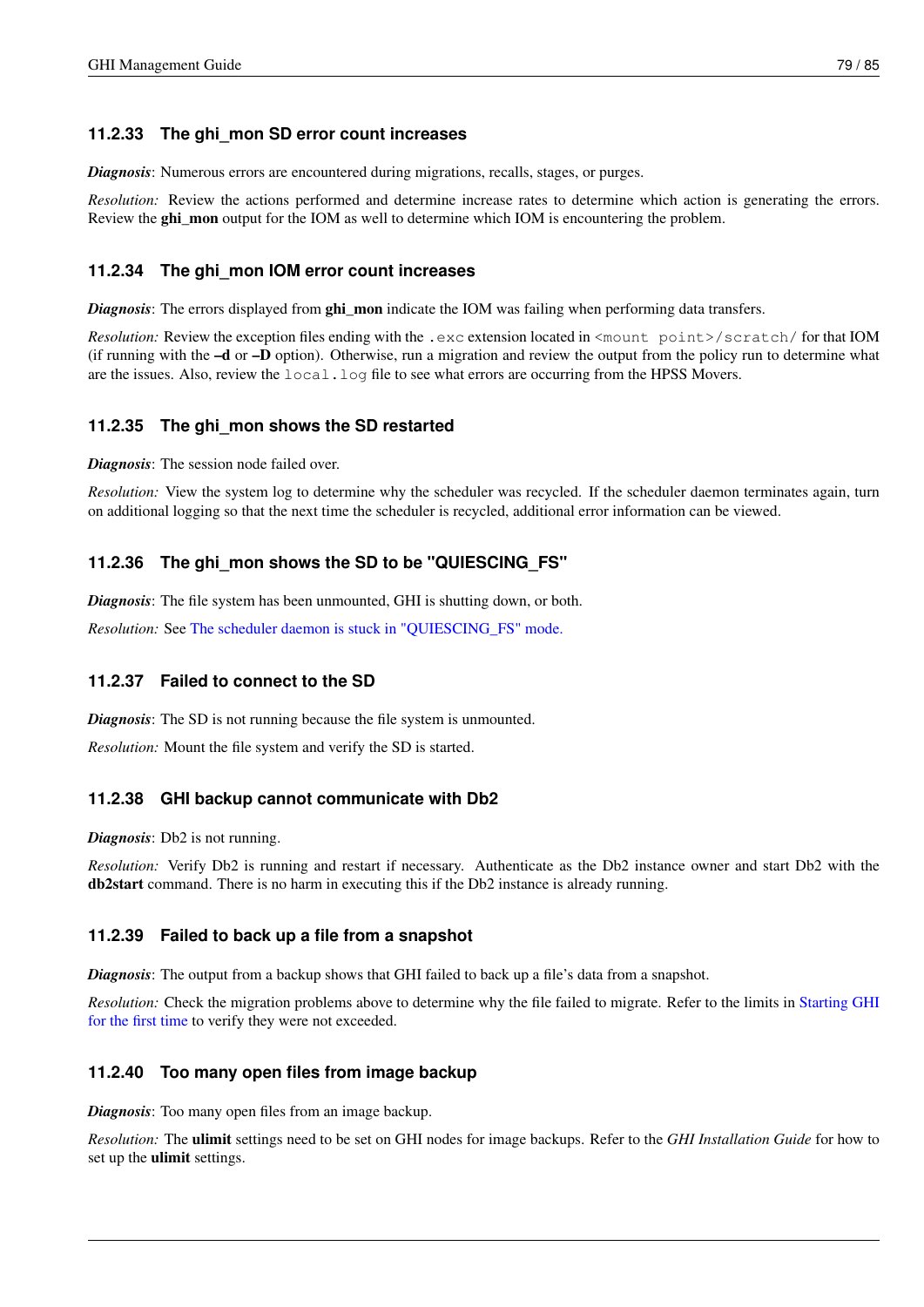## **11.2.41 Failed to backup namespace information**

*Diagnosis*: The output from a backup shows that GHI failed to back up a namespace file. One possible reason is there was a failure transferring the file to HPSS.

*Resolution:* Refer to IOM problems above.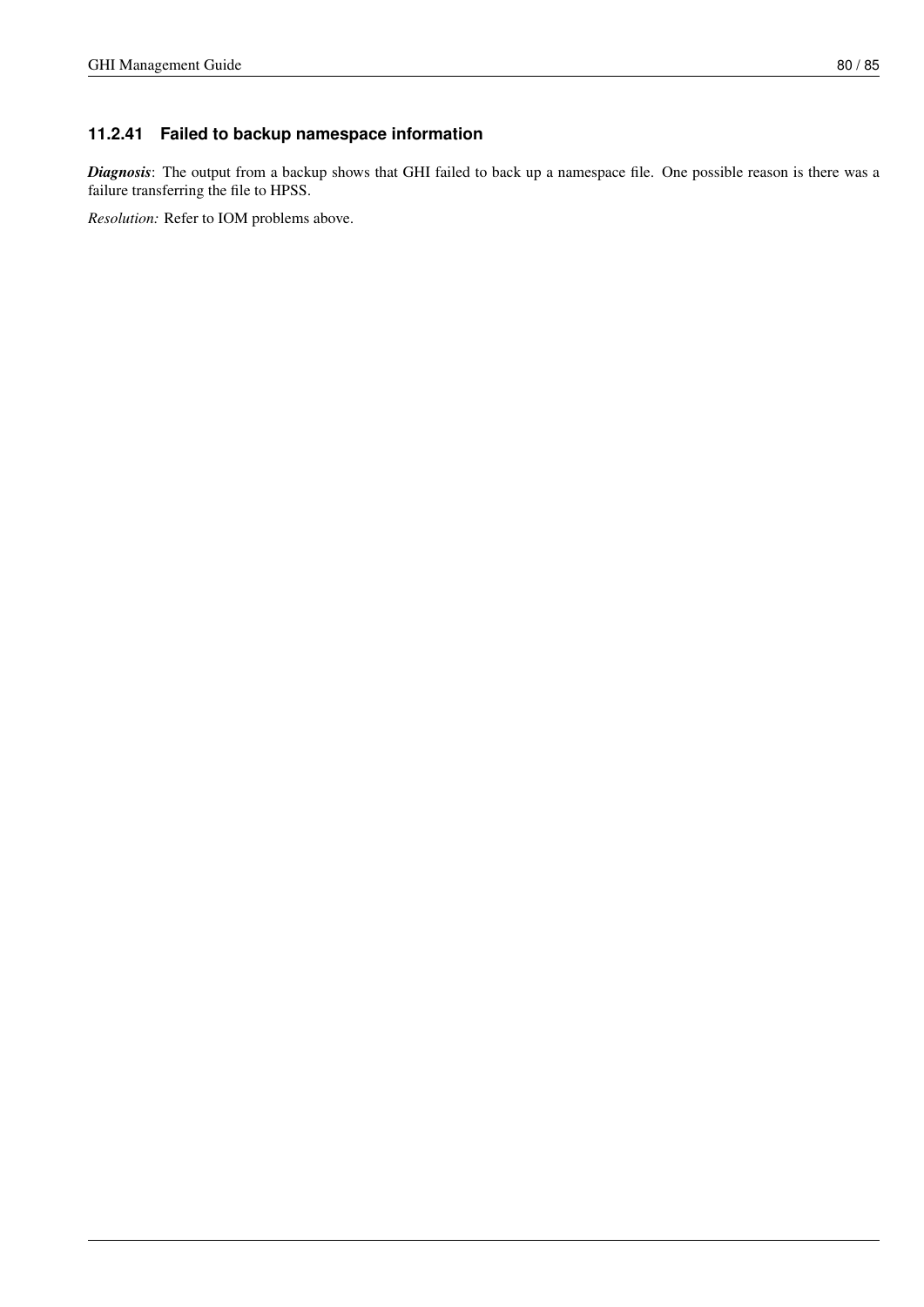# **Appendix A**

# **Glossary of terms and acronyms**

| <b>ACL</b>              | Access Control List.                                                                                                                                                                                                                                                                                                                                  |
|-------------------------|-------------------------------------------------------------------------------------------------------------------------------------------------------------------------------------------------------------------------------------------------------------------------------------------------------------------------------------------------------|
| <b>AIX</b>              | Advanced Interactive Executive. An operating system provided on many IBM machines.                                                                                                                                                                                                                                                                    |
| Alarm                   | A log record message type used to log high-level error conditions.                                                                                                                                                                                                                                                                                    |
| <b>ANSI</b>             | American National Standards Institute.                                                                                                                                                                                                                                                                                                                |
| <b>API</b>              | Application Program Interface.                                                                                                                                                                                                                                                                                                                        |
| <b>Archive</b>          | One or more interconnected storage systems of the same architecture.                                                                                                                                                                                                                                                                                  |
| <b>Attribute</b>        | When referring to a managed object, an attribute is one discrete piece of information, or set of related<br>information, within that object.                                                                                                                                                                                                          |
| <b>Class of Service</b> | A set of storage system characteristics used to group files with similar logical characteristics and<br>performance requirements together. A Class of Service is supported by an underlying hierarchy of<br>storage classes.                                                                                                                          |
| Co-managed              | File data resides in both Spectrum Scale and HPSS.                                                                                                                                                                                                                                                                                                    |
| Configuration           | The process of initializing or modifying various parameters affecting the behavior of a GHI server or<br>infrastructure service.                                                                                                                                                                                                                      |
| <b>COS</b>              | Class of Service.                                                                                                                                                                                                                                                                                                                                     |
| <b>Core Server</b>      | An HPSS server which manages the namespace and storage for an HPSS system. The Core Server<br>manages the namespace in which files are defined, the attributes of the files, and the storage media on<br>which the files are stored. The Core Server is the central server of an HPSS system. Each storage<br>subsystem uses exactly one Core Server. |
| <b>Daemon</b>           | A UNIX program that runs continuously in the background.                                                                                                                                                                                                                                                                                              |
| Db2                     | A relational database system, a product of IBM Corporation, used by HPSS and GHI to store and<br>manage HPSS and GHI metadata.                                                                                                                                                                                                                        |
| Debug                   | A log record message type used to log lower-level error conditions.                                                                                                                                                                                                                                                                                   |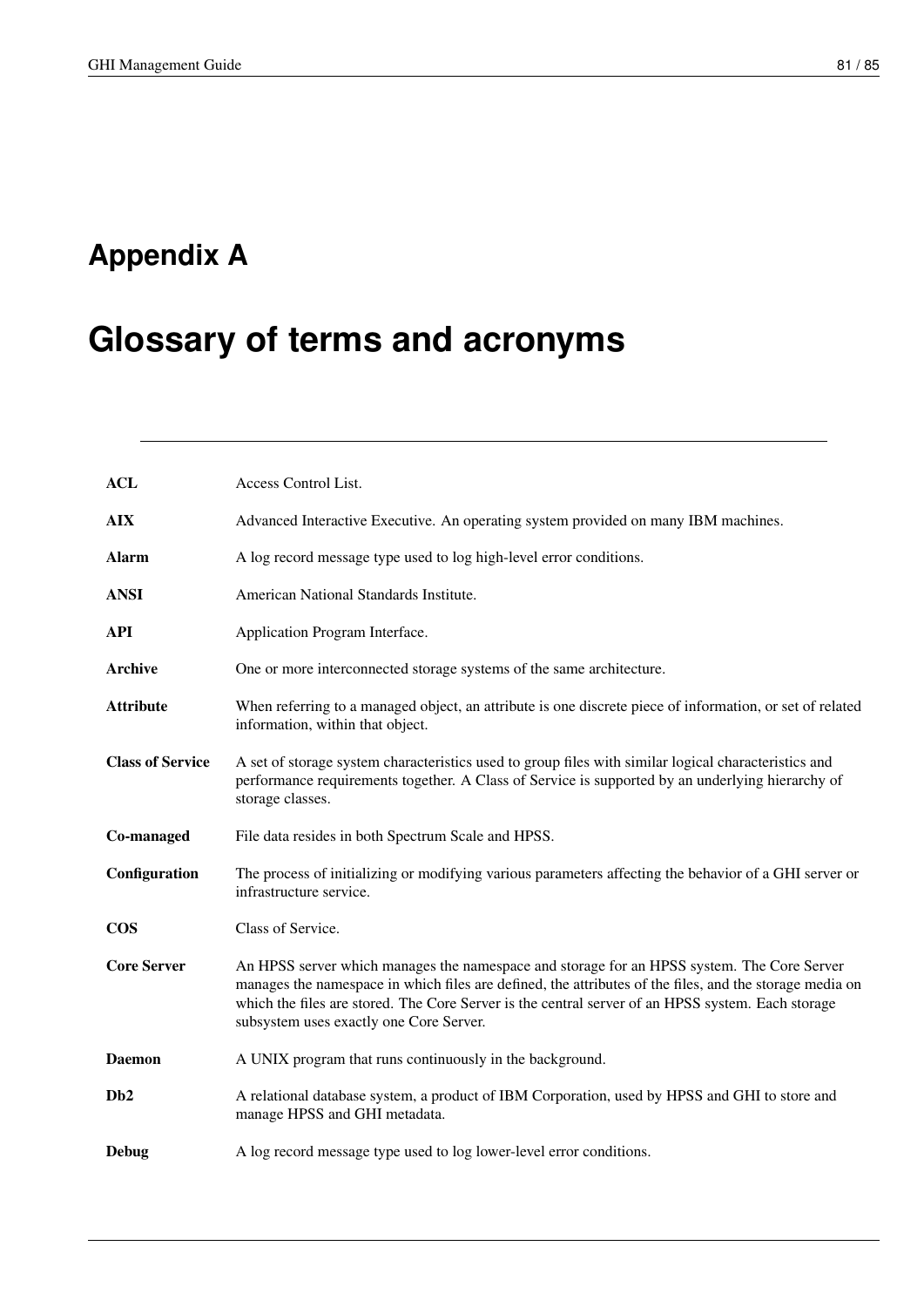| <b>Directory</b>    | An HPSS object that can contain files, symbolic links, hard links, and other directories.                                                                                                                                                                                                     |
|---------------------|-----------------------------------------------------------------------------------------------------------------------------------------------------------------------------------------------------------------------------------------------------------------------------------------------|
| <b>Dismount</b>     | An operation in which a cartridge is either physically or logically removed from a device, rendering<br>it unreadable and non-writable. In the case of tape cartridges, a dismount operation is a physical<br>operation. In the case of a fixed disk unit, a dismount is a logical operation. |
| <b>DMAPI</b>        | Data Management Application Programming Interface.                                                                                                                                                                                                                                            |
| <b>DNS</b>          | Domain Name Service.                                                                                                                                                                                                                                                                          |
| <b>DOE</b>          | Department of Energy.                                                                                                                                                                                                                                                                         |
| <b>Drive</b>        | A physical piece of hardware capable of reading and/or writing mounted cartridges. The terms<br>device and drive are often used interchangeably.                                                                                                                                              |
| <b>DRP</b>          | Disaster/Recovery Plan.                                                                                                                                                                                                                                                                       |
| ED                  | Event Daemon.                                                                                                                                                                                                                                                                                 |
| <b>Event</b>        | A log record message type used to log informational messages (for example: subsystem starting,<br>subsystem terminating).                                                                                                                                                                     |
| <b>File</b>         | An object that can be written to, read from, or both, with attributes including access permissions and<br>type, as defined by POSIX (P1003.1-1990). HPSS supports only regular files.                                                                                                         |
| <b>File family</b>  | An attribute of an HPSS file that is used to group a set of files on a common set of tape virtual<br>volumes.                                                                                                                                                                                 |
| <b>Fileset</b>      | A collection of related files that are organized into a single easily managed unit. A fileset is a disjoint<br>directory tree that can be mounted in some other directory tree to make it accessible to users.                                                                                |
| <b>Fileset ID</b>   | A 64-bit number that uniquely identifies a fileset.                                                                                                                                                                                                                                           |
| <b>Fileset name</b> | A name that uniquely identifies a fileset.                                                                                                                                                                                                                                                    |
| File system ID      | A 32-bit number that uniquely identifies an aggregate.                                                                                                                                                                                                                                        |
| <b>FSID</b>         | File system unique identifier.                                                                                                                                                                                                                                                                |
| GB                  | Gigabyte $(2^{30})$ .                                                                                                                                                                                                                                                                         |
| <b>GHI</b>          | Spectrum Scale/HPSS Interface.                                                                                                                                                                                                                                                                |
| <b>ISHTAR</b>       | Specially modified GHI-specific version of the HTAR program.                                                                                                                                                                                                                                  |
| Hierarchy           | See "Storage Hierarchy".                                                                                                                                                                                                                                                                      |
| <b>HPSS</b>         | High Performance Storage System.                                                                                                                                                                                                                                                              |
| <b>HSI</b>          | Hierarchical Storage Interface.                                                                                                                                                                                                                                                               |
| <b>ISHTAR</b>       | HPSS tar program – a utility to aggregate a set of files directly into HPSS without first writing to<br>local storage, and to randomly retrieve individual member files via creation of a separate index file.                                                                                |
| <b>IBM</b>          | International Business Machines Corporation.                                                                                                                                                                                                                                                  |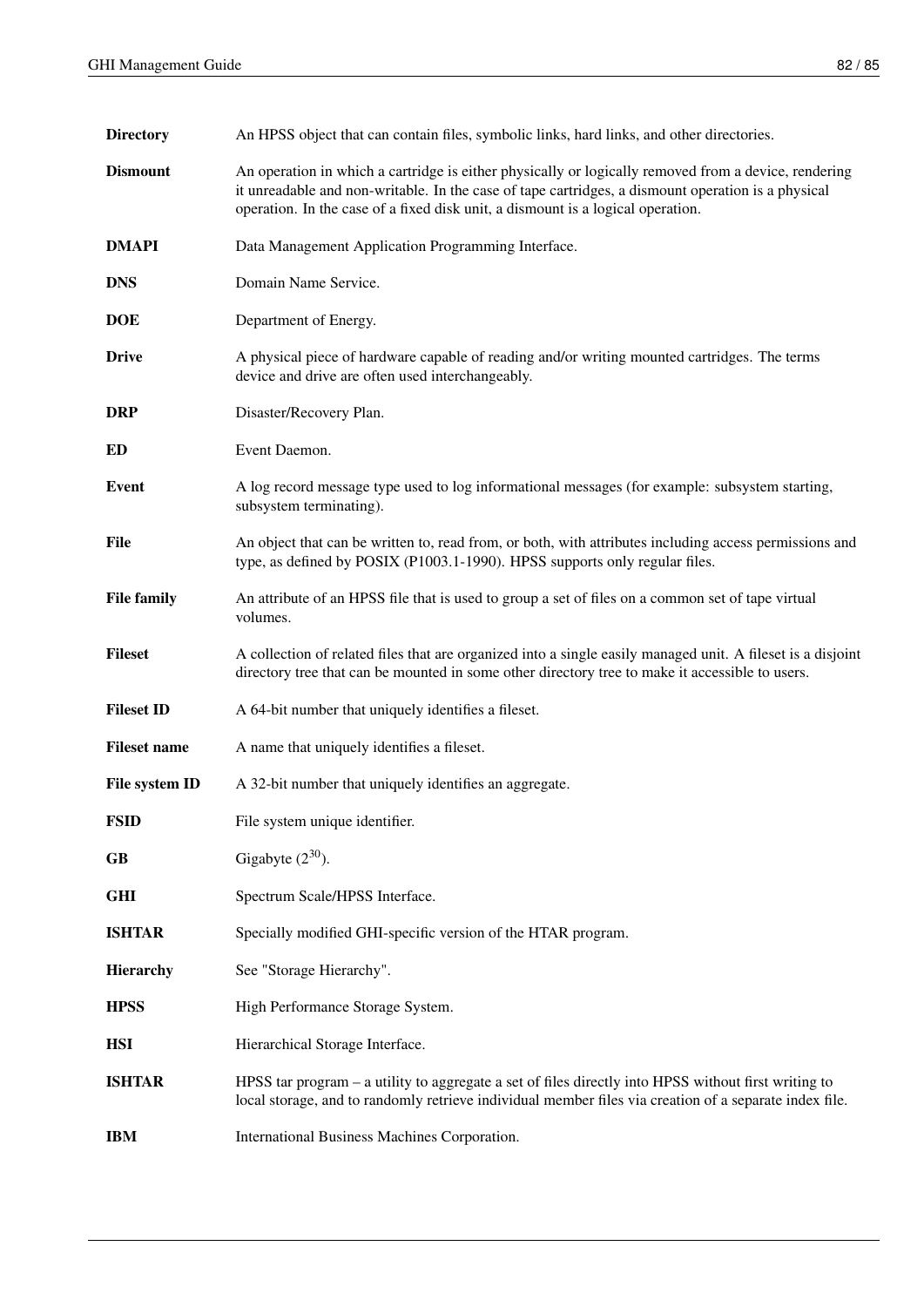| ID                  | Identifier.                                                                                                                                                                                                                                                            |
|---------------------|------------------------------------------------------------------------------------------------------------------------------------------------------------------------------------------------------------------------------------------------------------------------|
| <b>ILM</b>          | Information lifecycle Management.                                                                                                                                                                                                                                      |
| $l/O$               | Input/Output.                                                                                                                                                                                                                                                          |
| <b>IOM</b>          | I/O Manager.                                                                                                                                                                                                                                                           |
| IP                  | Internet Protocol.                                                                                                                                                                                                                                                     |
| <b>Junction</b>     | A mount point for an HPSS fileset.                                                                                                                                                                                                                                     |
| KB                  | Kilobyte $(2^{10})$ .                                                                                                                                                                                                                                                  |
| <b>LAN</b>          | Local Area Network.                                                                                                                                                                                                                                                    |
| <b>LANL</b>         | Los Alamos National Laboratory.                                                                                                                                                                                                                                        |
| <b>LLNL</b>         | Lawrence Livermore National Laboratory.                                                                                                                                                                                                                                |
| MВ                  | Megabyte $(2^{20})$ .                                                                                                                                                                                                                                                  |
| <b>MD</b>           | Mount Daemon.                                                                                                                                                                                                                                                          |
| metadata            | Control information about the data stored under HPSS, such as location, access times, permissions,<br>and storage policies. Most HPSS metafile contents are stored in a Db2 relational database.                                                                       |
| <b>Migrate</b>      | To copy file data from a level in the file's hierarchy onto the next lower level in the hierarchy.                                                                                                                                                                     |
| <b>Mount</b>        | An operation in which a cartridge is either physically or logically made readable or writable, or both,<br>on a drive. In the case of tape cartridges, a mount operation is a physical operation. In the case of a<br>fixed disk unit, a mount is a logical operation. |
| <b>Mount</b> point  | A place where a fileset is mounted in the XFS or HPSS namespaces, or both.                                                                                                                                                                                             |
| <b>Mover</b>        | An HPSS server that provides control of storage devices and data transfers within HPSS.                                                                                                                                                                                |
| <b>Name Service</b> | The portion of the Core Server that provides a mapping between names and machine-oriented<br>identifiers. In addition, the name service performs access verification and provides the Portable<br>Operating System Interface (POSIX).                                  |
| <b>Namespace</b>    | The set of name-object pairs managed by the HPSS Core Server.                                                                                                                                                                                                          |
| <b>NLS</b>          | National Language Support.                                                                                                                                                                                                                                             |
| <b>NSL</b>          | National Storage Laboratory.                                                                                                                                                                                                                                           |
| <b>OSF</b>          | Open Software Foundation.                                                                                                                                                                                                                                              |
| PB                  | Petabyte $(2^{50})$ .                                                                                                                                                                                                                                                  |
| PM                  | Process Manager.                                                                                                                                                                                                                                                       |
| <b>POSIX</b>        | Portable Operating System Interface (for computer environments).                                                                                                                                                                                                       |
| <b>RPC</b>          | Remote Procedure Call.                                                                                                                                                                                                                                                 |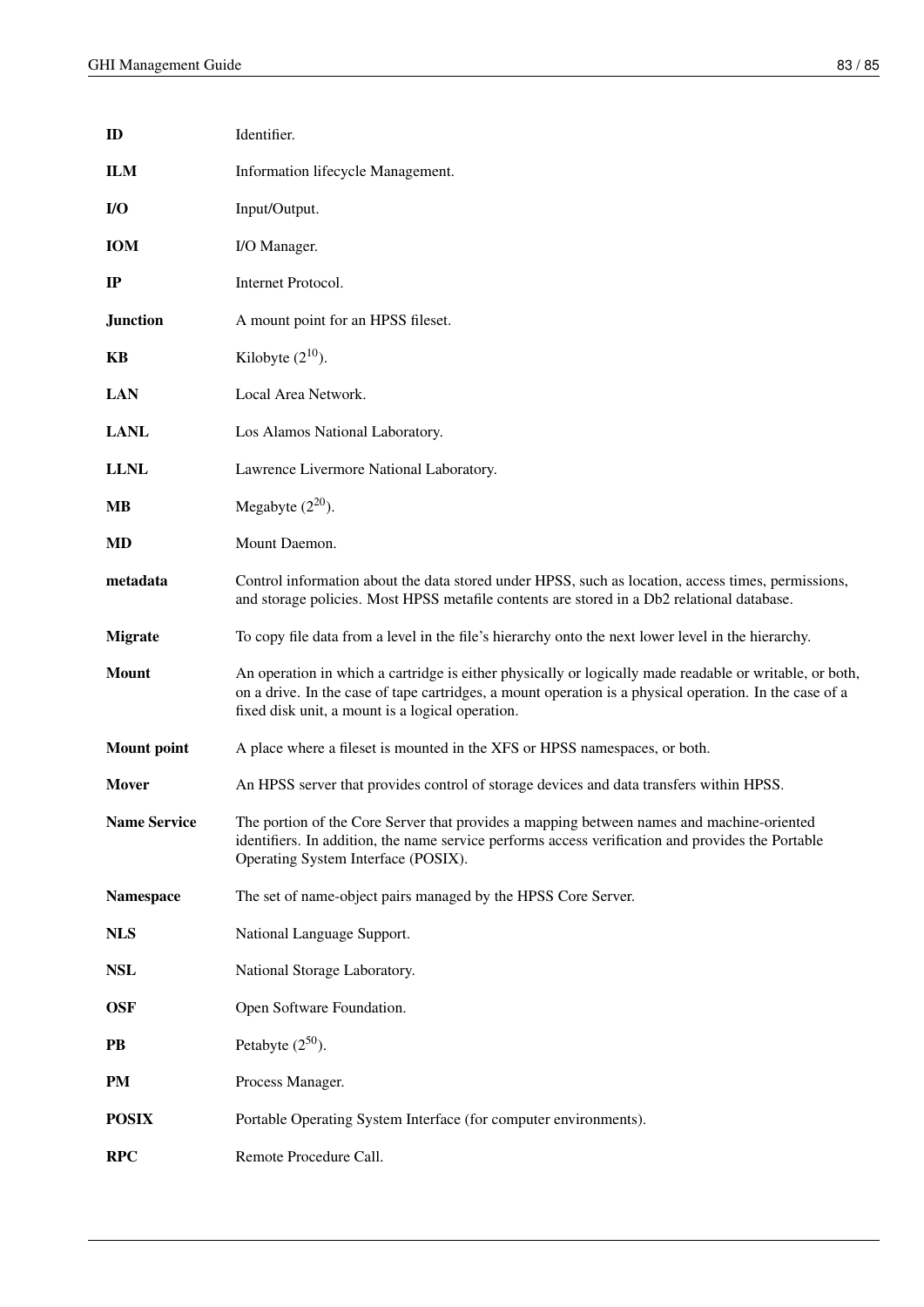| <b>SCSI</b>                 | Small Computer Systems Interface.                                                                                                                                                                                                                                                                                                                                                                                                                          |
|-----------------------------|------------------------------------------------------------------------------------------------------------------------------------------------------------------------------------------------------------------------------------------------------------------------------------------------------------------------------------------------------------------------------------------------------------------------------------------------------------|
| <b>SD</b>                   | Scheduler Daemon.                                                                                                                                                                                                                                                                                                                                                                                                                                          |
| <b>SNL</b>                  | Sandia National Laboratories.                                                                                                                                                                                                                                                                                                                                                                                                                              |
| <b>Spectrum Scale</b>       | New name of General Parallel File System (GPFS).                                                                                                                                                                                                                                                                                                                                                                                                           |
| <b>SSA</b>                  | Serial Storage Architecture.                                                                                                                                                                                                                                                                                                                                                                                                                               |
| <b>Storage class</b>        | An HPSS object used to group storage media together to provide storage for HPSS data with specific<br>characteristics. The characteristics are both physical and logical.                                                                                                                                                                                                                                                                                  |
| <b>Storage</b><br>hierarchy | An ordered collection of storage classes. The hierarchy consists of a fixed number of storage levels<br>numbered from level 1 to the number of levels in the hierarchy, with the maximum level being<br>limited to 5 by HPSS. Each level is associated with a specific storage class. Migration and stage<br>commands result in data being copied between different storage levels in the hierarchy. Each Class of<br>Service has an associated hierarchy. |
| <b>Storage</b><br>subsystem | A portion of the HPSS namespace that is managed by an independent Core Server and (optionally)<br>the Migration/Purge Server.                                                                                                                                                                                                                                                                                                                              |
| TB                          | Terabyte $(2^{40})$ .                                                                                                                                                                                                                                                                                                                                                                                                                                      |
| <b>TCP/IP</b>               | Transmission Control Protocol/Internet Protocol.                                                                                                                                                                                                                                                                                                                                                                                                           |
| <b>Transaction</b>          | A programming construct that enables multiple data operations to possess the following properties:                                                                                                                                                                                                                                                                                                                                                         |
|                             | • All operations commit or abort/roll-back together such that they form a single unit of work.                                                                                                                                                                                                                                                                                                                                                             |
|                             | • All data modified as part of the same transaction are guaranteed to maintain a consistent state<br>whether the transaction is aborted or committed.                                                                                                                                                                                                                                                                                                      |
|                             | • Data modified from one transaction are isolated from other transactions until the transaction is<br>either committed or aborted.                                                                                                                                                                                                                                                                                                                         |
|                             | • Once the transaction commits, all changes to data are guaranteed to be permanent.                                                                                                                                                                                                                                                                                                                                                                        |